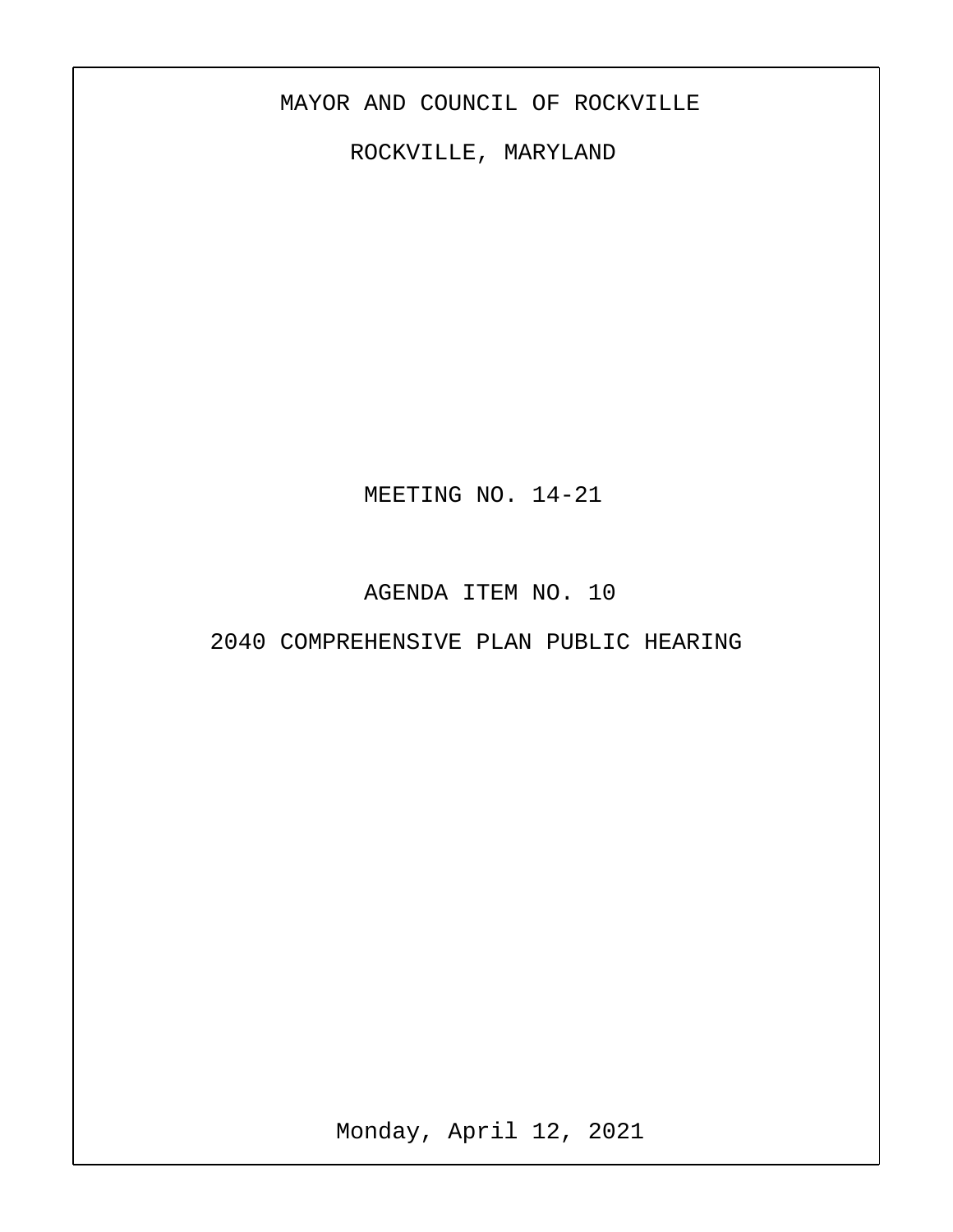```
 1 PARTICIPANTS:
 2 Mayor and Council:
 3 BRIDGET DONNELL NEWTON, Mayor
 4 MONIQUE ASHTON, Councilmember
 5 BERYL L. FEINBERG, Councilmember
 6 DAVID MYLES, Councilmember
 7 MARK PIERZCHALA, Councilmember
 8
   Staff:
 9
           CYNTHIA WALTERS, Acting City Attorney
10
           ROBERT DiSPIRITO, City Manager
11
           SARA TAYLOR-FERRELL, City Clerk/Director
12 of Council Operations
13 Speakers:
14
           ALEXANDER DACE DENITO
15 Lincoln Park Civic Association
16 JOE MCCLANE
           Cambridge Walk II Homeowners
17
           ANDREW MCGEORGE
18 Hines, Wire Gill
19 CHUCK WOOERY
           Resident
20
           MIKE STEIN
21 Twinbrook Community Association
22
```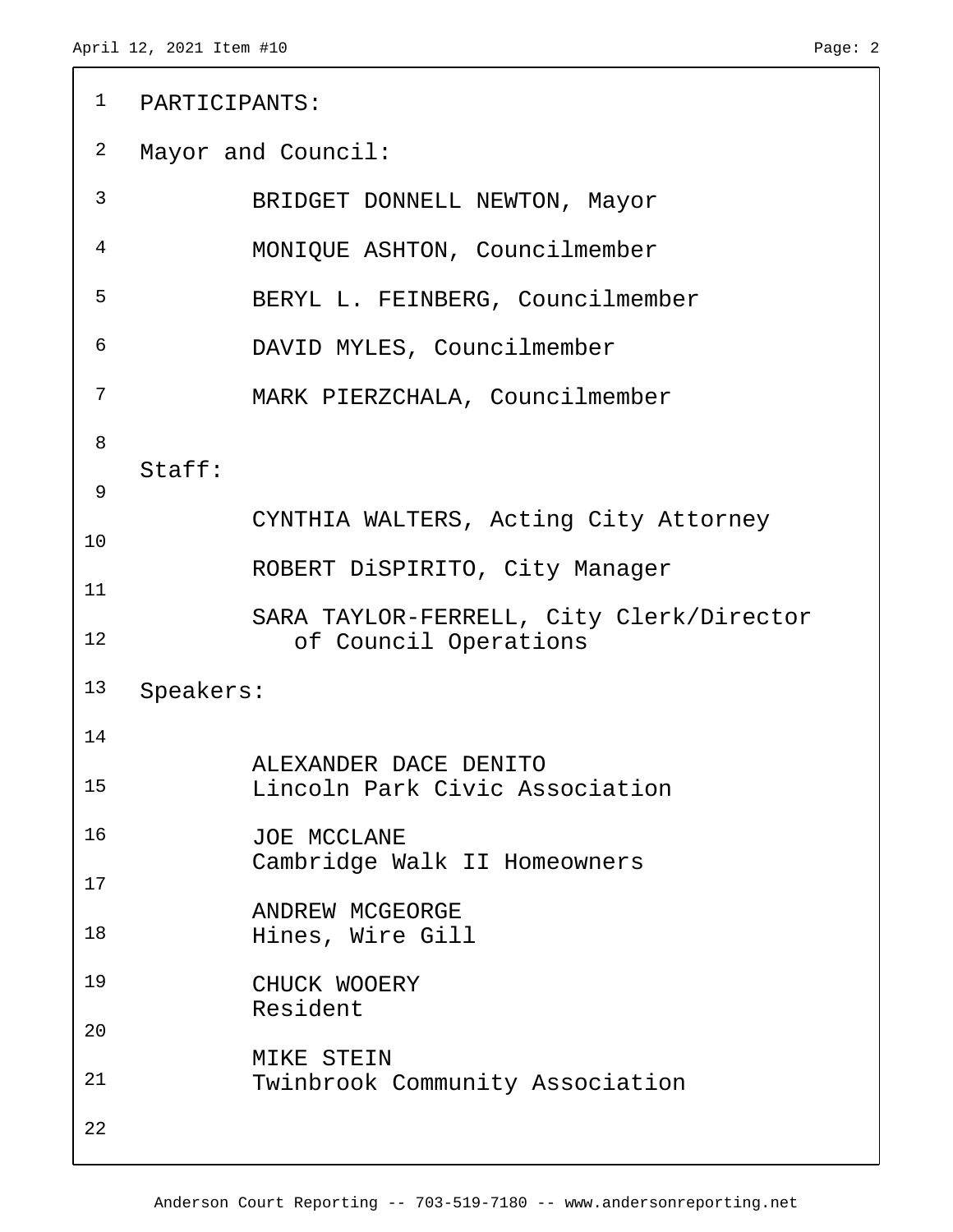```
 1 PARTICIPANTS (CONT'D):
 2 RANDY ALTON
           Resident
 3
           PATRICIA HARRIS, ESQUIRE
 4 Pulte Holmes
           Federal Realty
 5
           JIM POLICARO
 6 Lerner
 7 BRIAN SHIPLEY
           WECA
 8
           PATRICK WOODWARD
 9 WECA
10 NOREEN BRYAN
           WECA
11
           LYNDA HONBERG
12 Rockville Bicycle Advisory Committee
13 JACKE JAKUBE
           Resident
14
           DEBORAH LANDAU
15 East Rockville Civic Association
16 EILEEN MCGUCKIAN
           Peerless Rockville
17
           MARTINE PALMITER
18 Resident
19 NANCY PICCARD
           Peerless Rockville
20
21 \star \star \star \star \star22
```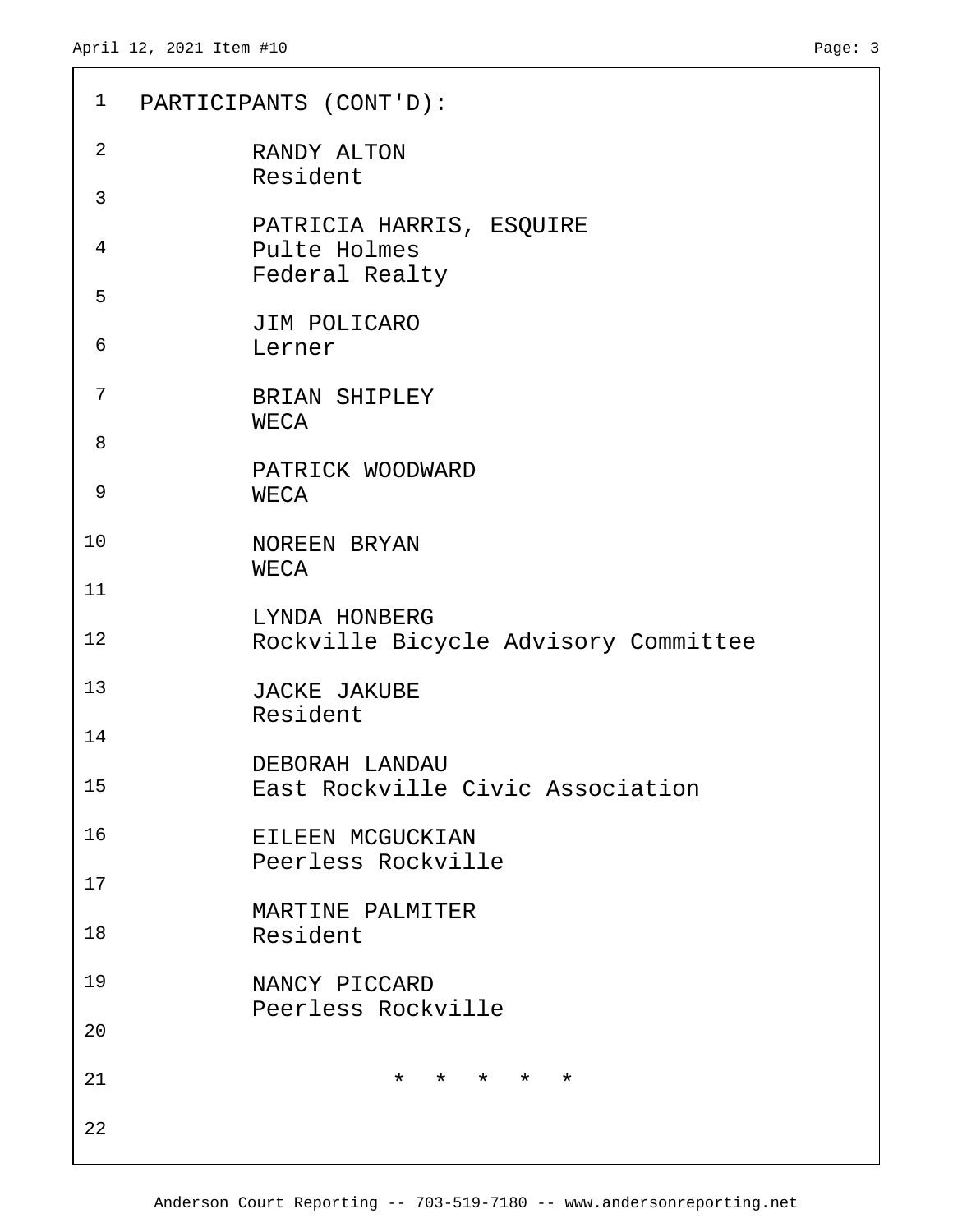| $\mathbf 1$    | PROCEEDINGS                                        |
|----------------|----------------------------------------------------|
| $\overline{a}$ | MAYOR NEWTON: We are now ready for                 |
| $\mathsf{3}$   | Agenda Item 10 which, as I just said, is the       |
| $\overline{4}$ | Rockville 2040 Comprehensive Plan Public Hearing.  |
| 5              | And before we turn to the speakers tonight, it     |
| 6              | looks like we have a brief and I will put that all |
| 7              | in caps please staff, BRIEF presentation.          |
| 8              | MS. GILLES: We will keep it very --                |
| 9              | MAYOR NEWTON: Thank you, Ms. Gilles,               |
| 10             | thank you.                                         |
| 11             | MS. GILLES: We will keep it very brief.            |
| 12             | Honestly, really what I wanted to do was to        |
| 13             | introduce myself, Andrea Gilles with Comprehensive |
| 14             | Planning with the Planning and Development         |
| 15             | Services Department. I just wanted to take this    |
| 16             | opportunity to thank everybody who has gotten us   |
| 17             | here to this point.                                |
| 18             | There has been a lot of work that's gone           |
| 19             | into the process and we're really excited to be in |
| 20             | this next phase with your review and hearing from  |
| 21             | the community in this final stage of the plan.     |
| 22             | Mr. Larson does have a presentation tonight but    |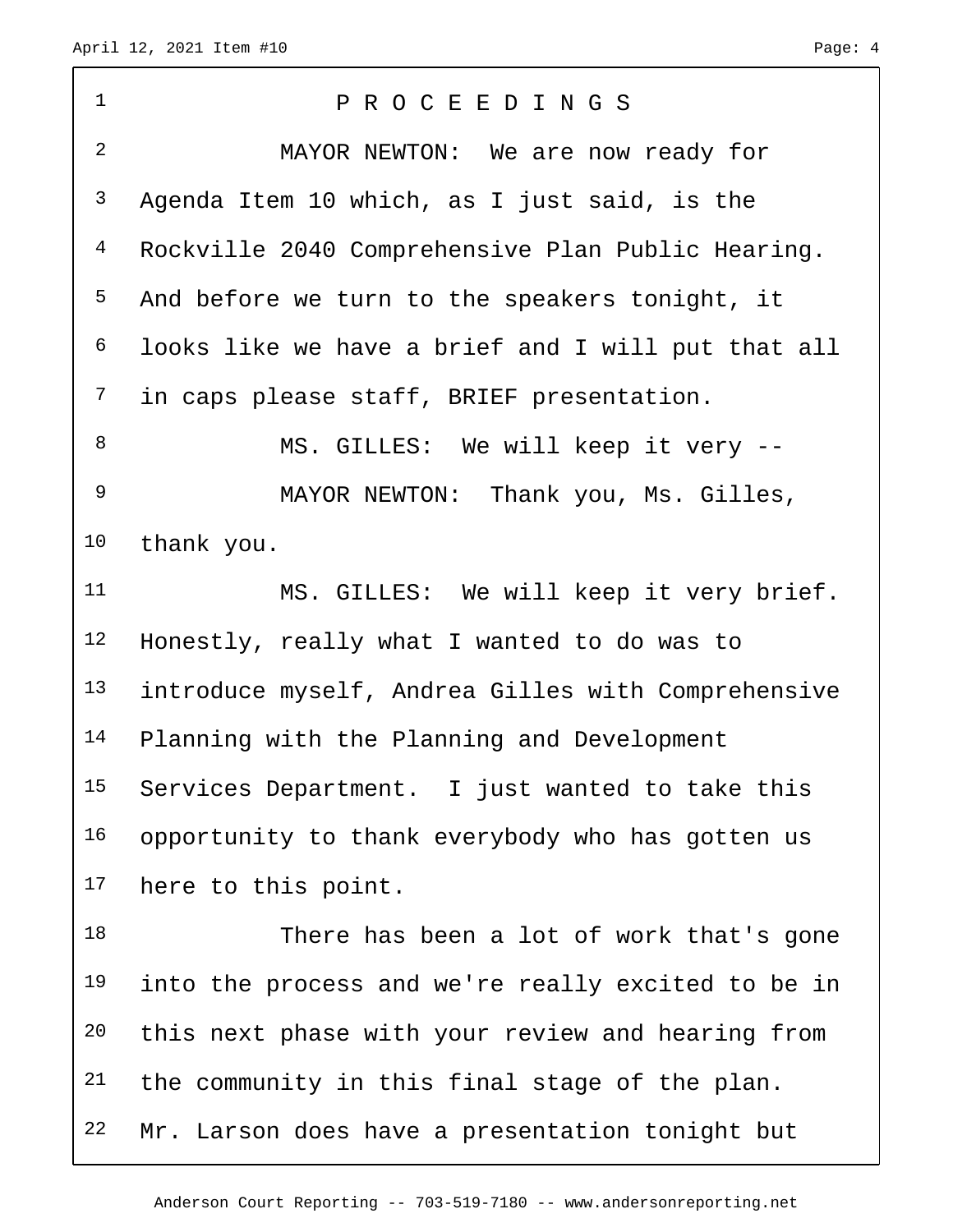it's more about discussing the next steps in the <sup>2</sup> process so not only you are aware but also anybody watching tonight, what they can sort of anticipate in the next coming months as you work through this plan.

 I did just want to thank all of the multi- disciplinary group of staff that's been involved in this process and the Planning Commission with whom you'll be speaking with at 10 your next Mayor and Council meeting. They've been instrumental in this process and so, so helpful 12 and obviously very much thank you to the community who continues to stay involved and providing great input which you will be hearing a little bit in a few moments tonight. So Clark, if you wanted to just run through the process and the scheduling, I'll pass it over to you. So thank you all very much.

 MAYOR NEWTON: Thanks Ms. Gilles. MR. LARSON: Thank you, Andrea. Hello everyone. Madame Mayor, members of the council and Rockville community, I will be as well brief.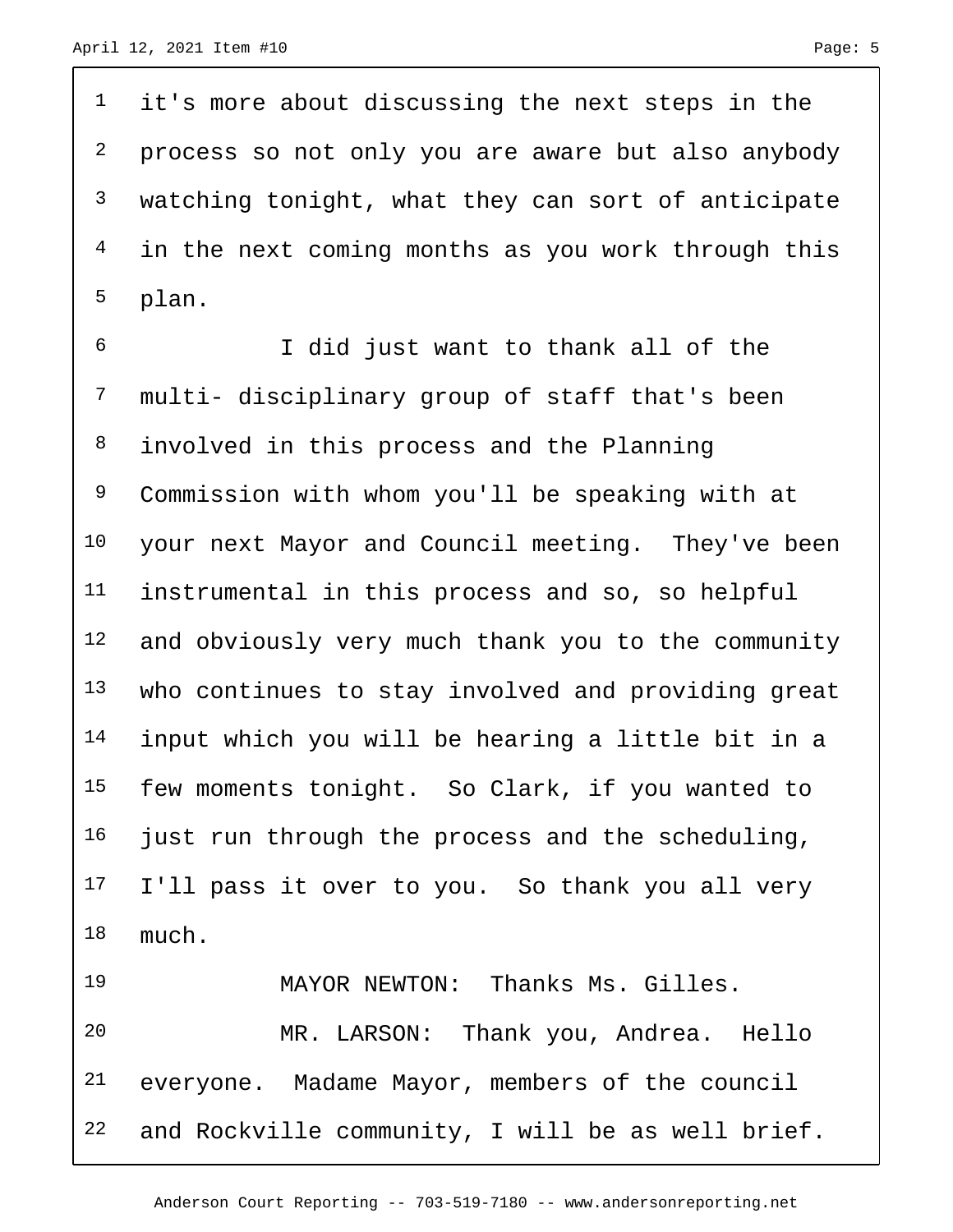<sup>1</sup> I just wanted to provide a little bit of context <sup>2</sup> for the public hearing this evening. So as you know, the Planning Commission has taken steps to send an approved recommended plan to you and that occurred on March 15th at your meeting then. That started the public record to 7 receive written comments and we set a public 8 hearing date at that point. So tonight is your first public hearing, April 12th. We expect to

 have work sessions in the future to discuss various elements of the plan, including reviewing testimony that's received from March until when we close the public record.

 April 19th, May 3rd, May 17th and June 7th are scheduled for work sessions to go through those. And we have a second public hearing scheduled on June 14th, sort of a follow up to the work sessions. There is an optional work session 19 meeting that we may schedule with you. We can talk about this at a later date, June 21st, where <sup>21</sup> there might be some loose ends to wrap up. And possible introduction, possible adoption of the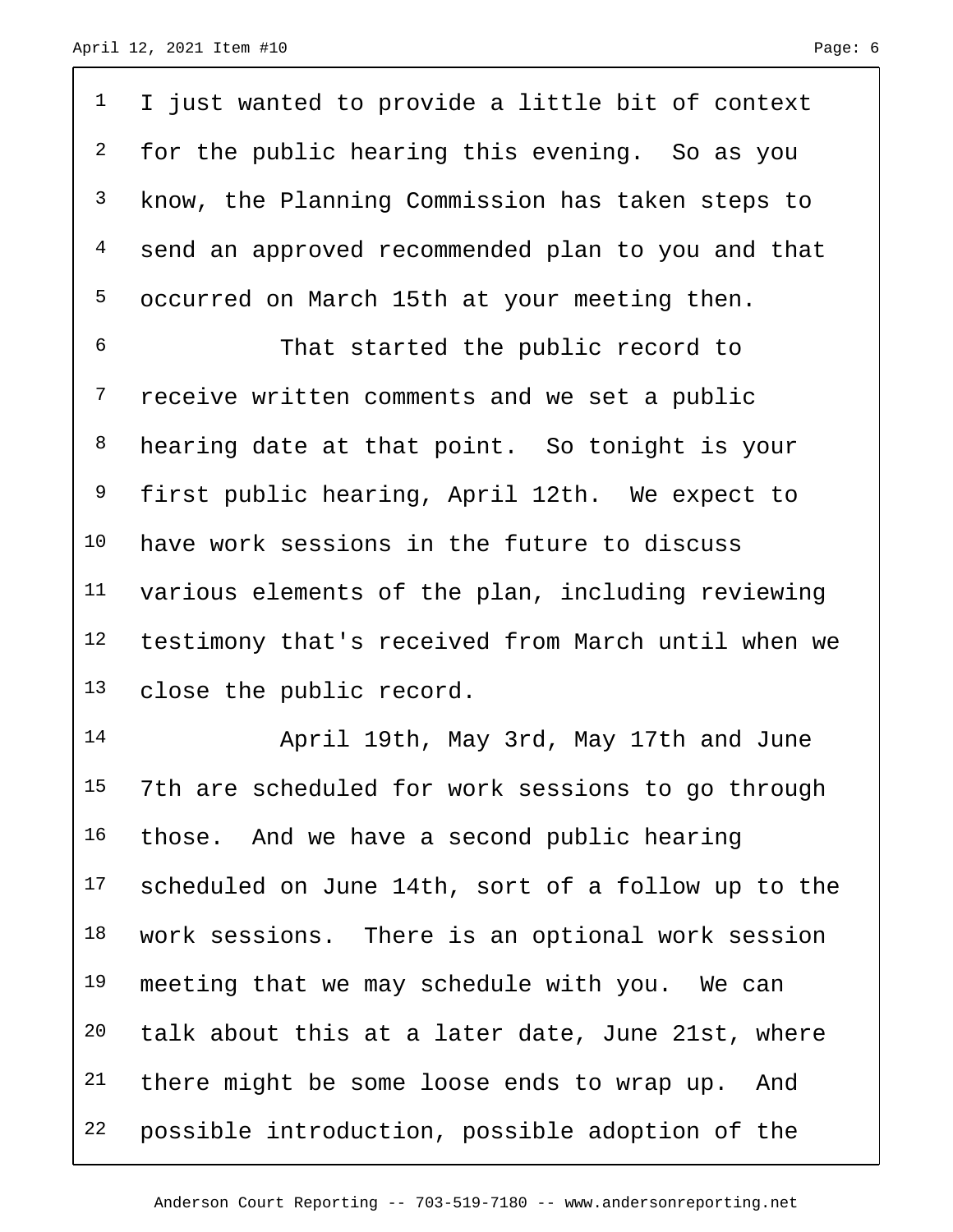comprehensive plan on July 12th with a follow up coming on July 19th if that's not done on the earlier date.

 I won't read through each of these items but I just wanted everyone to be aware that there was public notification for this public hearing as well as letting everyone know about the 8 opportunity to provide written testimony to the Mayor and Council. And testimony may be provided on the draft, the Planning Commission's recommended draft plan at these public hearings, April 12th tonight and June 14th in the future. As well as providing any written testimony to you at your email address mayorandcouncil@rockvillemd.gov or by sending it to Rockville City Hall in care of Rockville Mayor

```
17 and Council.
```
 So our staff recommendation this evening is to hold a public hearing on the Planning Commission's recommended draft of the Rockville 2040 Comprehensive Plan. And not necessarily this evening but at some point, we would look for your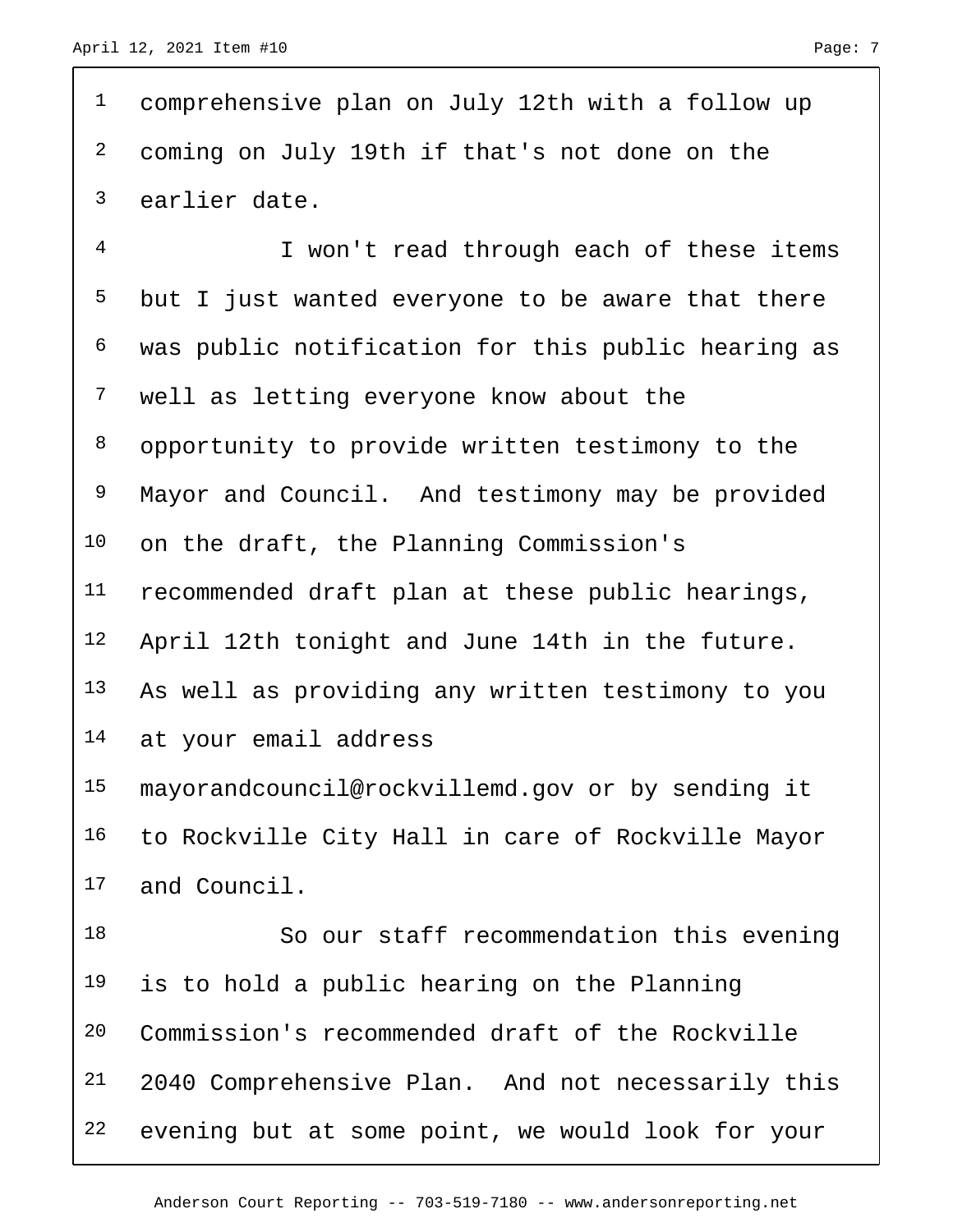direction on any discussion topics you'd like to hold with the Planning Commission. They'll be invited to your first work session on April 19th so we can get into at a later date. We will actually be having a discussion with the Planning Commission this Wednesday at their meeting to think about how that item might go.

8 As well as our recommendation to set a <sup>9</sup> date to close the public record this evening to provide the Rockville community the ability to 11 know when to provide comments by. The deadline at the close of business on Friday, June 18, 2021. And with that, I will turn it back over to you, Madame Mayor for the public hearing.

 MAYOR NEWTON: Thank you. Councilmember Ashton.

 COUNCILMEMBER ASHTON: Thank you. We have been receiving a lot of interest and I want to also say thank you. I just want to be very brief. Two quick comments. One is, can we work with staff to move forward in adding a second public hearing just as attending some of the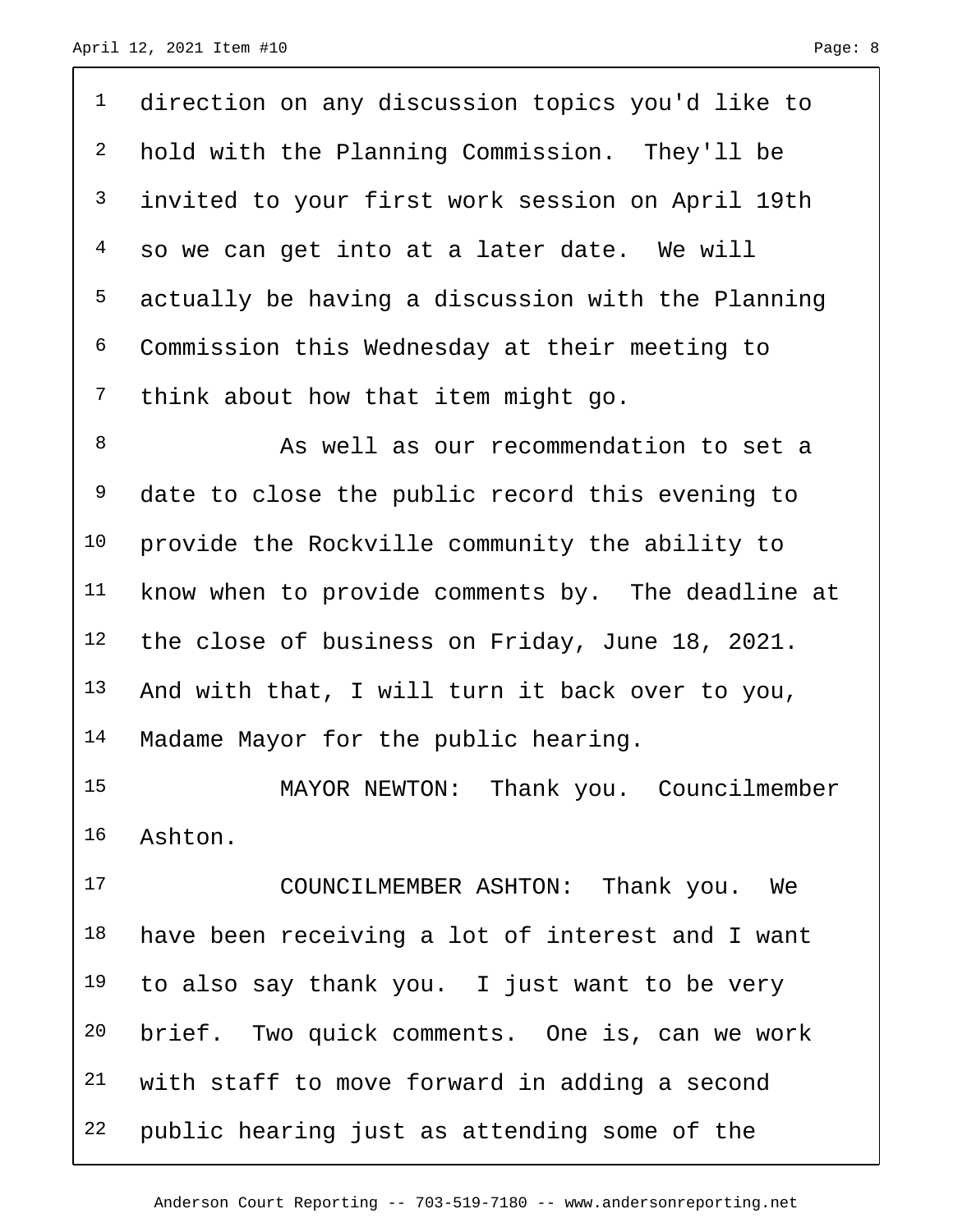community outreach sessions, people want a little bit more time to be able to present to us in a meeting. That's one. And I know you have some ideas on dates for that.

5 And then the second is, we have some of the work sessions where it's going to be seven plus planning areas at one sitting. And I'm wondering given the depth of comments we are 9 getting and Mayor and Council really wanting to make sure that we are listening to residents as well as, you know, being very thorough. I feel like we need to break that up perhaps into three versus two. I'm open to hearing your thoughts on that but I just want to think proactively because 15 we need to get this on the calendar. Thank you.

 MAYOR NEWTON: Yeah, Councilmember Ashton, thank you very much. And I would support 18 the second public hearing being on June 14th and 19 maybe if we all agree to that, then we can get 20 that on the calendar now and make that a go. Is everyone good with that? Okay I see thumbs up from everybody, good. So that's a guarantee now,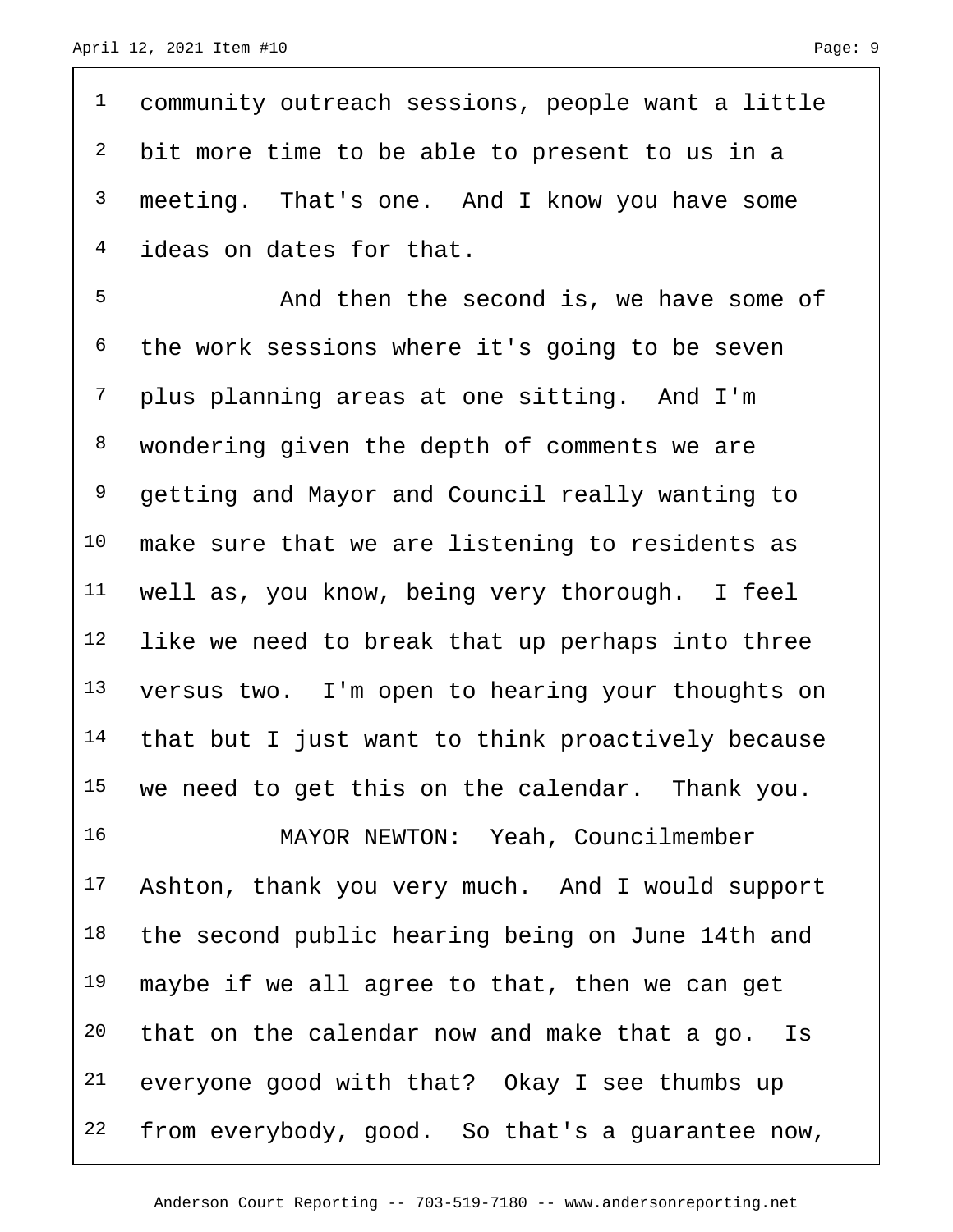we have two opportunities at least.

 I also support the idea of breaking the discussions down a little bit. So we may need to add another work session. We're here until August 5 3rd or whatever that date is in August. We may need to push things out a little bit more in order to get through everything this quickly. I think 8 staff has to remember that while you're totally <sup>9</sup> focused on this, we're totally focused on this and the budget and WMATA and everything else. So there's a lot on our plates and a lot of reading for the Mayor and Council.

 And finally, I would like to see if there's support from my colleagues to invite the Planning Commission to each one of our work sessions. Because I think it's really important that they be included in this and I'm seeing 18 thumbs up from everybody. Councilmember Pierzchala has his hand up so Councilmember Pierzchala.

 COUNCILMEMBER PIERZCHALA: Yeah, I don't think that's necessary. They've had their chance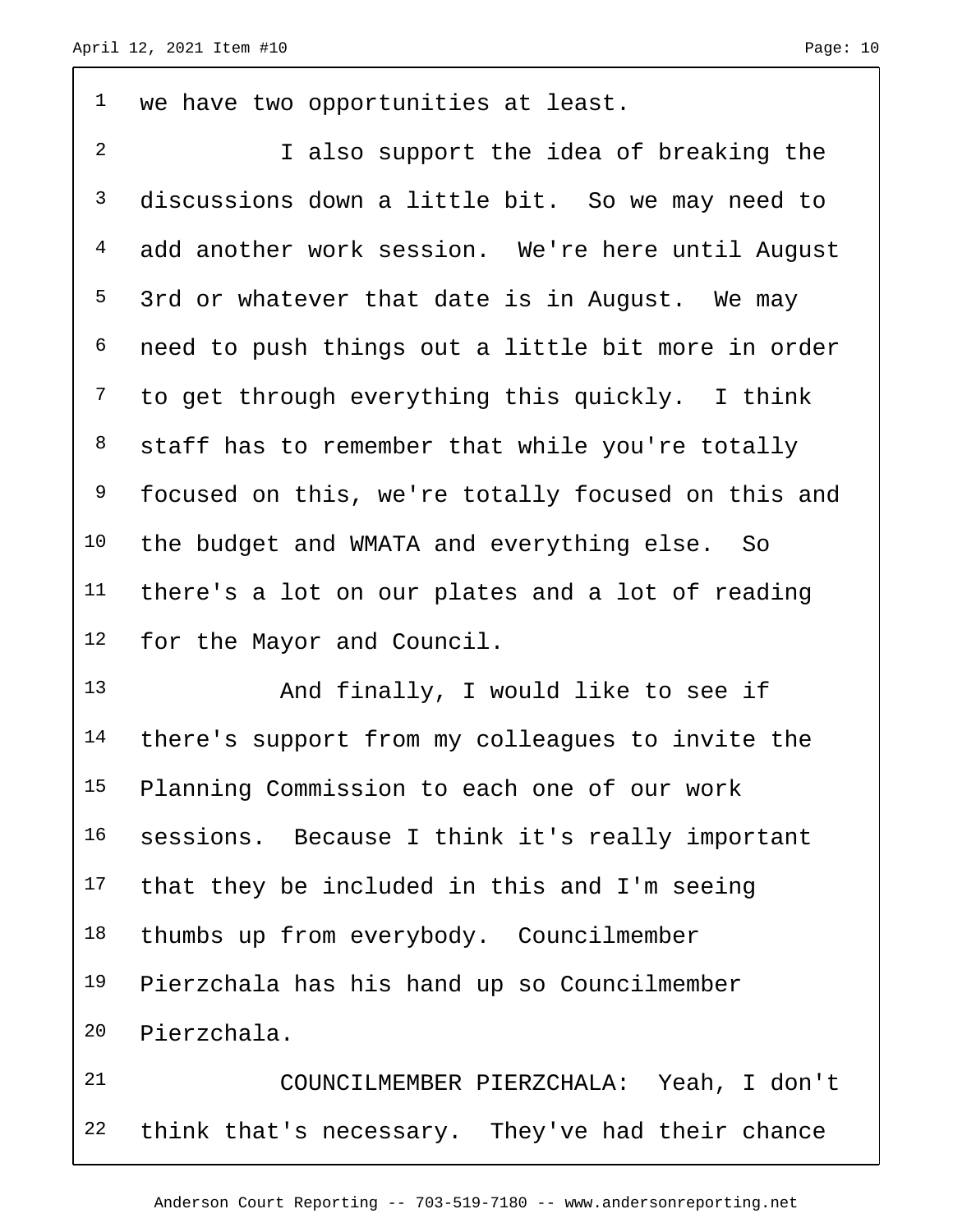$1$  at it. We have a lot to discuss amongst 2 ourselves. We have the one session with them next 3 week. I think that's valuable but they are not <sup>4</sup> the elected body, we are and what we have to work 5 with is the draft that they gave us. And I don't  $6$  -- I think that if we invite them in, we're going <sup>7</sup> to elongate this process. We have to be done with 8 it by August 7th so I don't agree with that. I <sup>9</sup> think it's not necessary and, you know, we have 10 their product and so that's what we're working 11 with.

12 MAYOR NEWTON: Yeah, we can have this 13 conversation but I did see yes from Councilmembers 14 Feinberg, Ashton and Councilmember Dr. Myles. 15 Let's continue this conversation at another point 16 maybe. But the reason to have them involved is 17 actually to help us come to more consensus more 18 quickly rather then having to go back and forth. 19 It's sometimes just easier to ask people when 20 they're in the room, tell us what you thought 21 about this and then we can narrow it down. I do 22 realize that we are the deciding body so that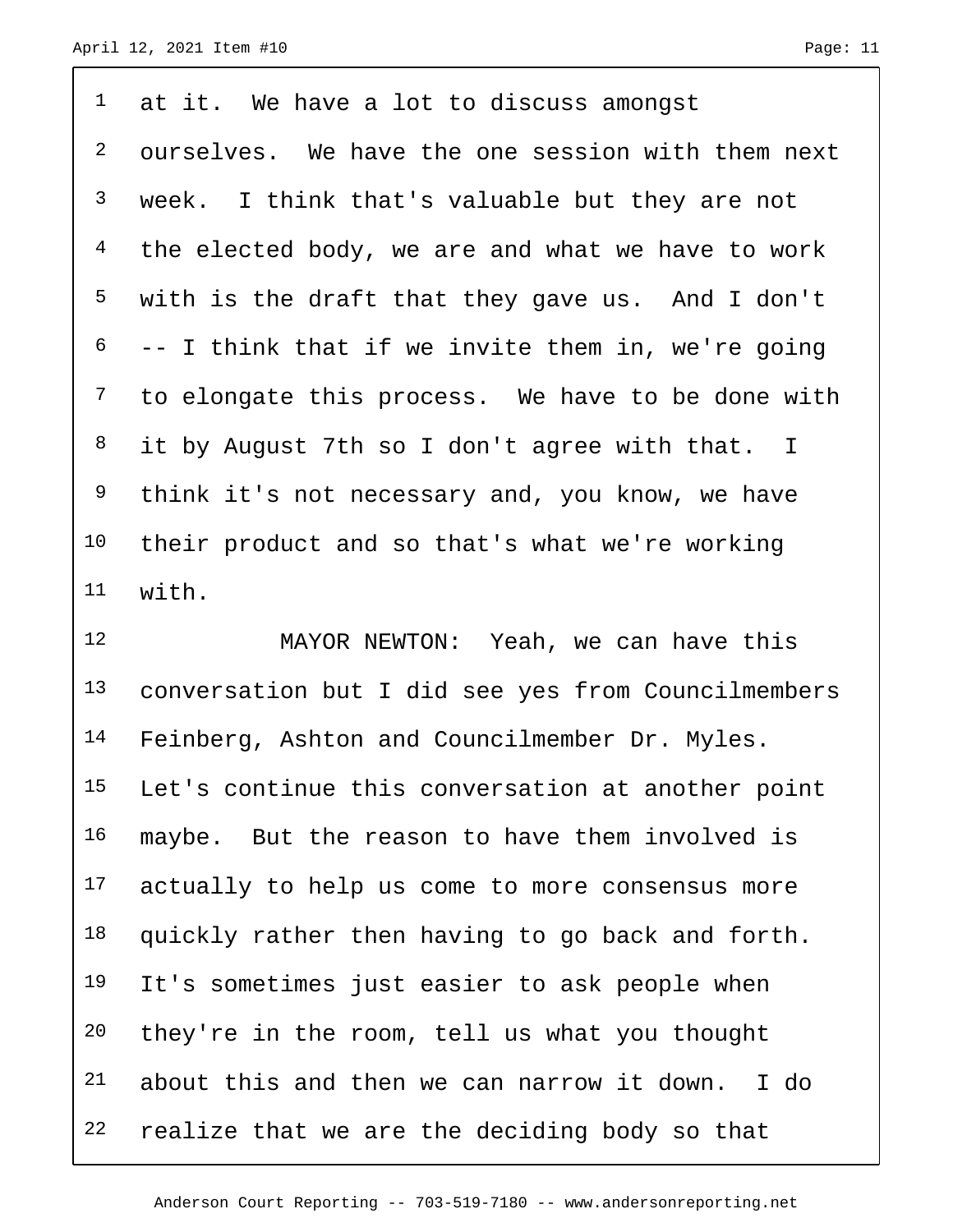| $\mathbf{1}$   | wasn't the issue with inviting them in at all.     |
|----------------|----------------------------------------------------|
| $\overline{a}$ | MS. GILLES: One thing I could                      |
| $\mathsf{3}$   | recommend, one other alternative to that is        |
| $\overline{4}$ | possibly to invite them to a later work session so |
| 5              | that you all can talk through collective questions |
| 6              | that you may have. Staff can compile that and we   |
| 7              | could invite them to a work session later on down  |
| 8              | the road to kind of wrap up some of those details. |
| $\mathsf 9$    | MAYOR NEWTON: Well, we can talk about              |
| 10             | that too. Thank you for that suggestion. Okay we   |
| 11             | have several people signed up to speak this        |
| 12             | evening and I will open the public hearing. You    |
| 13             | know what, I forgot to do that on the budget so I  |
| 14             | hope people realize that I did open the public     |
| 15             | hearing. It is 7:44 on April 12th and we will      |
| 16             | open the public hearing on the 2040 Comprehensive  |
| 17             | Plan. Councilmember Dr. Myles did I see your       |
| 18             | hand?                                              |
| 19             | COUNCILMEMBER MYLES: Yes, ma'am just a             |
| 20             | brief follow up to what you just said. We can      |
| 21             | take it for the future, the conversation you just  |
| 22             | wrapped up with Ms. Gilles. That's all.            |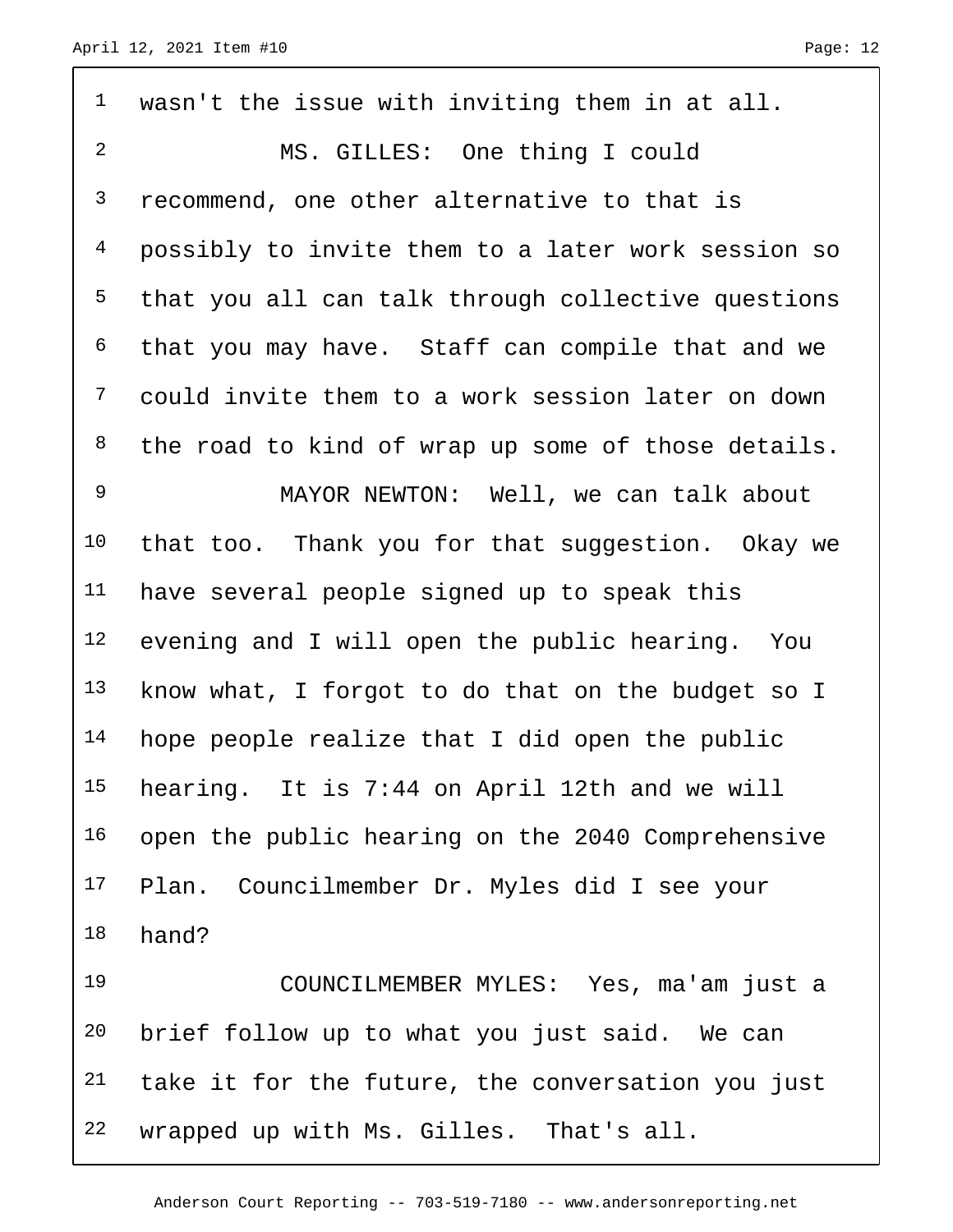ſ

| $\mathbf 1$    | MAYOR NEWTON: Okay super, thank you. I             |
|----------------|----------------------------------------------------|
| $\overline{2}$ | wanted to know if Dr. Alexander Dace Denito was    |
| 3              | still on the line because she was on the last one, |
| 4              | I would like to let her go and then she can go.    |
| 5              | DR. DACE DENITO: Thank you. Yes, I'm               |
| 6              | still on the line.                                 |
| 7              | MAYOR NEWTON: Please go ahead.                     |
| 8              | DR. DACE DENITO: Good evening, again               |
| 9              | Mayor Newton and Councilmembers. We, Lincoln Park  |
| 10             | Civic Association would like to thank the Mayor    |
| 11             | and Council for participating regularly in our     |
| 12             | monthly meetings and listening (inaudible) to      |
| 13             | Lincoln Park resident wishes and concerns.         |
| 14             | We also would like to thank Mrs. Gilles,           |
| 15             | Mr. Barker and Mr. Wasilak as they've maintained   |
| 16             | contact with us for this planning process. We are  |
| 17             | satisfied that all our comments were integrated or |
| 18             | addressed in the master plan.                      |
| 19             | I would like to make just two comments             |
| 20             | and first, reiterate my concern of specific point  |
| 21             | already mentioned in the Saturday (inaudible)      |
| 22             | meeting. When it comes to the RMDX in field zone   |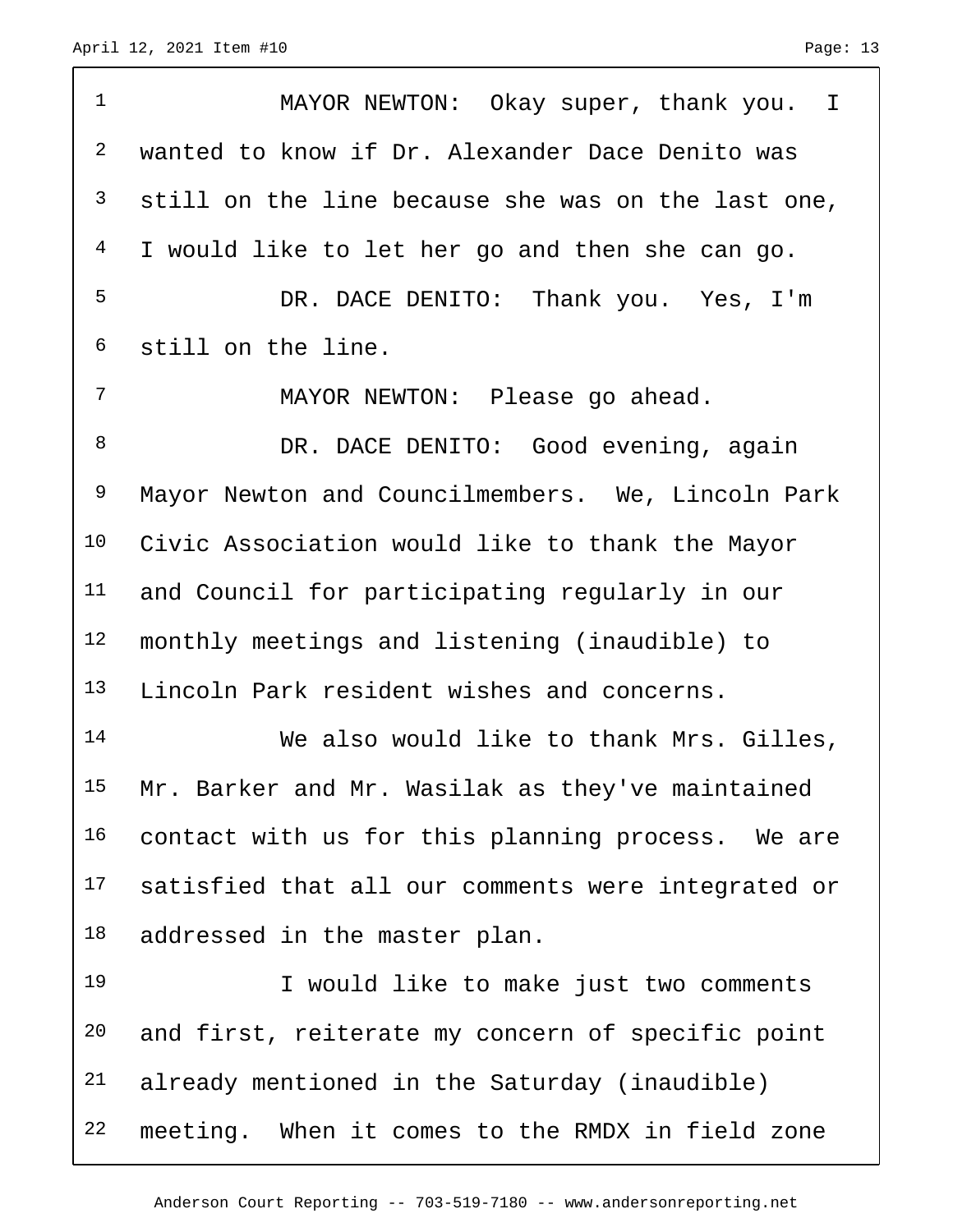| $\mathbf{1}$   | (inaudible) I would urge the city to adapt its     |
|----------------|----------------------------------------------------|
| $\overline{a}$ | code to allow waiving the parking numbers for such |
| $\mathsf{3}$   | zone when it comes to areas close to metro         |
| $\overline{4}$ | stations. This would allow renting (inaudible) by  |
| 5              | people without cars using public transportation.   |
| $\epsilon$     | I will be more concerned about parking             |
| $7\phantom{.}$ | abuse for areas farther away from transportation,  |
| 8              | therefore permits for the streets within the       |
| 9              | nearby neighborhood should be considered a         |
| 10             | deterrent. As you know, most townhouses or houses  |
| 11             | can be built on less than 1500 square feet lots    |
| 12             | but with a total living space square footage       |
| 13             | higher than 1800 square feet (inaudible). Thus     |
| 14             | allowing for families of four or more to live in.  |
| 15             | In these situations, for practical                 |
| 16             | reasons, family gets cars. So we would argue that  |
| 17             | RMDX in field zone need to be occupied by smaller  |
| 18             | units to accommodate single people or couples      |
| 19             | without cars. Therefore the need for parking       |
| 20             | waiver for each construction proposal should be    |
| 21             | assessed not on the square footage of the lot but  |
| 22             | rather on the final square footage of each unit.   |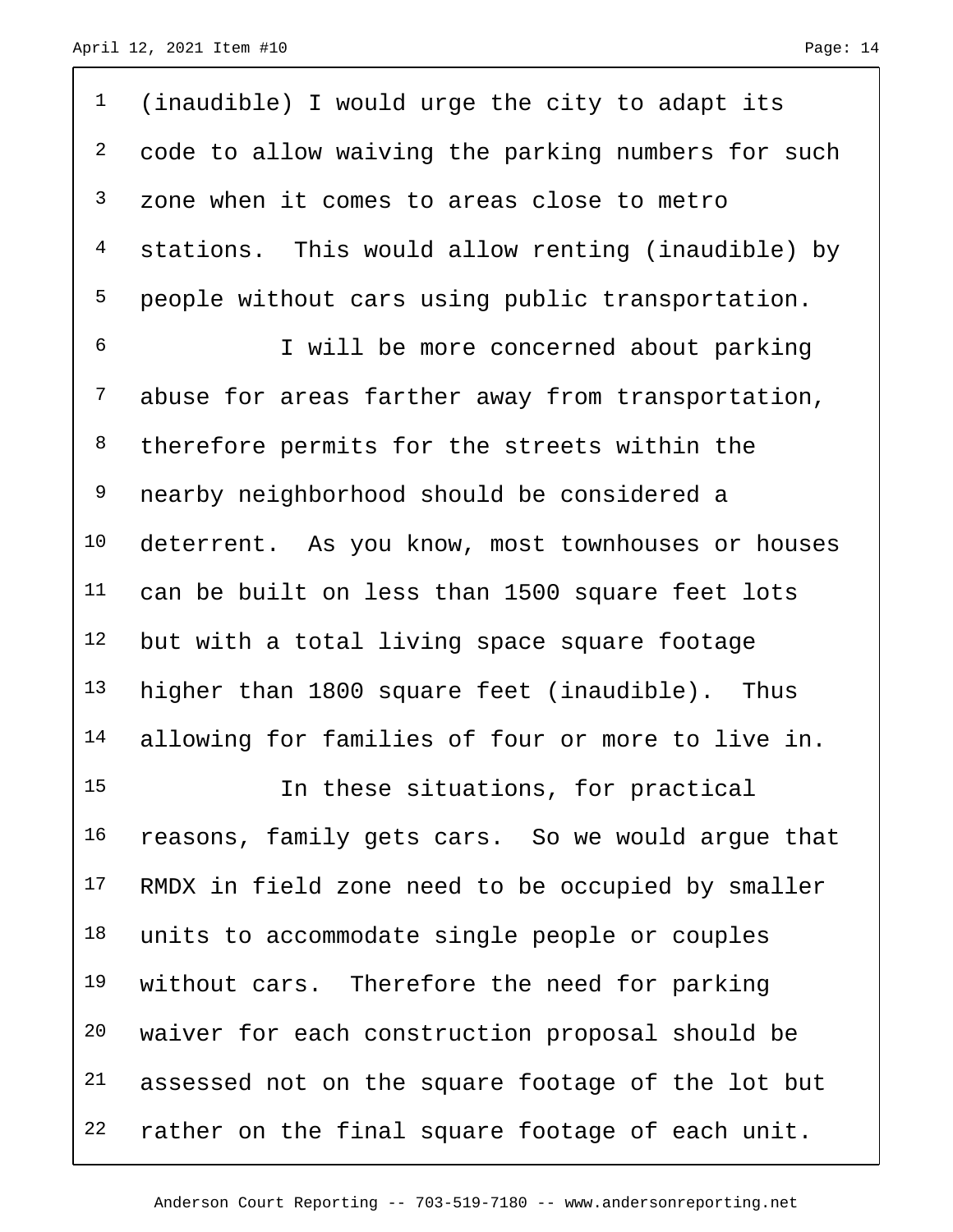| $\mathbf 1$    | Again for racial diversity and equity in           |
|----------------|----------------------------------------------------|
| $\mathbf{2}$   | future planning would suggest revisiting zoning    |
| $\mathsf{3}$   | around racially diverse communities to prevent     |
| $\overline{4}$ | heavy (inaudible) zones from (inaudible) and ought |
| 5              | to be maintained. In my view, they should be       |
| 6              | prohibited within one mile of residential units.   |
| $7\phantom{.}$ | This should not be just a concern for long range   |
| $\,8\,$        | planning and the master plan but also should be    |
| 9              | part of the climate action program. (Inaudible)    |
| 10             | and (inaudible) pollution from industrial zones    |
| 11             | are a daily problem and contribute to              |
| 12             | environmental (inaudible) in Rockville and         |
| 13             | Montgomery County. Thank you for your time.        |
| 14             | MAYOR NEWTON: Thank you Dr. Dace                   |
| 15             | Denito, thank you. If you all will indulge, I      |
| 16             | think Mr. Chen is back on. Mr. Chen, are you       |
| 17             | there?                                             |
| 18             | MR. CHEN: Can you hear me?                         |
| 19             | MAYOR NEWTON: Yes. If it's all right               |
| 20             | with the council, we're going to jump back into    |
| 21             | the Budget Hearing. There was some confusion and   |
| 22             | Mr. Chen was not aware that he was still on. So    |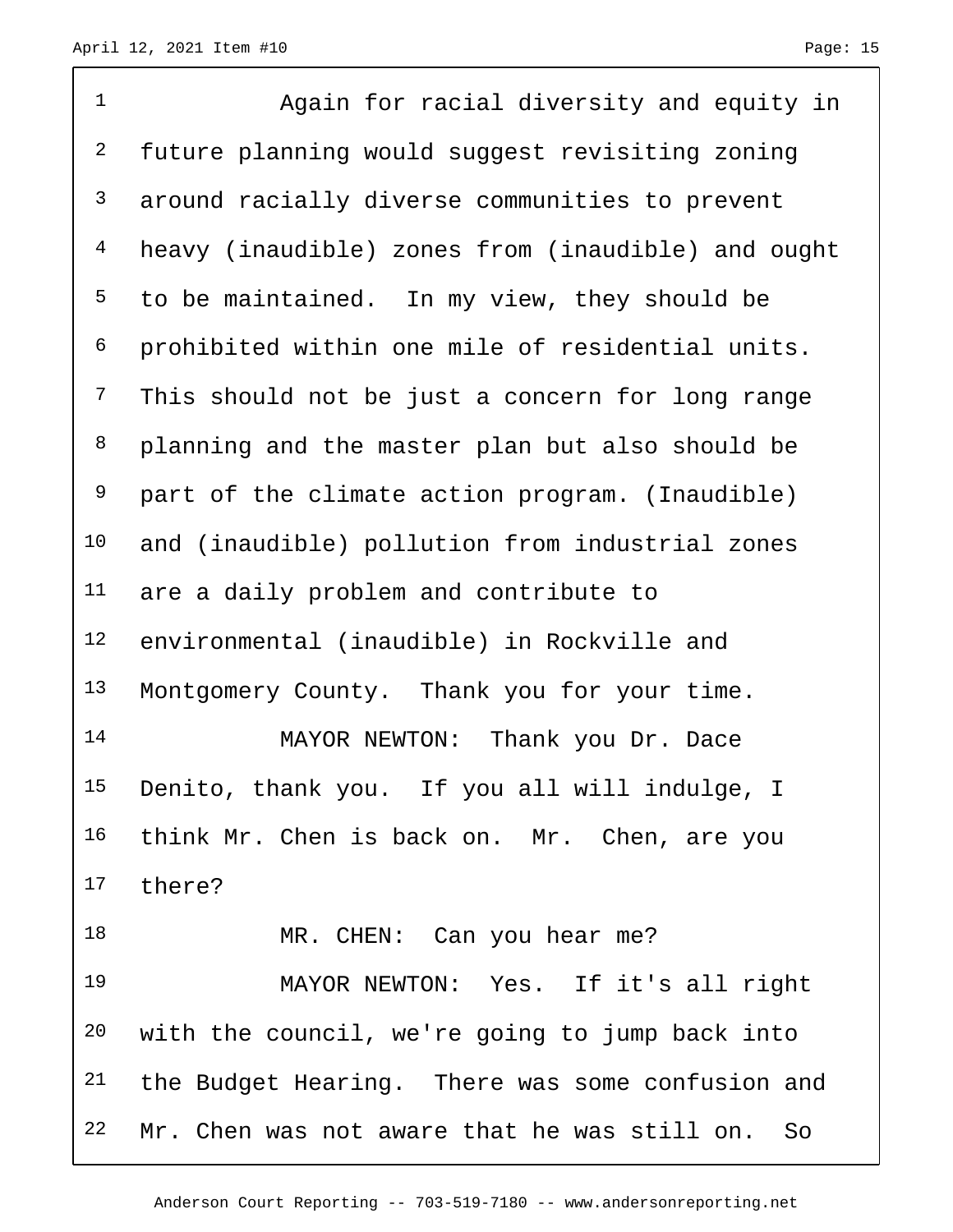| $\mathbf 1$    | we are back in the Budget Public Hearing. So go   |
|----------------|---------------------------------------------------|
| $\overline{a}$ | ahead, Mr. Chen, thank you for your patience.     |
| $\mathfrak{Z}$ | MR. CHEN: Thank you so much for having            |
| $\overline{4}$ | me again. I thought I just need to speak at the   |
| 5              | citizen forum. So you're probably going to hear   |
| 6              | the same message. So the RFC advisory board       |
| $\overline{7}$ | thanks the Mayor and Council for their past       |
| 8              | investment in Rockville recreation in parks       |
| 9              | project and advocate for continued supports of    |
| 10             | this vital part of our community, (inaudible)     |
| 11             | renovation and upcoming project. Because of the   |
| 12             | pandemic, the swim center opens the outdoor       |
| 13             | recreations pools on April 5th to increase        |
| 14             | opportunities for the residents to swim following |
| 15             | CDC guidelines and HHS guidelines.                |

 Over the years, the recreation pools 17 have been used by many Rockville residents. The 18 learn to swim program summer dropping recreation swim and camp visits. Preseason lap swim and RMSC swim team practice. As you know, the recreation pools renovation is before you in the proposed capital improvement project budget. This amenity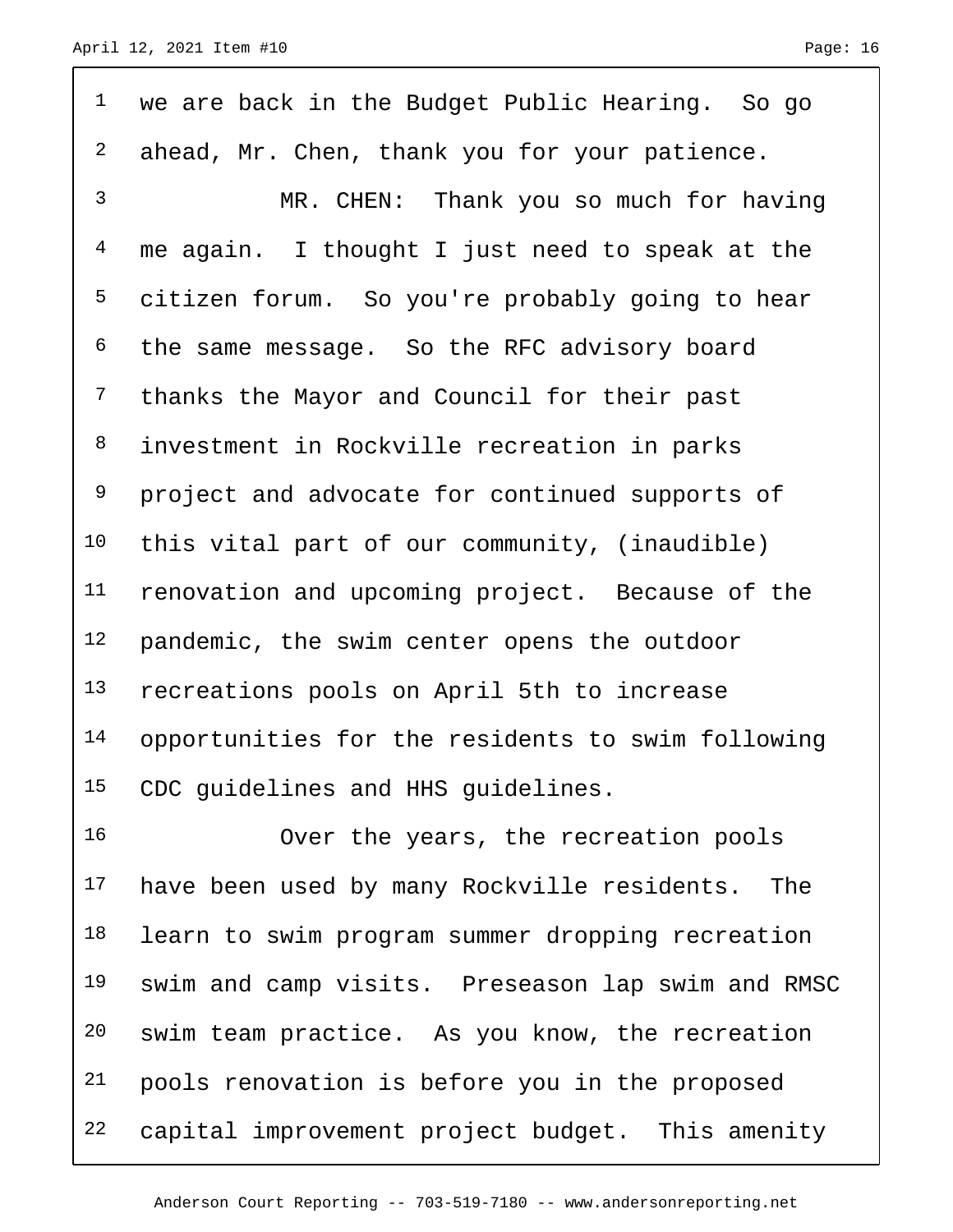| $\mathbf 1$    | is nearly 30 years old. It need renovation to     |
|----------------|---------------------------------------------------|
| $\overline{a}$ | continue serving the community for many years to  |
| 3              | come. I would like to close my comments by saying |
| $\overline{4}$ | thank you for continued support in prioritizing   |
| 5              | the residents' health and wellness.               |
| 6              | MAYOR NEWTON: Thank you, Mr. Chen, we             |
| 7              | appreciate your comments. Next up is Mr. Joe      |
| 8              | McClane. Mr. McClane, are you there?              |
| $\mathsf 9$    | MR. MCCLANE: I'm sorry, can you hear              |
| 10             | me?                                               |
| 11             | MAYOR NEWTON: Yes, sir please go ahead.           |
| 12             | MR. MCCLANE: Okay, thank you. Good                |
| 13             | evening, Madame Mayor and Council. My name is Joe |
| 14             | McClane. I'm the president of Cambridge Walk II   |
| 15             | Homeowners Association. That is on the 5900 block |
| 16             | of Halpine Road in Twinbrook and I've been a      |
| 17             | resident for over 20 years.                       |
| 18             | Tonight, I'm speaking on behalf of both           |
| 19             | the Cambridge Walk communities in support of our  |
| 20             | written testimony that has been submitted to you. |
| 21             | The written testimony addresses pages 329, 334 of |
| 22             | the planning area aid section of the draft 2040   |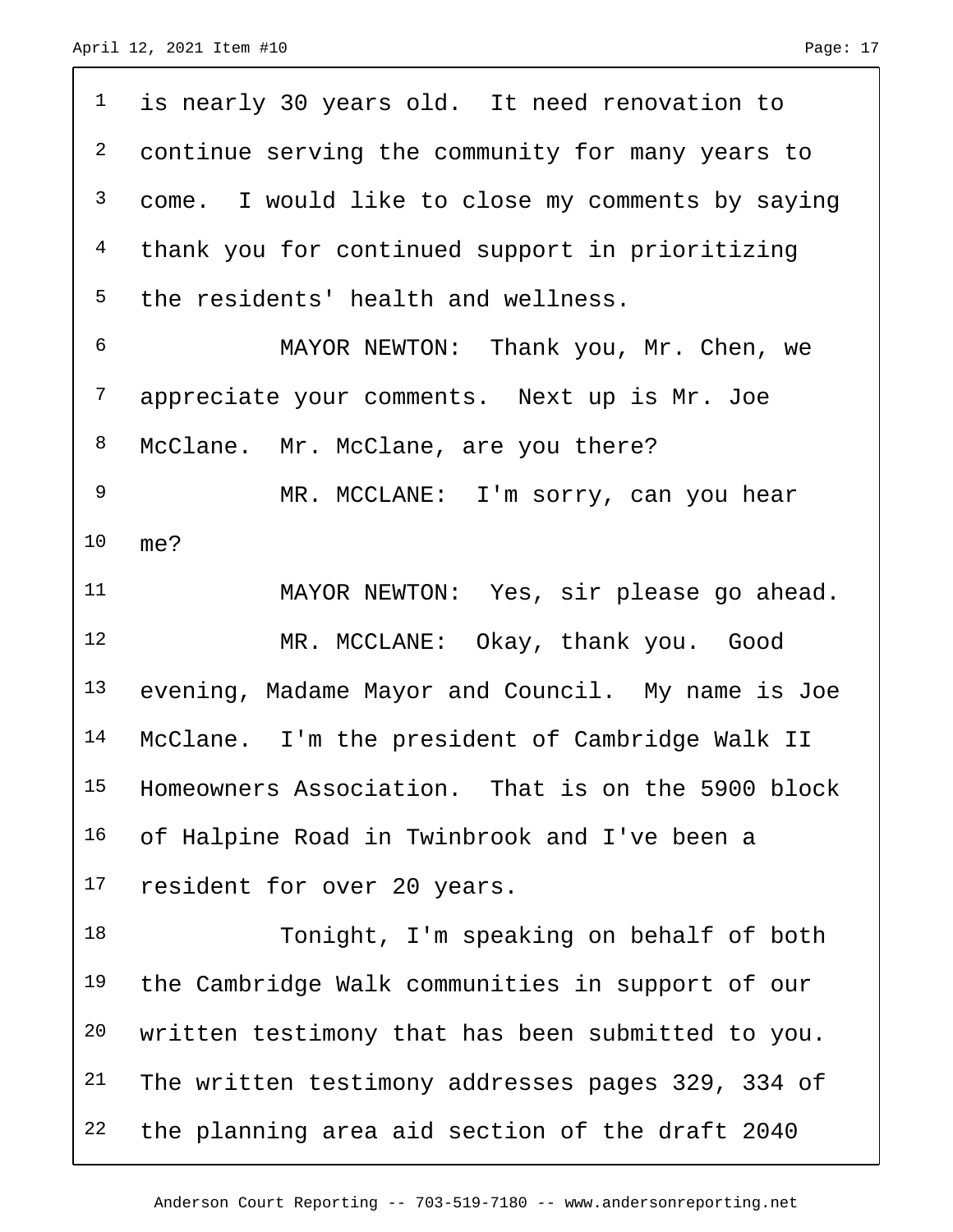Comprehensive Plan. In addition, the residents of our block on Halpine Road submitted to the Commission, the Planning Commission, a 9 page analysis of the effects of development on our block. Plus a petition from the neighbors on the north side of our block and a number of written and oral testimony that the Commission has concerning their plan. We are pleased that the Planning Commission and the Planning staff heard the concerns of over 100 residents of our block and 13 made adjustments to the draft that reflect better 14 the reality and concerns of our neighborhood and the draft plans overall goals. Since the city has 16 had an ample amount of feedback from us already, we'd like to distill our written testimony to three priorities. Our first priority is safeguarding the

 tree protection area that forms the border with our community and the Twinbrook community church property. This 20 year old invaluable ecological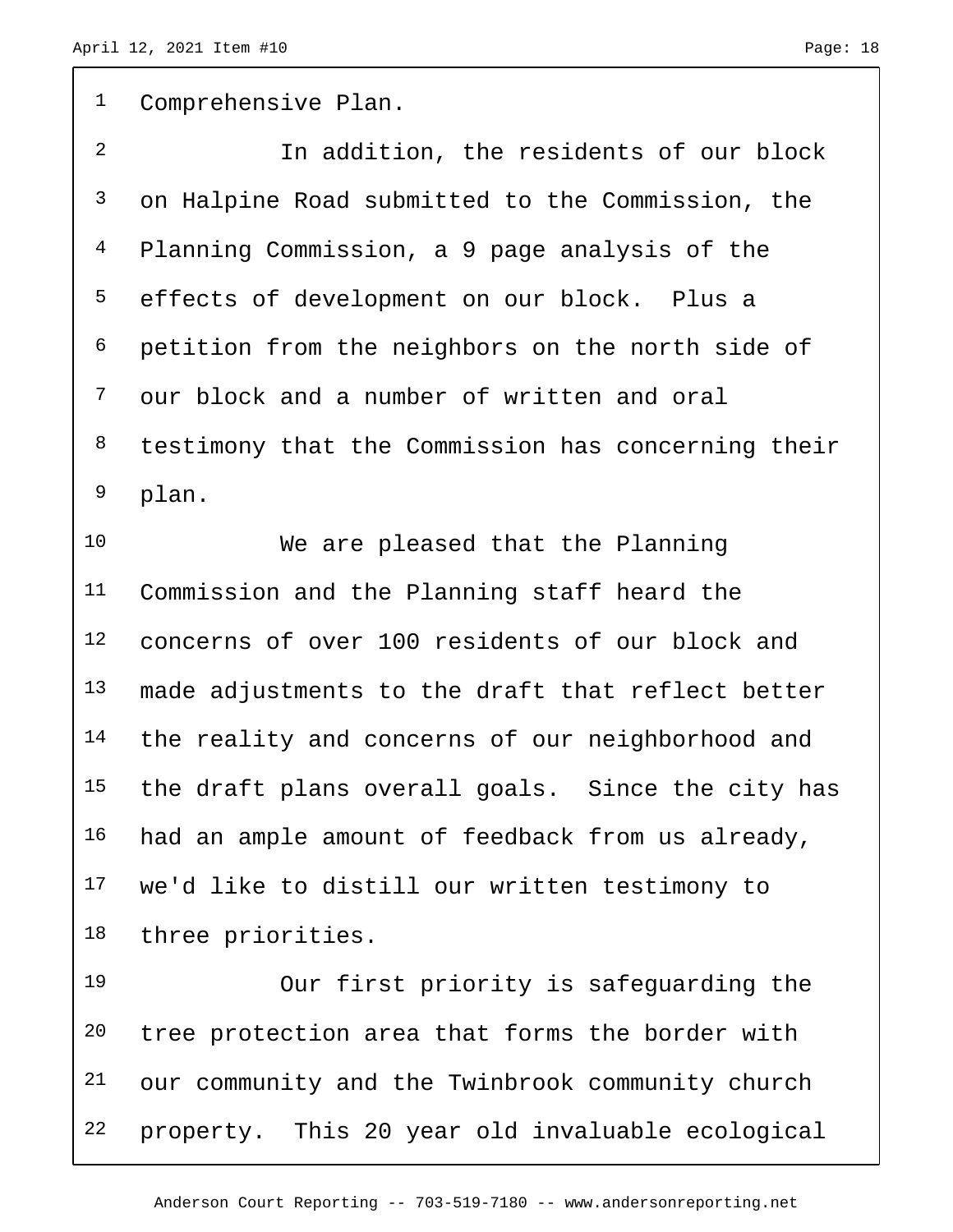<sup>1</sup> zone has been recognized by Peerless Rockville and has received numerous awards and recognition from <sup>3</sup> the county and other entities.

 This small natural preserve must be protected from any root disturbance and shade effect in any future development. Preserving this <sup>7</sup> jewel of rare and native mature trees and other plants is essential for our increasingly dense population area as well as the wider Twinbrook community.

 The second priority is ensuring the future development of the 5900 block of Halpine Road is scaled to match available, essential infrastructure. Our block is a transition area between massive apartment buildings with over 1000 residents each and single family residential homes.

18 The block's infrastructure was designed 19 in the 1950s for single family homes with one car each. The original street grid did not anticipate the super block obstacle, albeit traffic magnet, that the Twinbrook metro station eventually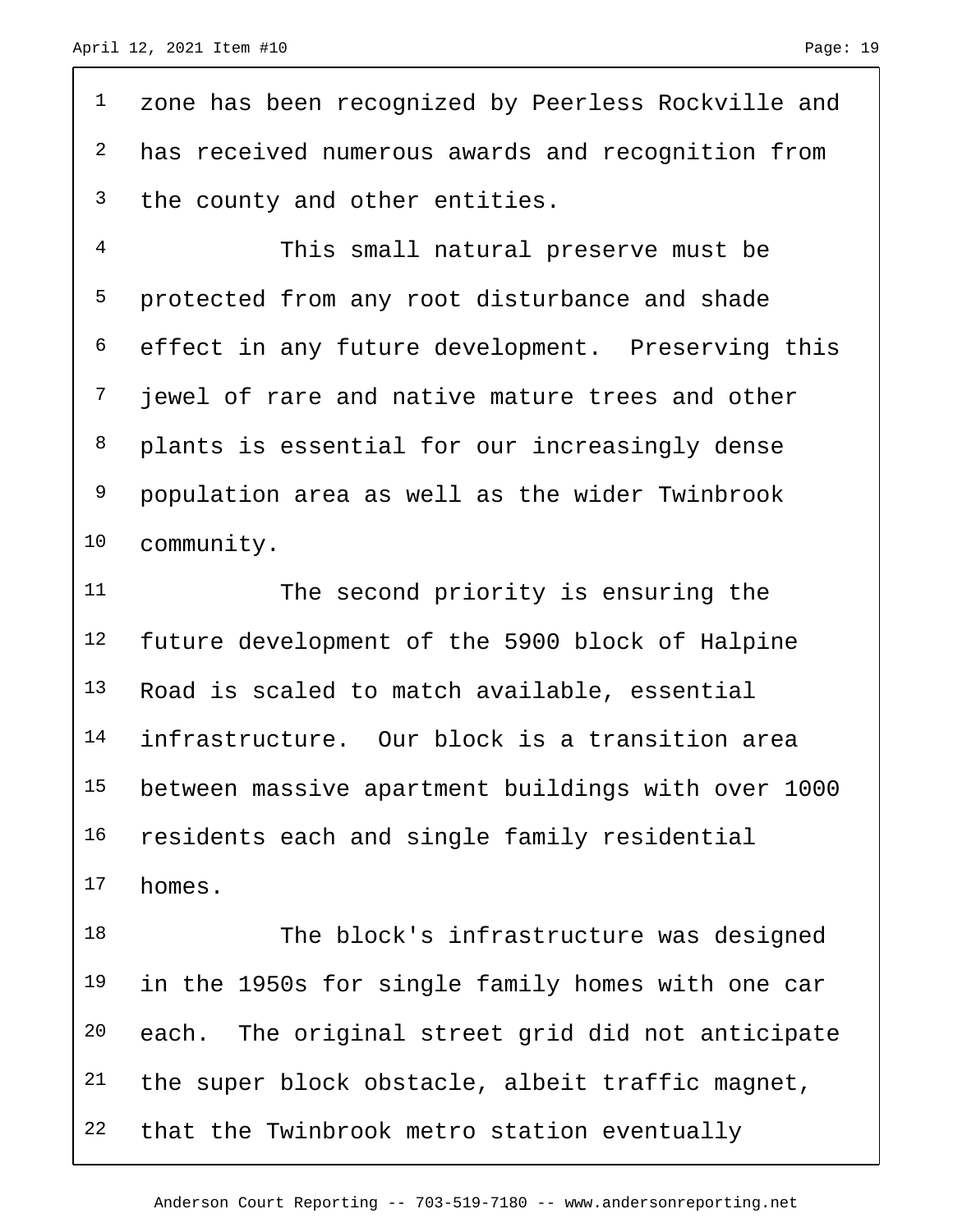| $\mathbf 1$    | created. Two large buildings next to single       |
|----------------|---------------------------------------------------|
| $\overline{a}$ | family homes degrades the quality of life for all |
| 3              | residents because the infrastructure does not     |
| 4              | support such density.                             |
| 5              | This has resulted in current traffic              |
| 6              | congestion, parking issues and (inaudible)        |
| 7              | traveling. Smart growth is defined by having more |
| 8              | density closer to transportation hubs.<br>In      |
| 9              | Twinbrook, the area immediately adjacent to the   |
| 10             | metro station consists of acres of deserted       |
| 11             | surface parking while the transition area next to |
| 12             | our single family homes are densely developed and |
| 13             | getting more so with each passing year. This      |
| 14             | pattern of development does not conform to smart  |
| 15             | growth principles.                                |
| 16             | Our third priority is a serious lack of           |
| 17             | urban and desired amenities in what is becoming   |

18 one of the most densely populated areas of the 19 city. Current planning seems to be more reactive to developers' proposals then proactive to our communities' realities. For over a decade, our community has been asking for tot lots and dog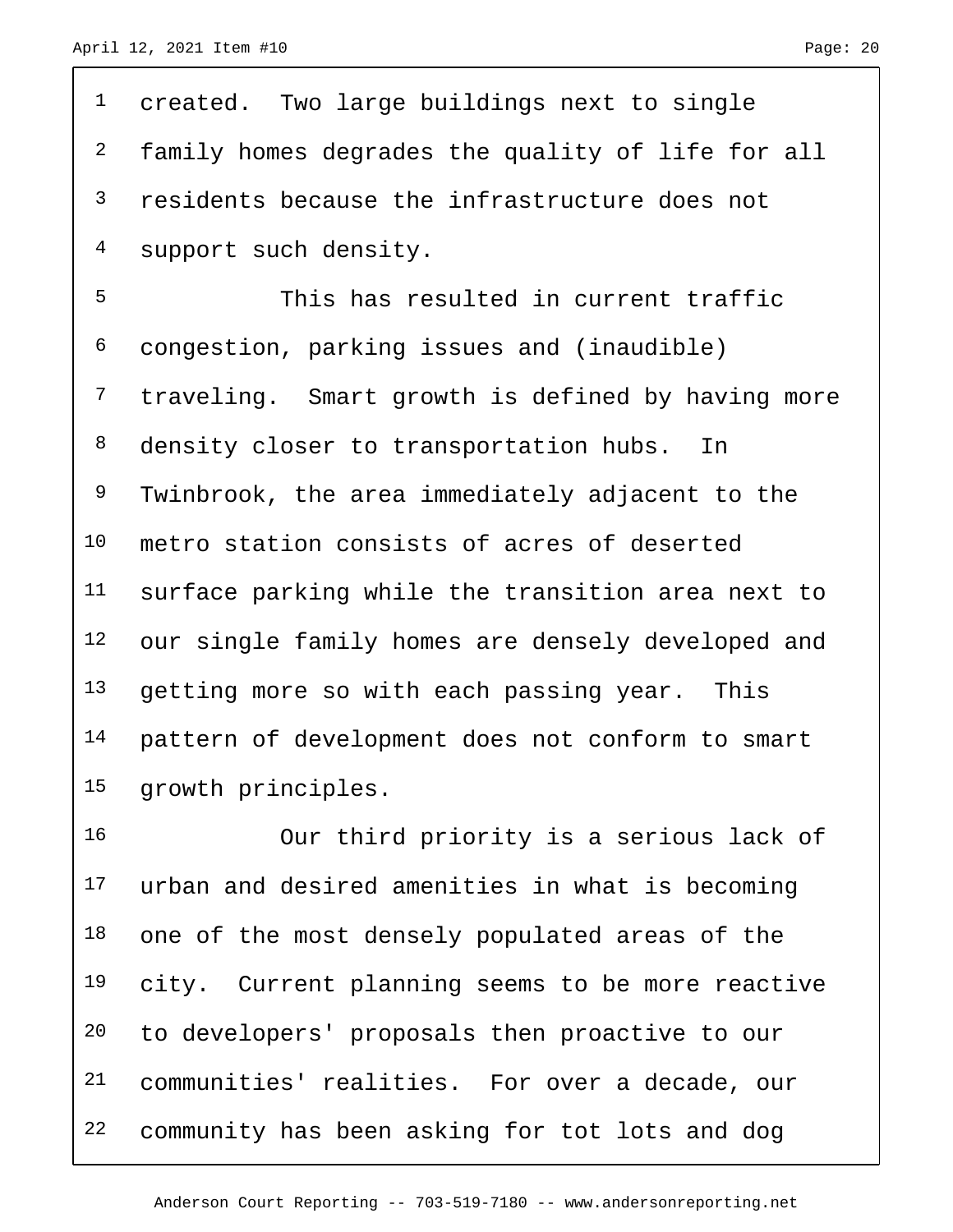<sup>1</sup> parks as part of the city's capital improvement <sup>2</sup> programs. Without these, our private lawns have 3 become tot lots, liter bins and dog parks for the 4 thousands of new residents with almost no outdoor 5 recreational space.

 One city amenity was a public trash can on our block, a near major walkway to the metro. 8 But that was taken away and now the trash has <sup>9</sup> greatly improved on our block. Town Center, King Farm, Tower Oaks and other heavily populated areas were developed and planned concurrently with 12 adequate street and other infrastructure and 13 amenities. The current piecemeal approach to Twinbrook development deprives us of adequate -- MS. MOBLEY: Mr. McClane, can you please wrap up your comment?

17 MR. MCCLANE: Sure. In conclusion, we 18 the residents of the 5900 block see the draft plan as the last great opportunity to pivot to the best possible sustainable future for this fast growing section of Rockville. Thank you and the Planning Commission and the planning staff for the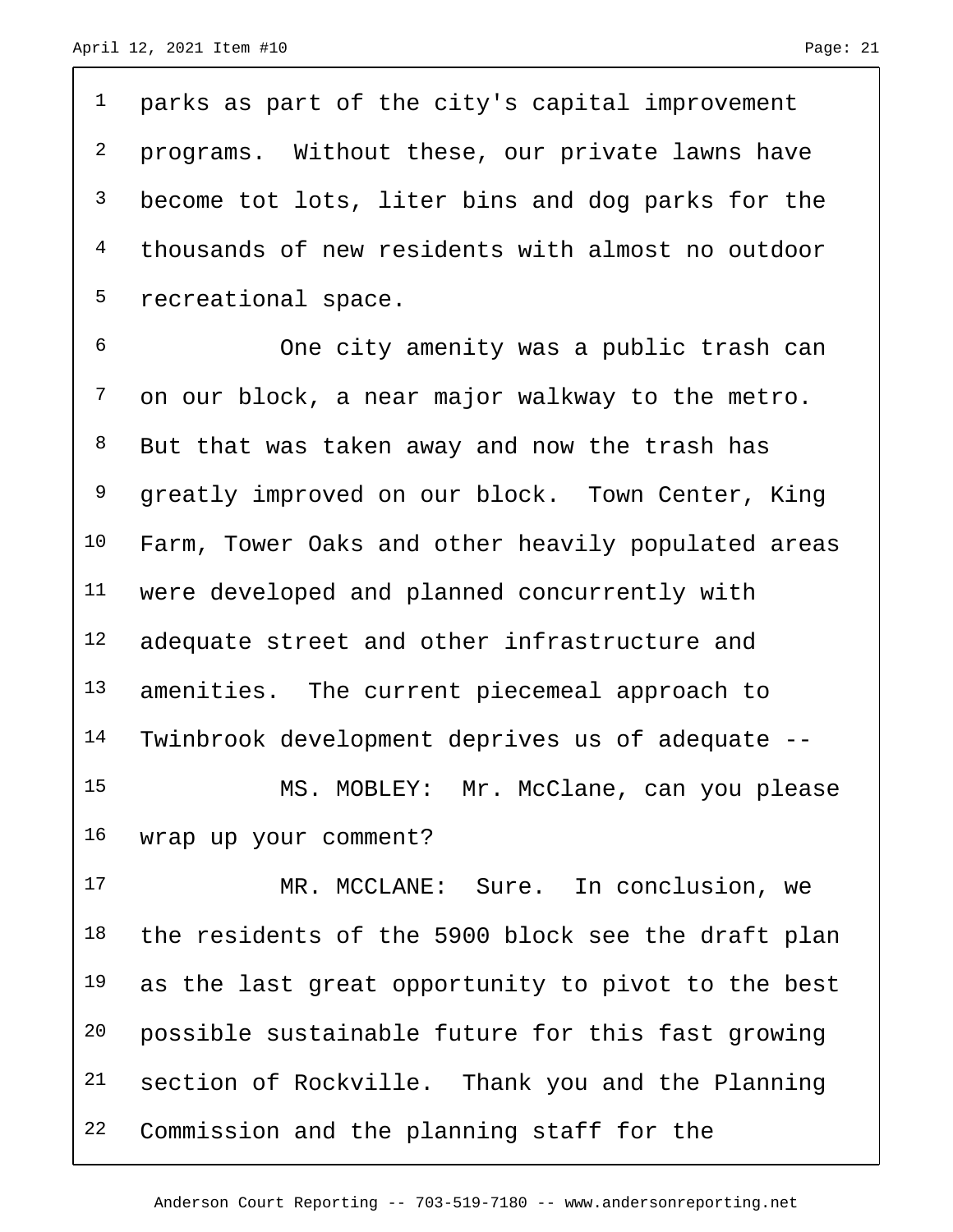$\Gamma$ 

| $\mathbf 1$    | opportunity to provide feedback for our            |
|----------------|----------------------------------------------------|
| $\overline{a}$ | communities and for all you do for the greater     |
| 3              | good of our city. Thank you.                       |
| $\overline{4}$ | MAYOR NEWTON: Thank you, Mr. McClane.              |
| 5              | Next up is Andrew McGeorge. Welcome, Mr.           |
| 6              | McGeorge.                                          |
| 7              | MR. MCGEORGE: Mayor Newton and member              |
| 8              | of the City Council, my name is Andrew McGeorge.   |
| 9              | I'm a managing director at Hines. Hines is an      |
| 10             | international real estate firm and the fourth      |
| 11             | largest real estate investment manager globally.   |
| 12             | We have more than 4800 employees across the globe  |
| 13             | and our firm has been developing in Washington,    |
| 14             | D.C. for more than 30 years.                       |
| 15             | We're currently the purchaser and                  |
| 16             | developer of 1800 and 1818 Chapman Avenue. We're   |
| 17             | working with WMATA on a joint development          |
| 18             | agreement for a portion of their 1700 Chapman      |
| 19             | Avenue site. This village is directly adjacent to  |
| 20             | the Twinbrook metro station given the proximity to |
| 21             | the metro and the growth of the surrounding        |
| 22             | neighborhood.                                      |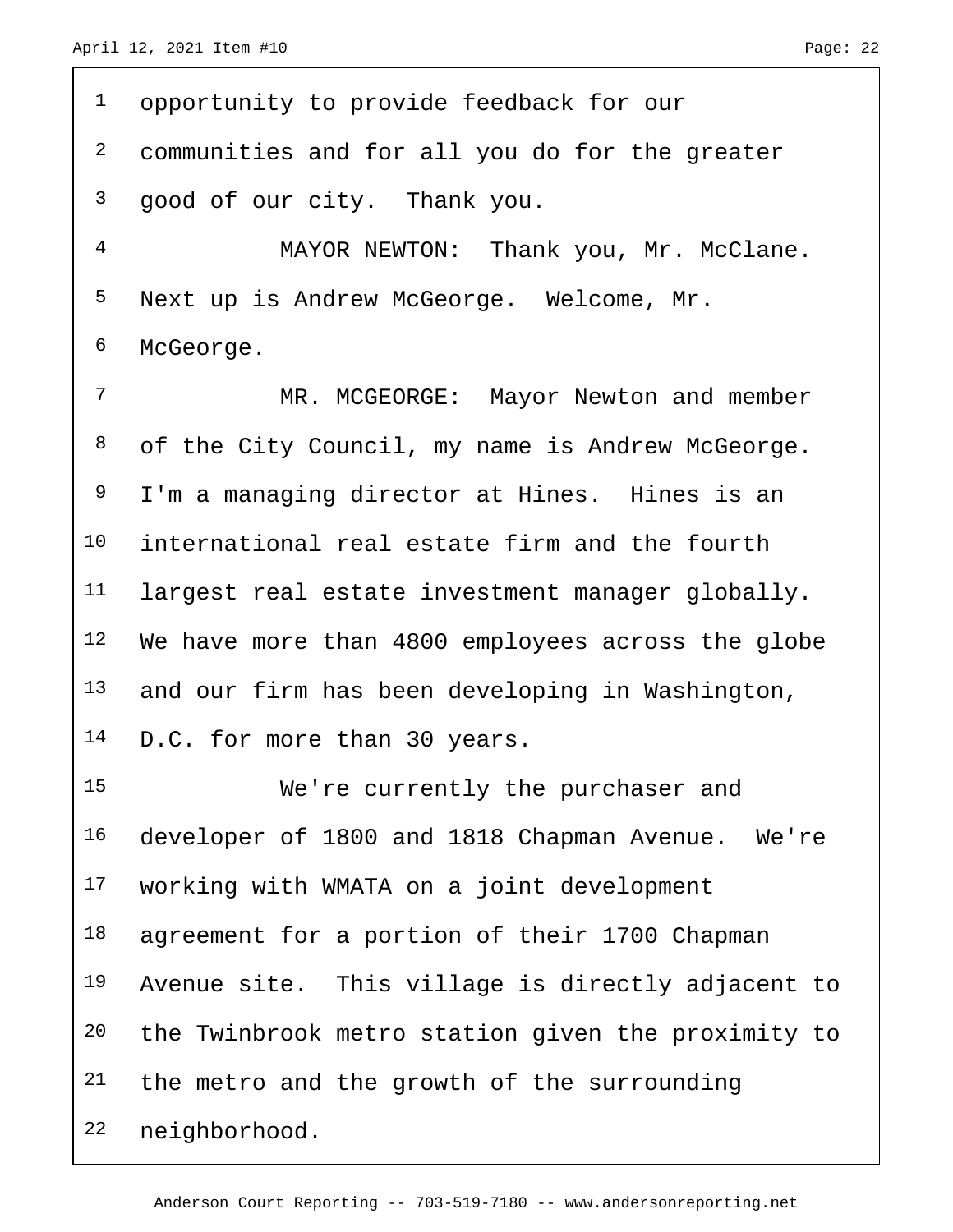We feel that the site is right for redevelopment which will positively contribute to <sup>3</sup> the Twinbrook metro station. We recently began to assemble the various pieces of the project. So it was only towards the latter part of the Planning Commission's review of the draft Comprehensive 7 Plan that we began to actively monitor it. 8 We're pleased to say that with regard to the Planning Commission draft, we're fully supportive of their goals and visions for the Twinbrook metro station and we are working on specifically. Our project is in the preapplication meeting or the PAM phase. We look forward to coming before the Planning Commission, Mayor and Council as we move through the city's review process. We believe that our proposal is supportive of many of the goals and visions outlined in the draft Comprehensive Plan and that 19 the plan supports numerous aspects of the proposed project.

 I wanted to highlight some of the policies that outlined in the plan that we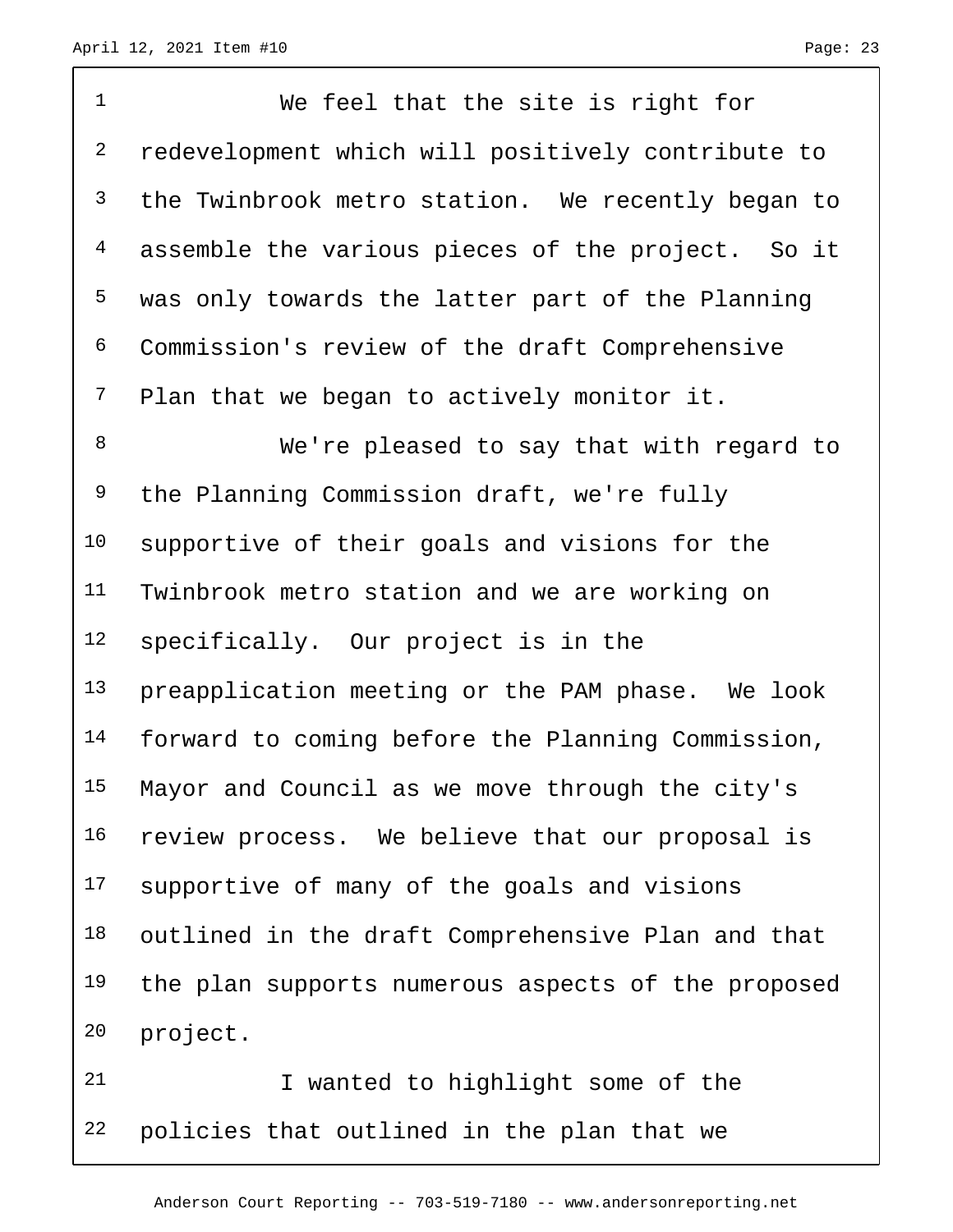1 support, specifically policy 10 of the land use elements. States the plan for additional growth near the Twinbrook metro station, and more specifically to continue to develop the Twinbrook metro station area and the South Rockville Pike as major activity and growth center.

7 The site is comprising the assemblage 8 are vastly underutilized given that they're the 9 closets redevelopment sites to the metro, our proposed mixed use project will fill in the missing pieces of the redevelopment right next to the metro station. Also, policy 10 identifies the desiring need for a park in the vicinity of the Twinbrook metro station but without identifying exactly which site is has or should be located on.

 This was a change made by the Planning Commission during their discussions. Hines is 18 supportive of this approach given that there are many ways that a park can be provided in the area without singling out one site.

 Finally, we support the OCRM land use category for the property as currently selected in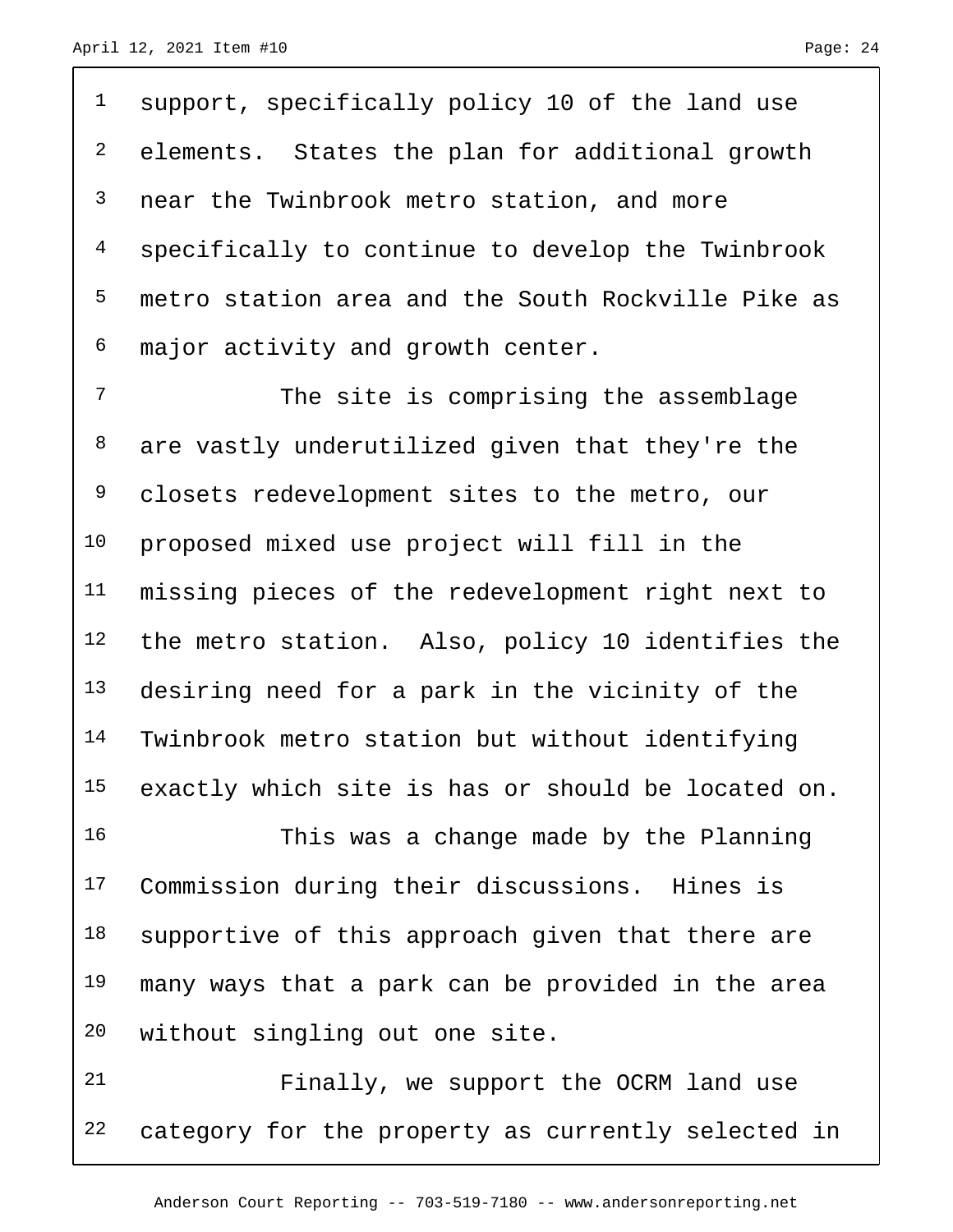| $\mathbf 1$    | the draft plan. We hope that you have the          |
|----------------|----------------------------------------------------|
| $\overline{a}$ | opportunity to review our written testimony for    |
| 3              | our detailed comments. We look forward to          |
| $\overline{4}$ | following the Mayor and Council's discussion on    |
| 5              | the draft Comp. Plan and thank you for your        |
| 6              | consideration of our comments this evening.        |
| 7              | MAYOR NEWTON: Thank you very much.                 |
| 8              | Next up is Chuck Woolery. Welcome.                 |
| 9              | MR. WOOLERY: Can you hear me?                      |
| 10             | MAYOR NEWTON: Yes, sir.                            |
| 11             | MR. WOOLERY: Very good, very good.                 |
| 12             | Thank you very much, Mayor and Council for having  |
| 13             | me on. I'm actually in awe of the amount of work   |
| 14             | you've taken on just doing the Comprehensive Plan. |
| 15             | I'm mean you're either super human or masticates,  |
| 16             | one of the two. So observing the federal           |
| 17             | government policies, you know, such forward        |
| 18             | thinking seems almost unamerican. But looking      |
| 19             | decades into the future is really vital and really |
| 20             | glad you've all taken that task on.                |
| 21             | As you know, with the change of pace of            |
| 22             | the changes we're now facing combined with limited |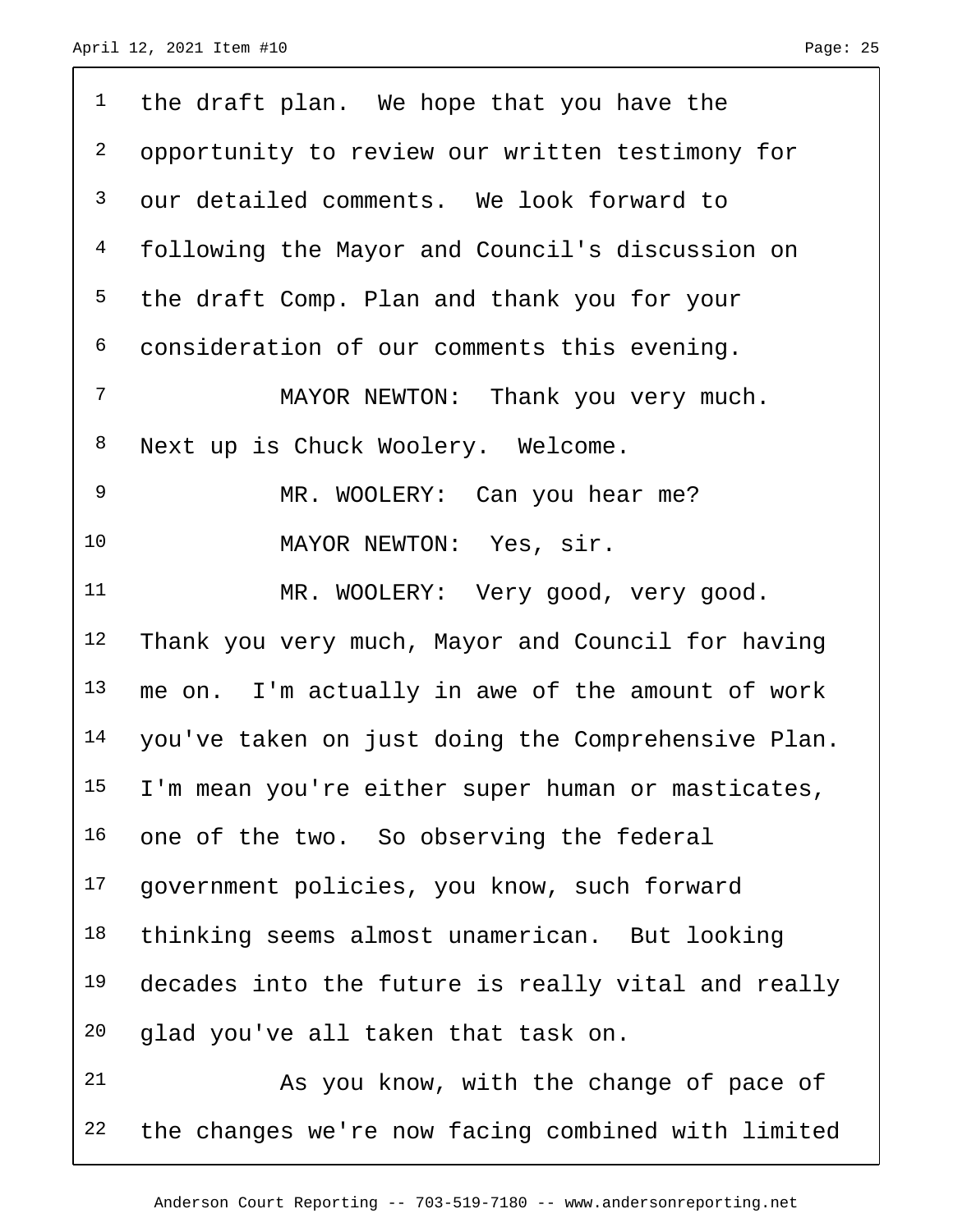<sup>1</sup> capacity of our national government to even <sup>2</sup> address the root causes of most of the threats we <sup>3</sup> have, they're going to continue to come at us. 4 And our cities are the best place to build 5 resilience and to do it at every level and it's 6 never been more important so kudos.

7 11 In this context, I will submit a city 8 resolution over the next few days that suggest a few ordinance changes to encourage Rockville citizens to voluntarily participate in building native wildlife corridors between our 65 parks. Mark Pierzchala's earlier presentation about Arbor 13 Day, he listed all the vital assets of trees in our cities.

 But most of us don't know that the second largest cause of tree loss in Maryland, in our state, is the non- native invasive species in 18 our yards and also in our parks. They diminish the pollinators and the native wildlife elements that we need that are essential to our gardens, our economy, our health and eventually our environment that's our life support systems and we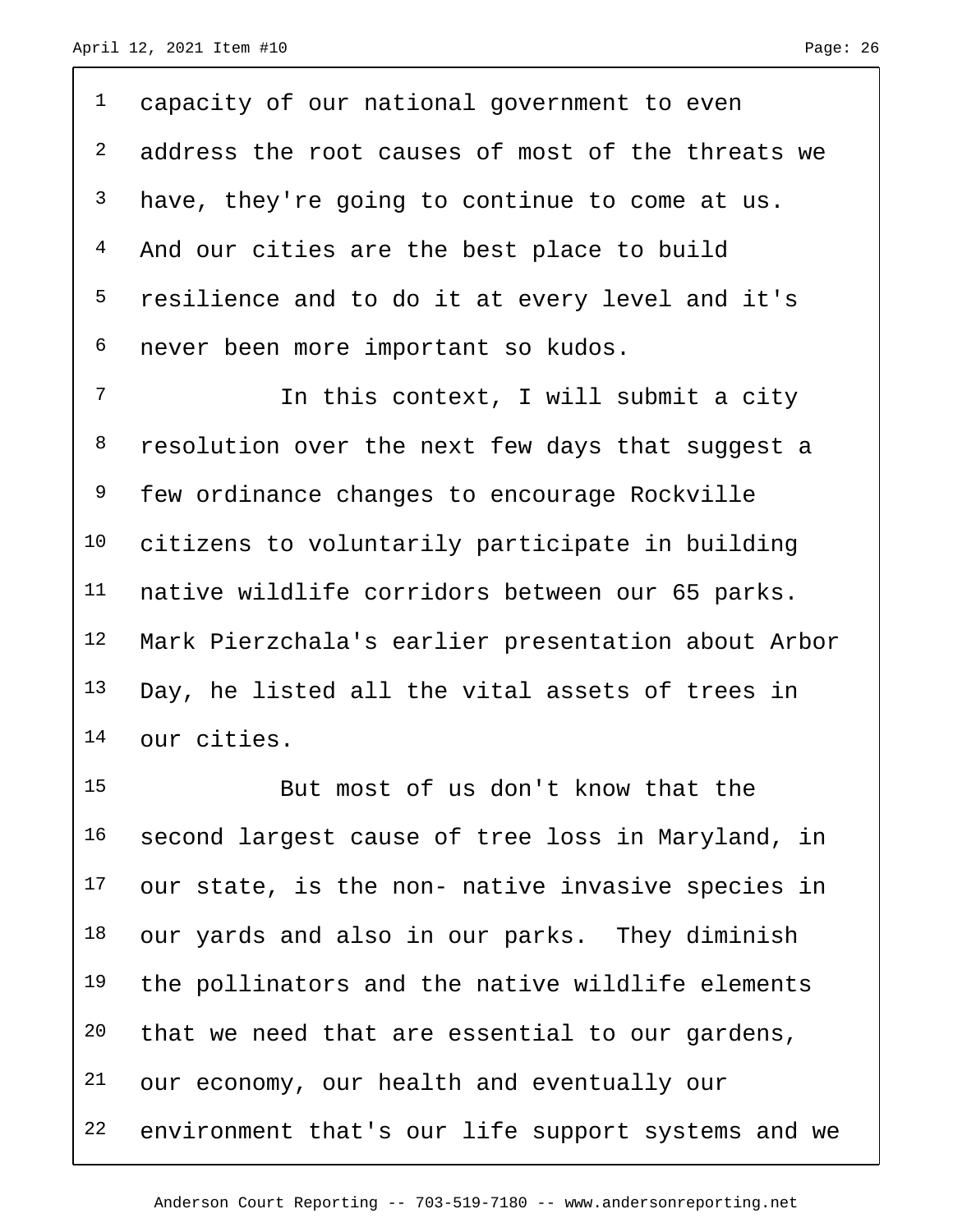<sup>1</sup> so take it for granted. My request is very simple for now. To watch a 60 Minutes video link that was in the written testimony that I provided. It's far more convincing that I'll ever be at the importance of this. And just FYI, the theme of this year's <sup>7</sup> Earth Day is restoring our earth. And the resolution will ideally -- ideally it will inspire us to do that outright on our front door, in our gardens and yards. And thank you for, you know, as long as

 I've been living in Rockville now and have been in Twinbrook for almost 40 years now. But it's your former environmental policies have always been really helpful and inspiring and I hope the City of Rockville will become the second city in Maryland to pass such a resolution. Earlier this year, Mount Rainier passed one in the context of environmental sustainability both nationally and globally. So thank you for the work you do and I look forward to your feedback on the video. MAYOR NEWTON: Thank you and kudos to

Anderson Court Reporting -- 703-519-7180 -- www.andersonreporting.net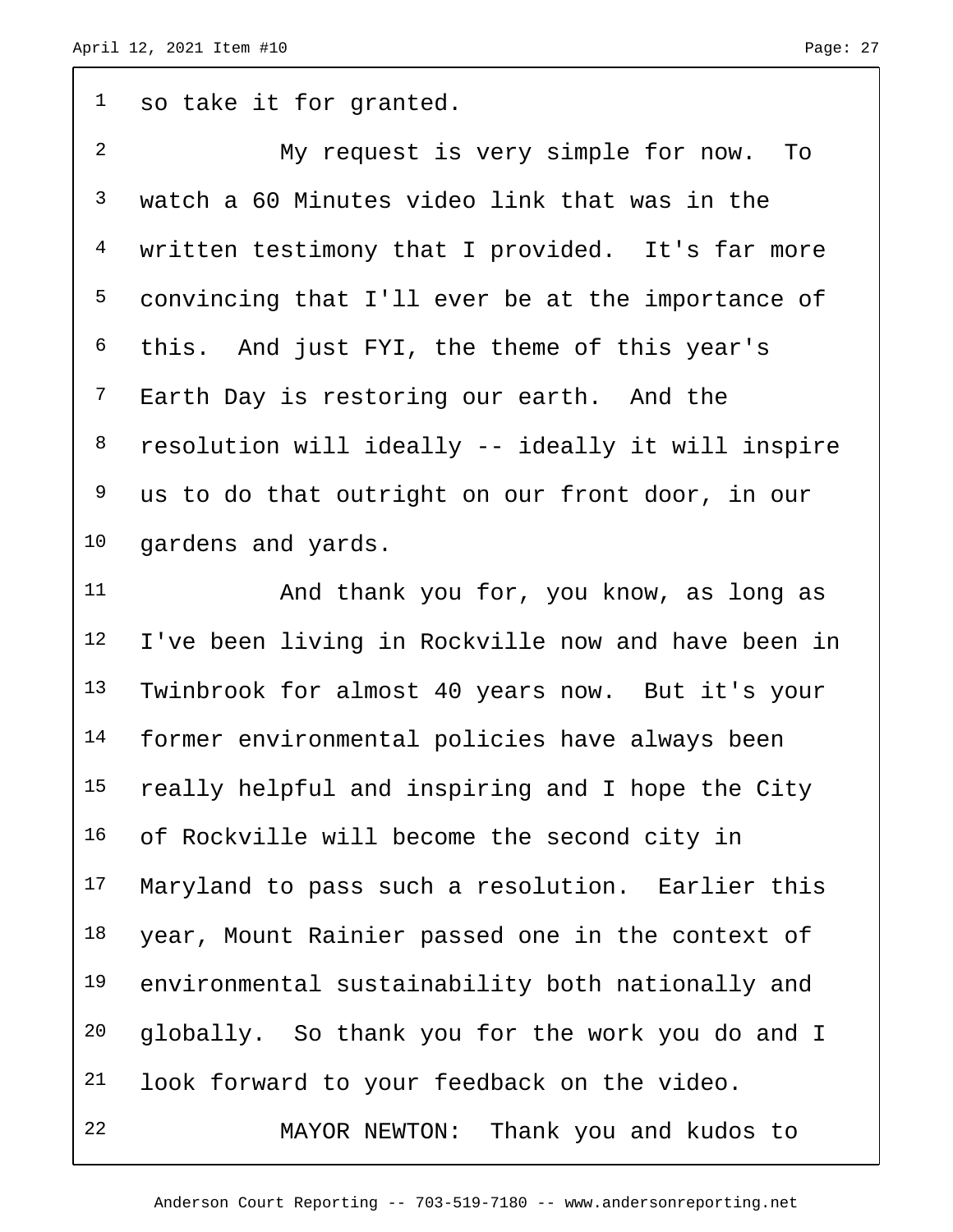Mayor Malinda Miles of Mount Rainier. That's awesome. Next up is Mike Stein, President of the Twinbrook Community Association. Welcome, Mr. Stein.

 MR. STEIN: Good evening, Madame Mayor and the Council. My name is Mike Stein, President of the Twinbrook Community Association. I'll be delivering a somewhat abbreviated version of a fuller set of written testimony delivered last week.

11 The Twinbrook Community Association thanks Mayor and Council for this opportunity to provide feedback on draft of the 2040 Master Comprehensive Plan of the City of Rockville. We also want to thank city planning staff for their 16 efforts over the past six years. City staff formally met with Twinbrook residents at least three times since 2015 and have always made themselves available for questions in between meetings.

 We encourage the Rockville City Council to approve the Rockville 2040 Comprehensive Plan.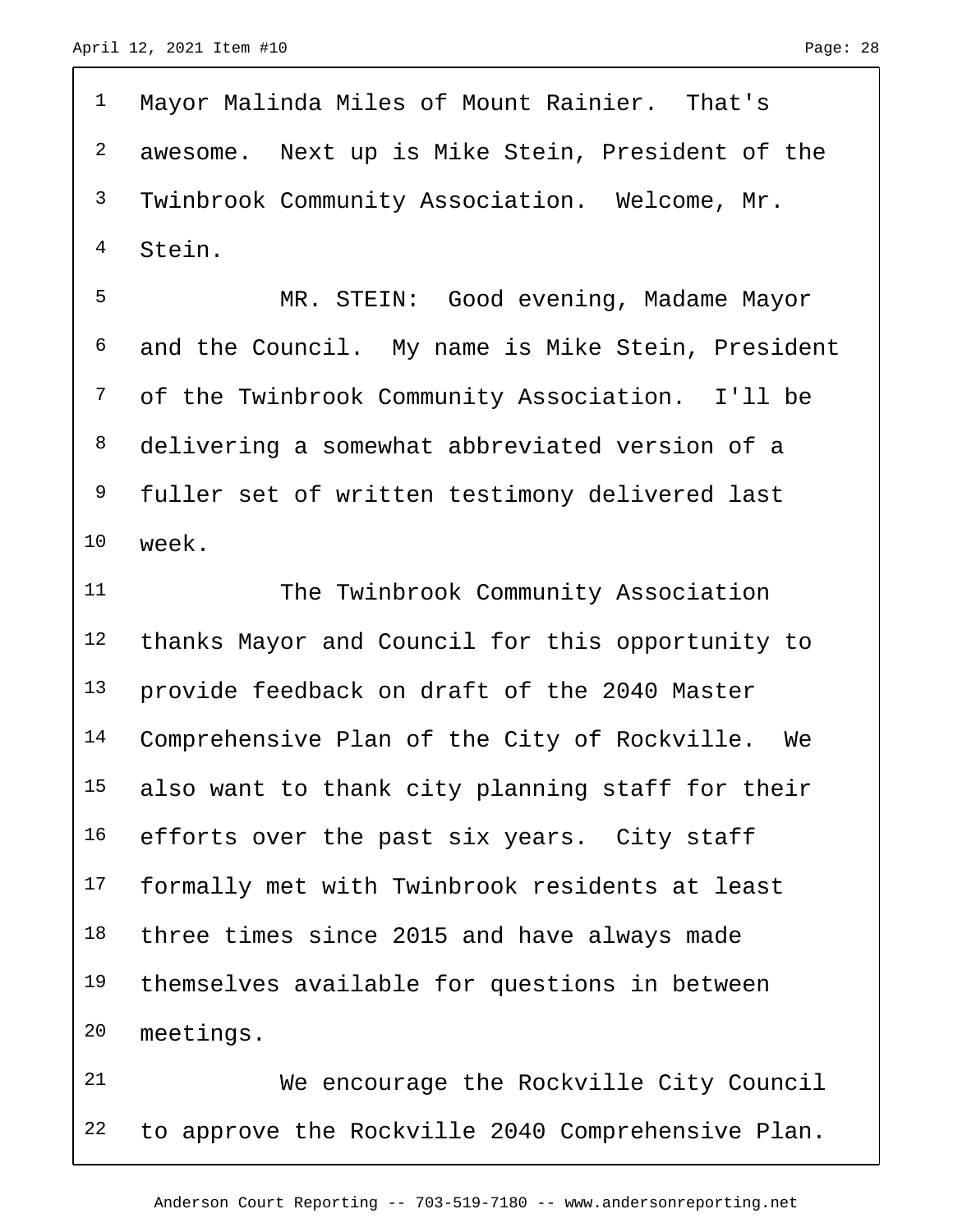The plan represents nearly six years of 2 neighborhood input and is a bold and necessary vision for the city and for Twinbrook as we move into the future. Many in Twinbrook, including the Twinbrook Community Association have been involved <sup>6</sup> in the plan from day one and we believe the plan <sup>7</sup> reflects the wishes of the community to involve 8 themselves in the process.

 Specifically, TCA agrees with all the recommendations for Twinbrook and Twinbrook Forest 11 in the planning areas portion of the 2040 plan. And we will highlight a few we find important and 13 were commented on by neighbors as part of outreach.

 On land use, housing and economic development, we applaud the inclusion of the Twinbrook metro station area and the Veirs Mill corridor and the (inaudible) policy map to ensure that Twinbrook residents have access to flexible zoning arrangements that allow for growth and housing options. We think this is a smart and creative way to help address the city's and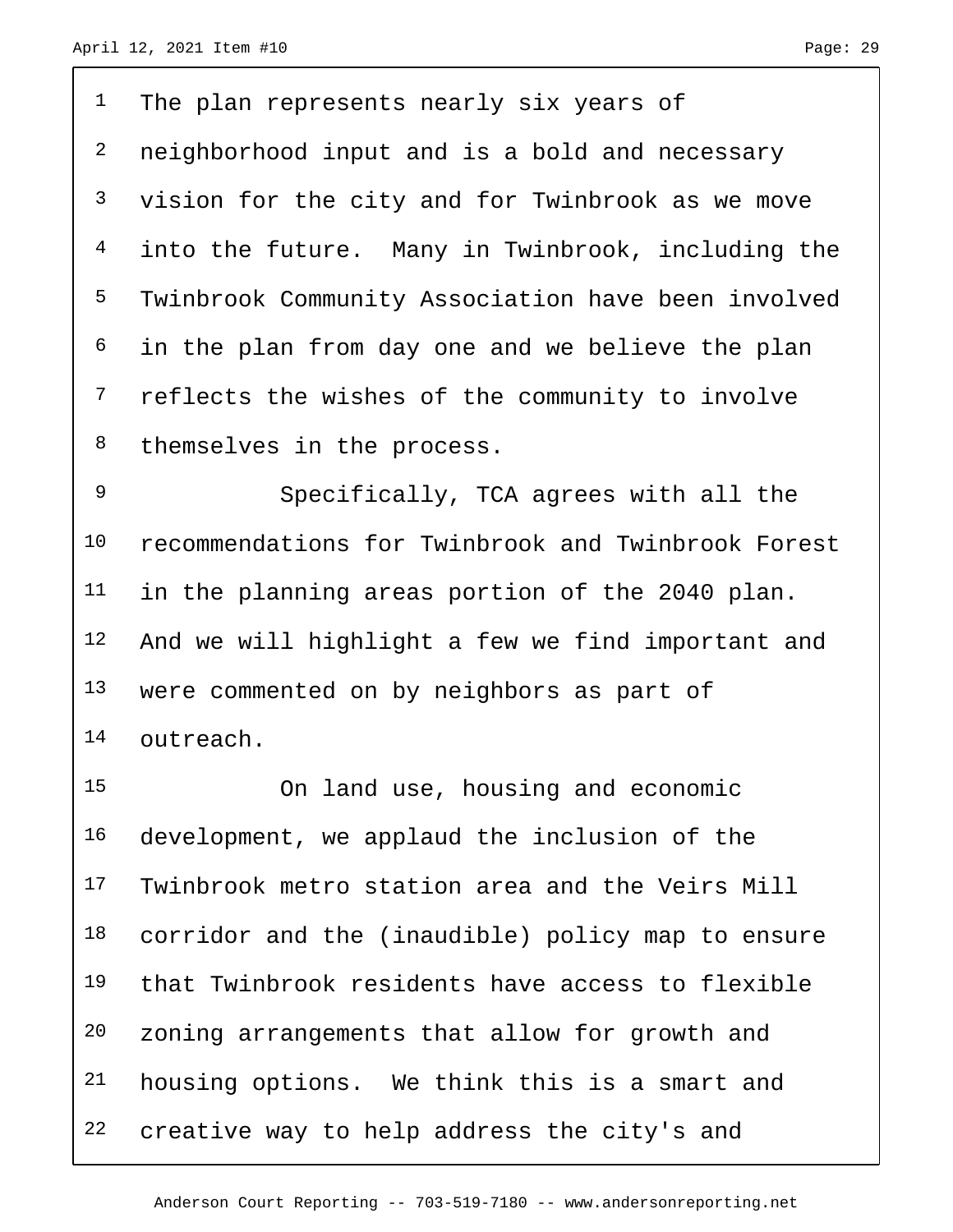county's housing needs in the future as well as <sup>2</sup> support the metro and hopefully soon to be built bus rapid transit along Veirs Mill road. In particular, the residential retail nodes highlighted in areas two and three are responsive to the community's request to be a more walkable neighborhood. The area around the Twinbrook metro is an important one to our community and it connects us to the retail and services provided along Rockville Pike. We welcome transit oriented development that will connect the residential side of the tracks to the Pike in a meaningful way, including a pedestrian/bike crossing. Project six remains a 15 top priority in the neighborhood. On transportation, we support the

 extension of Lewis Avenue to Fisher's Lane. However, residents see the city's implementation 19 of much stronger traffic common measures along Lewis Avenue and surrounding streets as a 21 mandatory precursor to community support if the project moves forward.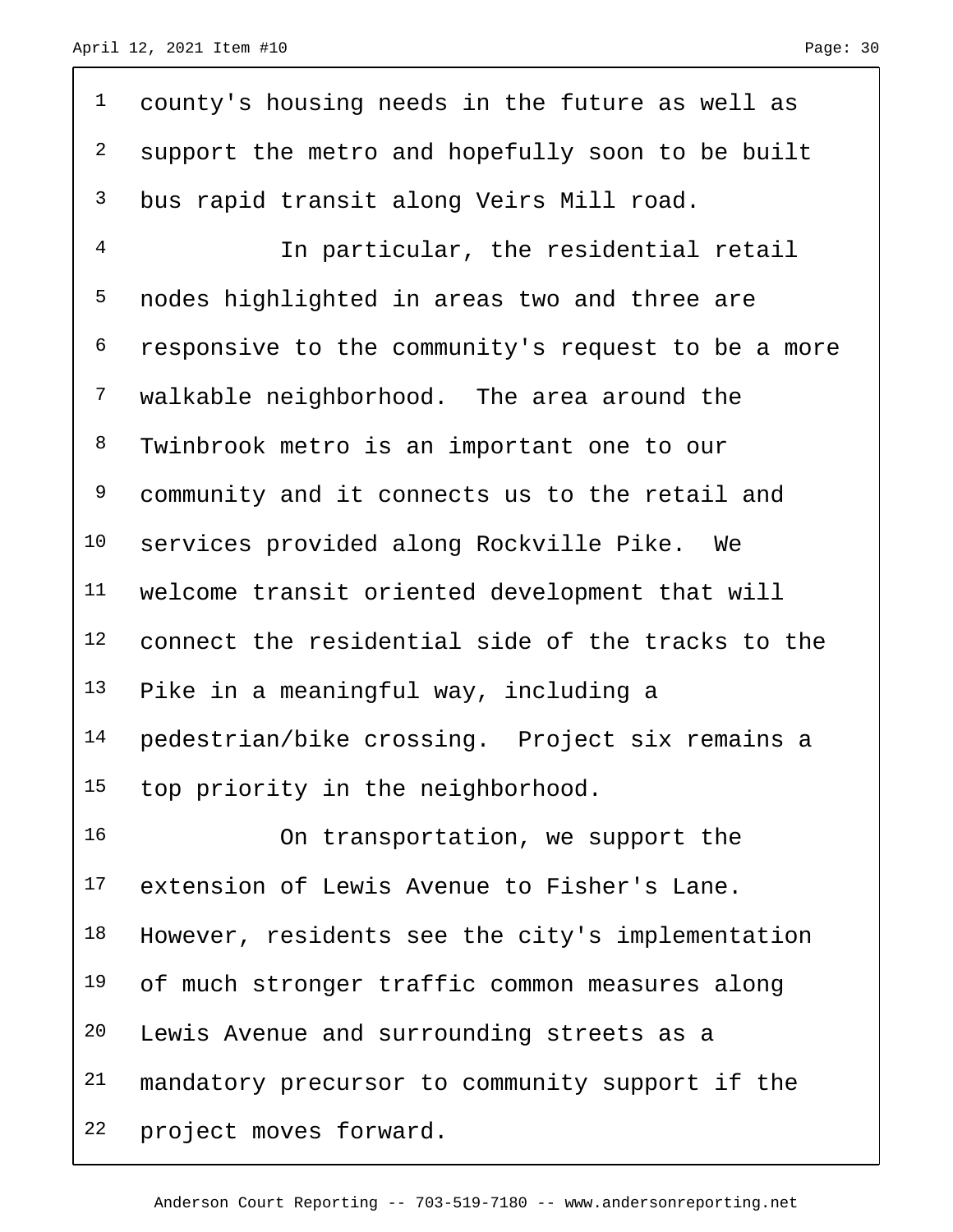| $\mathbf 1$    | We look forward to the possibilities               |
|----------------|----------------------------------------------------|
| $\overline{c}$ | that the BRT will bring for innovation, economic   |
| $\mathsf{3}$   | development, ease in traffic congestion. We        |
| 4              | strongly support a BRT station at Atlantic Avenue  |
| 5              | which is project one.                              |
| 6              | We can't stress enough the importance of           |
| 7              | making further improvements to bicycle and         |
| 8              | pedestrian safety and access. We appreciate the    |
| 9              | city's efforts in 2020 at key intersections        |
| 10             | identified by the neighborhood and we look forward |
| 11             | to working with the city to implement further      |
| 12             | improvements as envisioned by project 10 under     |
| 13             | policy recommendations.                            |
| 14             | On recreation and parks, we strongly               |
| 15             | encourage an investment in the Rockcress Community |
| 16             | Center so that it may serve as a similar location  |
| 17             | as TCRC for community meetings, programs and       |
| 18             | sports. At a recent TCA membership meeting,        |
| 19             | support for project it was specifically mentioned  |
| 20             | as a need. Rockville's ballet program is highly    |
| 21             | regarded in a strength of the city's recreation    |
| 22             | program. Improving and expanding on this facility  |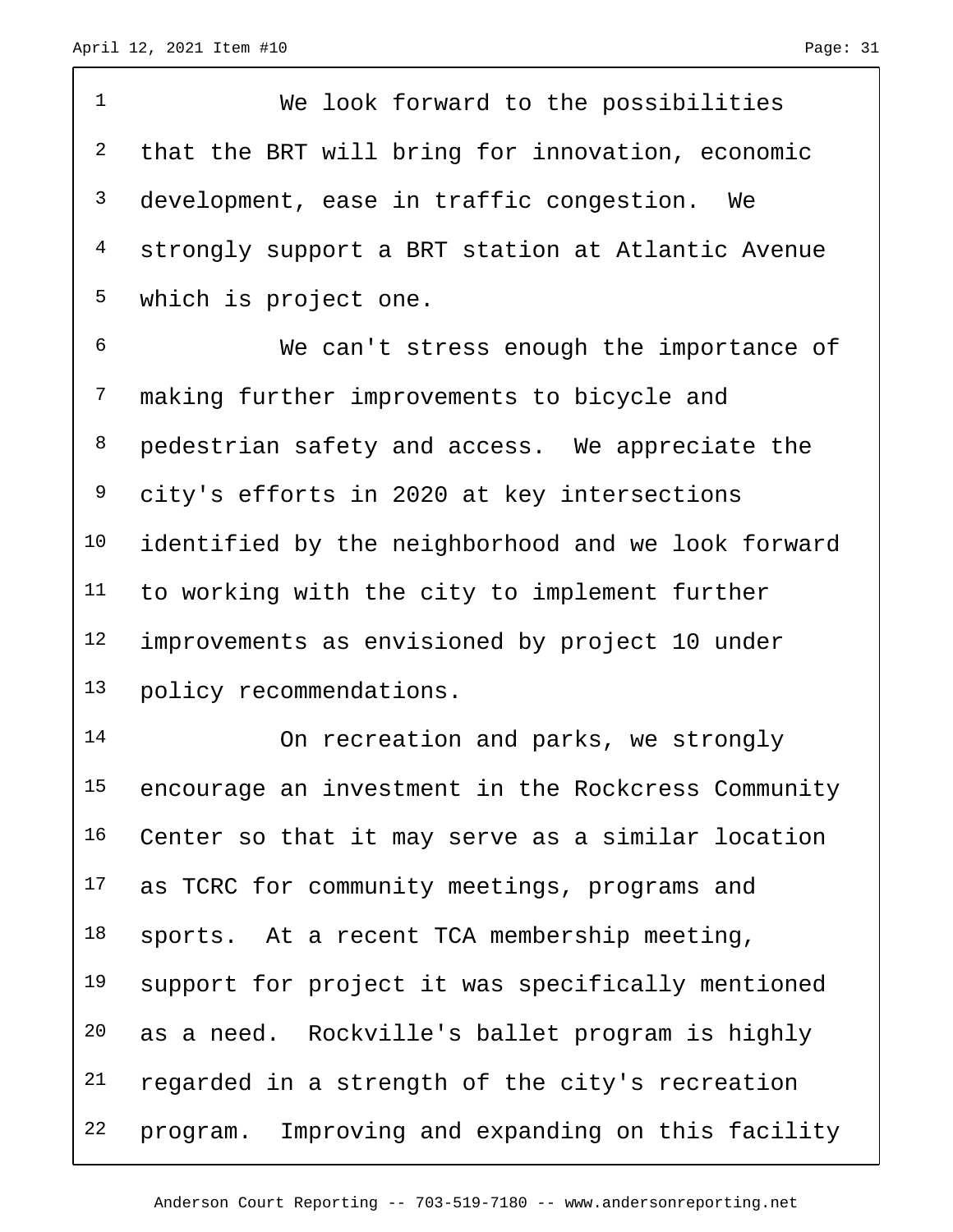| $\mathbf{1}$   | would be a benefit not only to Twinbrook but also |
|----------------|---------------------------------------------------|
| 2              | the city.                                         |
| $\mathfrak{Z}$ | On historic preservation and                      |
| 4              | placemaking, Twinbrook has a rich history in the  |
| 5              | naming of our streets on our World War II battles |
| 6              | and important individuals is well worth           |
| 7              | acknowledging. We support placemaking efforts in  |
| 8              | the community through the use of neighborhood     |
| 9              | welcome signs at key entry points and through the |
| 10             | use of public art. We request this be added under |
| 11             | the recommended city project section.             |
|                |                                                   |
| 12             | And to address something that you                 |
| 13             | already heard tonight from Mr. McClane, the       |
| 14             | Halpine Road properties. We share the Cambridge   |
| 15             | Walk HOA's general concerns about the potential   |
| 16             | redevelopment of properties at 5906 Halpine Road  |
| 17             | and 5946 Halpine Road. TCA does support adding    |
| 18             | housing to these properties, especially townhomes |
| 19             | and missing middle housing. We have been and      |
| 20             | continue to be in contact with the Cambridge Walk |
| 21             | HOA and are committed to working together to find |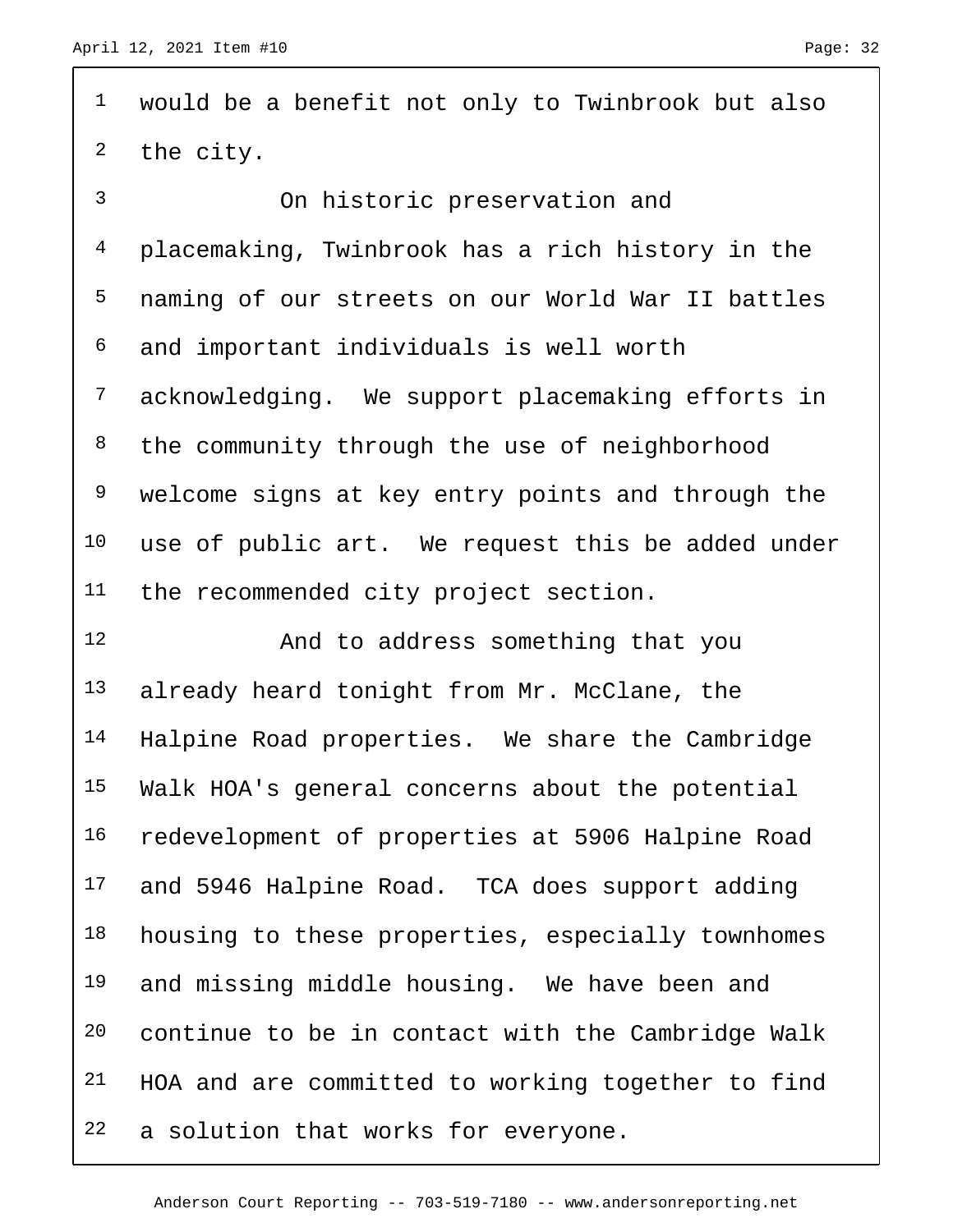| $\mathbf 1$    | Finally, this testimony doesn't focus on          |
|----------------|---------------------------------------------------|
| 2              | the other areas covered by the plan, especially   |
| $\mathsf{3}$   | the element section of the plan. However, TCA     |
| $\overline{4}$ | largely agrees with the overarching goals and     |
| 5              | policies recommended in the element section. And  |
| 6              | we believe that the recommendations for Twinbrook |
| $\overline{7}$ | helps support the overall vision as laid out in   |
| 8              | the rest of the plan.                             |
| $\mathsf 9$    | In conclusion, TCA urges the Mayor and            |
| 10             | Council to adopt the Planning Commission's draft  |
| 11             | of the 2040 Comprehensive Plan of the City of     |
| 12             | Rockville. Thank you for your time.               |
| 13             | MAYOR NEWTON: Thank you very much.                |
| 14             | Next up is Randy Alton, welcome Mr. Alton.        |
| 15             | MR. ALTON: Good evening. I will touch             |
| 16             | on four areas with questions, concerns and        |
| 17             | suggestions for planning area 14, Rockshire,      |
| 18             | Fallsmead. Beginning with parking. I've always    |
| 19             | had concerns for the Korean Presbyterian church,  |
| 20             | the local community HOA and the school.           |
| 21             | The 2040 master plan acknowledges                 |
| 22             | parking as an issue but lists no solutions. These |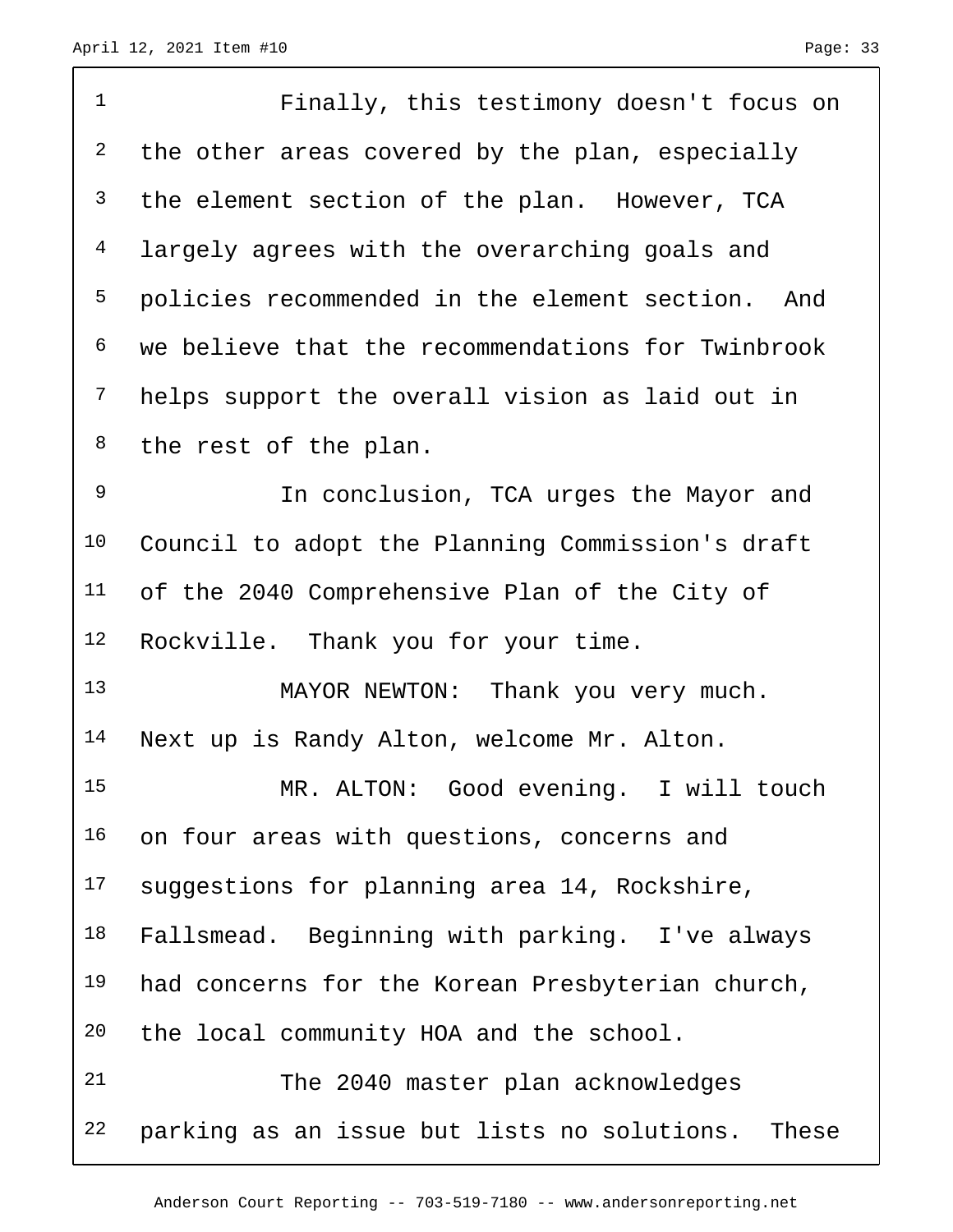<sup>1</sup> three stakeholders desperately need answers. Do <sup>2</sup> these answers exist? I urge that before we abandon the current PRU zoning we should first reject the flexible retail zoning recommendation until answers and solutions about parking come forward.

 Safety and ADA concerns. The 2040 plan talks about student overflow parking. The plan is a little more involved. It also started in 1999 when the then Rockville Planning Commission commented on this. But the school campus reveals serious safety and ADA concerns but we have that 13 throughout that whole one mile corridor.

 Mayor Newton, Councilmembers Feinberg and Pierzchala came out to see these concerns first hand in 2018 when invited out by the Wooten 17 cluster and SGA. Wooten is the only high school in the State of Maryland that I am aware of that 19 fails to separate students and staff from cars and buses.

 Councilmembers Ashton and Myles, if we're making any decisions, I urge you to talk and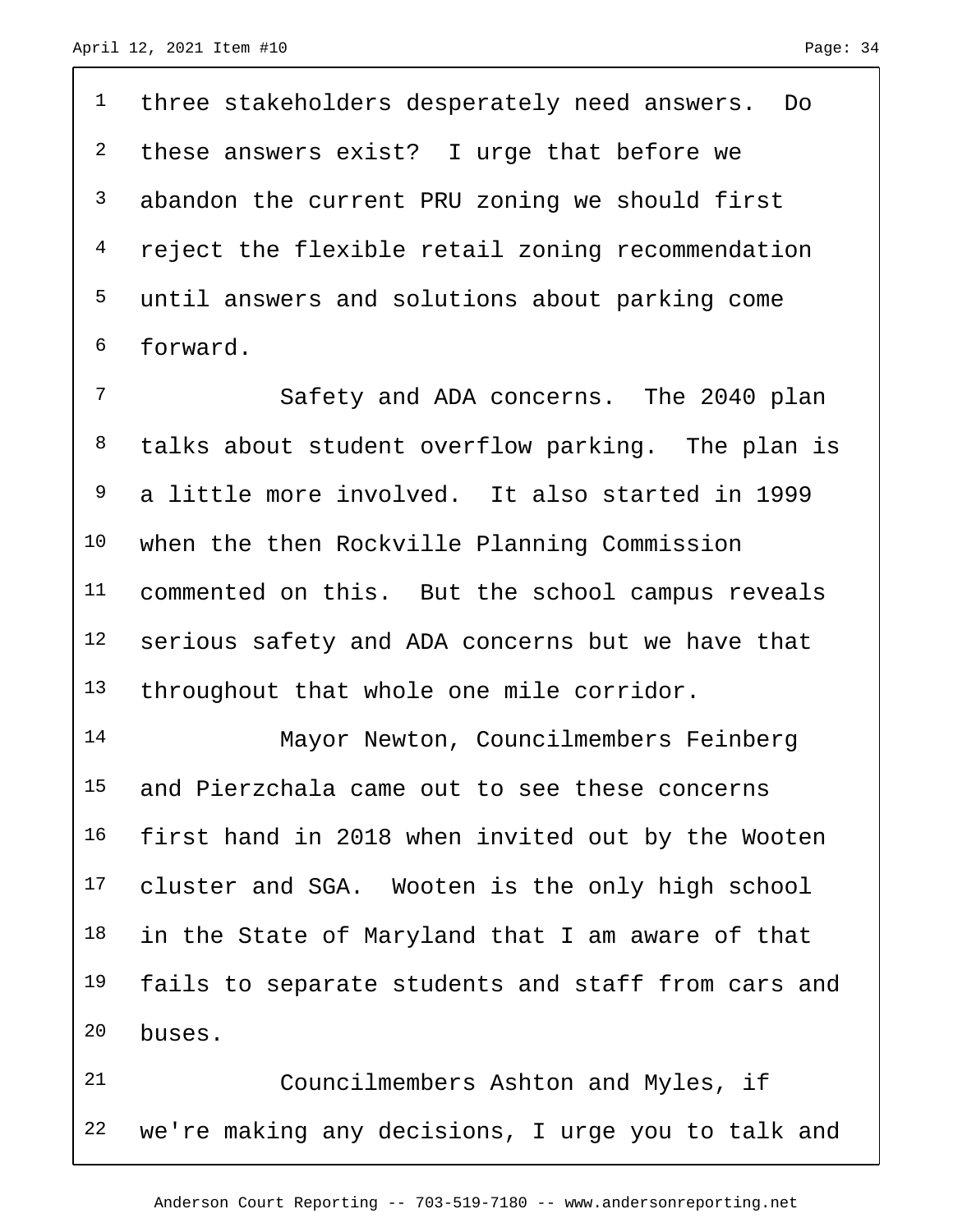<sup>1</sup> meet with the Wooten cluster representatives and <sup>2</sup> students. Talk to the church. Park your car at the Rockshire Village Center and visit the HOA. It doesn't help that the 2040 plan lists two safety projects where safety is acknowledged as a future to be determined date for resolution. Scott Drive should be an FY 2022 city budget item. 8 The definition and terms. In the 70s, <sup>9</sup> the Rockshire community was built and the Rockshire Village Center was the amenity. The city staff and Planning Commission did a wonderful 12 job trying to help our community. They asserted the word significant. Pleas always weigh that word and keep it in mind. There are also other highlighted parts

16 of that section in the land use policy that the more it's defined the better decision we'll have 18 for our community to have an amenity. I also want you to know that I appreciate the hard work of staff that was done by Planning Commission.

 MS. MOBLEY: Mr. Alton, can you wrap up your comment?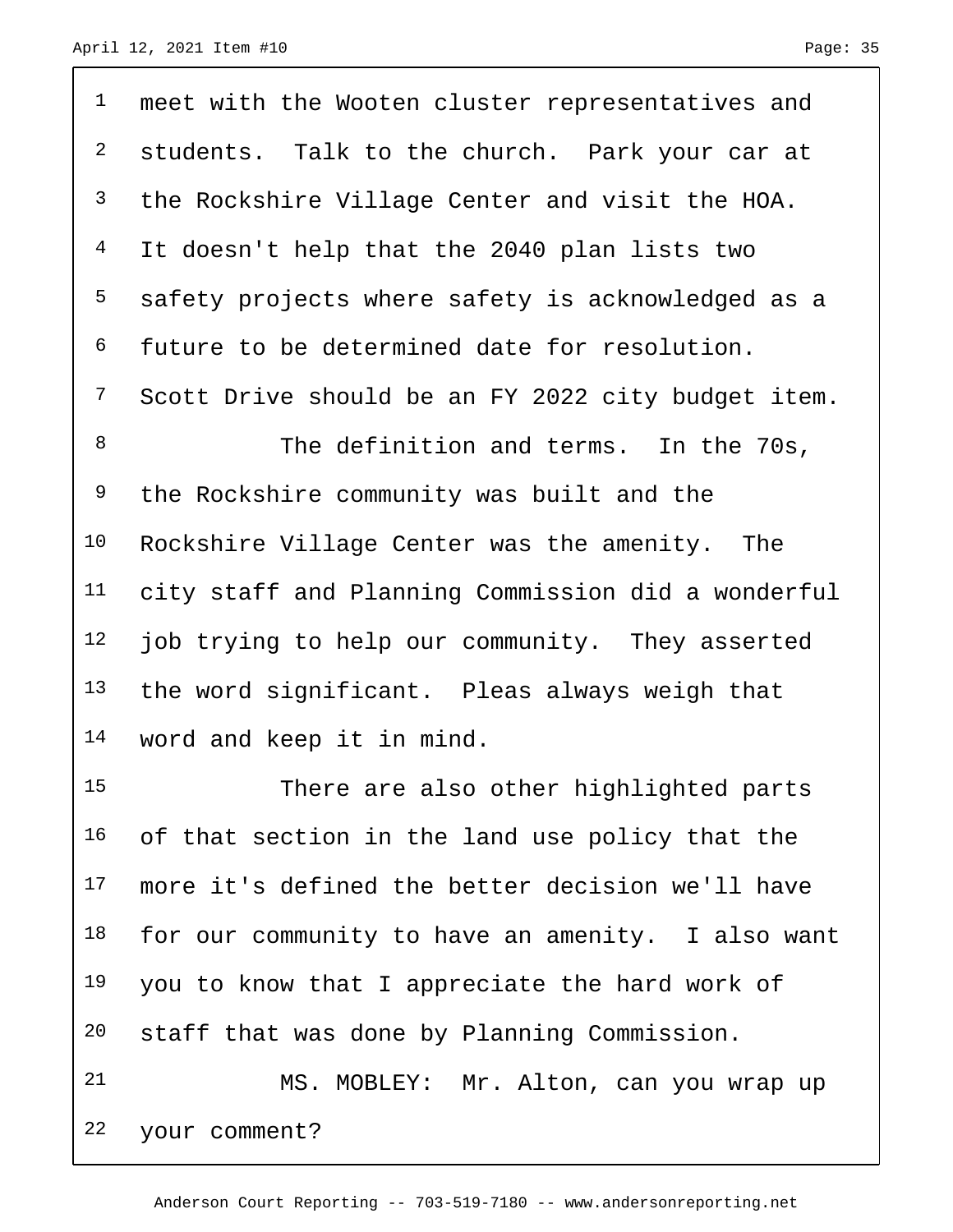$\sqrt{ }$ 

| $\mathbf{1}$    | MR. ALTON: Yes. I would say that I                 |
|-----------------|----------------------------------------------------|
| $\overline{a}$  | started a petition. I think our best solution is   |
| 3               | to (audio skip) Village Center similar to what the |
| $4\overline{ }$ | city did with Chestnut Lodge. Thank you and thank  |
| 5               | you for your hard work.                            |
| 6               | MAYOR NEWTON: Thank you, Mr. Alton.                |
| $7\phantom{.}$  | Next up is Patricia Harris. Welcome, Ms. Harris.   |
| 8               | MS. HARRIS: Thank you, welcome                     |
| 9               | everyone. Madame Mayor, I believe I'm signed up    |
| 10              | for two different property owners so I just wanted |
| 11              | to make that clear from the start.                 |
| 12              | MAYOR NEWTON: Yes.                                 |
| 13              | MS. HARRIS: I'll start on behalf of                |
| 14              | Federal Realty on two projects that they have.     |
| 15              | One at 12 North Washington Street which is in the  |
| 16              | Town Center zone and then I'll quickly jump to     |
| 17              | Congressional Plaza for one comment.               |
| 18              | The 12 North Washington Street, we                 |
| 19              | support the Plan's recommendation for MXCD zoning  |
| 20              | there. The Plan recommends a maximum height of 75  |
| 21              |                                                    |
|                 | stepping down to 45 feet and we are supportive of  |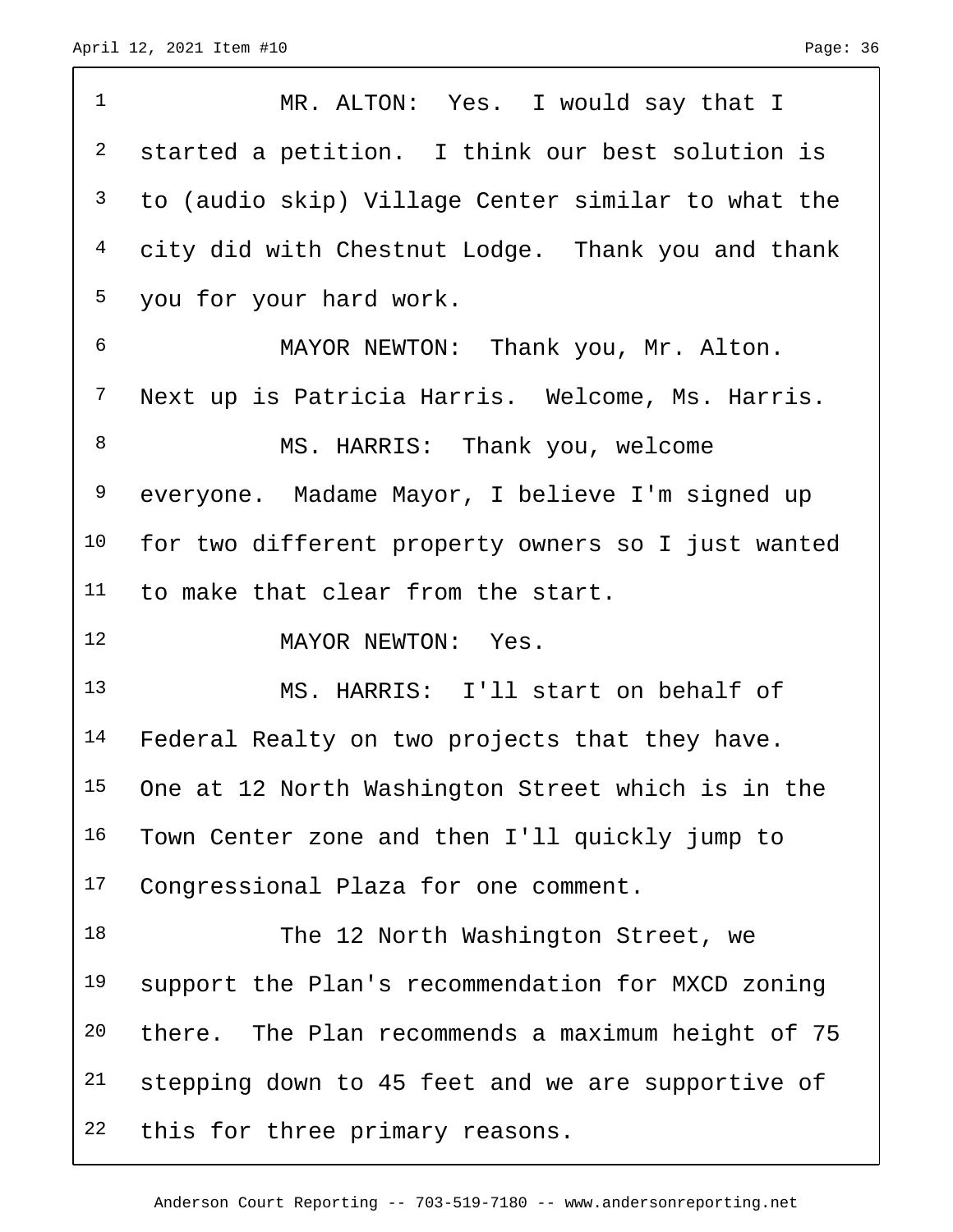| $\mathbf 1$    | First, it makes sense from an urban                |
|----------------|----------------------------------------------------|
| $\overline{a}$ | design standpoint given the development on the     |
| 3              | east side of North Washington. Second, it          |
| $\overline{4}$ | provides additional housing in the Town Center     |
| 5              | area which the retail in Town Center desperately   |
| 6              | needs to promote its viability. And then three, I  |
| 7              | would note that Federal Realty several years ago   |
| 8              | looked into redeveloping their property at 12      |
| 9              | North Washington but it only provides for -- at    |
| 10             | that time and currently, a maximum height of 45    |
| 11             | feet and it just was not economically feasible.    |
| 12             | So we're supportive of the Plan's                  |
| 13             | recommendation for that property. I would note     |
| 14             | that we would suggest added language in the Comp   |
| 15             | Plan regarding the road code. Based on the         |
| 16             | classification as a business district road and     |
| 17             | given the widths in sections of that type of road, |
| 18             | it would severely impact redevelopment efforts     |
| 19             | given the existing buildings on both east and west |
| 20             | side of North Washington.                          |
| 2.1            | and so we would propose language simply            |

 And so, we would propose language simply stating that road code specifications from North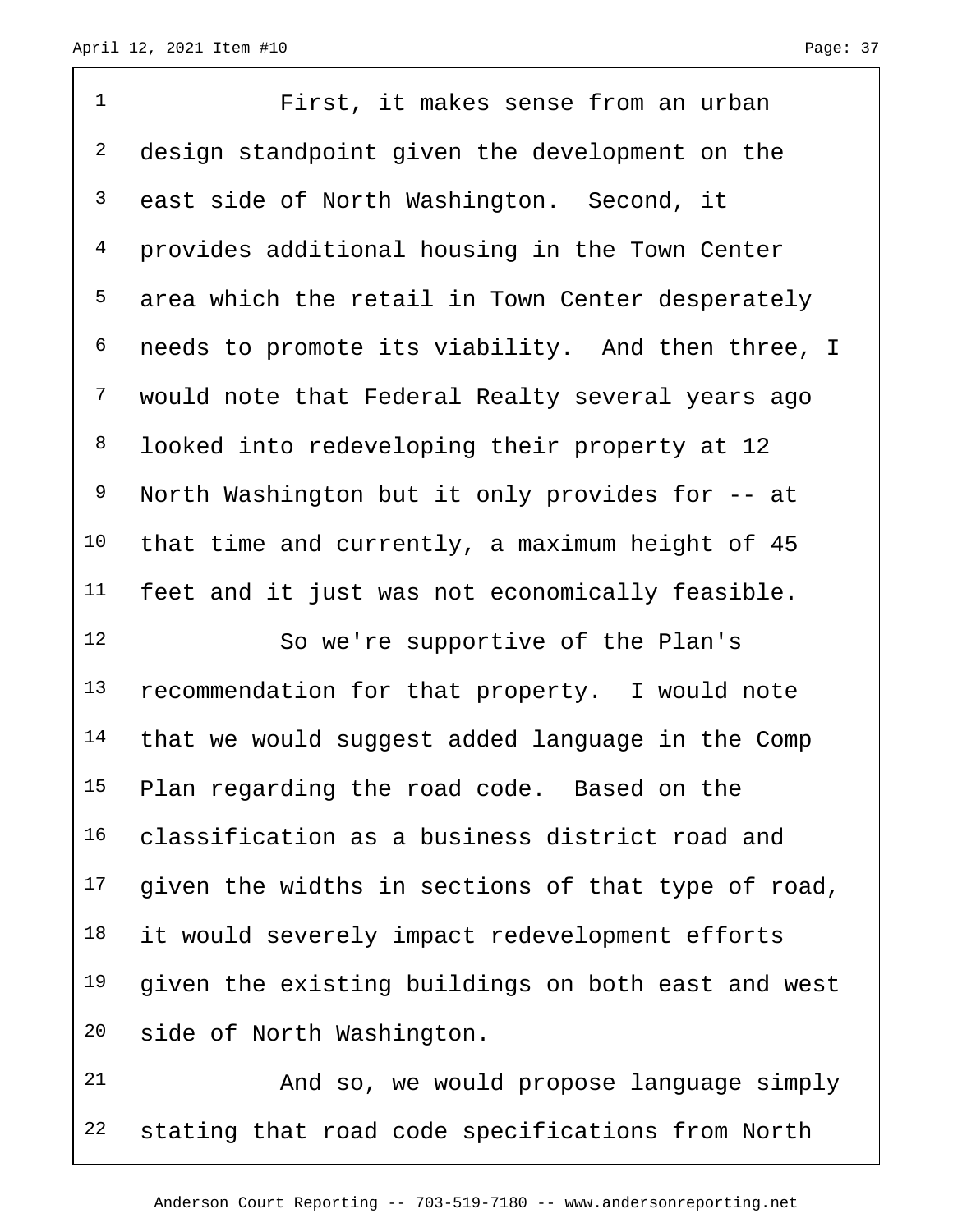Washington Street should be applied in a flexible manner as needed to promote redevelopment of the Town Center.

 Then quickly, I'm just going to jump to Congressional Plaza and we had spoken to staff about this and they indicated their support. Most of Congressional Plaza is zoned MXCD but the western portion of it, the parking lot along East Jefferson is zoned MXCT which actually Federal Realty supported.

 But recently, they realized that that zoning line actually cuts through their building which makes for a little bit of an awkward situation where you could see a couch on one side 15 of the zoning line but not the other side. So what we would recommend is just a minor adjustment to that line to make sure that it outlines the building and doesn't slide the building in two. And I think that's consistent with what the objective was for rezoning the MXCT portion of that site. So thank you for allowing those 22 comments. Should I switch to the other property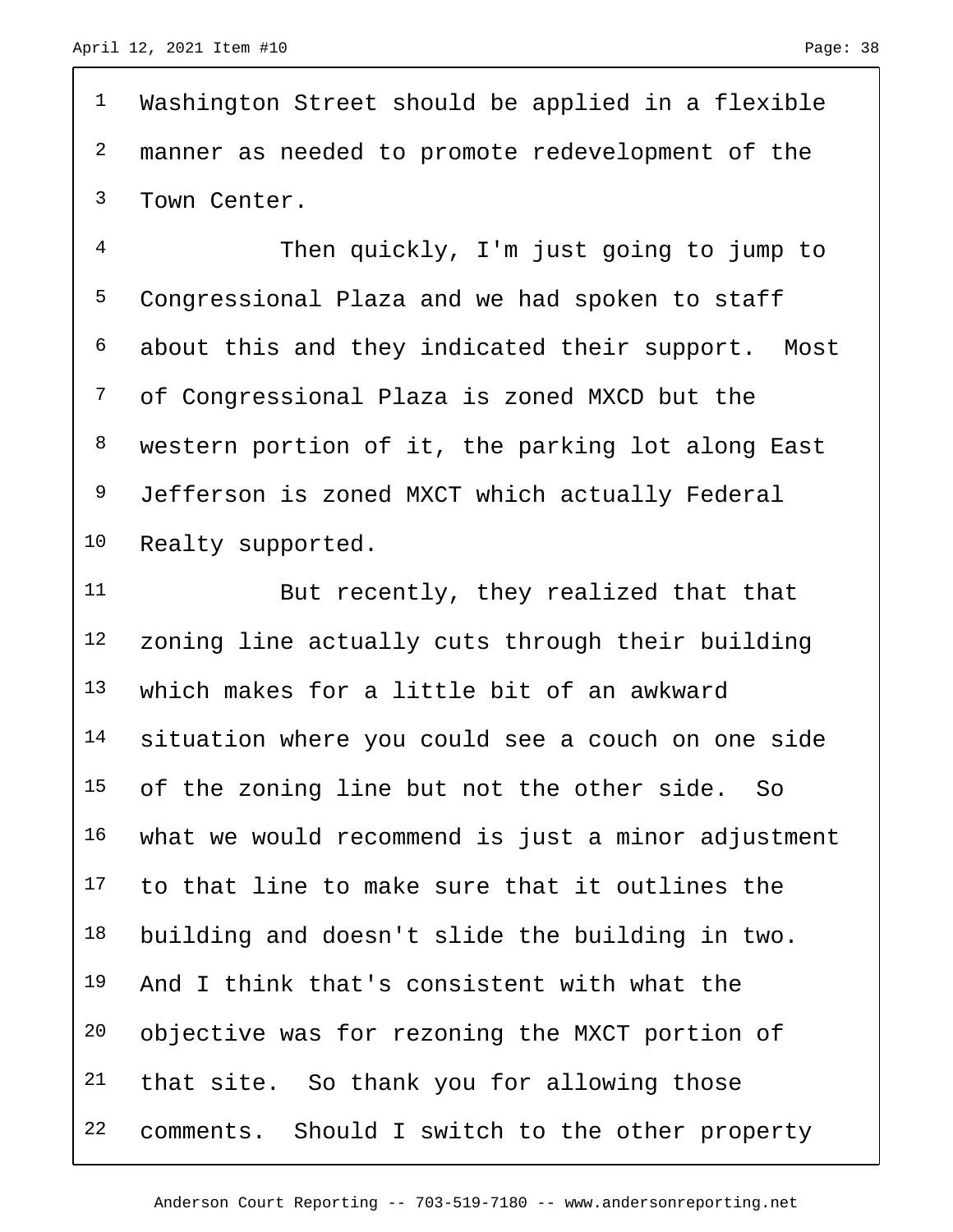owner? MAYOR NEWTON: Sure, that would be fine. MS. HARRIS: Okay, thank you. Here also 4 this evening on behalf of Pulte Homes, they are the contract purchaser of the Twinbrook Community Church. The church is downsizing and hopefully <sup>7</sup> they hope to stay in the Twinbrook area but they no longer have the need for the property that they currently inhabit. Pulte is proposing mid-rise condominium housing options on the property. It's a modestly sized concept which would include 64 units and as everyone knows, it's very close to the metro within 1000 feet. It's Pulte's hope to replicate 15 the product that they have done at Tower Oaks which is two multifamily buildings next to townhouses on that site. It provides a unique opportunity to provide ownership possibilities in a multifamily type style around the Twinbrook metro station. Currently there are no such condominiums in the

metro station area.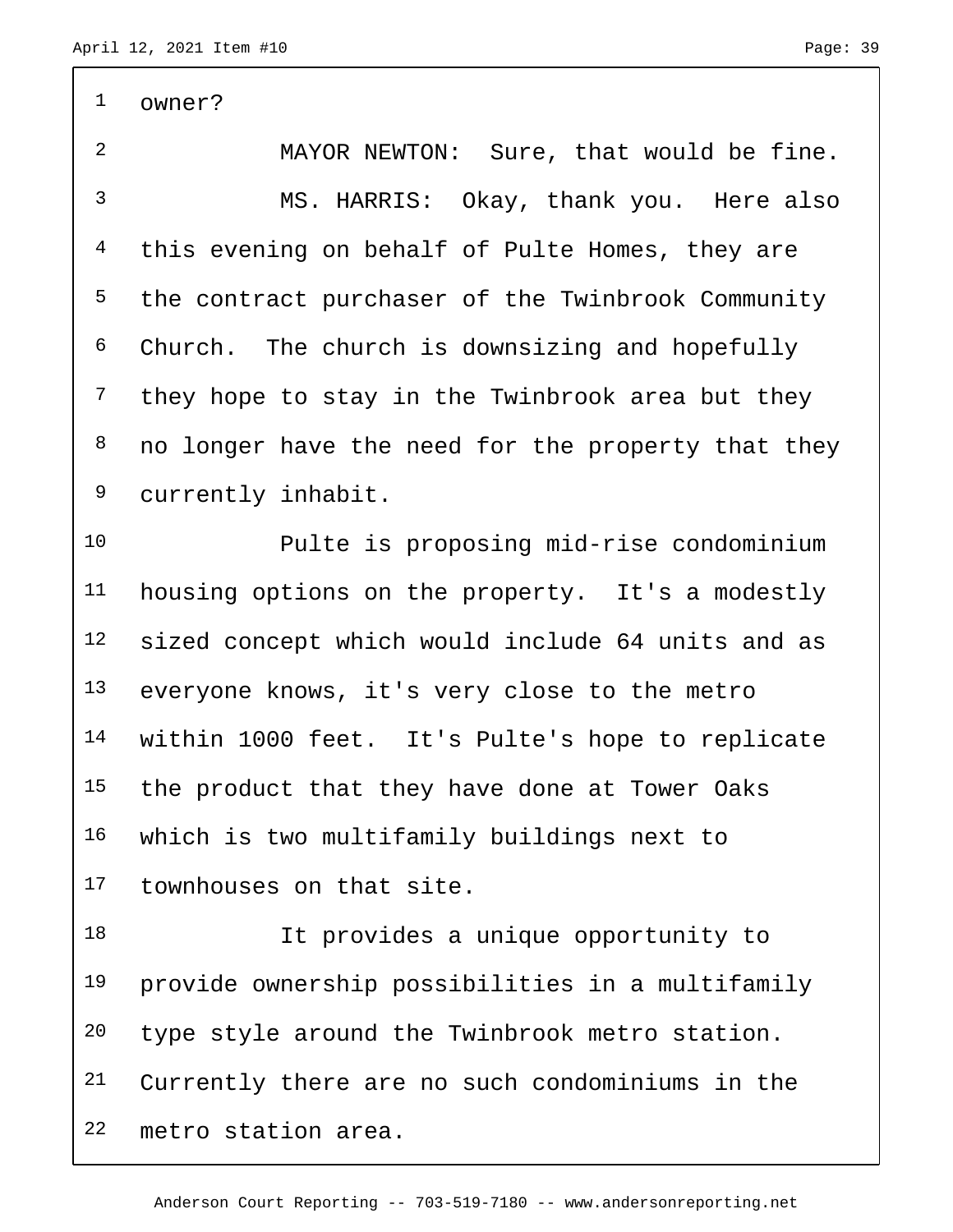1 The staff draft of the Plan recommended that the maximum height would be 65 feet and the property at that time was in the Rockville planning area and designated the site residential flexible. The Planning Commission draft however revised -- changed the planning area to the Twinbrook and Twinbrook Forest planning area and also recommended a maximum height of 50 feet. And <sup>9</sup> we believe that given the metro station orientation of this property, it is a transition site as was previously noted. But we thought that 12 the 65 feet recommended by the staff originally was appropriate.

 However, recognizing what we've heard 15 from the community, we would ask the Mayor and Council to consider a height of 60 feet on that site. I would note that what that does allow is 18 furtherance of both the council of governments 19 forecast for additional housing near a metro as well as Rockville's own housing study which anticipated the need for 10,000 units by the year 2040.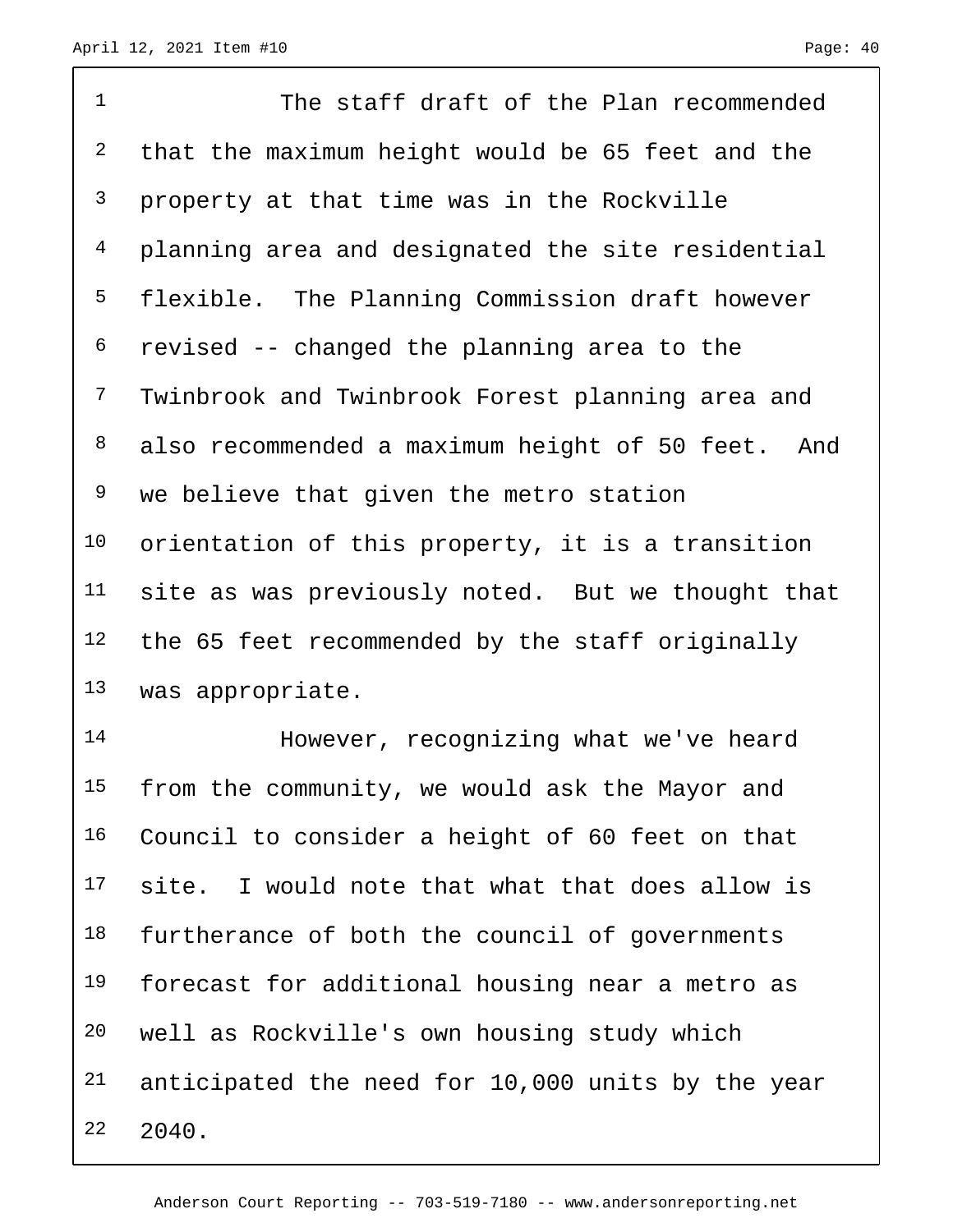1 And then just very briefly, let me note 2 that based on Pulte's experience, this product <sup>3</sup> type really is oriented towards empty nesters. So 4 they do not anticipate school aged children on this site and therefore there is no infrastructure concerns regarding schools. And with a modest number of units being 64 units, there's minimal traffic concerns. Not to mention that because they are 10 empty nesters what they've found in their other sites with this product type is a lot of the

 residents actually are there part time and have a second home someplace else. So again, we urge the Mayor and Council to consider a 60 foot height allowance on this site to allow smart growth, development consistent with the housing goals of the region. Thank you.

18 MAYOR NEWTON: Thank you very much, Ms. Harris. Next up is Jim Policaro. Welcome, Mr. Policaro.

 MR. POLICARO: Good evening Madame Mayor and members of the Council. My name is Jim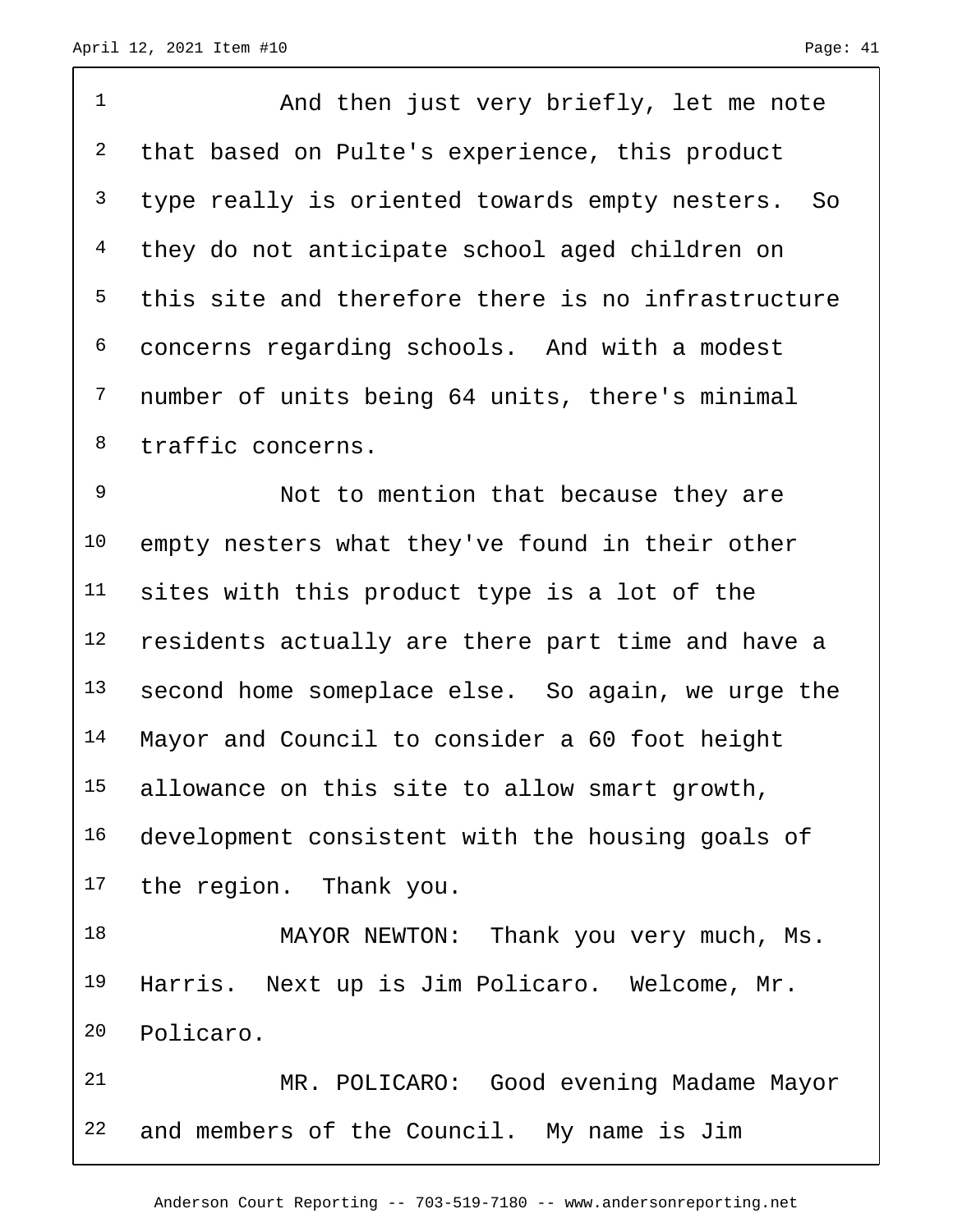| $\mathbf 1$    | Policaro, Senior Vice President of Development for  |
|----------------|-----------------------------------------------------|
| $\overline{a}$ | Lerner Enterprises. We are the currents owners of   |
| 3              | a 6.5 acre parcel at the southwest intersection of  |
| $\overline{4}$ | Research Boulevard and West Gude Drive. This is     |
| 5              | planning area 15.                                   |
| 6              | We are currently pursuing project plan              |
| $\overline{7}$ | approval for a multifamily residential development  |
| 8              | at this site. You may recall, we were before        |
| 9              | Mayor and Council last year to brief you on the     |
| 10             | project. We hope to be before you within the next   |
| 11             | month or so with a project plan.                    |
| 12             | I have just a few brief comments                    |
| 13             | regarding the draft Comprehensive Plan's            |
| 14             | recommendations for the property. The plan          |
| 15             | appropriately designates the property OCRM. This    |
| 16             |                                                     |
|                | offers maximum flexibility which is positive.<br>As |
| 17             | mentioned, the plan recommendations support a       |
| 18             | residential project on the property which we        |
| 19             | support.                                            |
| 20             | The staff draft of the comp plan                    |
| 21             | designated West Gude frontage in the northern half  |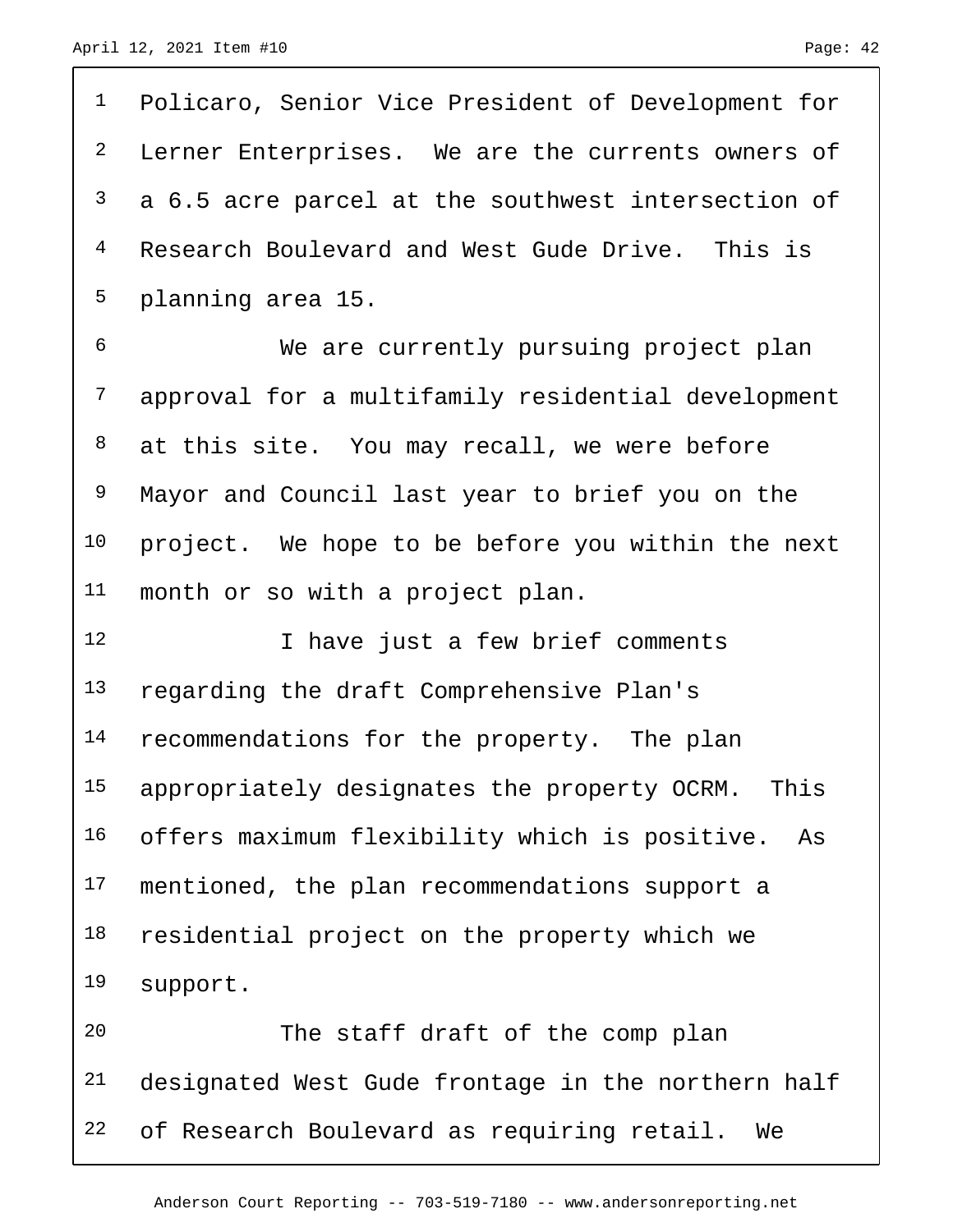<sup>1</sup> were very concerned about this recommendation and testified against it.

 We were pleased to see that the Planning Commission draft no longer requires retail alone with the frontages. The retail market is struggling as we all know. There would be no demand for retail at this location. Instead of specifically designating this site for retail, the 9 draft comp plan recommends the intersection of West Gude and Research as a potential community node where local shops, restaurants or services are encouraged.

 Again, we want to reiterate that this should not be a requirement as there is no market for a single one off retail establishment at this location. The draft plan also recommends open 17 space at this intersection. We are supportive of 18 this recommendation. We are providing open space at this location and feel this use is much more appropriate. Thank you for your time this evening.

MAYOR NEWTON: Thanks Jim. Sorry, I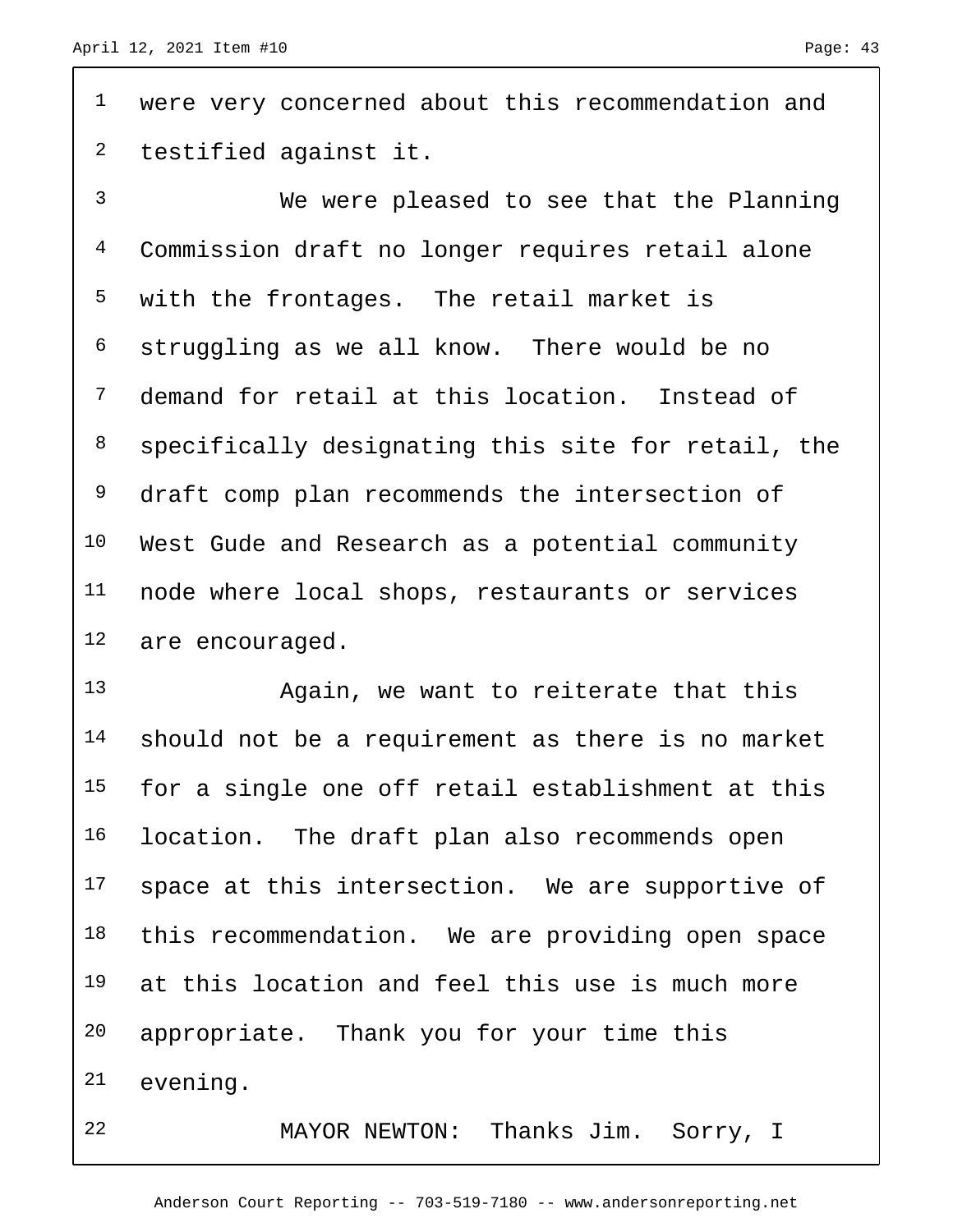just popped off my glasses. Nice to hear from you. Next up is Brian Shipley, President of the West End Citizens Association.

 MR. SHIPLEY: Good evening Madame Mayor and members of the Council, pleasure to address you again. And since I'll be testifying to you as President of the West End Citizen's Association, I 8 respectfully request a five minute time allotment.

9 There will three people from the West End who will be providing testimony for our neighborhood tonight. In addition to me, Noreen Bryan and Patrick Woodward, co-chairs of our neighborhood committee, will testify. The last 14 five years, they have led the committee of citizens who have been working to update the neighborhood plan for planning area four.

 My testimony is directed to the planning 18 area four neighborhood plan. The testimony of Mr. 19 Woodward and Ms. Bryan, will address two other polices of great importance to planning area four that occur in areas of the plan outside planning 22 area four. These policies occur in the land use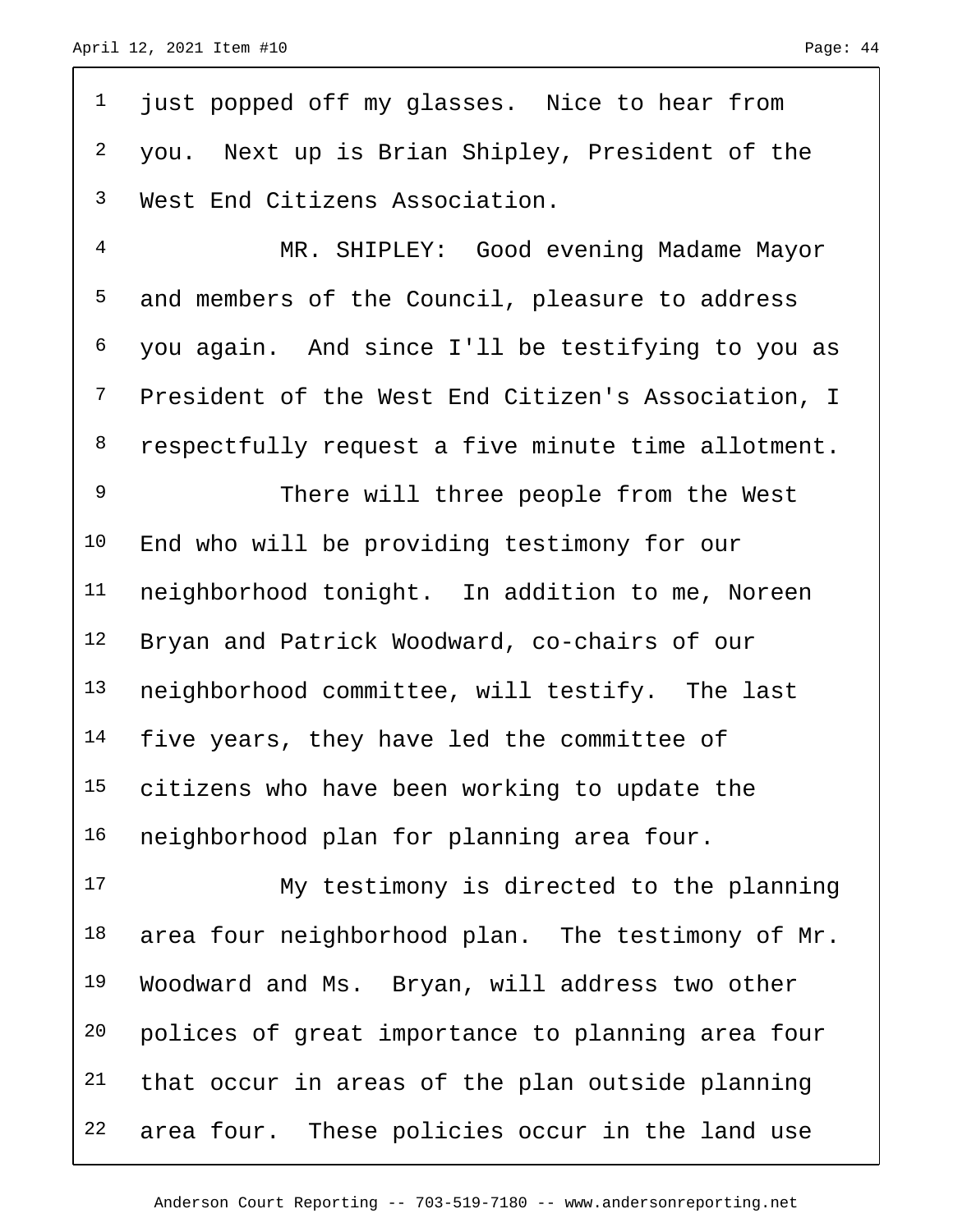| $\mathbf 1$    | section of volume one and in the planning area one |
|----------------|----------------------------------------------------|
| $\overline{a}$ | Town Center. Accordingly, Patrick Woodward will    |
| 3              | address accessory dwelling units and Noreen Bryan  |
| $\overline{4}$ | will address maximum heights of buildings on the   |
| 5              | west side of North Washington Street.              |
| 6              | For my testimony first, I want to send a           |
| $\overline{7}$ | heartfelt thank you to everyone who has helped to  |
| 8              | update the planning area four neighborhood plan.   |
| 9              | The process began the fall of 2015. For the first  |
| 10             | two years, the neighborhood committee of 12        |
| 11             | residents worked to survey neighbors and developed |
| 12             | an initial draft update to the existing 1989 plan. |
| 13             | The survey was sent to all the                     |
| 14             | households in the neighborhood to be sure that     |
| 15             | revisions to the plan would accurately reflect     |
| 16             | resident's views and values. Of the 1800 plus      |
| 17             | residents who received the survey, 522 or 29       |
| 18             | percent responded. Thereafter, the neighborhood    |
| 19             | committee met with city staff for nearly two years |
| 20             | in biweekly meetings to finalize details of the    |
| 21             | plan.                                              |
| 22             | Throughout, residents of the                       |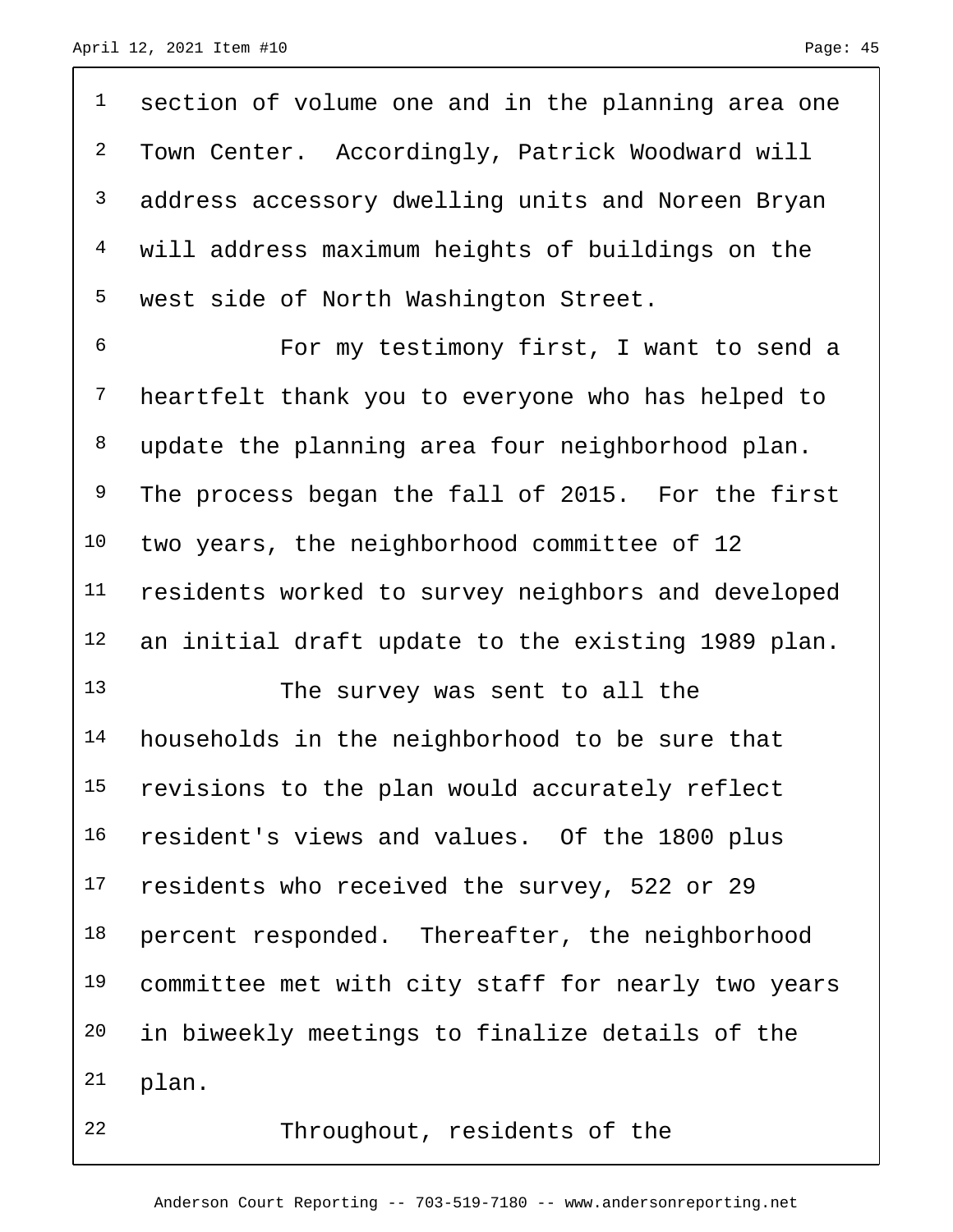1 neighborhood have had many opportunities to review <sup>2</sup> the working drafts of the plan and provide input. <sup>3</sup> The results of the planning area four neighborhood 4 plan that you have and the result of it is the 5 planning area four neighborhood plan that you have <sup>6</sup> in front of you. One that fully support.

7 Thank you to everyone, staff and neighbors, who have given so many evenings to make this possible. Of all the information that we 10 gleaned through the neighborhood survey, there is one outstanding concern that I would like to share with you. The residents were asked, if you had 13 the opportunity to deliver a one minute speech to the Mayor and Council of Rockville, what would you say to them?

16 Nearly half of the residents, 40 17 respondents, 48 percent expressed concerns about 18 too much development and the need to preserve the 19 quality of life in our neighborhood and in the 20 face of more development. This is a stark 21 difference from the responses to the same question 22 30 years earlier. The most common issue raised at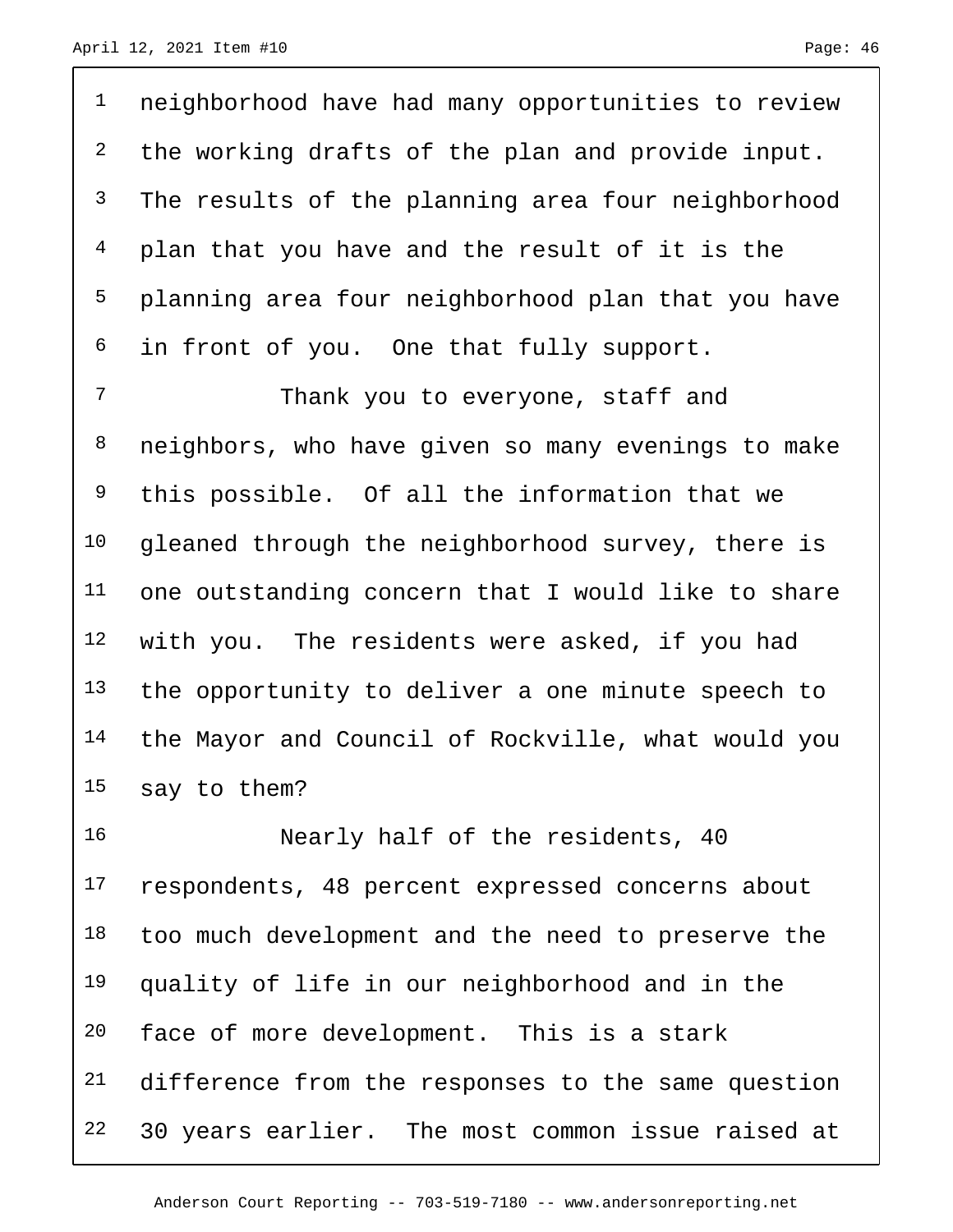<sup>1</sup> that time was traffic and only 17 percent of the respondents raised it.

 The policy, such as traffic and land use 4 in the draft plan, reflect this view. Thus, I believe that the updated planning area four neighborhood plan has been carefully prepared and provides a sound vision for the future. However, 8 it will only serve this purpose is zoning revisions are implemented to enact the policies in the plan. Recognizing the plan is only as good as its implementation, city staff and the Committee carefully identified exactly what zoning revisions 13 are needed by policy area. We are looking for your help to institute these zoning revisions as soon as possible.

 We feel a great urgency because over the last five years while the plan was being developed 18 and updated by the neighborhood, the neighborhood 19 has been changing rapidly. Because of our location near I 270 and Town Center, we are -- and 21 the relatively low prices of many smaller, post World War II homes, speculative developers see our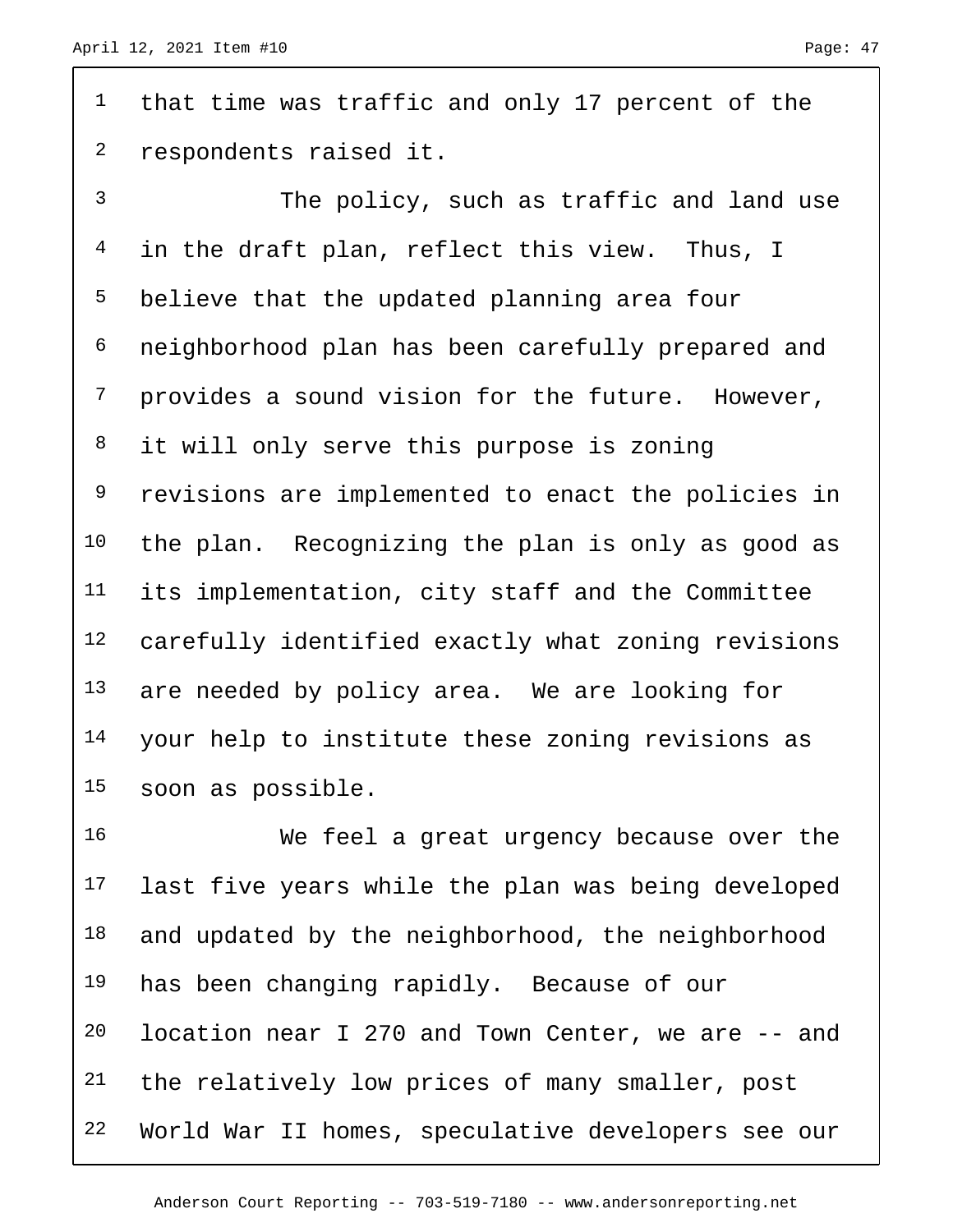<sup>1</sup> neighborhood as a prime location for tearing down 2 existing homes and replacing them with mcmansions 3 that fill the lots.

 This is leading to a rapid loss of more affordable housing and environmental degradation through the loss of mature tree canopy and increased impervious surfaces. We feel it is critical to act quickly. We ask for you to help <sup>9</sup> to put the priority on enacting zoning revisions for planning area four and set a schedule to accomplish these in the next year.

12 Further, we ask for your help to fund 13 the efforts needed to create design quidelines. 14 These are essential to preserve the history and 15 the mix of housing that defines the character of 16 planning area four. Again, thank you to you and 17 the staff and all the neighbors who helped make 18 this happen. We think we have a good plan and 19 policy and now we need your help to encode them 20 into zoning law and support design guidelines. 21 Thank you for your time and consideration of our 22 recommendations.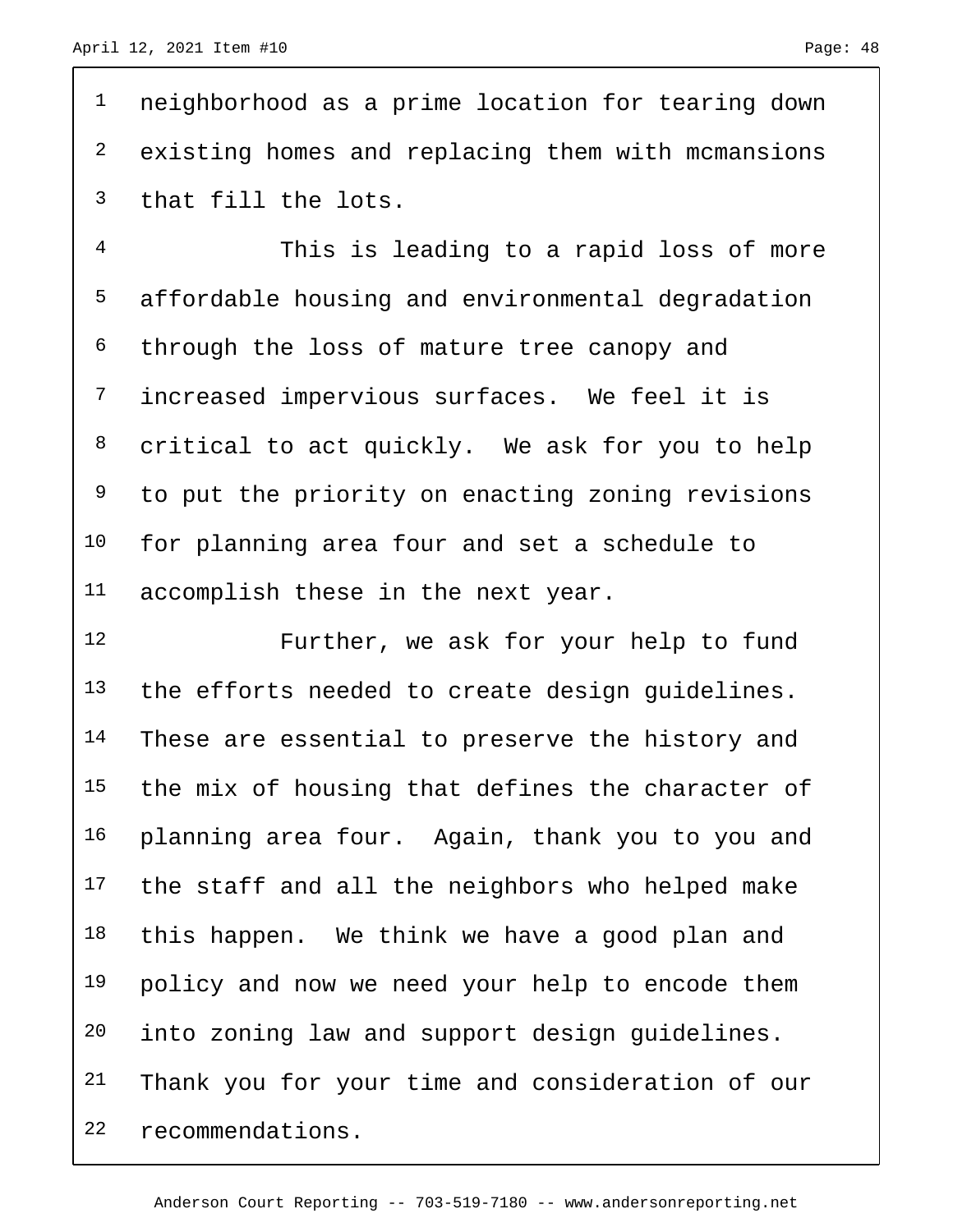| $\mathbf{1}$   | MAYOR NEWTON: Thank you, Mr. Shipley.              |
|----------------|----------------------------------------------------|
| $\overline{a}$ | Now we have Patrick Woodward. Welcome, Judge.      |
| 3              | MS. MOBLEY: Madame Mayor, I don't see              |
| 4              | Mr. Woodward on the line.                          |
| 5              | MAYOR NEWTON: Okay we'll skip to Noreen            |
| 6              | Bryan and see if he comes on. Welcome, Ms. Bryan.  |
| 7              | MS. BRYAN: Welcome, Mayor. Patrick                 |
| 8              | Woodward is sitting right next to me and I'm going |
| 9              | to turn this over to him.                          |
| 10             | MAYOR NEWTON: And you know what, now I             |
| 11             | remember your email last week. I apologize.        |
| 12             | Welcome, Judge.                                    |
| 13             | MR. WOODWARD: Good evening. My name is             |
| 14             | Patrick Woodward and I live on North Van Buren     |
| 15             | Street in the West End. The purpose of my          |
| 16             | testimony is to request that the Mayor and Council |
| 17             | remove the policy language in the proposed         |
| 18             | Comprehensive Master Plan permitting free standing |
| 19             | accessory dwelling units throughout the city.      |
| 20             | The decision on whether to allow free              |
| 21             | standing ADUs should be made on a neighborhood by  |
| 22             | neighborhood basis. It is undisputed that each     |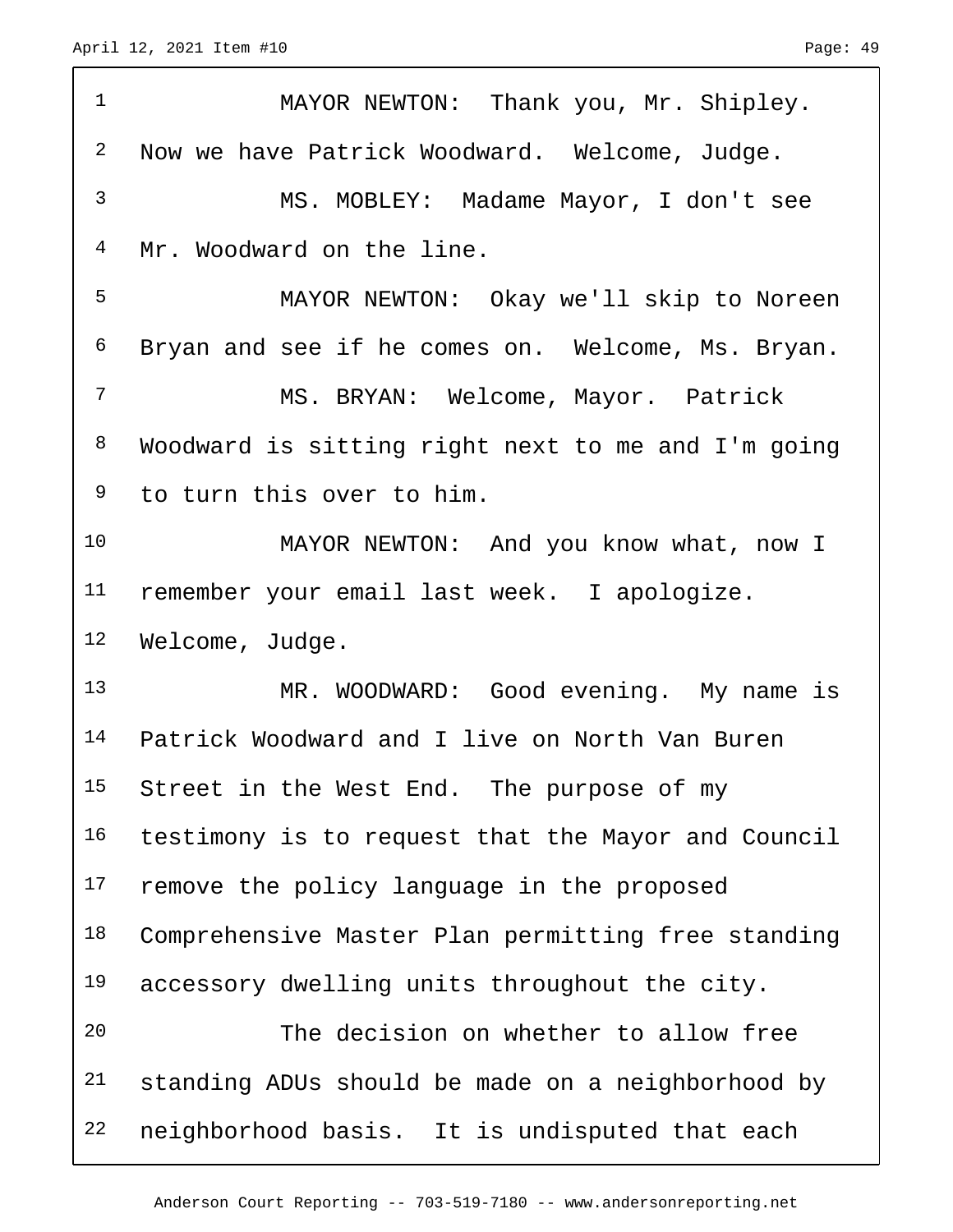| $\mathbf{1}$            | neighborhood will be affected differently if are  |
|-------------------------|---------------------------------------------------|
| $\overline{\mathbf{c}}$ | permitted. Free standing ADUs are prohibited in   |
| 3                       | some neighborhoods by HOA restrictions and are    |
| $\overline{4}$          | impractical in other neighborhoods because of the |
| 5                       | small size or irregular shape of their lots.      |
| 6                       | Neighborhoods with large, regular shaped          |
| $7\phantom{.}$          | lots however could see a multitude of such ADUs.  |
| 8                       | More importantly, the residents of some           |
| 9                       | neighborhoods will want free standing ADUs while  |
| 10                      | others will not. Planning area four is in the     |
| 11                      | latter category.                                  |
|                         |                                                   |
| 12                      | In the comprehensive survey of planning           |
| 13                      | area four, the residents indicated their strong   |
| 14                      | preference for maintaining the single family      |
| 15                      | residential character of the neighborhood. In our |
| 16                      | view, free standing ADUs on lots with single      |
| 17                      | family detached dwellings will eventually destroy |
| 18                      | the character of the neighborhood that the        |
| 19                      | residents expressly want to be preserved.         |
| 20                      | The substantial backyards of planning             |
| 21                      | area four will be gone. A large percentage of     |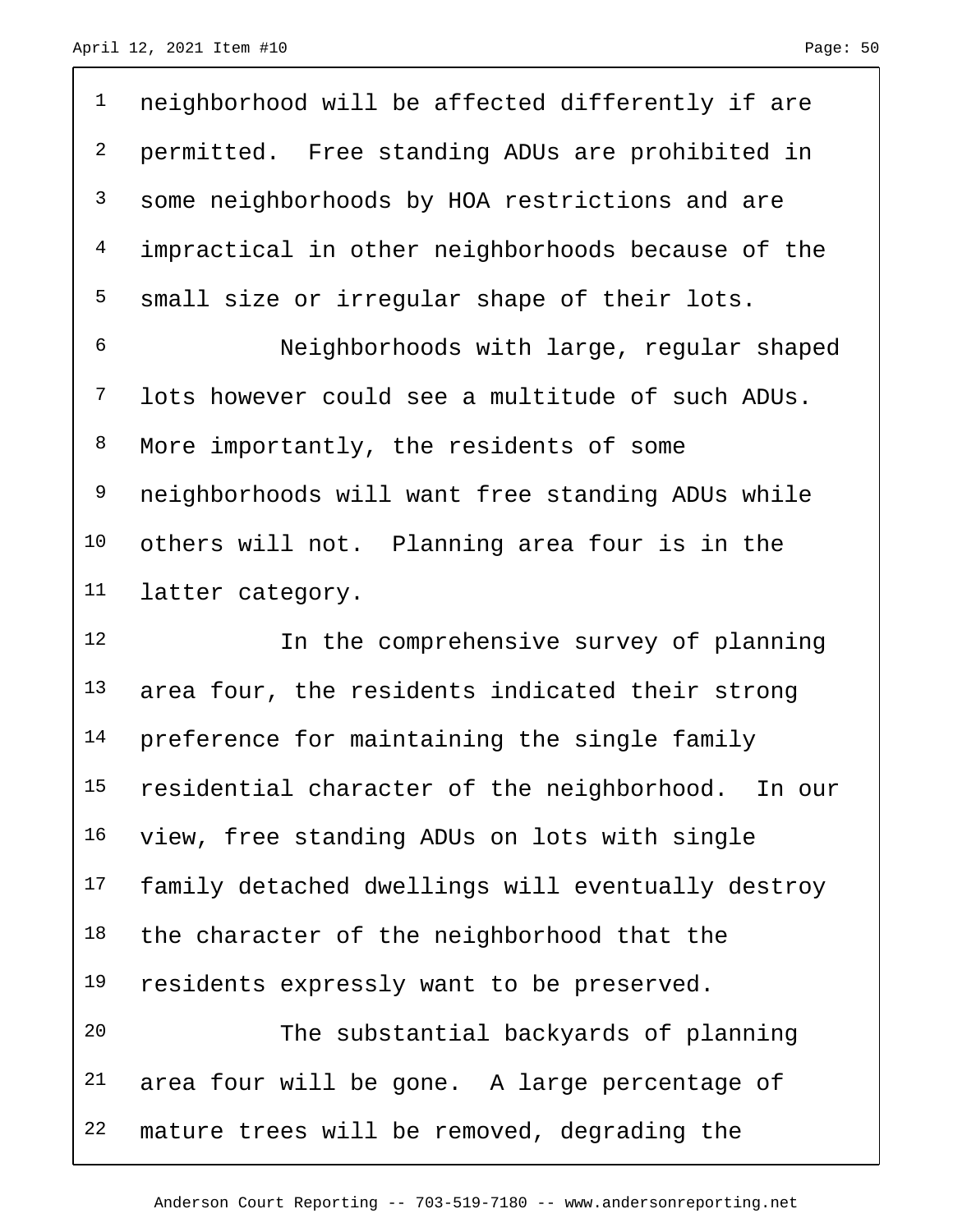<sup>1</sup> ecology and park like quality of the neighborhood. And traffic will increase a long with on street parking. The economic pressure to build ADUs will <sup>4</sup> be enormous on both homeowners and developers. The potential addition of a free standing ADU will clearly increase the value of a single value lot. What home owner will not take advantage of increased value when selling his or her properties? What purchaser who pays a higher 10 price will not seek to recoup that expense by building an ADU. What developer will not maximize profits by building two houses on one lot. 13 13 In addition, the State of Maryland is 14 required by law to assess every parcel of land at its highest and best use. The allowance of two residential units on one lot will eventually lead to higher assessments and higher real estate taxes. One final important point. Providing

 affordable housing through ADUs is a nip. This is the age of Airbnb, not granny flats. All you have to do is look at websites and compare the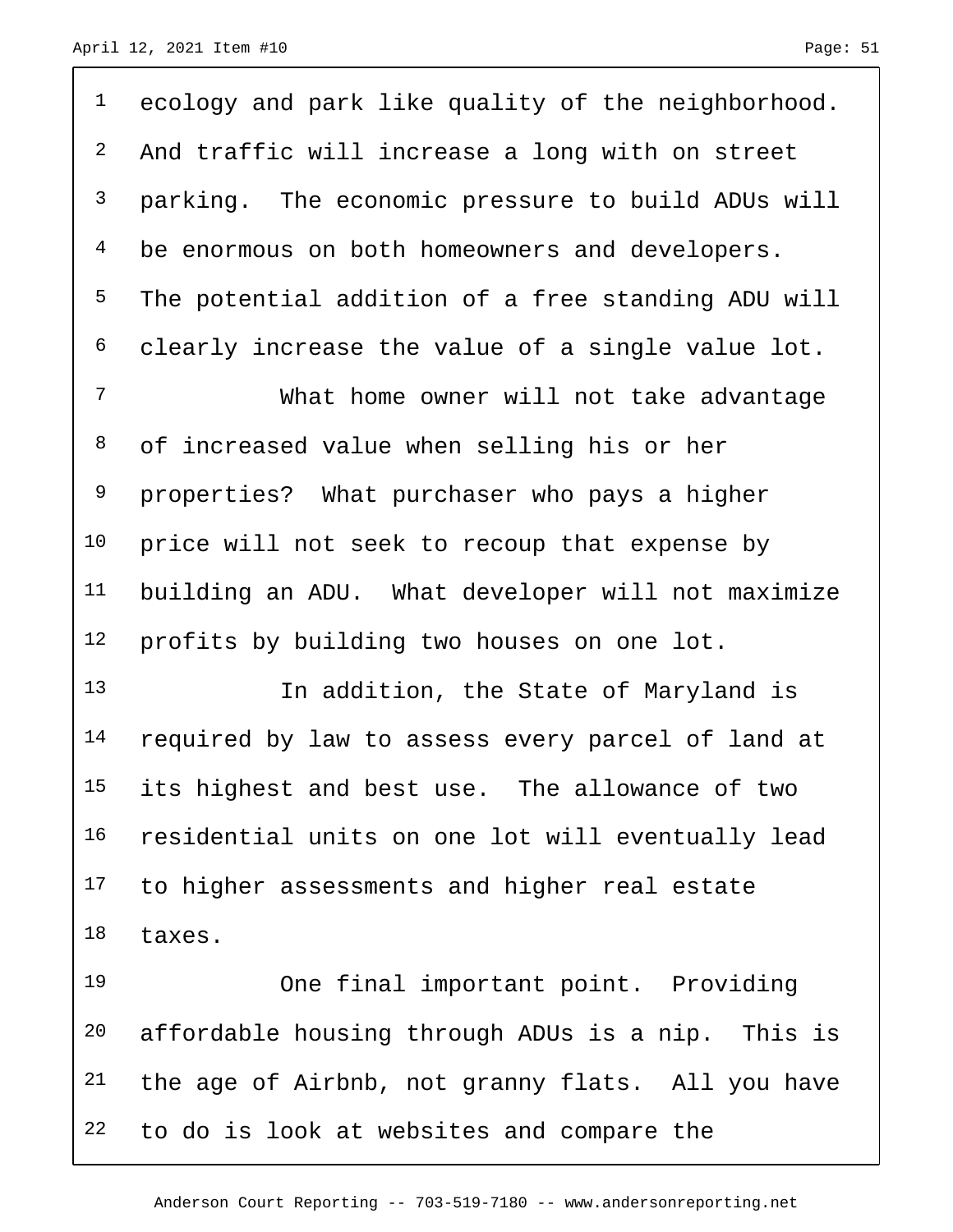<sup>1</sup> economics of an Airbnb with a long term rental. One website is typical. "When it comes to making money, Airbnb is the way to go." Another website 4 sites to the City of Seattle where Airbnb's can generate over 68 percent more income than long term rentals. 7 11 In conclusion, I respectfully request 8 that you allow the voices of the residents of each

 affected neighborhood be heard on the allowance of 10 free standing ADUs. One size does not fit all. Thank you very much.

 MAYOR NEWTON: Thank you. Now we have Noreen Bryan.

 MS. BRYAN: Good evening Madame Mayor 15 and members of the Council. My name is Noreen Bryan, I'm currently serving as the Vice President of the West End Citizen's Association and I live 18 on South Washington Street. My testimony addresses the maximum height of buildings on the west side of North Washington Street. The West End neighborhood opposes

increasing the maximum height from 45 to 75 feet.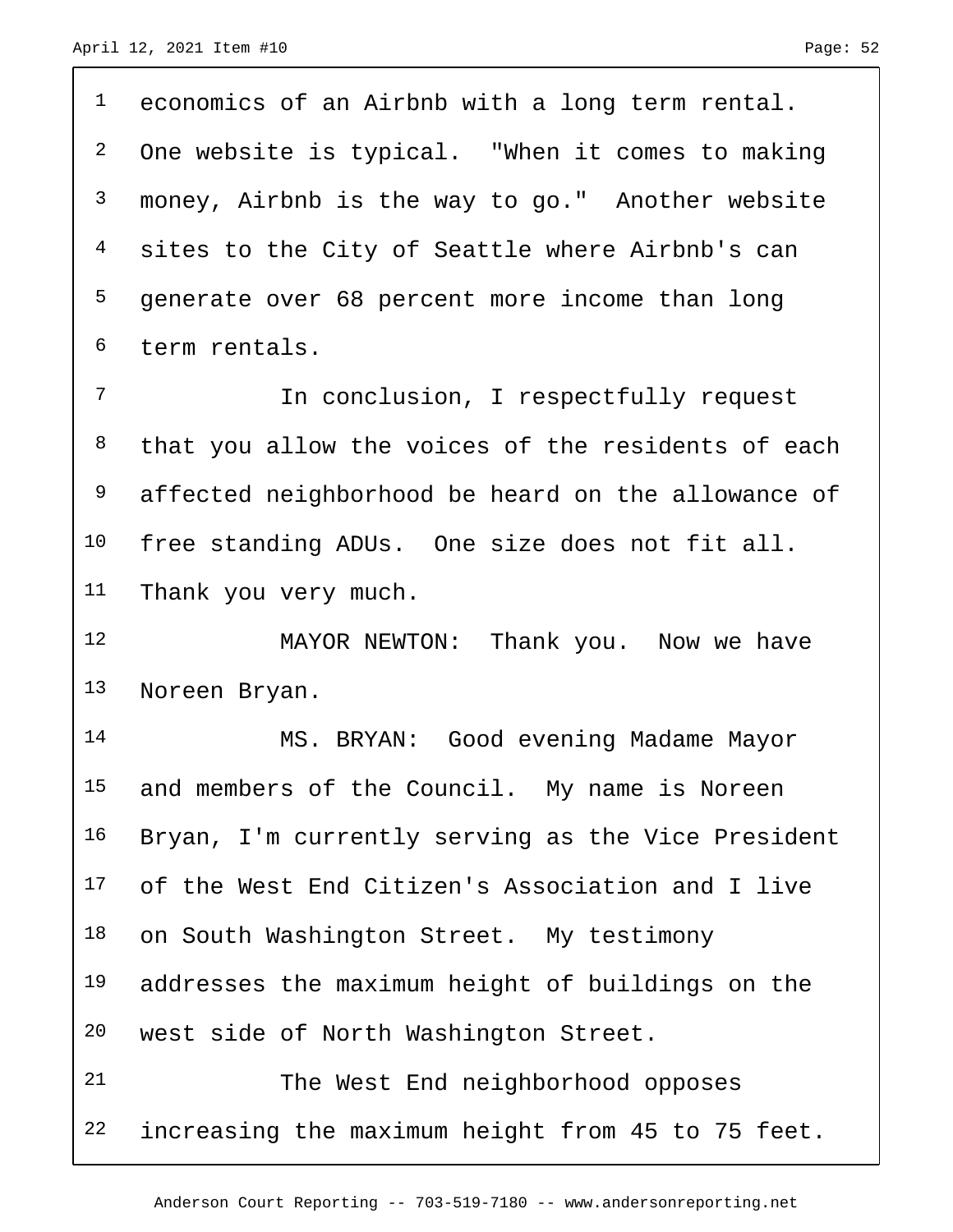This position is based on a survey that was sent last week to more than 500 residents on the WECA (inaudible). We received responses from 96 and 4 that's really an impressive number. Nearly three-quarters, 74 percent of respondents, an overwhelming majority oppose increasing the maximum height to 75 feet.

8 At the same time, residents placed great <sup>9</sup> importance on the vitality of Town Center. It was the number one issue of importance on a survey of 11 WECA block captains in January of this year. I want to note, these are not contradictory values. West End neighbors want to preserve the original vision of Town Center such that it is a pedestrian friendly, business and living area with a smooth transition into the residential homes and yards of the West End.

18 In the 2016 survey, planning area four residents said that walkability was the second most important reason they continue to live here. 21 Town Center is a go to location for walkers and families in our neighborhood. In addition to the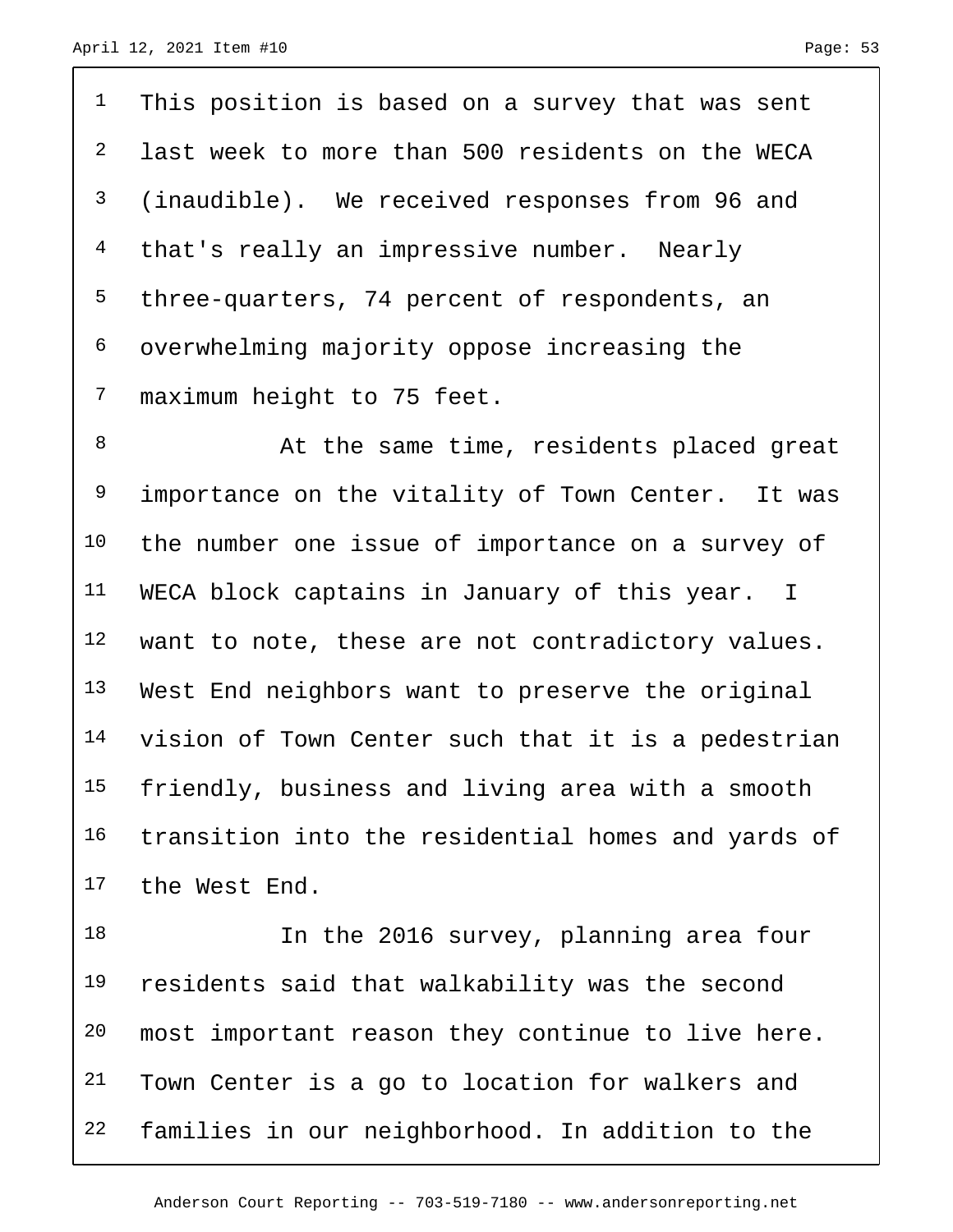views of survey respondents, there are other <sup>2</sup> factors to consider. Increasing the number of residents living near Town Center as recommended by the Urban Institute is questionable as a way to revitalize Town Center.

 Since its opening in 2006, many new housing units have been constructed in and around Town Center. When Daboltu is occupied, it will mean a three-fold increase. Yet as the number of housing units has increased, more businesses have closed and the vitality of Town Center has declined strongly suggesting that a lack of residents is not the root cause of Town Center's problems.

 Second, increasing the building heights will decrease property values of West End 17 residents and historic buildings near North 18 Washington Street. We will be trading property values of residents for those of developers. The oldest portions of Rockville are centered around Washington Street and Montgomery Avenue. It is here that Rockville began in the '60 and '70s.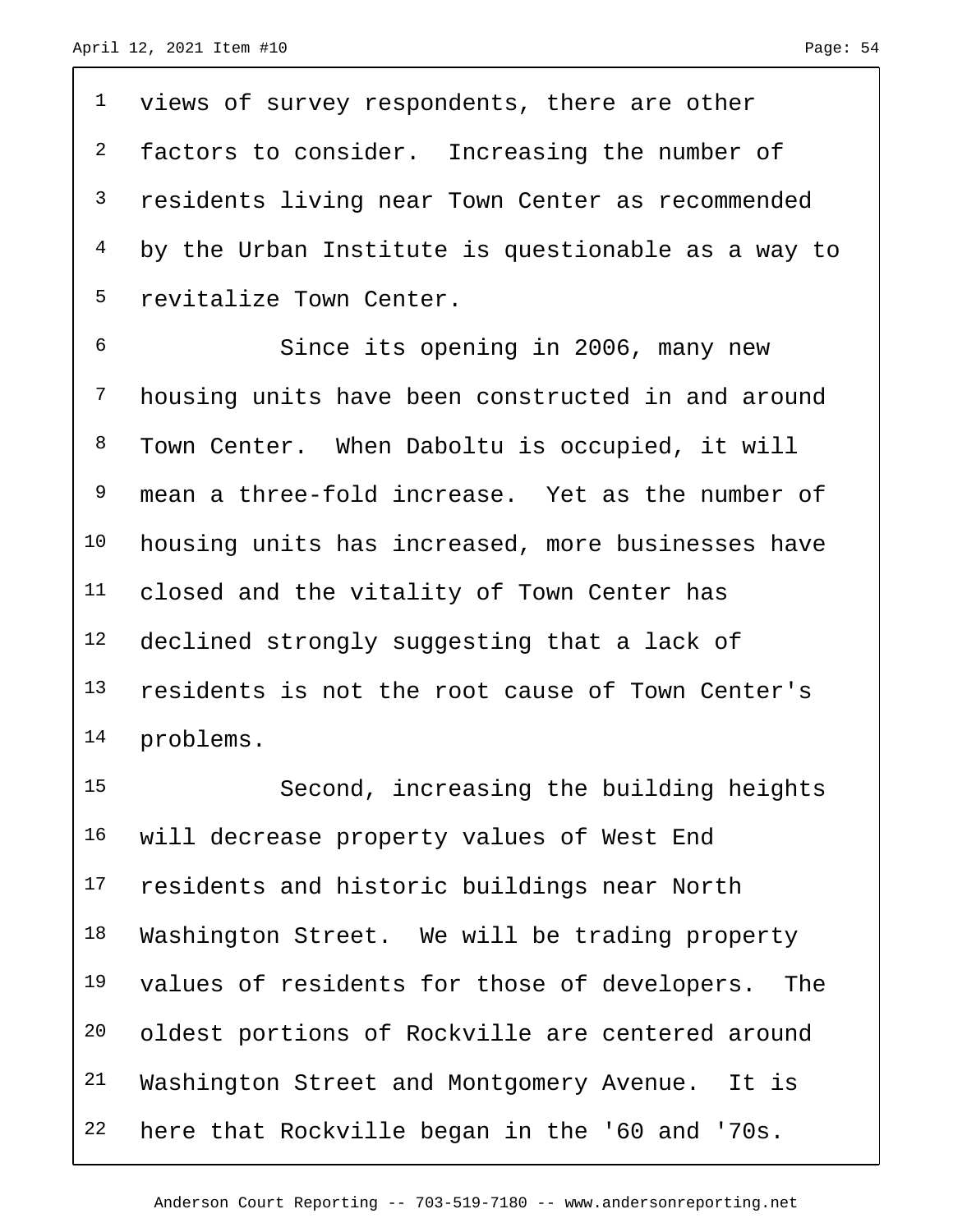<sup>1</sup> Following the nationwide urban renewal trend, much of Rockville's historic center was razed. That was a great loss. We shouldn't do it again. A sense of place still exists because the historic buildings that remain. I won't read them all but we know the old post office, we know the historic Black Jerusalem Mount Pleasant Church and the Hebrew Print Shop. These buildings, located just behind North Washington Street are remarkable and vulnerable. As a group, they preserve the scale 12 and composition of what is left of early Rockville.

 The planning area four neighborhood committee and WECA request that you preserve the current maximum height of 45 feet for buildings on 17 the west side of North Washington Street. This would be a great location for row houses that compliment Rockville's historic buildings in the West End neighborhood.

 While transitioning into the urbanity of Town Center, we want to work with you in any way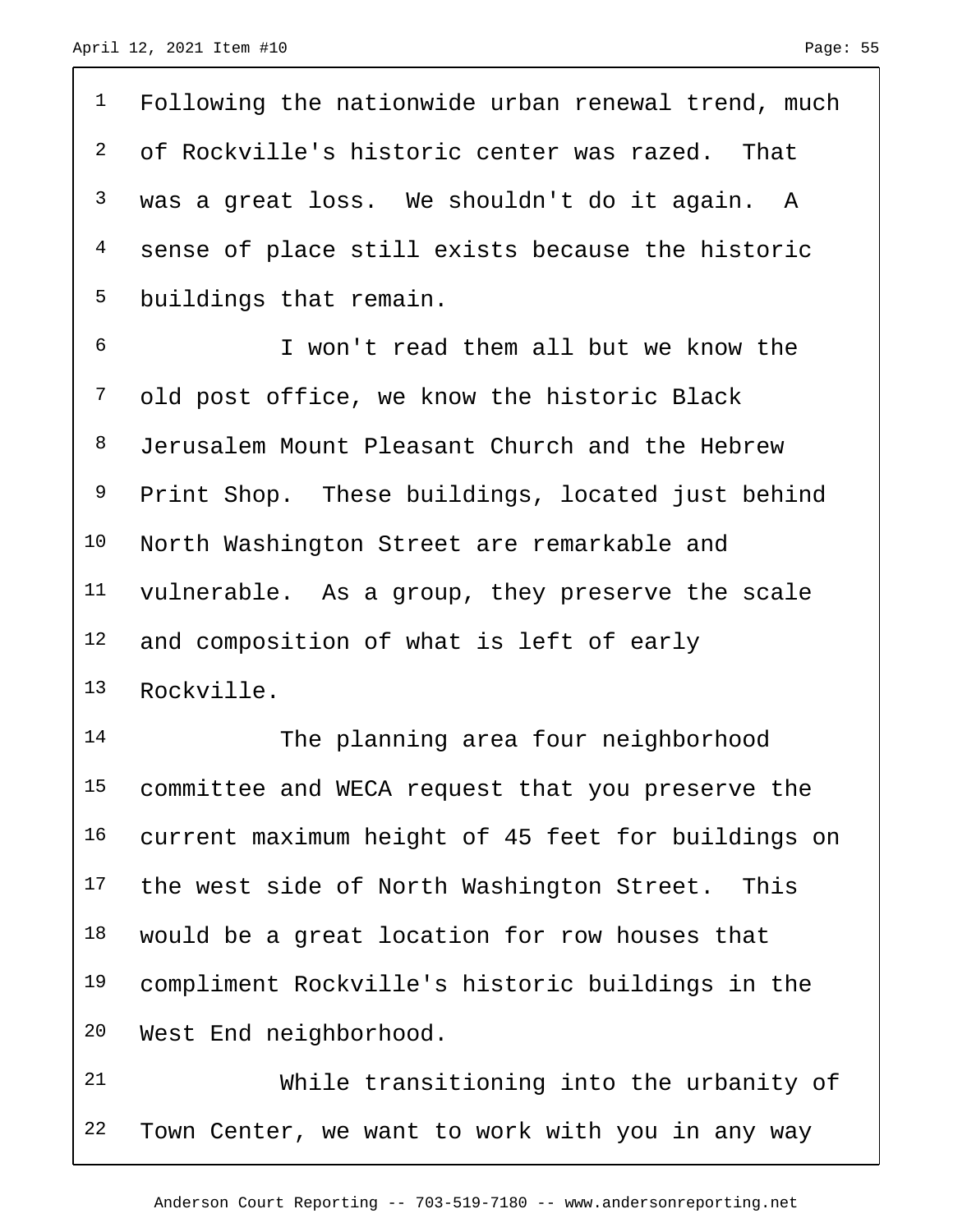<sup>1</sup> we can to help revitalize Town Center. It is so <sup>2</sup> important to our neighborhood. Thank you so much for this opportunity and for letting me speak with you. MAYOR NEWTON: Thanks, Ms. Bryan. Next up is Lynda Honberg with the Rockville Bicycle 7 Advisory Committee. Welcome, Ms. Honberg. 8 MS. HONBERG: Hi, can you hear me? MAYOR NEWTON: Yes, ma'am. MS. HONBERG: Okay. Hi, my name is Lynda Honberg and I've been a resident of Rockville for over 27 years. And I'm actually a brand new member for the Rockville Bicycle Advisory Committee. I'm an avid biker and I think I've probably biked in almost every Rockville neighborhood. First, when I commuted to work and then when I retired, for recreational and social purposes. My love for bicycling has also taken me abroad for trips to Europe. And my vision for

 2040 for Rockville is that we become a bicycle friendly city like Amsterdam or Copenhagen. The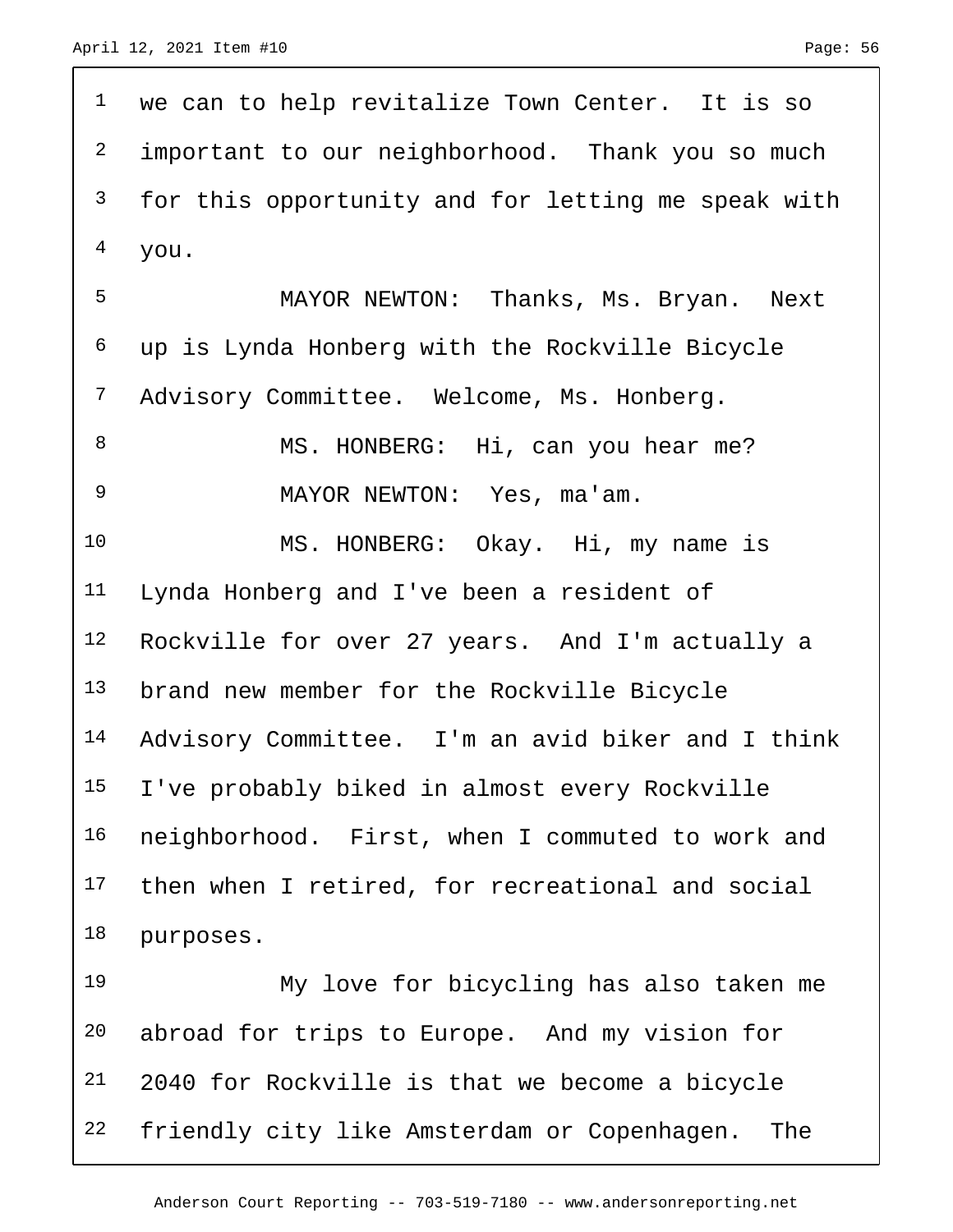2040 Comprehensive Plan certainly provides a <sup>2</sup> framework for Rockville to meet that goal. The most important criteria is to focus on having the right infrastructure for all types of bicycles and to truly recognize that biking is a mode of transportation for work, errands and entertainment.

8 This will require not only more bike paths but also protected lanes on major arteries, 10 after crossing between city streets and adequate 11 and safe bicycle parking. And perhaps like they have in Europe, in bike highways. There also must be a recognition of the increased popularity of e- bikes, scooters, e-scooters, who will be sharing our biking infrastructure.

 We also must focus on bike equity which will require that connections between all the parts of Rockville, west, middle and east Rockville are seamless. And to achieve equity, we much encourage all residents to bike as much as possible. This will also require educating everyone, motorists, pedestrians and bikers to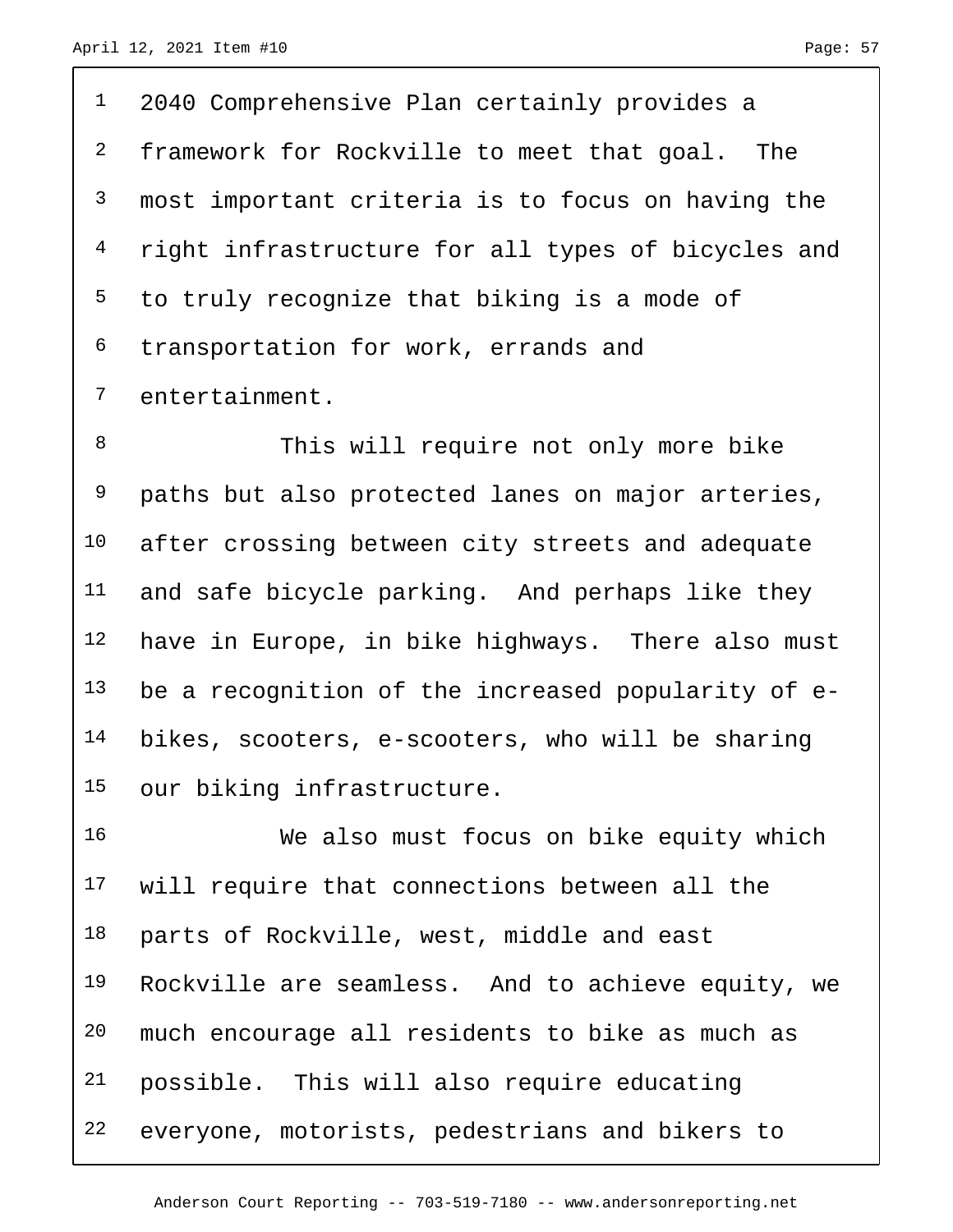<sup>1</sup> understand all aspects of the transportation system. I have to say, as a biker, you know, people always, you know, get mad at motorists but bikers also need education as well as pedestrians. There's been nothing worse during the pandemic then everyone walking around and not hearing each other. As we move toward 2040, it will also be critical to revise the current Bikeway Master Plan from April 2017 to be consistent with assessment 12 approach and standards of the Montgomery County 13 Bikeway Master Plan. Montgomery County assesses each roadway for traffic stress and has standard methods for improving connectivity for cyclists while reducing traffic stress. Montgomery County, 17 in fact, has offered to assess traffic stress on Rockville roads and recommends standard methods for improvement. Finally, because of the pandemic, as I rode almost every day and sometimes would see

situations where it may make sense on paper in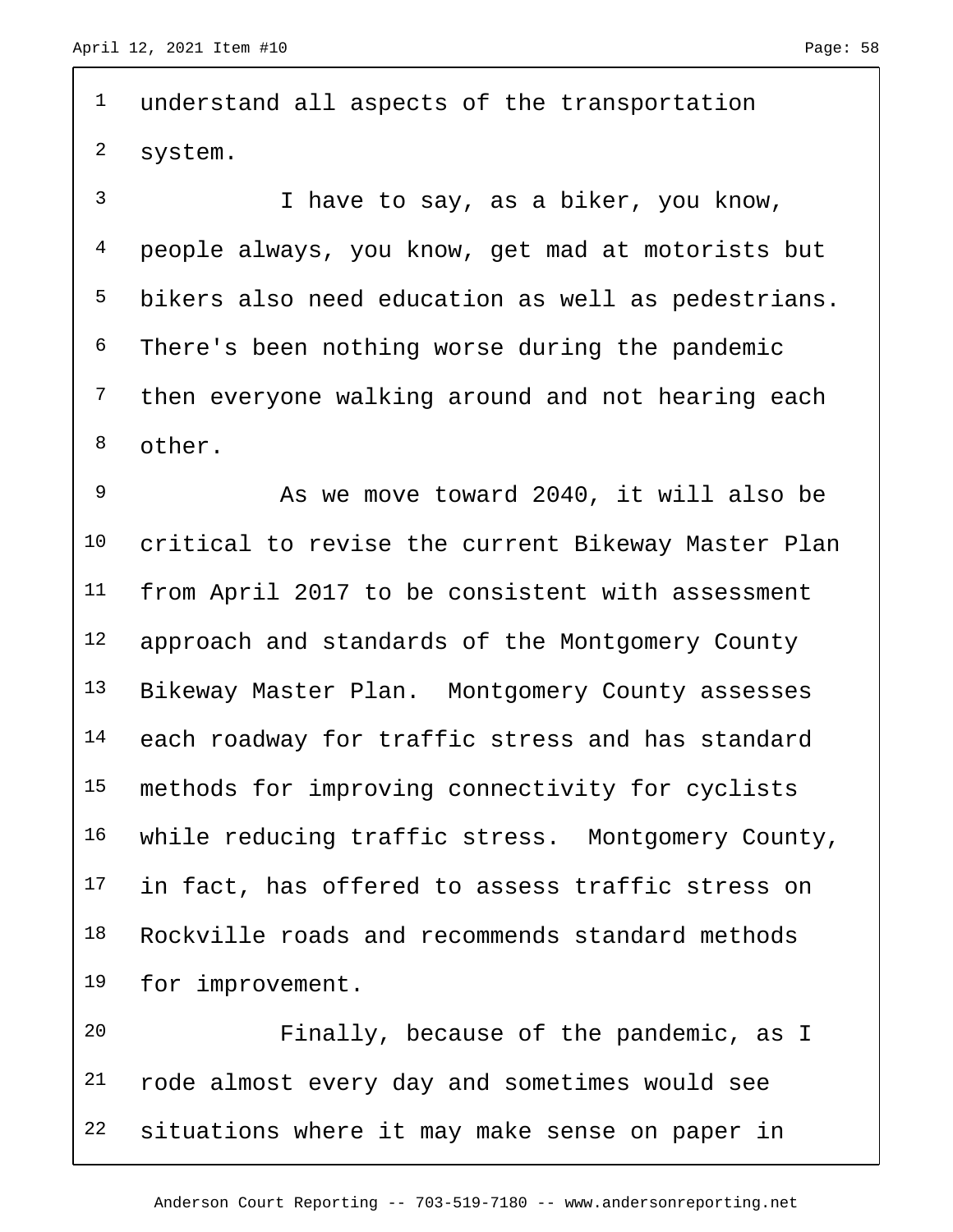| $\mathbf 1$    | terms of the biking but not in the eye of the bike |
|----------------|----------------------------------------------------|
| $\overline{c}$ | rider. As such, I think it's critical that the     |
| 3              | city continues to seek out bicyclists for their    |
| $\overline{4}$ | input on what is and is not working. And, of       |
| 5              | course, the city should continue its strong        |
| 6              | support of the Rockville Bicycle Advisory          |
| $\overline{7}$ | Committee as we truly move our city into a world   |
| 8              | class bike friendly city. Thank you so much for    |
| 9              | your time.                                         |
| 10             | MAYOR NEWTON: Thank you. And next up               |
| 11             | is Jake Jakube. Welcome, Mr. Jakube. I'm sorry?    |
| 12             | You're coming in all garbled, I'm sorry. No,       |
| 13             | that's not better if that's what you asked?        |
| 14             | MR. JAKUBE: Is it better now?                      |
| 15             | MAYOR NEWTON: Yes, much. Thank you.                |
| 16             | MR. JAKUBE: Okay excellent. Yeah, I                |
| 17             | got onto my headset. I guess the webcam wasn't     |
| 18             | picking me up. Thank you. Dear Madame Mayor and    |
| 19             | City Council, my name is Jake Jakube and I live at |
| 20             | 319 Grandin Avenue in Croydon Park with my wife.   |
| 21             | We moved from the city from Alexandria last        |
| 22             | November which makes us very new residents and we  |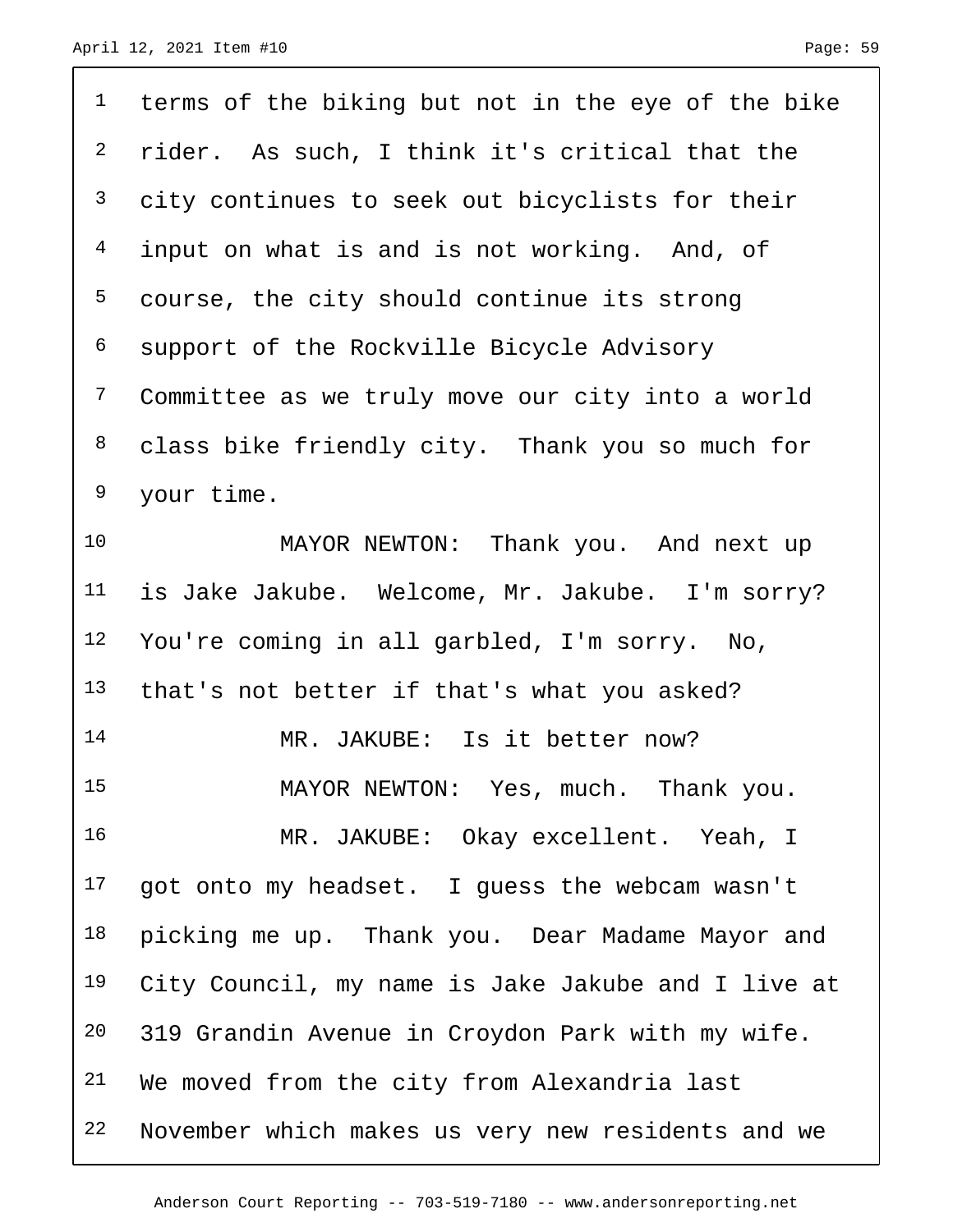| $\mathbf{1}$   | are enjoying ourselves very much so far.           |
|----------------|----------------------------------------------------|
| $\overline{2}$ | In my time here, I've become a member of           |
| $\mathbf{3}$   | RBAC, the Rockville Bicycle Advisory Committee and |
| $\overline{4}$ | I really do need to attend an RBAC meeting one of  |
| 5              | these days. I spent a few evenings reviewing the   |
| 6              | Rockville 2040 Plan being that I plan to be living |
| $7\phantom{.}$ | here when the plan comes to fruition and I hope to |
| 8              | be able to contribute.                             |
| 9              | I am generally in agreement with the               |
| 10             | goals of the plan and applaud the city, the        |
| 11             | council, city staff, citizens, all current and     |
| 12             | former, who dedicated the time to creating this    |
| 13             | document. Their proposed land use element is well  |
| 14             | prepared and thought out with respect to what      |
| 15             | types of land use ought to remain and where        |
| 16             | redevelopment and rezoning are proposed.           |
| 17             | Fundamentally, I agree with the                    |
| 18             | necessity of building more denser housing in       |
| 19             | appropriate places to address the issues with      |
| 20             | housing we face today. In my neighborhood, for     |
| 21             | example, the Plan suggests increasing density      |
| 22             | along Park Ave and South Stone Street Avenue and I |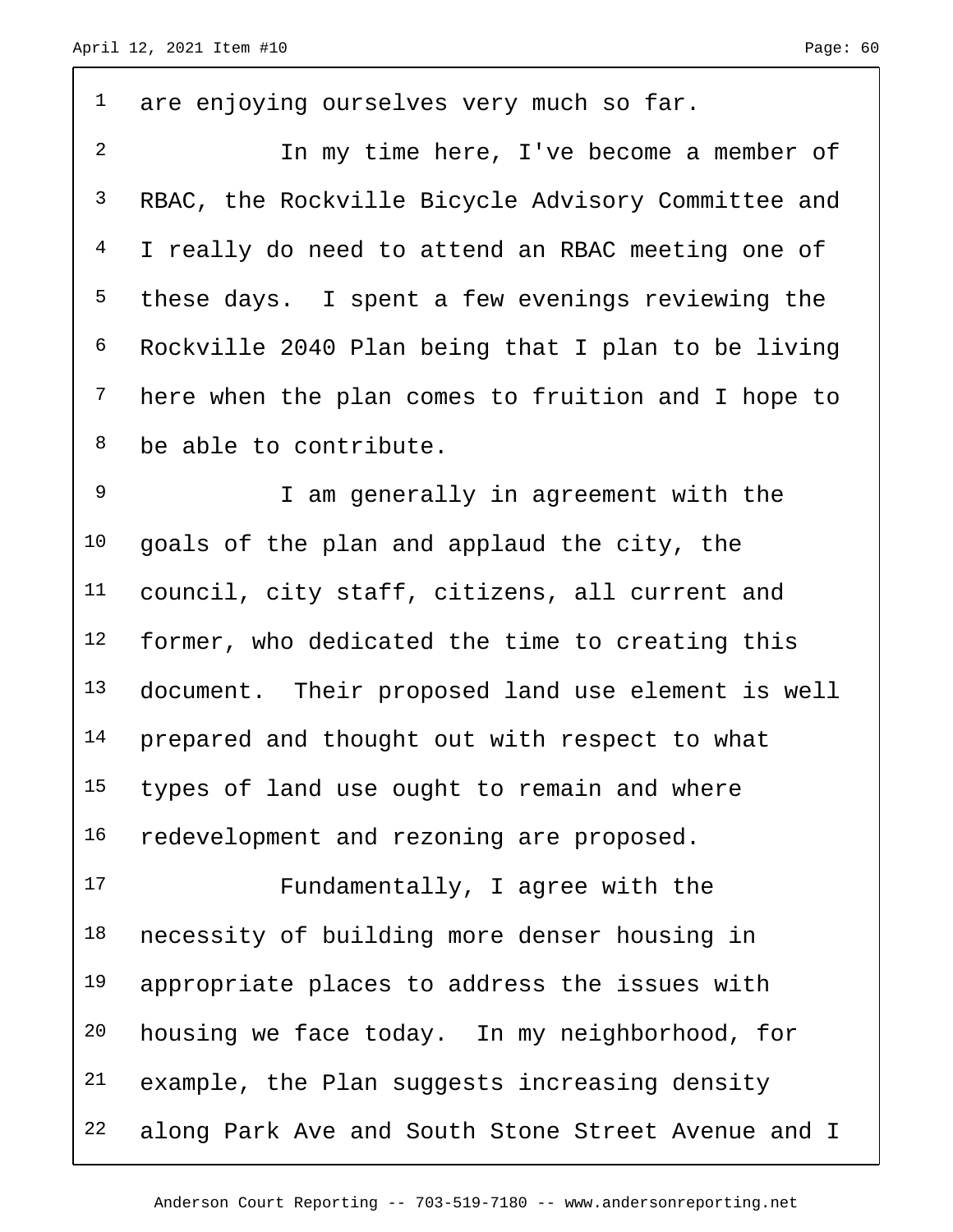<sup>1</sup> fully support this proposal.

 More housing near mass transit is obvious. Allowing the development of duplexes and smaller attached multifamily housing structures along these routes is ideal, however, I think we could go further. We would help to address our housing situation but allowing for missing middle housing to be built on existing lots, especially <sup>9</sup> those near mass transit where obviously appropriately sized.

 Of course, the housing issues can't be sustained without a different element of the plan to be implemented well and that would in 14 transportation. Needless to say, if we build housing without addressing how people get around this city, we'll be marred in a professional 17 traffic jam. For this not to happen, people in our neighborhoods needs to be able to walk, ride a bike or take transits to their destinations. I wholeheartedly agree with the proposal

 to make Rockville a city where people can walk or ride a bicycle to all kinds of destinations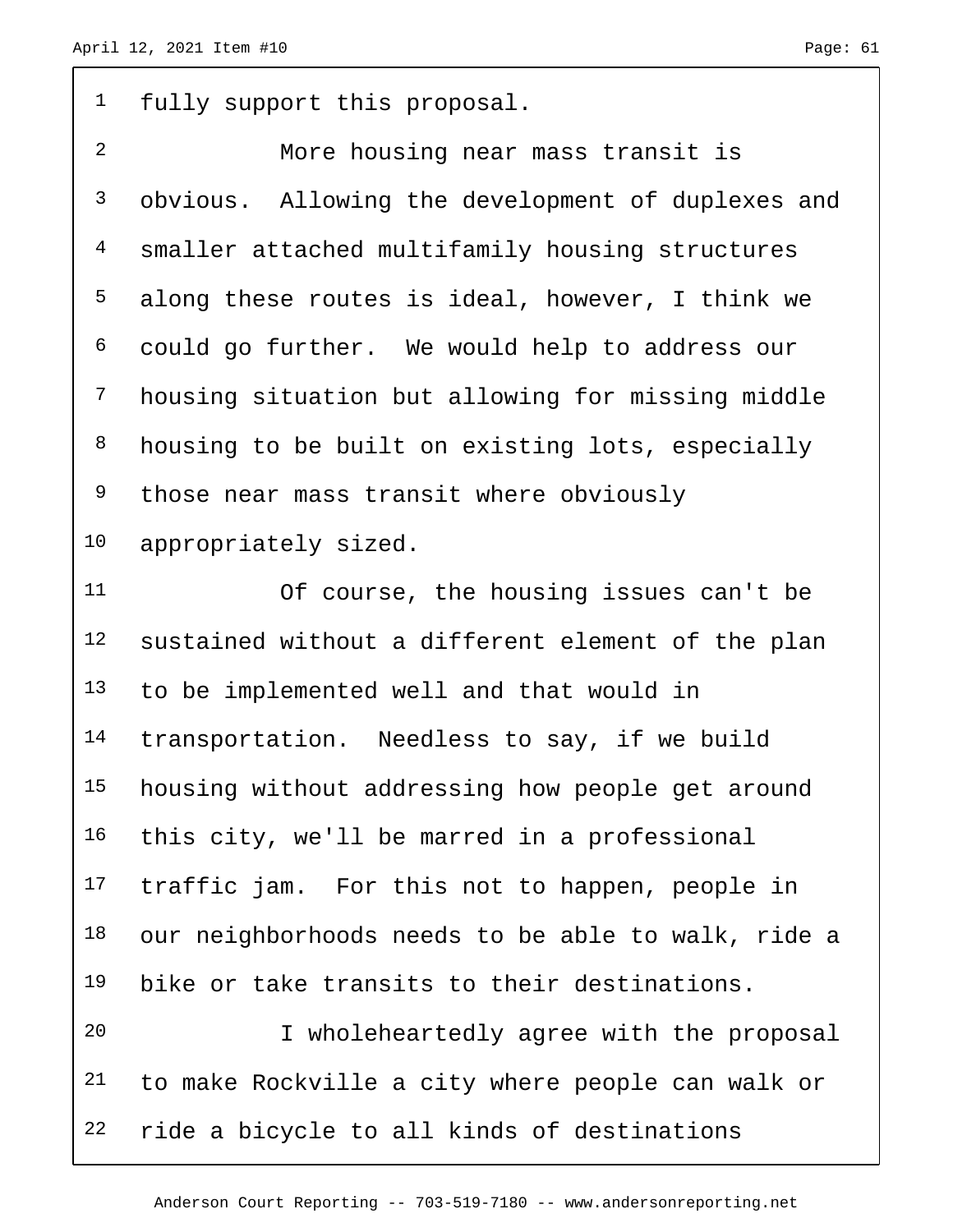safely. When people feel safe getting around and 2 have destinations at their fingertips, they are <sup>3</sup> likely to choose to walk or to ride a bicycle. When bicycle infrastructure is to be built, I propose this city insists on it being safe for 8's to 80 as if often said. This means that people of all ages and abilities are able to take advantage and feel safe on the infrastructure available to them. To make this happen, we have to provide significant protection for the people riding the bikes.

 From what I can see, there is plenty of 13 demand in our city as is evident by the people 14 that I see riding past my house every day. It makes me smile to see all kinds of people on bicycles in Rockville. I see people, children riding with their friends, adults going to work, 18 people coming from the grocery store and sometimes, you know, people in full cycling gear like I do sometimes. This tells me that there are many people who ride their bikes in the city and 22 it is our job to make them feel safe doing so.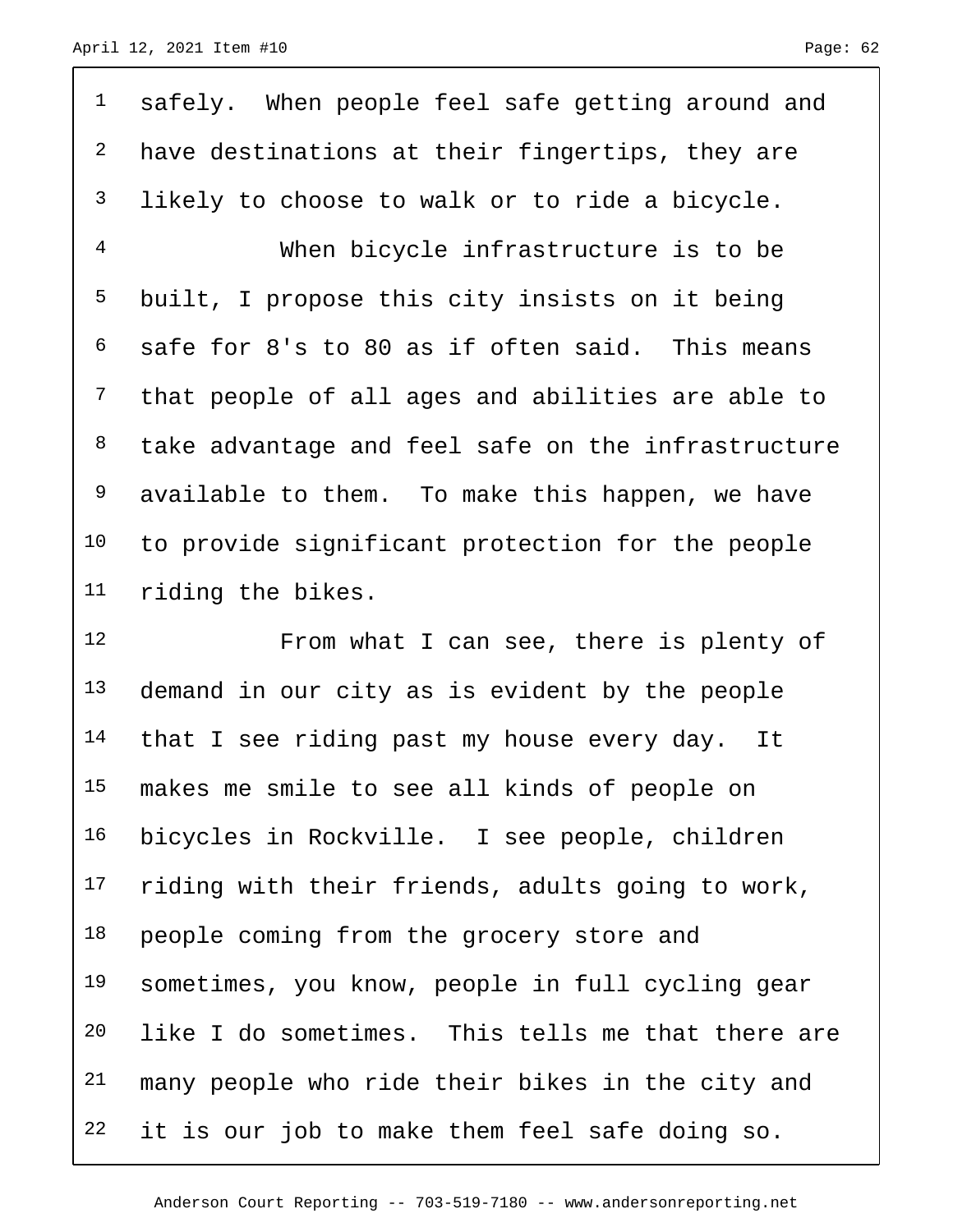| $\mathbf{1}$   | This means protected infrastructure.               |
|----------------|----------------------------------------------------|
| $\overline{a}$ | When taking longer trips, providing                |
| 3              | frequent, reliable and quick transit is the way to |
| 4              | encourage people to make that choice. How can      |
| 5              | transit compete with the choice of a single        |
| 6              | occupancy vehicle if the bus comes every 20        |
| $7\phantom{.}$ | minutes at peak hour and every hour off peak. It   |
| 8              | cannot.                                            |
| 9              | MS. MOBLEY: Mr. Jakube, can you wrap up            |
| 10             | your comments, please?                             |
| 11             | MR. JAKUBE: Certainly. We have metro               |
| 12             | and I see the city using its two stations. To      |
| 13             | increase transit coverage, BRT is being discussed  |
| 14             | and I support that under one condition, that BRT   |
| 15             | be built in dedicated lanes. When a person in      |
| 16             | their car stuck at the intersection of Veers Mill  |
| 17             | and Rockville Pike sees a bus fly by in its own    |
| 18             | lane, that person may actually consider taking the |
| 19             | bus on another occasion, especially if it saves    |
| 20             | them time. In conclusion, I look forward to        |
| 21             | participating in this plan and helping to bring    |
| 22             | Rockville into 2040. Thank you for your time.      |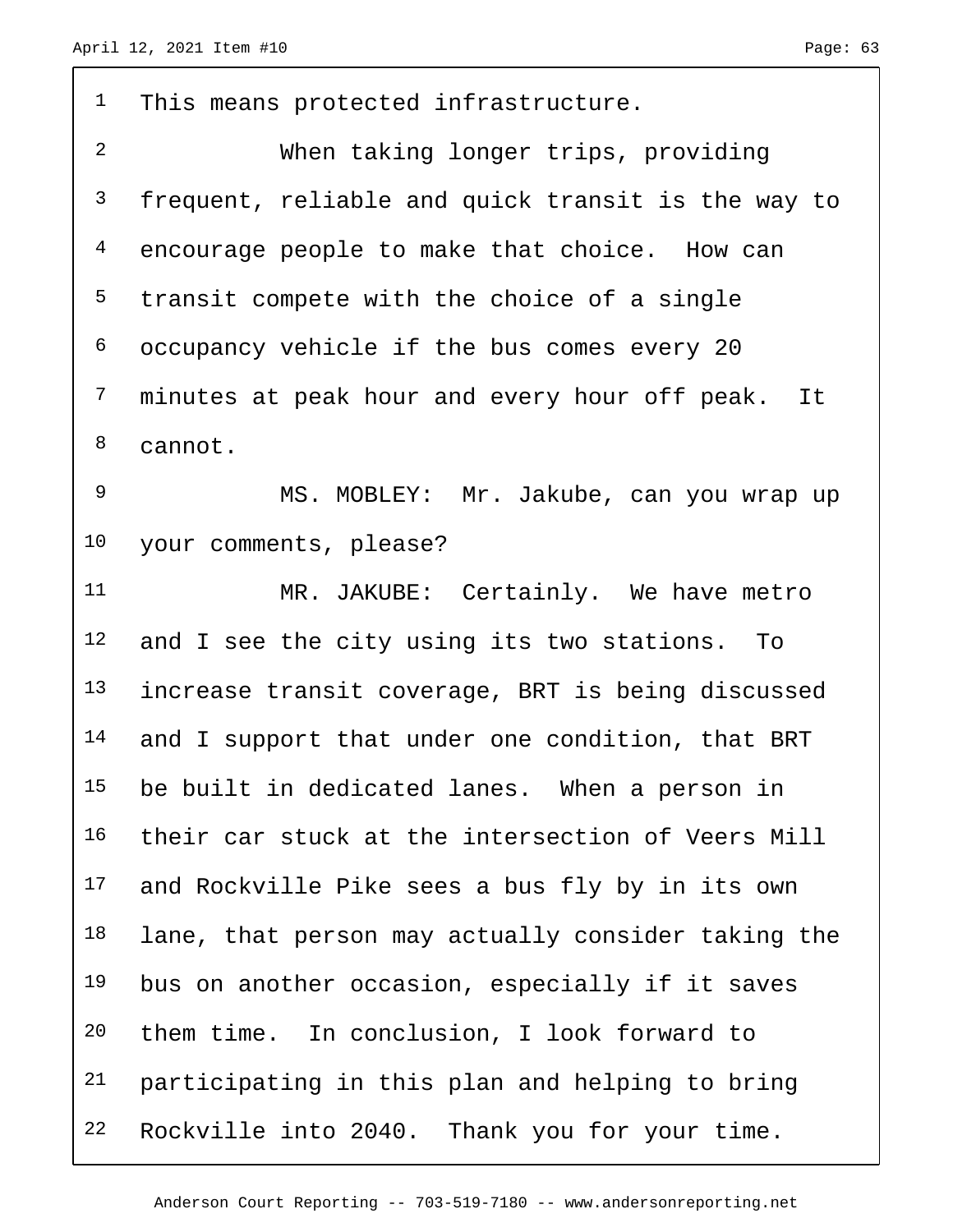1 MAYOR NEWTON: Thank you very much. Next up is Deborah Landau, President of East Rockville Civic Association. Welcome, Ms. Landau. MS. LANDAU: Thank you so much and I will be brief. So I'm yes, Deborah, President of the East Rockville Civic Association and I've spoken on the Rockville 2040 Comprehensive Plan numerous times. And I think that Mayor and Council understand well how much support they have for this Comprehensive Plan from us here in East Rockville.

12 Even though there were a few areas where we were at times concerned, we feel that the city 14 has been extremely responsive to our needs and concerns and we thank you. One new element in the 16 life of COVID is more people are spending time outside and even restaurants and stores are 18 expanding past their store fronts. So the importance of a well-designed walkable, livable and inviting Rockville is all the more important today.

However, I have to admit that I'm having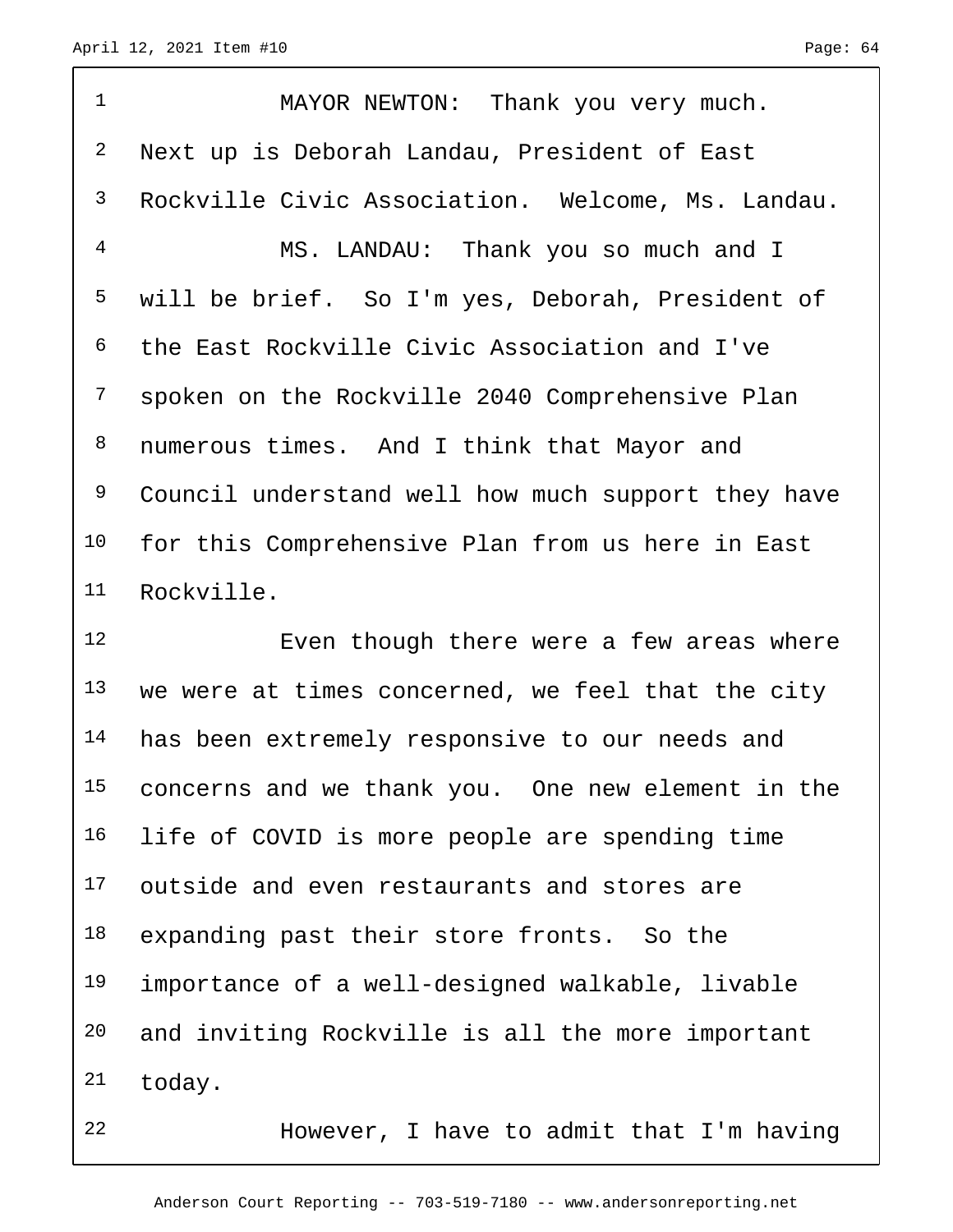| $\mathbf{1}$   | a bit of trouble keeping my neighborhood members   |
|----------------|----------------------------------------------------|
| $\overline{a}$ | engaged in the Plan anymore. The feedback I get    |
| $\mathsf{3}$   | now is haven't we already figured this one out     |
| $\overline{4}$ | with the city? They just kind of want it passed    |
| 5              | already. So with that, I'll reiterate that East    |
| 6              | Rockville fully supports this plan and hopes that  |
| 7              | it will be passed and implemented expeditiously.   |
| 8              | Thank you as always for your time, attention and   |
| 9              | hard work.                                         |
| 10             | MAYOR NEWTON: Thank you very much. And             |
| 11             | next up is Eileen McGuckian. Welcome, Ms.          |
| 12             | McGuckian. Go ahead, we can hear you.              |
| 13             | MS. MCGUCKIAN: Okay, I've got two                  |
| 14             | phones both running out of batteries. So I'm       |
| 15             | Eileen McGuckian and I'm speaking tonight as a     |
| 16             | member of the board of directors of Peerless       |
| 17             | Rockville and as a Rockville historian and         |
| 18             | longtime enthusiast for Rockville past, present    |
| 19             | and future.                                        |
| 20             | My comments tonight on the 2040 Plan are           |
| 21             | specifically to call attention to proposed changes |
| 22             | in the Town Center planning area, arguably one of  |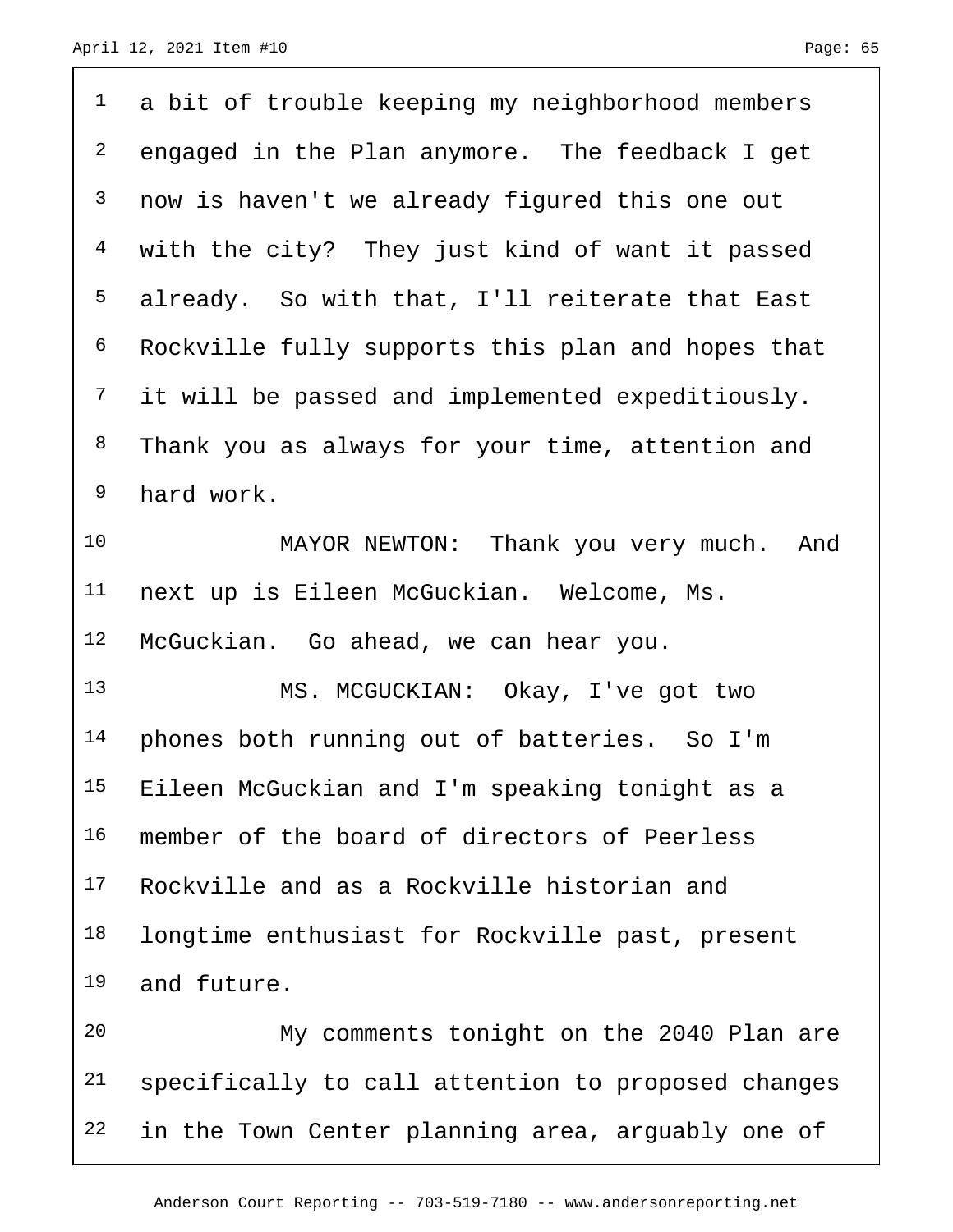the most crucial and sensitive areas in the city. My remarks relate to focus area one, planning area one volume two page 10 which pertains to new development and increased density on the west side of North Washington Street. And encompasses multiple blocks between West Montgomery Avenue and Martins Lane.

 While these blocks are vital aspects of our modern Town Center, they also provide physical evidence of the earliest thoroughfare, commercial center and settlement in the city and thus warrant special attention. Quite literally, the crossroads from which Rockville grew, Washington 14 Street and the surrounding properties deserve a carefully balanced approach to development both for their historic use and significance and their 17 jump to position between a modern Town Center and two local and national historic districts, West 19 Montgomery Avenue and Courthouse Square.

 While the vitality of Rockville Town Center is a pressing issue in the city, Peerless Rockville cautions the Mayor and Council to be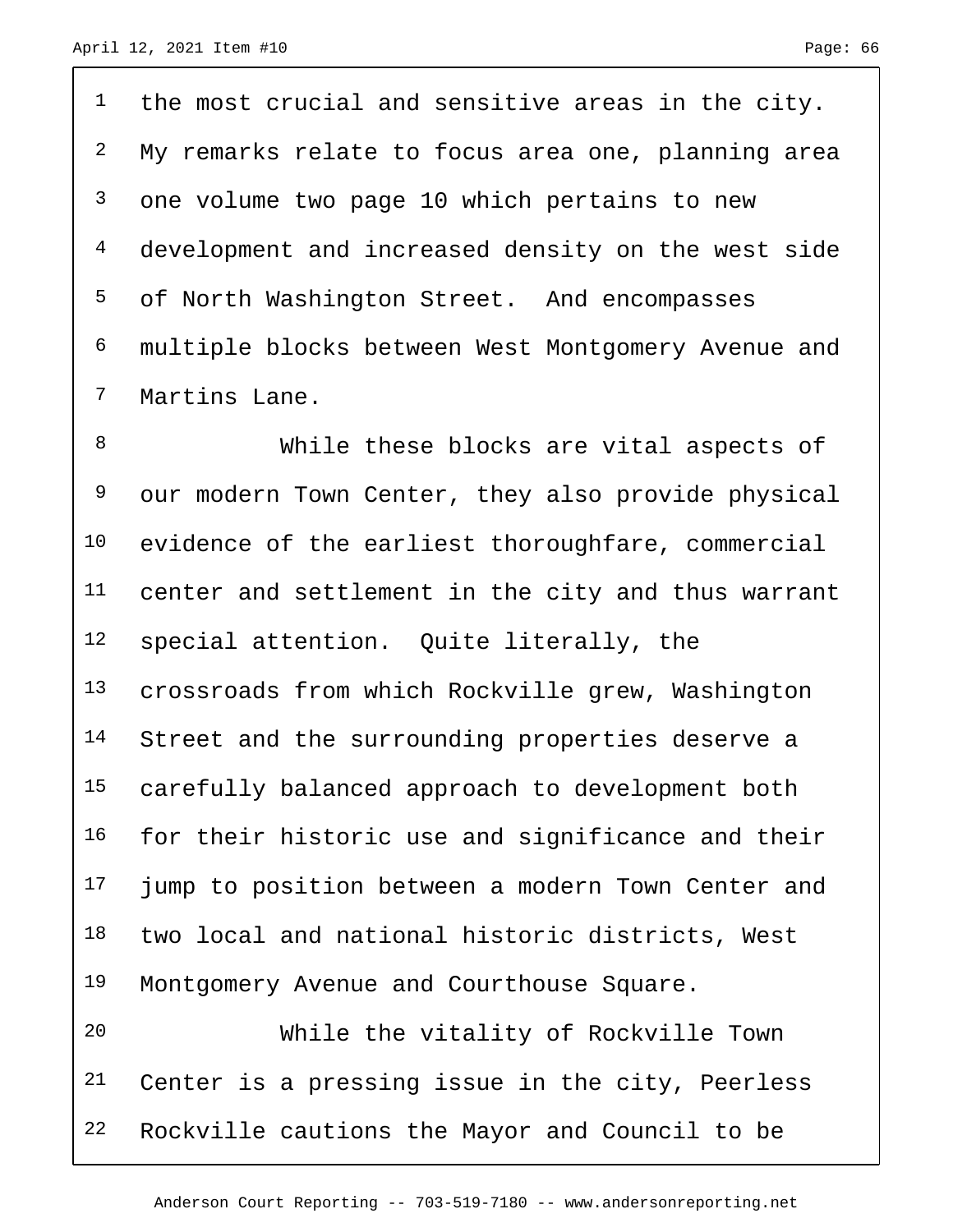<sup>1</sup> mindful that past development has already destroyed much of our historic fabric in this 3 area. And asks you to recognize the effects that a high density corridor here would have on neighboring residential areas and historic districts.

 Any redevelopment plans on North Washington Street, abutting established neighborhoods, must be sensitive in terms of size, scale and character. The current draft identifies this focused are in Town Center as having "the potential to intensify" and suggests a change in zoning. From MXMC to MXCD, a corridor zoning type found largely along the Rockville Pike, state route 355 and major highways and simply not appropriate for these blocks.

 This change would allow an increase in heights from to 75 feet which would loom over the oldest part of Rockville. Over small scale buildings from West Montgomery to Martins Lane, loom over historic places such as Hay Tie, small buildings on North Adams Street and Wood Lane,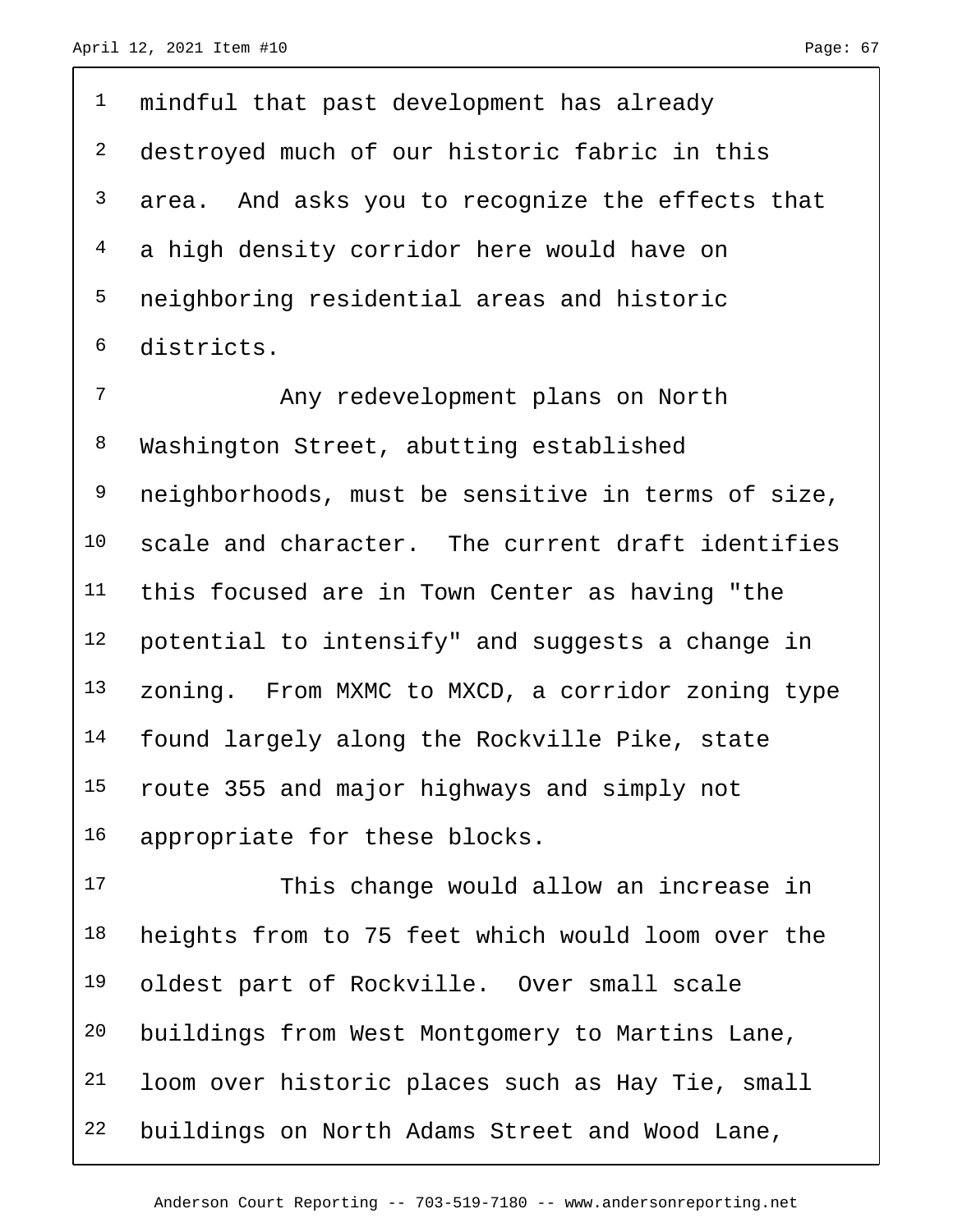| $\mathbf 1$    | early 19th century houses, Jerusalem Church and   |
|----------------|---------------------------------------------------|
| $\overline{c}$ | parsonage, Snowden Funeral Home and the WPA Post  |
| $\mathsf{3}$   | Office, now our police department.                |
| $\overline{4}$ | Peerless Rockville's board staff and I            |
| 5              | believe strongly that redevelopment in the Town   |
| 6              | Center planning area should focus on residential, |
| $\overline{7}$ | retail and commercial vibrancy and connections    |
| 8              | within and adjacent to Rockville Town Center.     |
| 9              | Areas on the east side of North Washington Street |
| 10             | where current retail space offers potentially     |
| 11             | fruitful mixed use, would be more proper for      |
| 12             | increased accessibility and density then the west |
| 13             | side of Washington Street. Which borders on       |
| 14             | thriving uses and neighborhoods with a            |
| 15             | longstanding medley of mostly single family       |
| 16             | housing.                                          |

 We use the Mayor and Council to respect the size, scale and significance of historic resources when considering development on the west side of North Washington Street. And to make their protection preservation a priority. Thank you for listening.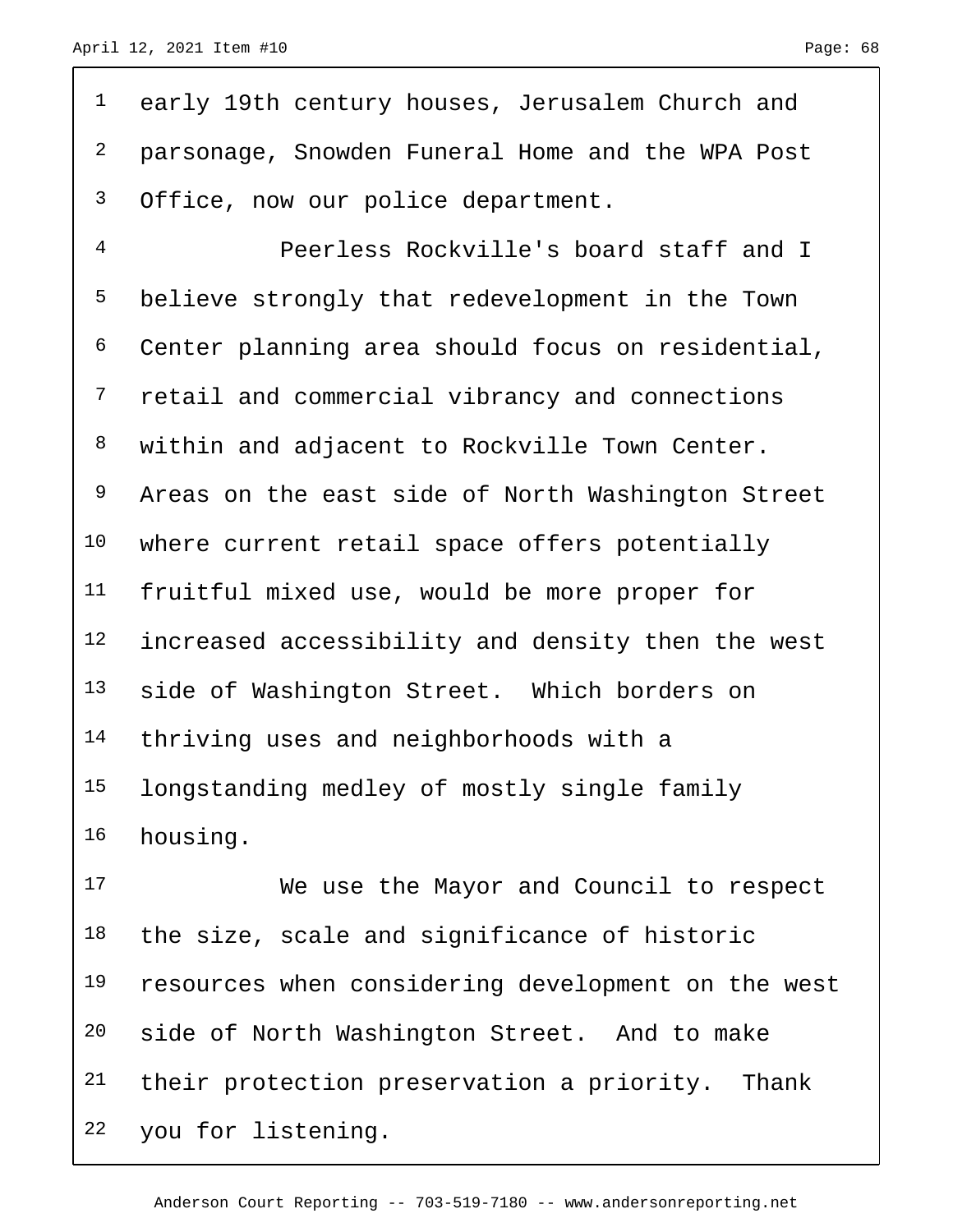| $\mathbf 1$     | MAYOR NEWTON: Thank you very much.                   |
|-----------------|------------------------------------------------------|
| $\overline{a}$  | Next speaker and our final speaker on this public    |
| $\mathsf{3}$    | hearing is Martine Palmiter. I apologize if I        |
| $\overline{4}$  | mispronounced your last name.                        |
| 5               | MS. PALMITER: Hello, can you hear me?                |
| 6               | MAYOR NEWTON: Yes, welcome.                          |
| 7               | MS. PALMITER: Oh good. Yeah, Martine                 |
| 8               | Palmiter. Thank you, Mayor and Councilmembers.       |
| 9               | I'm speaking tonight as a volunteer for the          |
| 10              | Rockville Bike Advisory Committee and also as the    |
| 11              | co-owner of two Rockville bicycle businesses. I      |
| 12              | read through the Comprehensive Plan on cycling, in   |
| 13              | particular, and I found it very good in that it      |
| 14              | supports connecting existing county bikeways.<br>And |
| 15 <sub>1</sub> | I think this is an important point.                  |
| 16              | So we run Evo Cycle Works Bike Service               |
| 17              | Center on Taft Street and this year we added Evo     |
| 18              | Red Bicycle Sales on Southlawn. So our two bike      |
| 19              | stores are in this industrial area in the east,      |
| 20              | Southlawn and in a historical Black community at     |
| 21              | Taft and First in East Rockville.                    |

And I think it's important to help build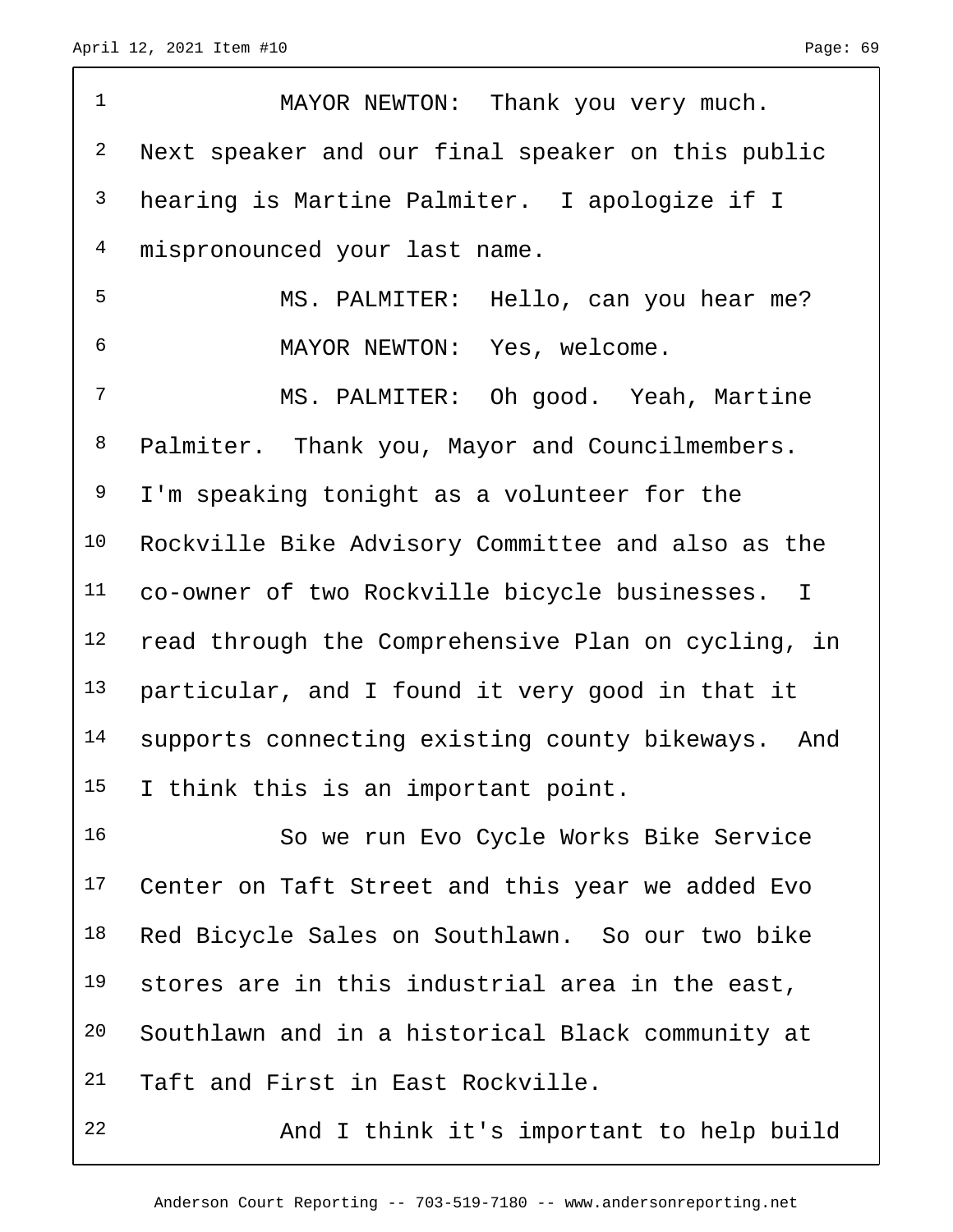| $\mathbf 1$    | community and businesses in that area. There's     |
|----------------|----------------------------------------------------|
| $\sqrt{2}$     | more interest in outdoor activities in cycling for |
| $\mathsf{3}$   | recreation and commuting. And I think if we can    |
| $\overline{4}$ | -- if Rockville can take advantage of more         |
| 5              | commuters coming in through bikes, on bikes        |
| 6              | through the Rock Creek Park, Red Gate Park, it     |
| $\overline{7}$ | would really bring more people to the              |
| $\,8\,$        | neighborhoods and possibly more money to these     |
| 9              | communities on the east side of Rockville.         |
| 10             | Again, I've lived in Rockville, worked             |
| 11             | in Rockville most of my life. I'm a cyclist and    |
| 12             | at our bike stores that we just started last year, |
| 13             | we're getting a pulse of what people want in       |
| 14             | Rockville for cycling. They want hybrids, trail    |
| 15             | bikes, gravel bikes, they want commuter bikes.     |
| 16             | There is a bike uptick in commuter bikes, electric |
| 17             | assist bikes and, you know, quick service,         |
| 18             | affordable bikes and customized bikes for train    |
| 19             | and road use. There's a lot of that kind of        |
| 20             | interest.                                          |
| 21             | So the other thing we've learned with              |
| 22             | having our two bike stores in Rockville is that    |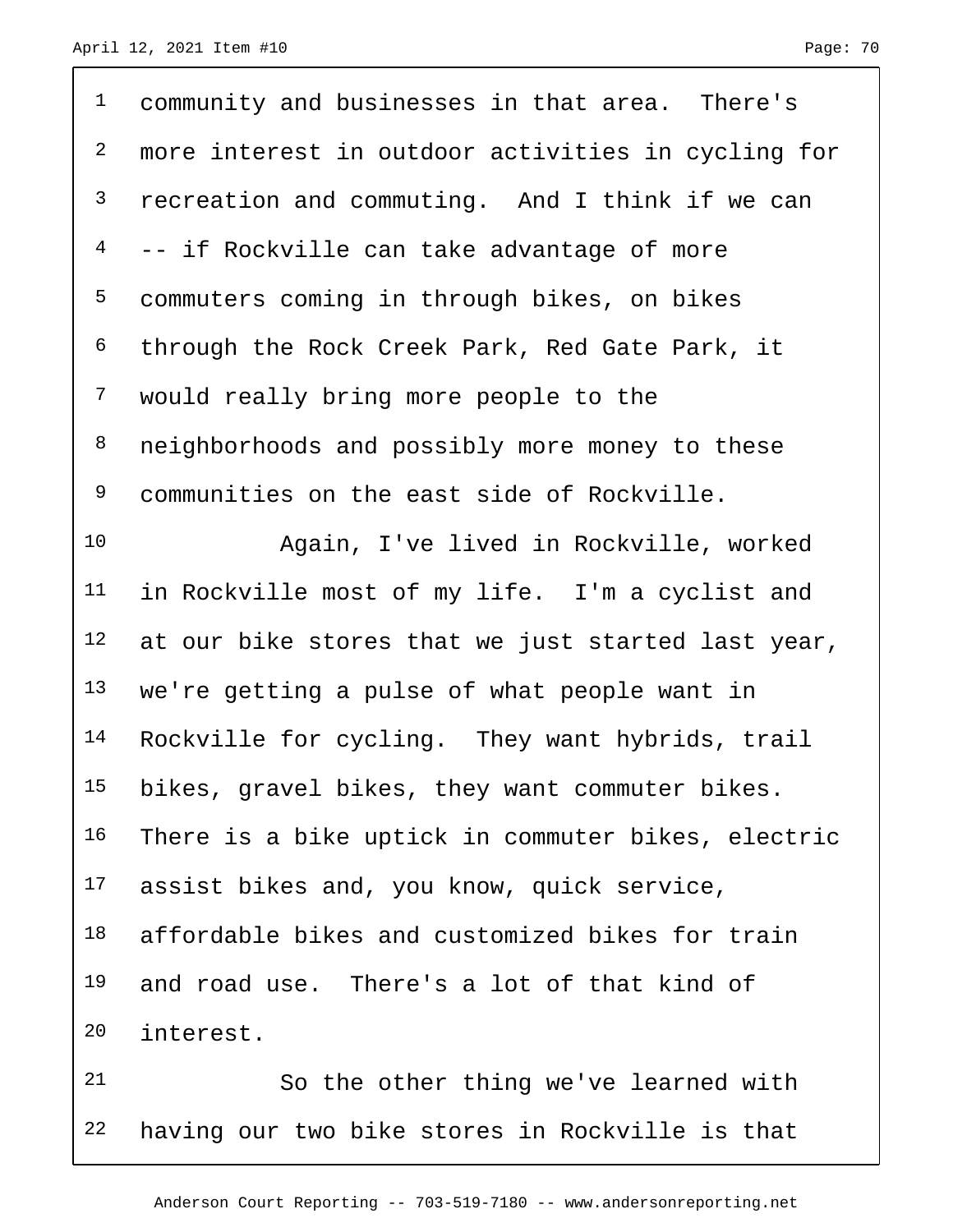| $\mathbf{1}$   | people ask where to ride. And new cyclists,        |
|----------------|----------------------------------------------------|
| $\overline{a}$ | there's a lot of new cyclists since the pandemic   |
| $\mathsf{3}$   | and they need -- safety is particular important    |
| $\overline{4}$ | for new cyclists. They don't have the skills but   |
| 5              | they want to ride.                                 |
| $\epsilon$     | So I wanted to offer five specific                 |
| $\overline{7}$ | suggestions if I could. It's kind of a wish list   |
| 8              | as part of the Comprehensive Plan. I think it      |
| 9              | would blend in very well. Before I mention that,   |
| 10             | I wanted to say that I've been lately the          |
| 11             | Rockville Bike Advisory Committee runs Tuesday     |
| 12             | night rides to get people about bike rides through |
| 13             | Rockville and it's a wonderful, wonderful thing.   |
| 14             | And I've been leading meet up rides on             |
| 15             | Saturday's also for local rides on the east side   |
| 16             | of Rockville. And what's happening is I'm adding   |
| 17             | lunch to it and this weekend for instance, 16      |
| 18             | people rode with me through Rockville and 8 people |
| 19             | stopped for lunch and they want more of this.      |
| 20             | They came from Bethesda, Silver Spring and         |
| 21             | Gaithersburg. And they're all coming back next     |
| 22             | weekend, we're doing more.                         |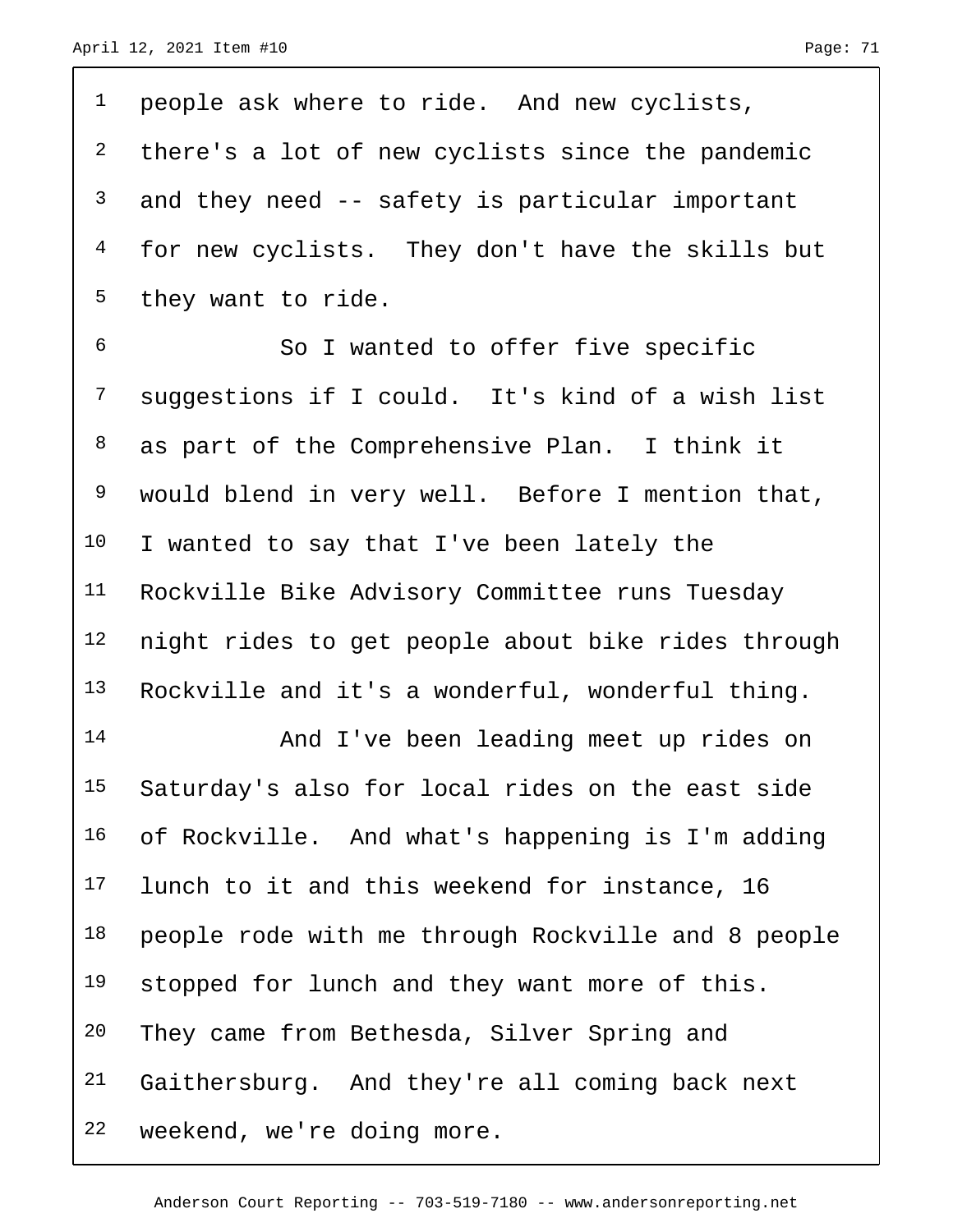| $\mathbf{1}$   | So I think these people came because I             |
|----------------|----------------------------------------------------|
| $\overline{a}$ | said I'm leading bike rides to show you how to     |
| $\mathsf{3}$   | connect trails and they were interested in         |
| $\overline{4}$ | connecting trails. The Millennian Trail with Rock  |
| 5              | Creek Park, the ICC, the Matthew Henson Trails     |
| 6              | and, of course, the Rockville and Twinbrook        |
| $\overline{7}$ | metros, so that's what I'm interested in.          |
| 8              | So here's my suggestions. I think I                |
| 9              | looked at the bike maps and we need more bike      |
| 10             | friendly connections between the Carl Millennian   |
| 11             | Trail and the Rock Creek Trails. If you look at    |
| 12             | the bike map right now, you'll see that there's    |
| 13             | very few connections. So here's a big ask.         |
| 14             | Southlawn Road, it is industrial but it is between |
| 15             | the Millennian Trail and the Rock Creek Trail very |
| 16             | close to Rock Creek Park.                          |

 It's also very close to Avery Road and Lake Frank which goes north to Olney and it's near the new Red Gate Park. Now Southlawn as you know is industrial and has a short sidewalk that stops and it's very dangerous without a dedicated trail. It would be wonderful to do that and consider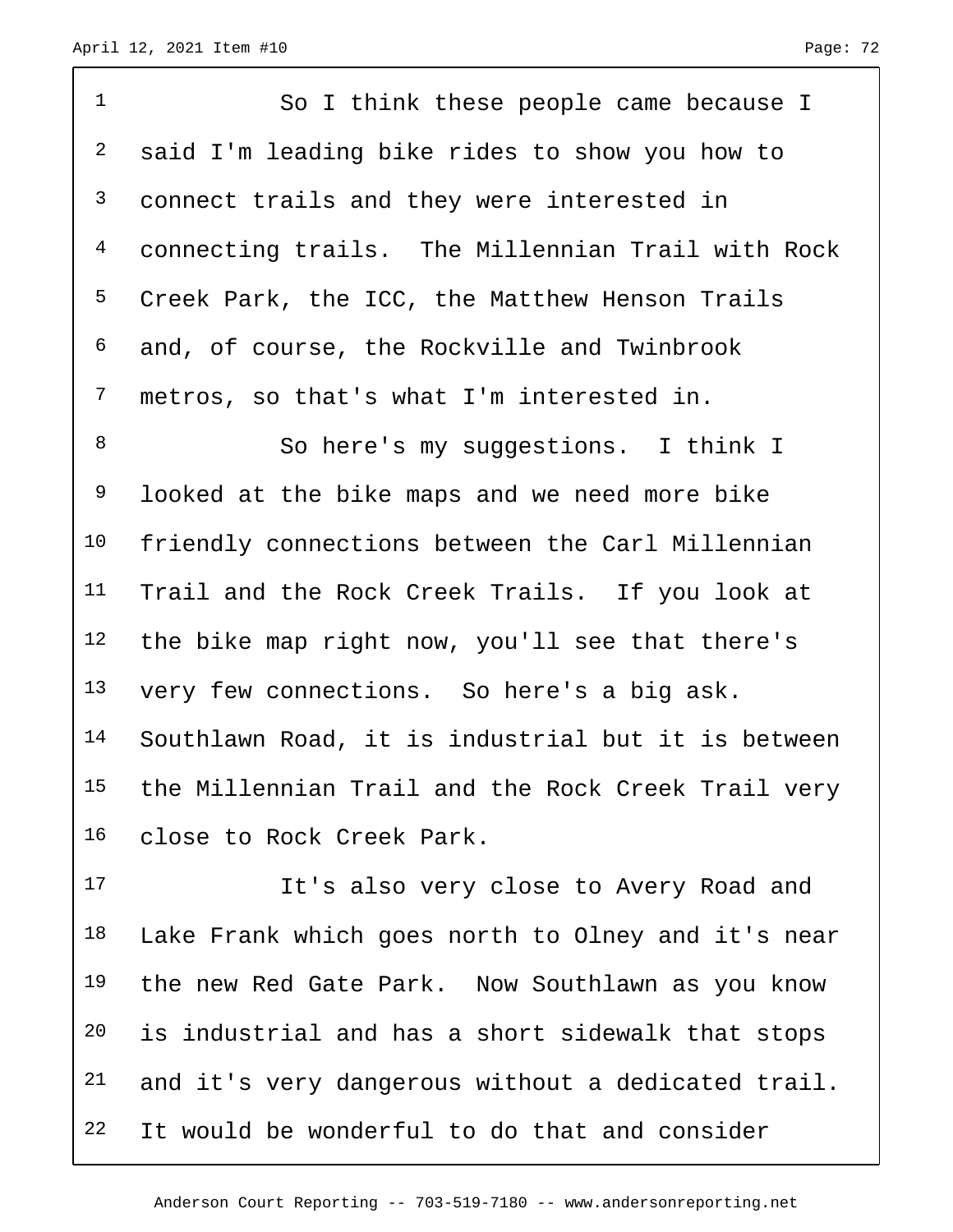| $\mathbf{1}$   | possibly a bike trail perimeter around Red Gate    |
|----------------|----------------------------------------------------|
| $\overline{a}$ | that connects with it. Especially, I looked at     |
| $\mathsf{3}$   | the Plan for Red Gate park and I see that it might |
| $\overline{4}$ | include entertainment or lots of people coming in  |
| 5              | to enjoy Rockville's parks.                        |
| 6              | So Southlawn is one area. The second               |
| $\overline{7}$ | area I wanted to specifically mention is Norbeck   |
| 8              | Road between Avery Road --                         |
| 9              | MS. MOBLEY: Ms. Palmiter, can you wrap             |
| 10             | up your comment, please?                           |
| 11             | MS. PALMITER: Yes. Norbeck Road                    |
| 12             | between Avery and Gude is paved but after Red Gate |
| 13             | it stops. Also, there is a comment about the bike  |
| 14             | map says that cyclists can ride on Norbeck, Route  |
| 15             | 28's shoulder between Bauer Drive and Avery but    |
| 16             | that's not true. Nobody would safely be able to    |
| 17             | do that. Could we get a paved path on the west     |
| 18             | side of Norbeck.                                   |
| 19             | Then the Grandon Avenue, crossing 28 to            |
| 20             | Rock Creek Park from First Street from the         |
| 21             | Millennian Trail, you have three choices. You can  |
| 22             | walk across a Grandon on the crosswalk, you can go |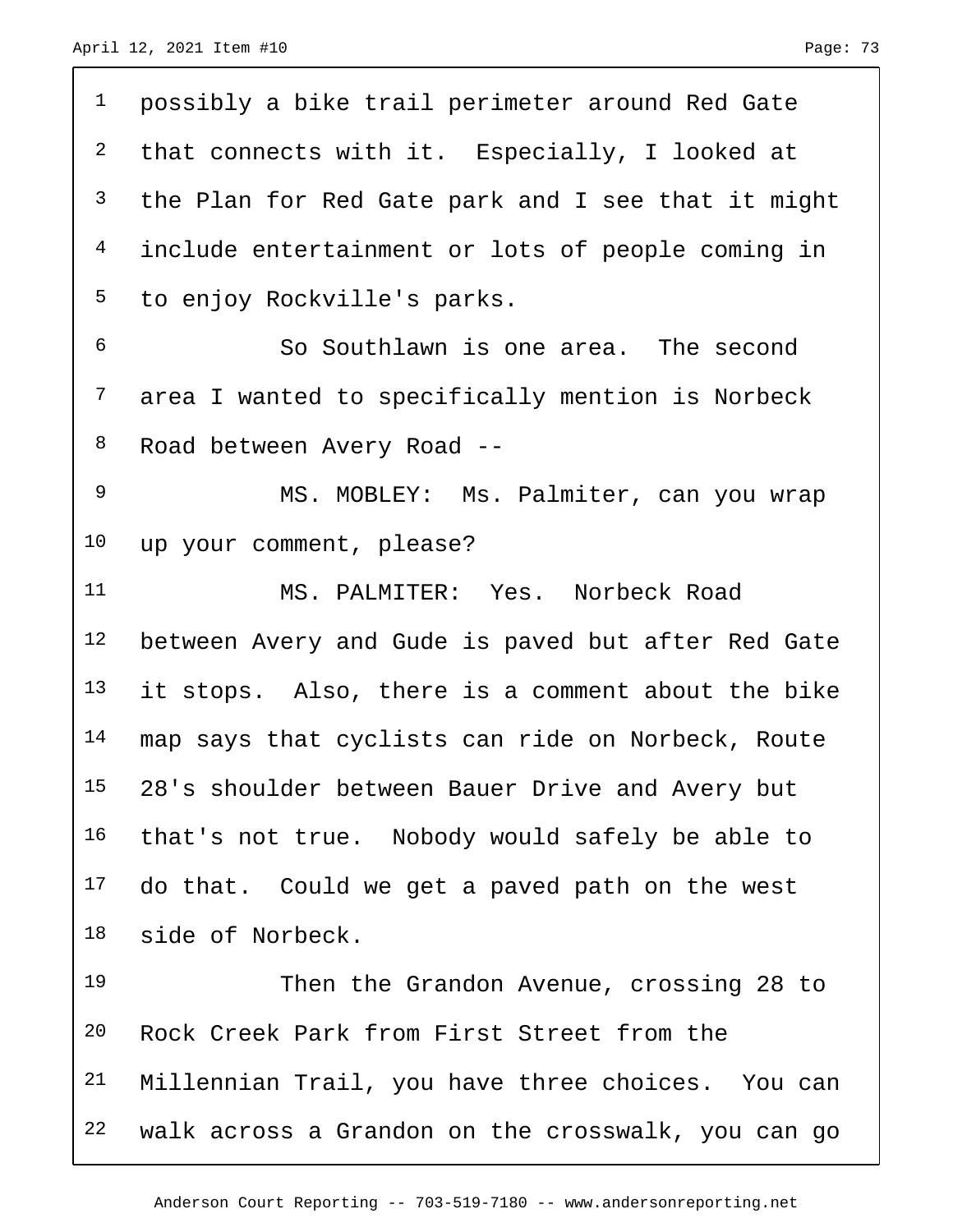| 1               | to Old Baltimore which is a really dangerous      |
|-----------------|---------------------------------------------------|
| $\overline{2}$  | crossing or Veers Mill Road. So I would recommend |
| $\mathsf{3}$    | that if you have the crosswalk at Grandon you put |
| 4               | lights. This weekend, I ran 16 people across it   |
| 5               | and we stopped traffic with our bodies but we had |
| 6               | to do it to cross.                                |
| 7               | MAYOR NEWTON: Ms. Palmiter, I'm sorry             |
| 8               | to have to cut you off but you're past your time. |
| 9               | S. PALMITER: I'm done.                            |
| 10              | MAYOR NEWTON: Thank you so much and               |
| 11              | thank you for being a business owner and all your |
| 12              | great ideas.                                      |
| 13              | MS. PALMITER: Thank you.                          |
| 14              | MAYOR NEWTON: Yes. We'll take them                |
| 15 <sub>2</sub> | under -- hopefully we'll get there.               |
| 16              | MS. PALMITER: Thank you.                          |
| 17              | MAYOR NEWTON: Thank you. Council, I               |
| 18              | believe there is one more speaker. Nancy Piccard  |
| 19              | may have signed up and not on our list. Ms.       |
| 20              | Piccard, are you still on the line?               |
| 21              | MS. PICCARD: I am if I can be unmuted.            |
| 22              | MAYOR NEWTON: I can hear you, yes.                |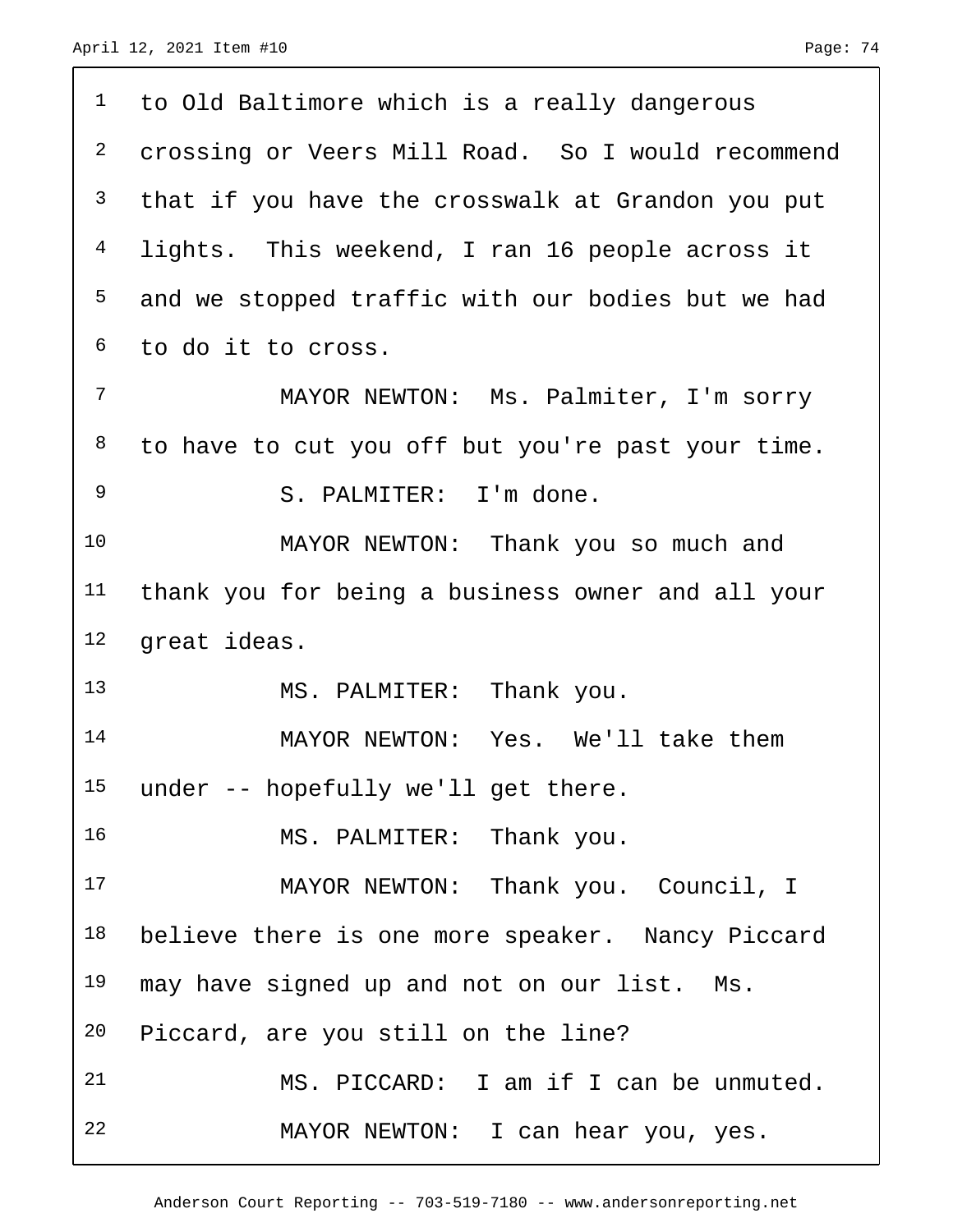1 MS. PICCARD: Thank you so much. Yes, 2 good evening again to all of you. Thank you for <sup>3</sup> the opportunity to provide feedback. I had 4 thought that I would be setting up Eileen but of 5 course as usual she needed no introduction from 6 me. So we're a little backwards but that's all 7 good.

8 I just have a few comments tonight and I <sup>9</sup> just want to start with the fact that just 10 thanking everyone, all the citizens, all of you, 11 planning staff, staff, staff, staff for all the 12 hard work that went into these documents. It's 13 extremely complex and a vitally important document 14 that we're just still trying to digest.

15 We're very pleased to see the inclusion 16 of plans and goals for some of the most historic 17 and significant properties throughout the city. 18 One thing though that kind of has  $-$ - we've really 19 noticed is that the Comprehensive Plan is designed 20 to guide future growth of the city and as such, 21 targets areas for higher density and residents. 22 However, we wanted to bring to your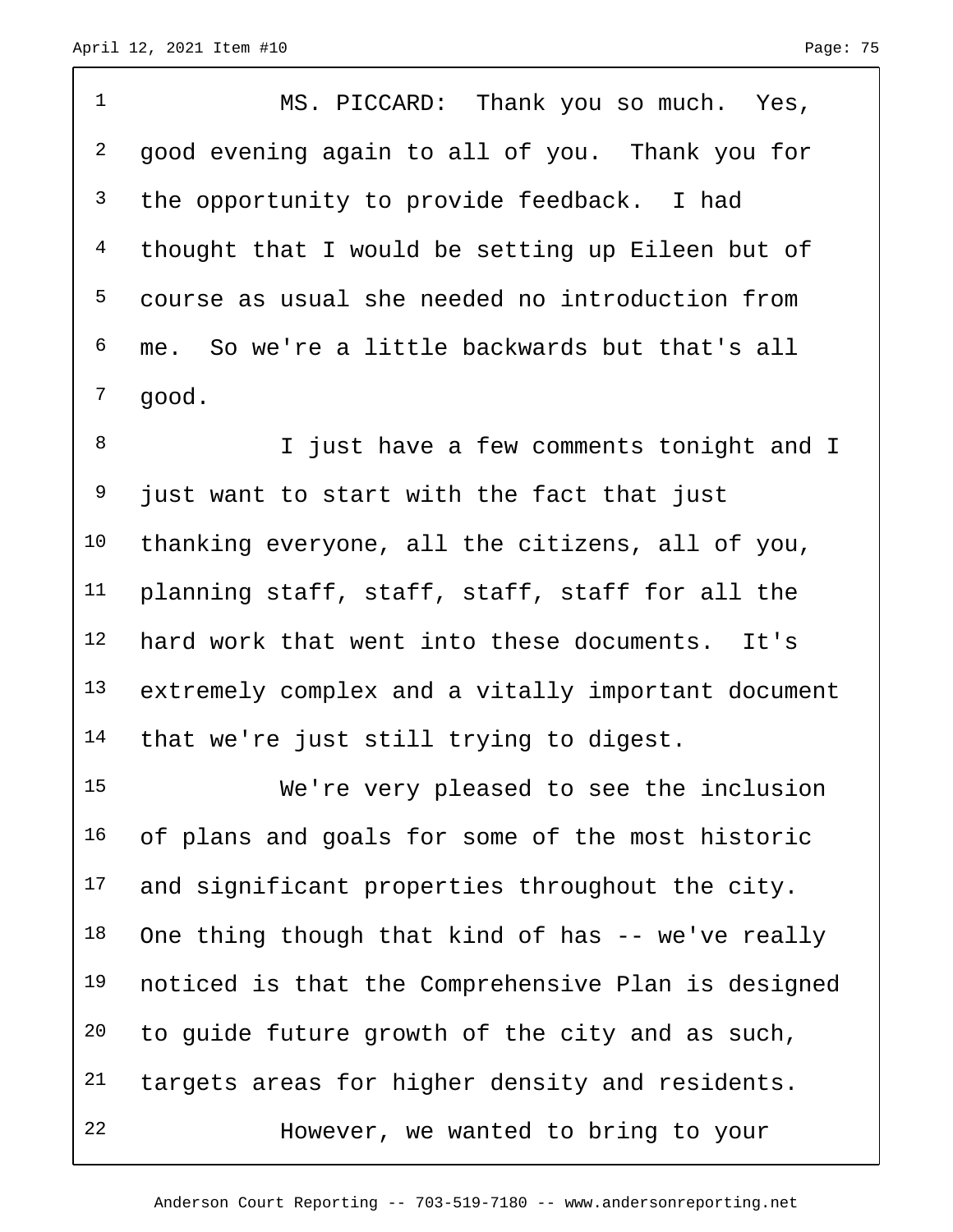attention that nine of the planning areas report <sup>2</sup> that resident's primary concerns are about <sup>3</sup> preserving the character of their single family residential neighborhoods. Mansionization and renovation or replacement of original homes and structures that dwarf the community also appears 7 to be a big concern.

8 However, these citizen concerns 9 accompany a direct Comprehensive Plan that emphasizes multifamily housing development, redevelopment and plans to permit accessory dwelling units on every property. (audio skip) 13 document for concrete policies for preserving neighborhood character amid increased development pressure.

 Observing this character refers to more than simply architecture and setting. Alignment of buildings and relationship of streets to sidewalks, trees, plantings, landscaping all contributes to the character that creates this neighborhood identity. This even requires more sensitivity in historic districts and conservation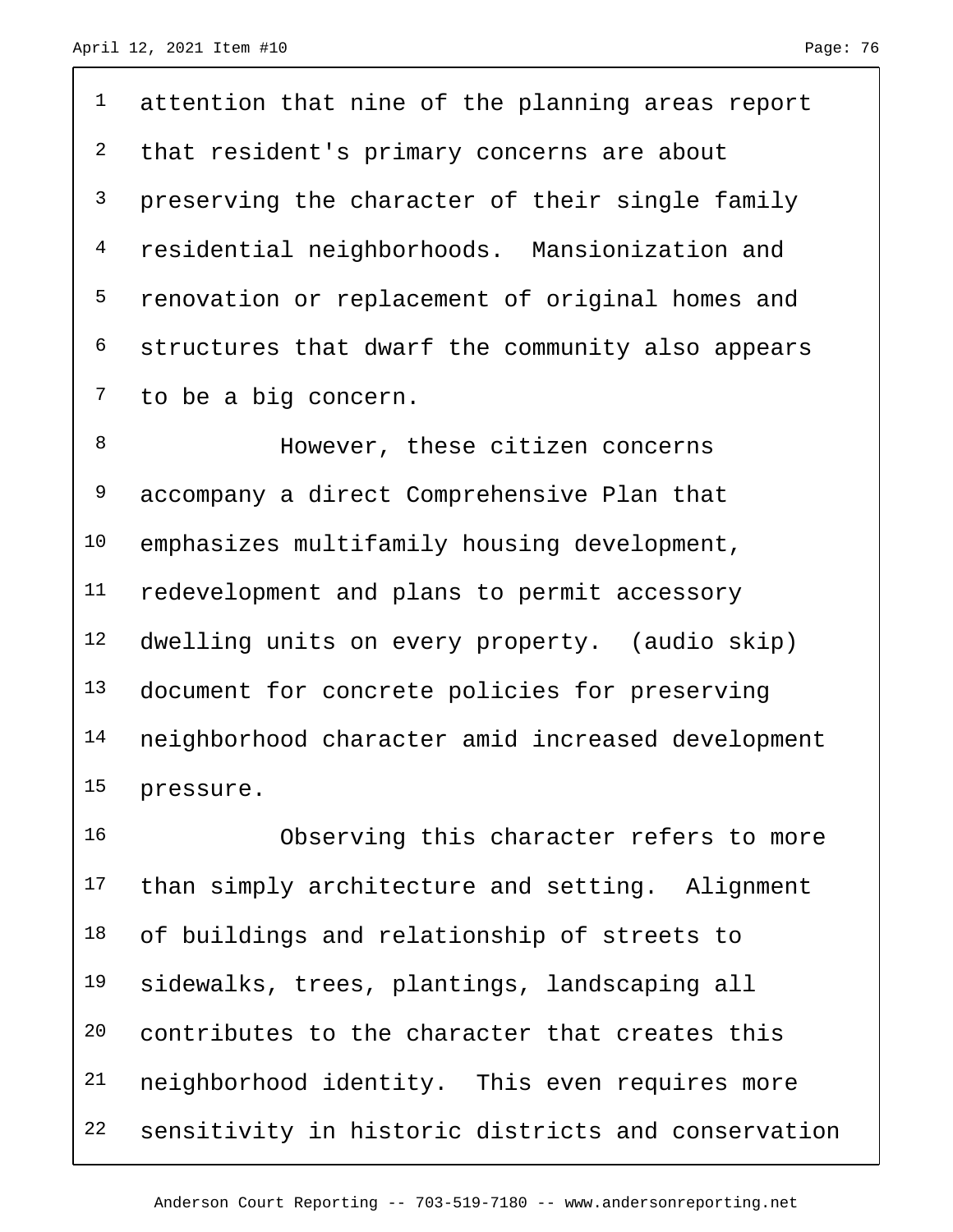1 districts.

 One opportunity to respond to citizen concerns lies in the implementation of neighborhood design guidelines, a document to establish architectural standards and directives within the city's unique neighborhoods. We strongly support the inclusion of design 8 guidelines in the 2040 Comprehensive Plan.

 Alternately though, people have very 10 strong reservations about a few other policies. One of which is the land use policy 2.3 which would permit an accessory dwelling unit on every 13 residential property in the City of Rockville. Particularly where resident feedback so strongly 15 states a preference to preserve the character of their single family single unit detached housing.

17 This policy is unclear currently. It 18 lacks specifics and disproportionately affects 19 older areas of the city already facing development 20 pressures and other impacts. While Peerless 21 Rockville agrees with the concept of ADUs and 22 understands the need for and strongly supports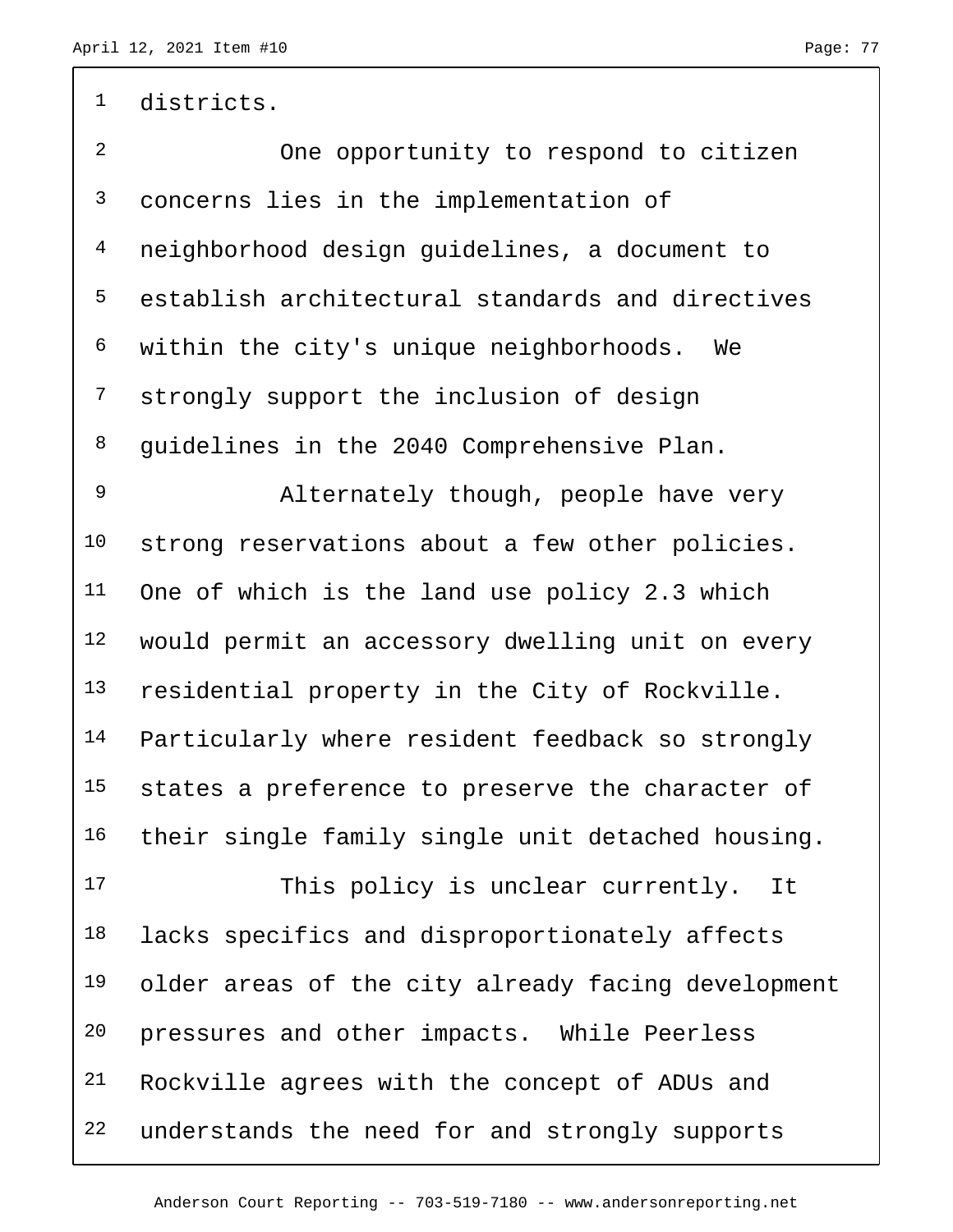<sup>1</sup> increased affordable housing, permitting blanket ADUs accomplishes an increase in housing but offers no guarantees regarding affordability. <sup>4</sup> They express strong concern that they will threaten the character of Rockville's historic and long established neighborhoods. And we believe the communities should be provided with more detailed guidelines and policies before including such a monumental change within the Comprehensive Plan.

11 11 In addition to ADUs, Peerless Rockville 12 is particularly concerned about increased height, 13 density and development on the North Washington 14 Street corridor in the Town Center planning area. The health and vitality of Rockville Town Center remains a pressing issue in the city. Peerless Rockville, mindful of past development that destroyed so many of our historic buildings in 19 this area, contends that its future is of great significance to all residents.

 Proposed redevelopment plans of North Washington Street have got established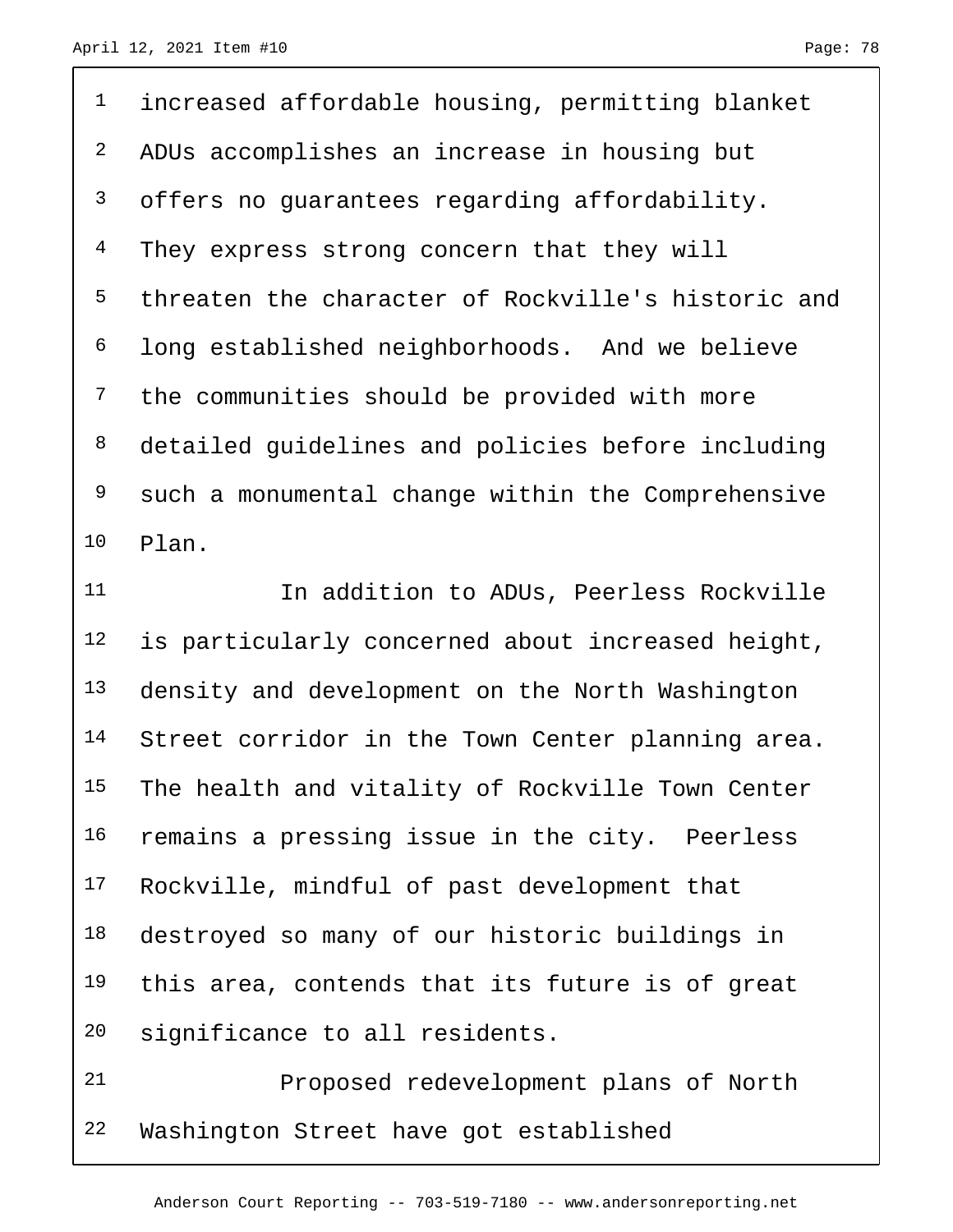| $\mathbf 1$    | neighborhoods and must be sensitive in size, scale |
|----------------|----------------------------------------------------|
| 2              | and character. The current draft identifies        |
| 3              | focused area one in Town Center as having the      |
| $\overline{4}$ | potential to intensify. But we caution that this   |
| 5              | portion of the planning area lies between two      |
| 6              | historic districts and consists of little more     |
| 7              | than a small block or block and a half in total    |
| 8              | and is in very close proximity to neighborhood     |
| 9              | homes.                                             |
| 10             | Development here, particularly in                  |
| 11             | increase of height, threatens the small scale      |
| 12             | character of historic buildings from West          |
| 13             | Montgomery Avenue to Bell. And includes the last   |
| 14             | surviving vestiges of the African American         |
| 15             | community resources (audio skip). Changing the     |
| 16             | zoning from MXNC to MXCD is zoning type intended   |
| 17             | for areas along major highway corridors is simply  |
| 18             | not appropriate for this area.                     |
| 19             | Finally, Peerless Rockville is                     |
| 20             | encouraged by the Comprehensive Plan's             |
| 21             | acknowledgement for approved research on and       |
| 22             | publicity of existing historic districts along     |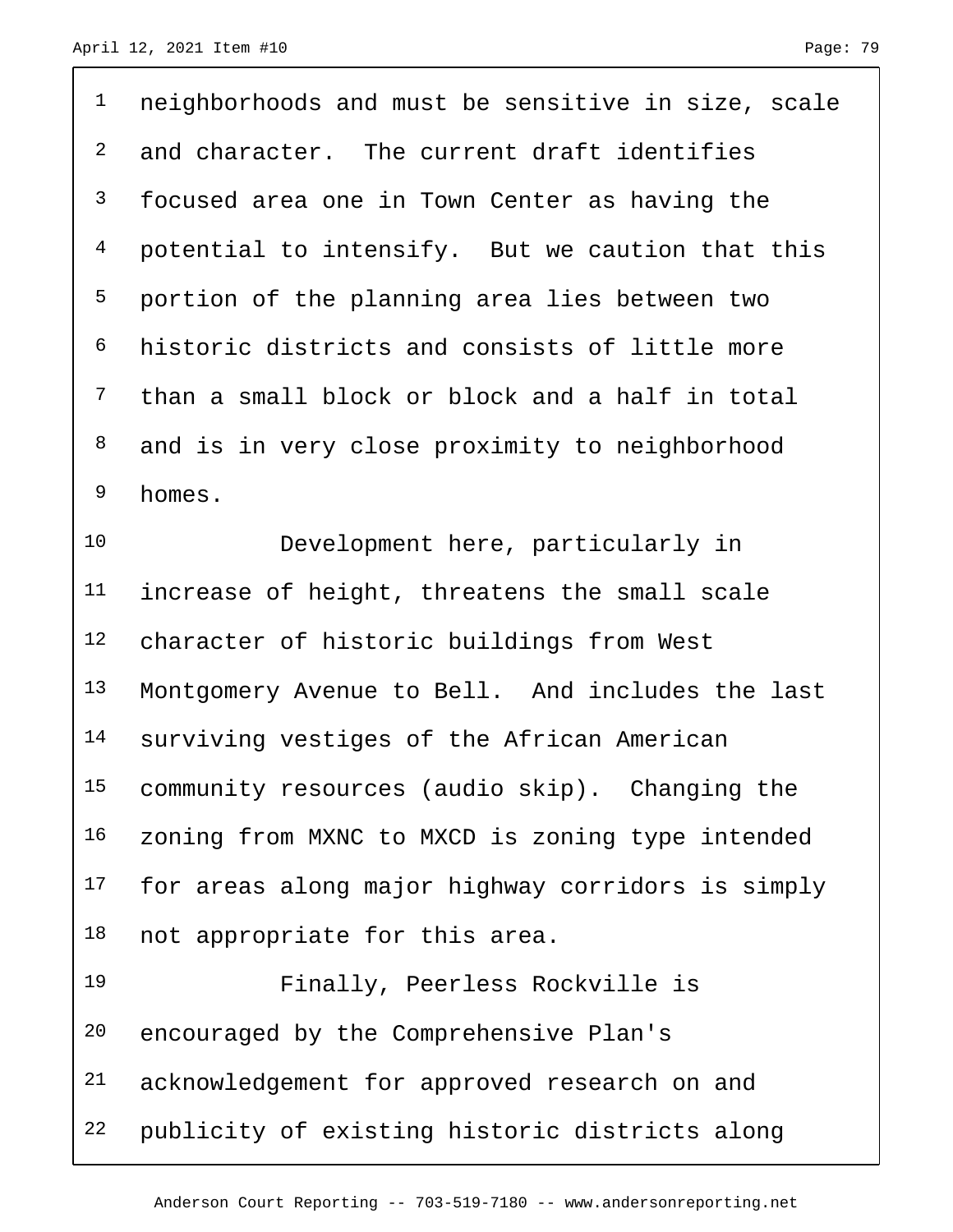with enhanced policies and practices. And we are particularly encouraged to see future intentions for King Farm, Lincoln High School and an expansion of the Dawson Park boundary. We look forward to working with the city to preserve our historic places and protect the character and <sup>7</sup> identity that is so important to the city. Thank you so much.

 MAYOR NEWTON: Thanks, Ms. Piccard. And with that, we will close this portion of the public hearing. The public record will stay open until June 18, 2021. We've added tonight by consent, I believe, a second public hearing on June 14th and look forward to working with you all 15 through the next couple months. Thank you everybody and with that, we will take a quick break. Sorry, Andrea.

 MS. GILLES: There was one last thing that I just wanted to get clarification on is keeping on the public record until, I think we proposed June 18th.

MAYOR NEWTON: I think I just said that,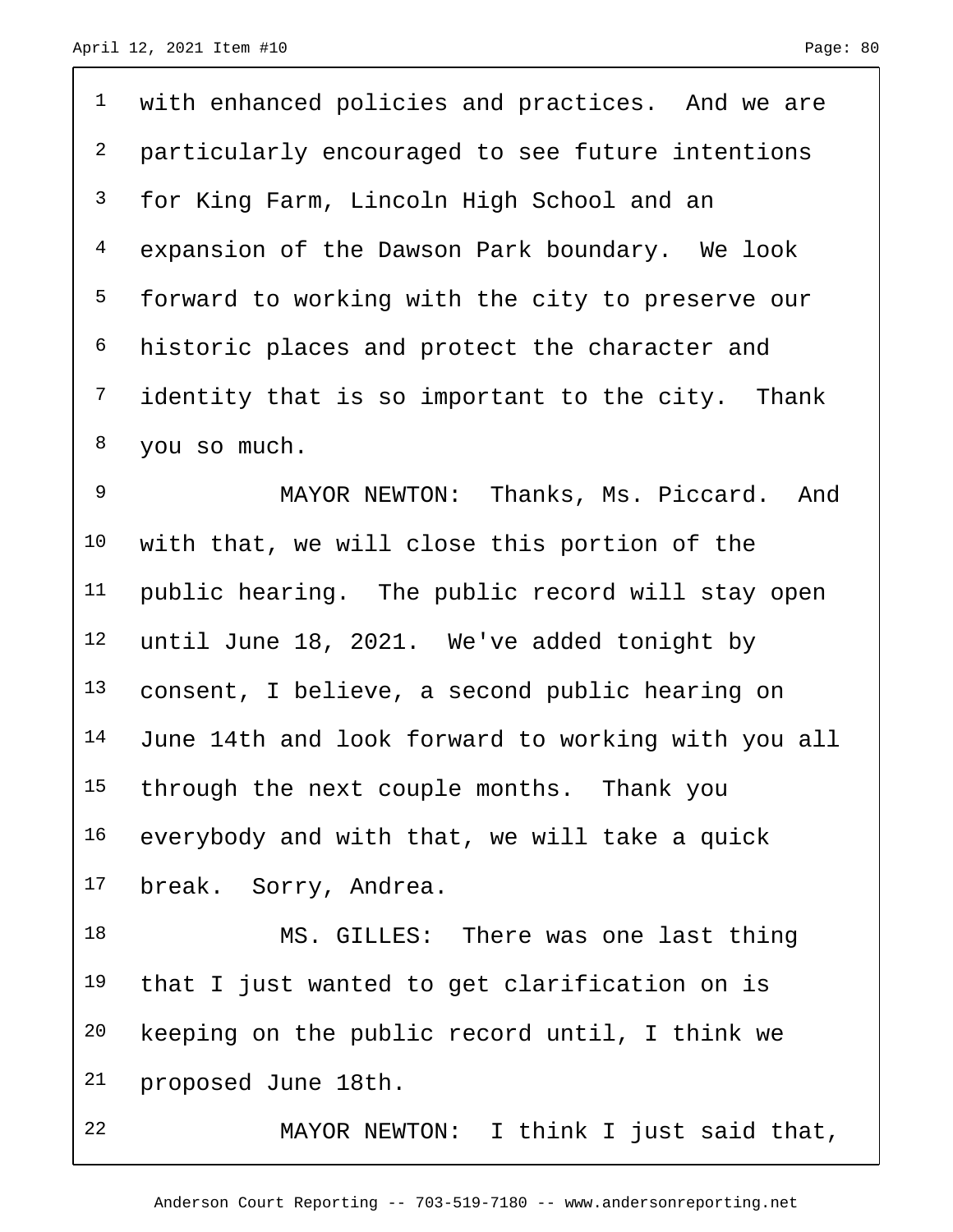| $\mathbf 1$    | yeah.                                             |
|----------------|---------------------------------------------------|
| $\overline{a}$ | MS. GILLES: Okay, all right thank you.            |
| 3              | I just wanted to make sure everybody was aware of |
| $\overline{4}$ | that so we would make sure to -- people could     |
| 5              | still submit comments. So thank you.              |
| $\epsilon$     | MAYOR NEWTON: Exactly. Thank you. All             |
| $\overline{7}$ | right, let's take a quick break please and come   |
| 8              | back as soon as you're able. Thank you.           |
| $\mathsf 9$    | (Whereupon, the HEARING was                       |
| 10             | adjourned.)                                       |
| 11             | $\star$<br>* * * *                                |
| 12             |                                                   |
| 13             |                                                   |
| 14             |                                                   |
| 15             |                                                   |
| 16             |                                                   |
| $17$           |                                                   |
| $18$           |                                                   |
| 19             |                                                   |
| $20$           |                                                   |
| 21             |                                                   |
| 22             |                                                   |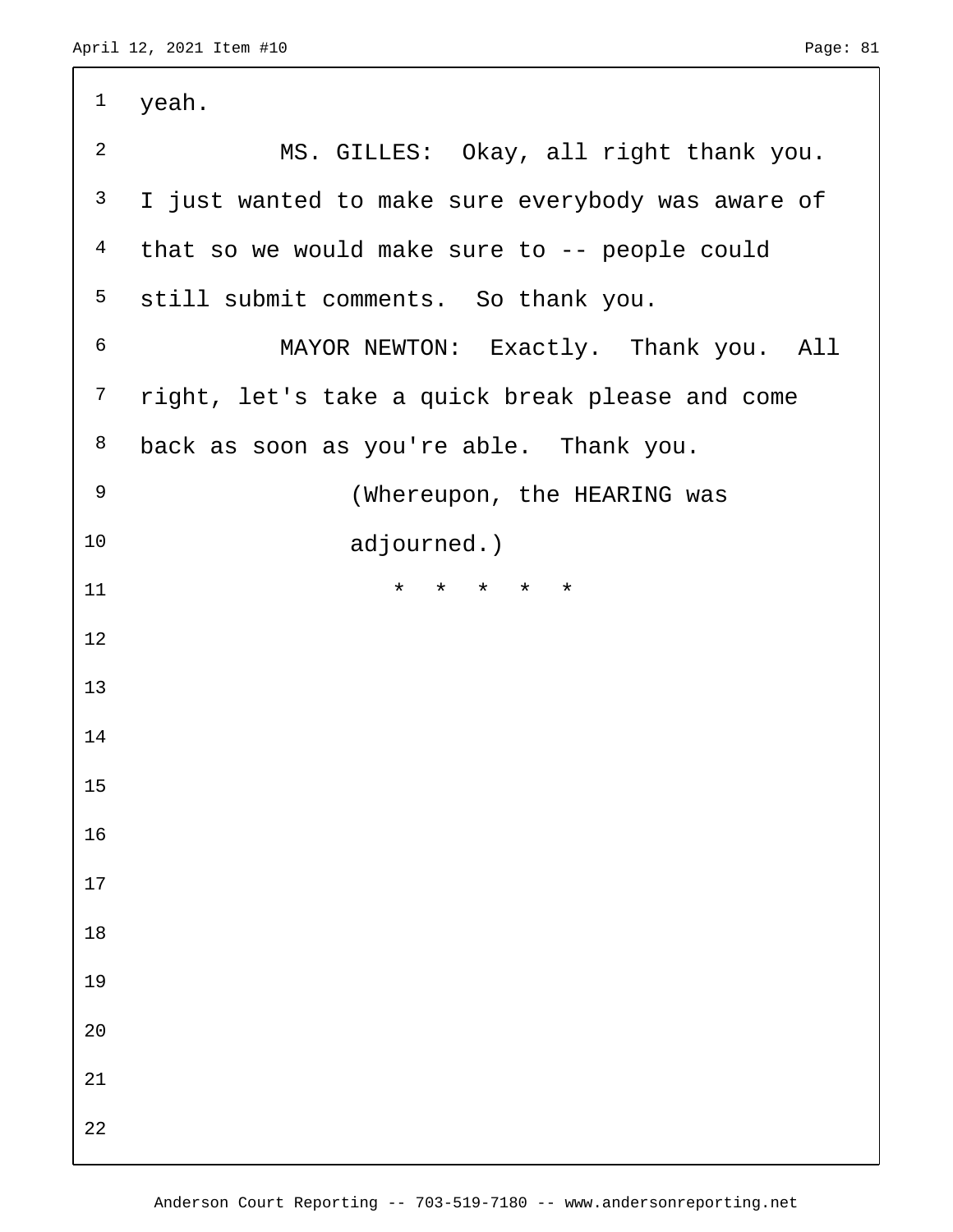| $\mathbf 1$    | CERTIFICATE OF NOTARY PUBLIC                       |
|----------------|----------------------------------------------------|
| $\overline{2}$ | I, Carleton J. Anderson, III do hereby             |
| 3              | certify that the forgoing electronic file when     |
| $\overline{4}$ | originally transmitted was reduced to text at my   |
| 5              | direction; that said transcript is a true record   |
| 6              | of the proceedings therein referenced; that I am   |
| 7              | neither counsel for, related to, nor employed by   |
| 8              | any of the parties to the action in which these    |
| 9              | proceedings were taken; and, furthermore, that I   |
| 10             | am neither a relative or employee of any attorney  |
| 11             | or counsel employed by the parties hereto, nor     |
| 12             | financially or otherwise interested in the outcome |
| 13             | of this action.                                    |
| 14             | /s/Carleton J. Anderson, III                       |
| 15             |                                                    |
|                |                                                    |
| 16             |                                                    |
| 17             | Notary Public in and for the                       |
| 18             | Commonwealth of Virginia                           |
| 19             | Commission No. 351998                              |
| 20             | Expires: November 30, 2024                         |
| 21             |                                                    |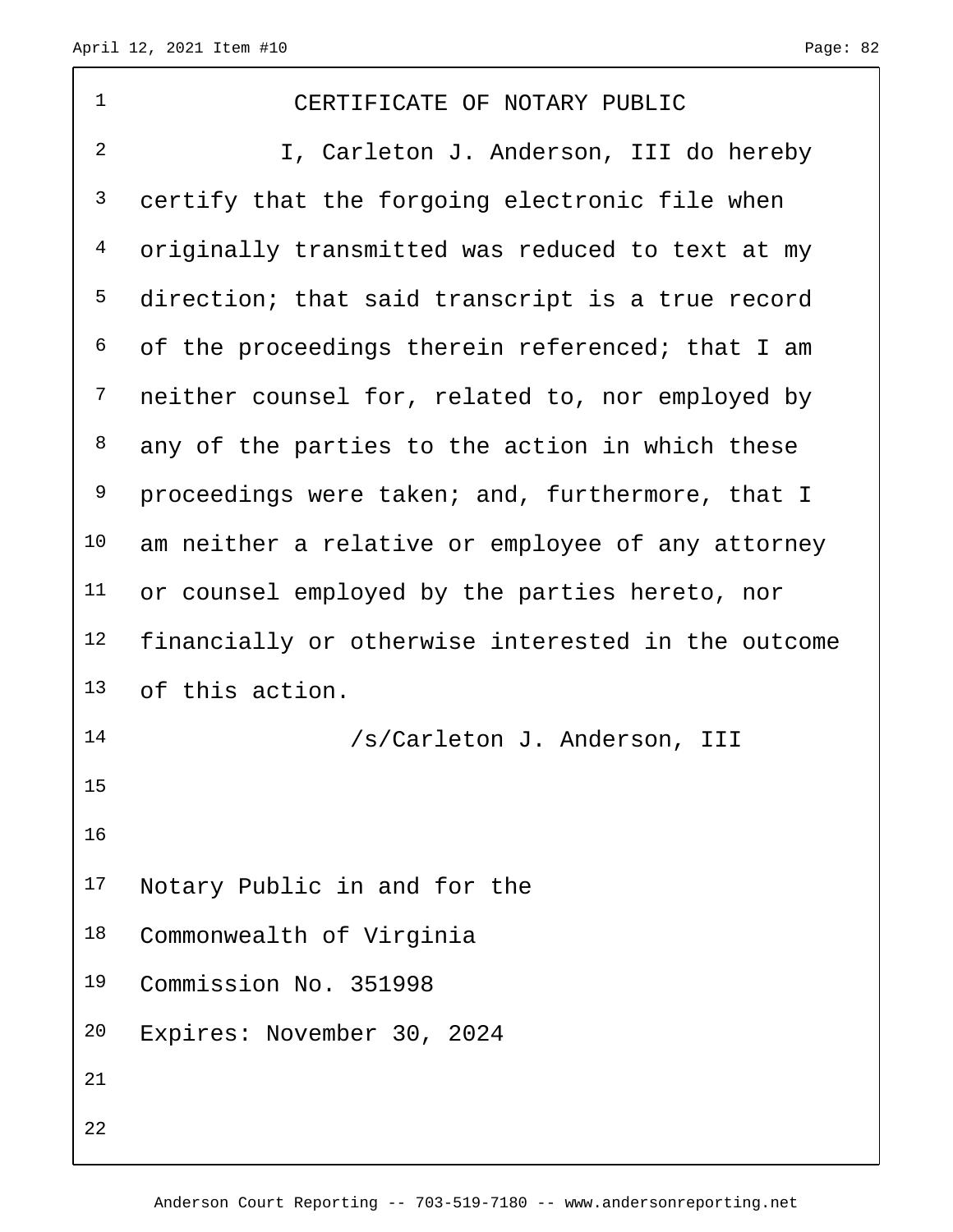| WORD INDEX       | $12:16$ $17:22$   |                 | accessibility            |
|------------------|-------------------|-----------------|--------------------------|
|                  | 28:13, 22         | < 6 >           | 68:12                    |
| < 1              | $29:11$ $33:11$ , | 6.5 $42:3$      | accessory                |
| 10 $1:1$ $4:3$   | 21 34:7           | 60 $27:3$       | $45:3$ $49:19$           |
| 24:1, 12         | $35:4$ $40:22$    | $40:16$ $41:14$ | $76:11$ $77:12$          |
| $31:12$ 66:3     | $56:21$ $57:1$    | 54:22           | accommodate              |
| $10,000$ $40:21$ | 58:9 60:6         | 64 $39:12$      | 14:18                    |
| 100<br>18:12     | $63:22$ $64:7$    | 41:7            | accompany                |
| $1000$ $19:15$   | 77:8<br>65:20     | 65 $26:11$      | 76:9                     |
| 39:14            | 6:20<br>21st      | 40:2, 12        | accomplish               |
| 12th $6:9$       | 27<br>56:12       | 52:5<br>68      | 48:11                    |
| 7:1, 12          | 270<br>47:20      |                 | accomplishes             |
| 12:15            | 28<br>73:19       | < 7 >           | 78:2                     |
| $14 - 21$ $1:1$  | 73:15<br>28's     | $7:44$ 12:15    | accurately               |
| 14th 6:17        | 45:17<br>29       | 70s $35:8$      | 45:15                    |
| 7:12<br>9:18     |                   | 54:22           | $achieve$ 57:19          |
| 80:14            | < 3 >             | 74 53:5         | acknowledged             |
| $1500$ $14:11$   | 30 $17:1$         | $75 \t36:20$    | 35:5                     |
| 15th<br>6:5      | 46:22<br>22:14    | $52:22$ $53:7$  |                          |
| 1700<br>22:18    | 82:20             | 67:18           | acknowledgement          |
| 6:14<br>17th     | 319 $59:20$       | 7th 6:15        | 79:21                    |
| $1800$ $14:13$   | 329 $17:21$       | 11:8            | acknowledges             |
| $22:16$ $45:16$  | 334 $17:21$       |                 | 33:21                    |
| 1818<br>22:16    | 351998 82:19      | < 8 >           | acknowledging            |
| 18th<br>80:21    | 355 $67:15$       | 80 $62:6$       | 32:7                     |
| 1950s<br>19:19   | 3rd $6:14$        | 8's<br>62:6     | $\texttt{acre}$ $42:3$   |
| 1989<br>45:12    | 10:5              |                 | $acres$ $20:10$          |
| 1999<br>34:9     |                   | < 9 >           | act $48:8$               |
| 19th<br>6:14     | < 4 >             | 53:3<br>96      | Acting $2:7$             |
| 8:3<br>7:2       | 40<br>27:13       |                 | action<br>15:9           |
| 68:1             | 46:16             | $><$ A $>$      | 82:8, 13                 |
|                  | 45 36:21          | 34:3<br>abandon | actively<br>23:7         |
| < 2 >            | 52:22<br>37:10    | abbreviated     | activities               |
| 2.3<br>77:11     | 55:16             | 28:8            | 70:2                     |
| 2006<br>54:6     | 48 46:17          | abilities       | $\texttt{activity}$ 24:6 |
| 2015<br>28:18    | 4800<br>22:12     | 62:7            | ADA $34:7, 12$           |
| 45:9             |                   | ability $8:10$  | Adams<br>67:22           |
| 2016<br>53:18    | < 5 >             | able $9:2$      | adapt $14:1$             |
| 2017<br>58:11    | 50 $40:8$         | $60:8$ $61:18$  | add $10:4$               |
| 2018<br>34:16    | 500<br>53:2       | 62:7<br>73:16   | added $32:10$            |
| 2020<br>31:9     | 522<br>45:17      | 81:8            | 37:14<br>69:17           |
| 2021<br>1:1      | 5900<br>17:15     | abroad $56:20$  | 80:12                    |
| 80:12<br>8:12    | 19:12<br>21:18    | abuse<br>14:7   | adding<br>8:21           |
| 2022<br>35:7     | 32:16<br>5906     | abutting $67:8$ | $32:17$ $71:16$          |
| 2024<br>82:20    | 5946<br>32:17     | 29:19<br>access | addition                 |
| 2040<br>1:1      | 16:13<br>5th      | 31:8            | 18:2 44:11               |
| 4:4<br>7:21      |                   |                 |                          |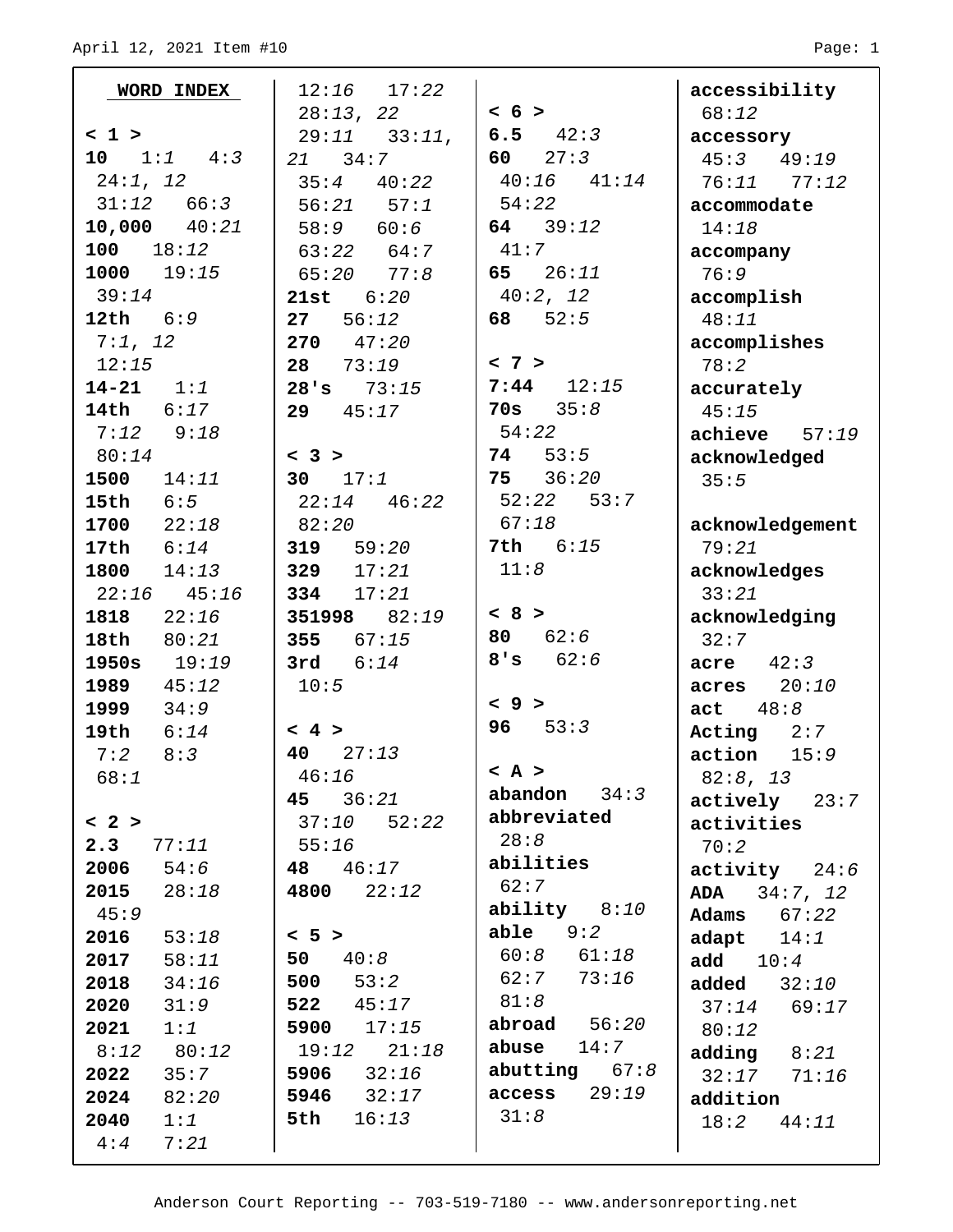| 51:5, 13                   | affordability      | Alternately      | approach          |
|----------------------------|--------------------|------------------|-------------------|
| $53:22$ $78:11$            | 78:3               | 77:9             | $21:13$ $24:18$   |
| additional                 | affordable         | alternative      | $58:12$ $66:15$   |
| 24:2 37:4                  | $48:5$ $51:20$     | 12:3             | appropriate       |
| 40:19                      | $70:18$ $78:1$     | ALTON 3:2        | $40:13$ $43:20$   |
| address $7:14$             | African 79:14      | 33:14, 15        | $60:19$ $67:16$   |
| $26:2$ $29:22$             | <b>age</b> $51:21$ | $35:21$ $36:1$ , | 79:18             |
| $32:12$ $44:5$ ,           | aged $41:4$        | 6                | appropriately     |
| 19 45:3, 4                 | $AGENDA$ 1:1       | amenities        | $42:15$ $61:10$   |
| $60:19$ $61:6$             | 4:3                | $20:17$ $21:13$  | $approual$ $42:7$ |
| addressed                  | ages $62:7$        | amenity          | approve $28:22$   |
| 13:18                      | ago $37:7$         | $16:22$ $21:6$   | approved $6:4$    |
| addresses                  | $agree$ $9:19$     | 35:10, 18        | 79:21             |
| 17:21 52:19                | $11:8$ 60:17       | American         | April $1:1$       |
| addressing                 | 61:20              | 79:14            | 6:9, 14           |
| 61:15                      | agreement          | amid $76:14$     | $7:12$ $8:3$      |
| adequate                   | $22:18$ 60:9       | amount $18:16$   | $12:15$ $16:13$   |
| 21:12, 14                  | agrees $29:9$      | 25:13            | 58:11             |
| 57:10                      | $33:4$ $77:21$     | ample $18:16$    | Arbor $26:12$     |
| adjacent                   | ahead $13:7$       | Amsterdam        | architectural     |
| $20:9$ $22:19$             | $16:2$ $17:11$     | 56:22            | 77:5              |
| 68:8                       | 65:12              | analysis $18:4$  | architecture      |
| adjourned                  | aid $17:22$        | Andrea $4:13$    | 76:17             |
| 81:10                      | Airbnb $51:21$     | 5:20 80:17       | area $17:22$      |
| adjustment                 | 52:1, 3            | ANDREW $2:16$    | $18:20$ $19:9$ ,  |
| 38:16                      | Airbnb's $52:4$    | 22:5, 8          | 14 20:9, 11       |
| adjustments                | albeit $19:21$     | answers $34:1$ , | 24:5, 19          |
| 18:13                      | <b>ALEXANDER</b>   | 2, 5             | $29:17$ 30:7      |
| admit $64:22$              | $2:13$ $13:2$      | anticipate       | $33:17$ $37:5$    |
| $adopt$ 33:10              | Alexandria         | 5:3<br>19:20     | 39:7, 22          |
| $\texttt{adoption}$ $6:22$ | 59:21              | 41:4             | 40:4, 6, 7        |
| ADU 51:5, 11               | Alignment          | anticipated      | $42:5$ $44:16$ ,  |
| adults $62:17$             | 76:17              | 40:21            | 18, 20, 22        |
| ADUS<br>49:21              | allotment          | anybody $5:2$    | 45:1,8            |
| 50:2, 7, 9,                | 44:8               | anymore $65:2$   | 46:3, 5           |
| $16$ $51:3$ , $20$         | allow<br>$14:2$ ,  | apartment        | 47:5, 13          |
| 52:10 77:21                | 4 29:20            | 19:15            | 48:10, 16         |
| 78:2, 11                   | $40:17$ $41:15$    | apologize        | 50:10, 13, 21     |
| advantage                  | $49:20$ $52:8$     | $49:11$ 69:3     | 53:15, 18         |
| $51:7$ $62:8$              | 67:17              | appears $76:6$   | 55:14<br>65:22    |
| 70:4                       | allowance          | applaud          | 66:2 67:3         |
| Advisory                   | 41:15<br>51:15     | $29:16$ 60:10    | $68:6$ $69:19$    |
| 16:6<br>3:12               | 52:9               | applied $38:1$   | 70:1<br>73:6,     |
| 56:7, 14                   | allowing           | appreciate       | 778:14,19         |
| 59:6 60:3                  | $14:14$ $38:21$    | 17:7<br>31:8     | 79:3, 5, 18       |
| 69:10<br>71:11             | 61:3, 7            | 35:19            | $areas$ 9:7       |
| advocate<br>16:9           |                    |                  | 14:3, 7           |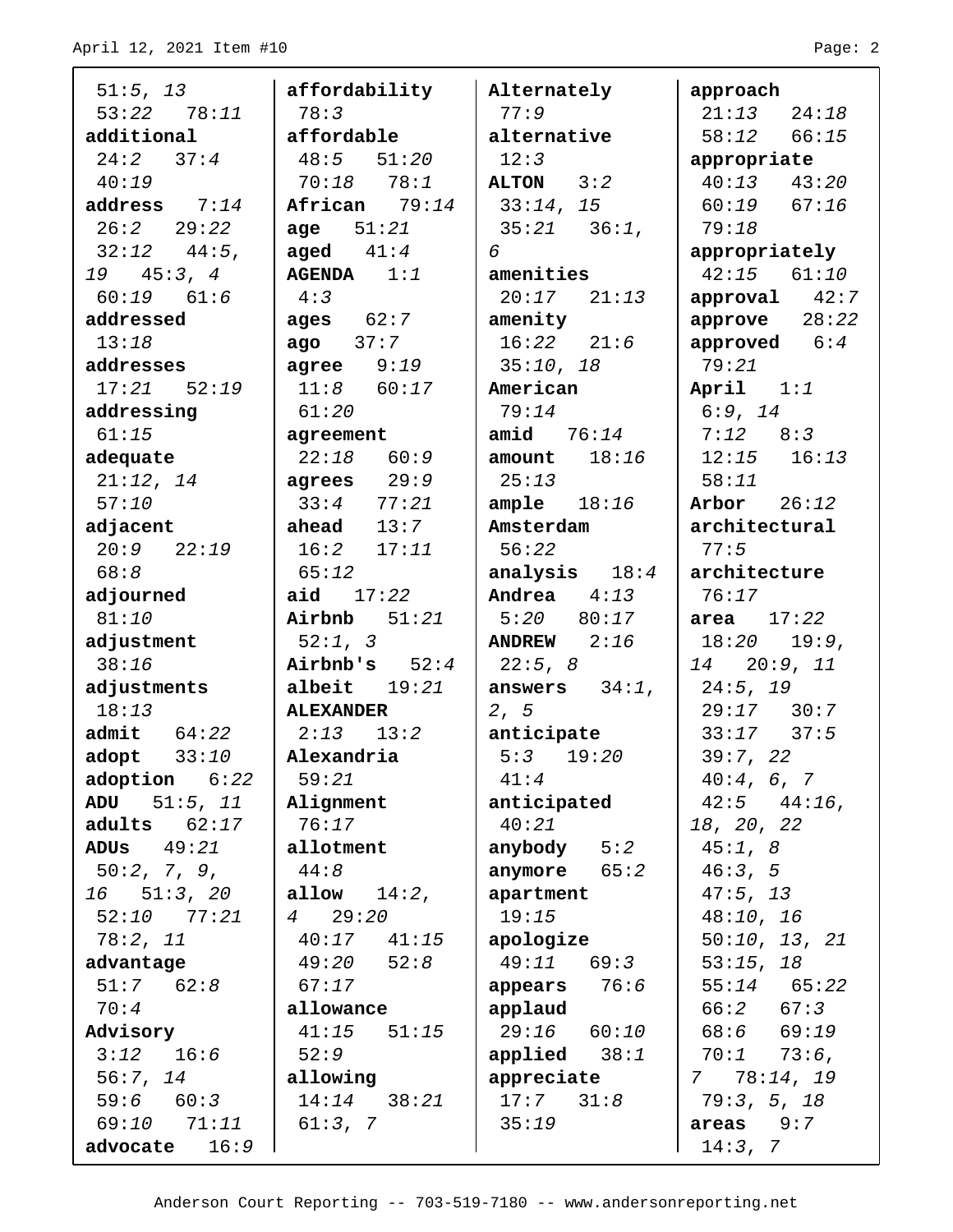| $20:18$ $21:10$        | 7, 11 29:5               | backyards                   | bicycles                |
|------------------------|--------------------------|-----------------------------|-------------------------|
| $29:11$ $30:5$         | 44:3, 7                  | 50:20                       | $57:4$ 62:16            |
| 33:2, 16               | $52:17$ $64:3$ ,         | balanced                    | bicycling               |
| $44:21$ $64:12$        | 6                        | 66:15                       | 56:19                   |
| $66:1$ $67:5$          | Atlantic $31:4$          | $ballet$ $31:20$            | bicyclists              |
| $68:9$ 75:21           | ${\tt attached}$ $61:4$  | Baltimore                   | 59:3                    |
| 76:177:19              | $\texttt{attend}$ $60:4$ | 74:1                        | big $72:13$             |
| 79:17                  | attending                | $\vert$ Barker $13:15$      | 176:7                   |
| arguably               | 8:22                     | $\textbf{Based}$ $37:15$    | bike $57:8$ ,           |
| 65:22                  | attention                | $41:2$ 53:1                 | 12, 16, 20              |
| argue $14:16$          | 65:8, 21                 | $basis$ 49:22               | 59:1, 8                 |
| arrangements           | 66:12 76:1               | batteries                   | $61:19$ $69:10$ ,       |
| 29:20                  | Attorney 2:7             | 65:14                       | $16, 18$ $70:12,$       |
| art 32:10              | 82:10                    | <b>battles</b> $32:5$       | $16, 22$ $71:11,$       |
| $arteries$ $57:9$      | $audio$ $36:3$           | <b>Bauer</b> 73:15          | $12 \quad 72:2,9,$      |
| $\texttt{ASHTON}$ 2:4  | 76:12 79:15              | becoming                    | $12$ 73:1, 13           |
| $8:16$ , 17            | August $10:4$ ,          | 20:17                       | <b>biked</b> $56:15$    |
| $9:17$ $11:14$         | $5 \t11:8$               | begin 23:3,                 | biker $56:14$           |
| 34:21                  | available                | 7 45:9                      | 58:3                    |
| asked $46:12$          | 19:13 28:19              | 54:22                       | bikers $57:22$          |
| 59:13                  | 62:9                     | Beginning                   | 58:5                    |
| asking $20:22$         | <b>Ave</b> $60:22$       | 33:18                       | bikes $57:14$           |
| asks $67:3$            | Avenue $22:16$ ,         | behalf $17:18$              | 62:11, 21               |
| aspects                | 19 30:17, 20             | $36:13$ $39:4$              | 70:5, 15, 16,           |
| $23:19$ $58:1$<br>66:8 | $31:4$ $54:21$           | $ $ believe<br>$23:16$ 29:6 | 17, 18                  |
|                        | 59:20 60:22<br>66:6, 19  | $33:6$ $36:9$               | Bikeway                 |
| assemblage<br>24:7     | $73:19$ $79:13$          | $40:9$ $47:5$               | 58:10, 13<br>  bikeways |
| assemble $23:4$        | <b>Avery</b> 72:17       | 68:5 74:18                  | 69:14                   |
| asserted               | 73:8, 12, 15             | $78:6$ 80:13                | biking $57:5$ ,         |
| 35:12                  | 56:14<br>avid            | <b>Bell</b> 79:13           | 15 59:1                 |
| assess $51:14$         | awards $19:2$            | <b>benefit</b> $32:1$       | bins<br>21:3            |
| 58:17                  | aware $5:2$              | <b>BERYL</b> $2:5$          | bit $5:14$              |
| assessed               | $7:5$ 15:22              | best $21:19$                | $6:1$ $9:2$             |
| 14:21                  | $34:18$ $81:3$           | $26:4$ $36:2$               | 10:3, 6                 |
| assesses               | <b>awe</b> $25:13$       | 51:15                       | $38:13$ 65:1            |
| 58:13                  | awesome $28:2$           | Bethesda                    | biweekly                |
| assessment             | awkward $38:13$          | 71:20                       | 45:20                   |
| 58:11                  |                          | better $18:13$              | $Black$ 55:7            |
| assessments            | $<$ B $>$                | $35:17$ 59:13,              | 69:20                   |
| 51:17                  | back $8:13$              | 14                          | blanket $78:1$          |
| assets $26:13$         | $11:18$ $15:16$ ,        | Bicycle $3:12$              | <b>blend</b> $71:9$     |
| assist $70:17$         | $20 \t 16:1$             | 31:7<br>$56:6$ ,            | block $17:15$           |
| Association            | 71:21 81:8               | 13, 21 57:11                | 18:2, 5, 7,             |
| 2:15, 21               | backwards                | $59:6$ $60:3$               | $12$ $19:12$ , $14$ ,   |
| $3:15$ $13:10$         | 75:6                     | $61:22$ $62:3$ ,            | 21:7, 9,<br>21          |
| $17:15$ $28:3$ ,       |                          | 69:11, 18<br>$\overline{4}$ |                         |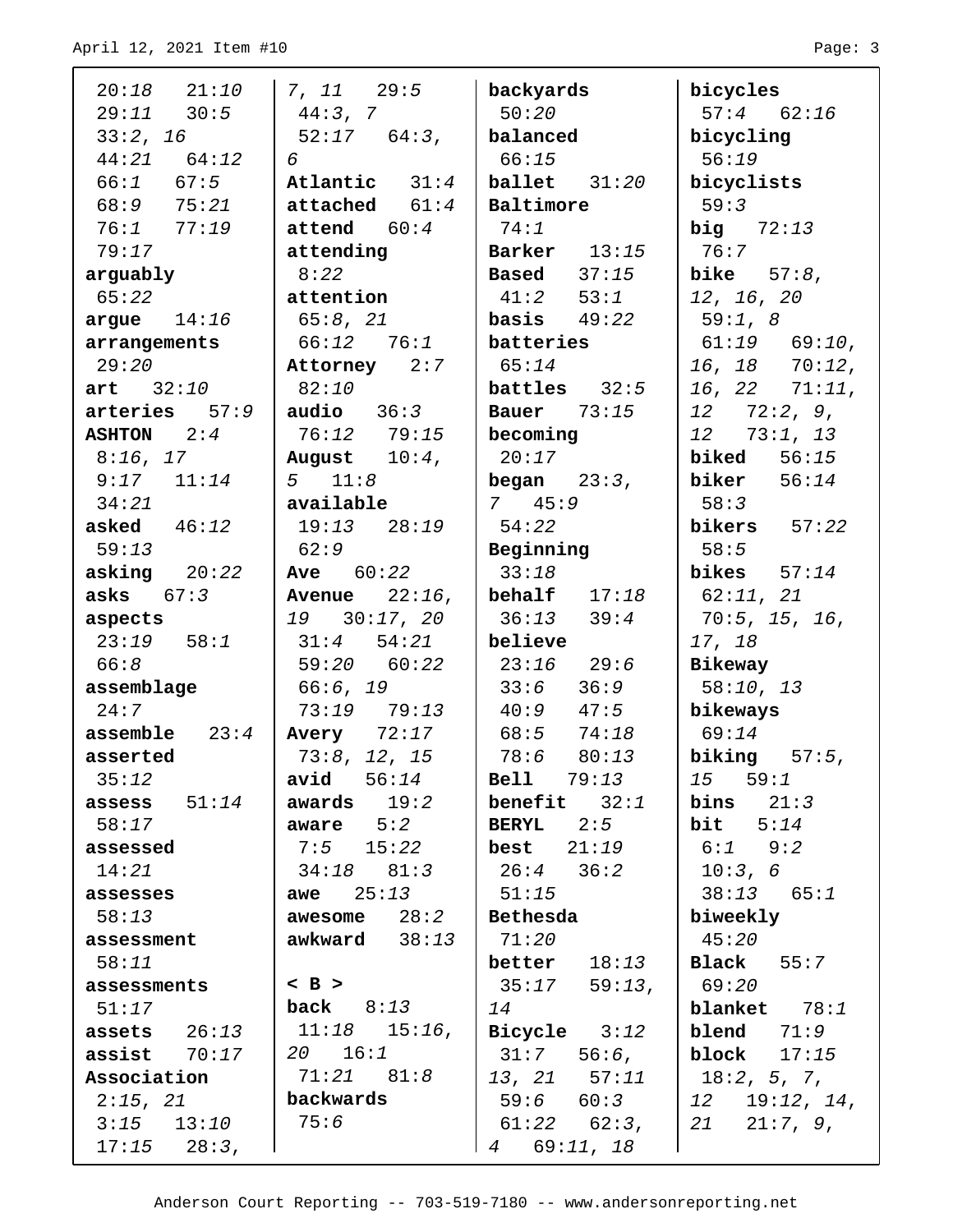| 18 53:11                         | $18$ 51:11, 12                               | $ $ carefully              | changes                                     |
|----------------------------------|----------------------------------------------|----------------------------|---------------------------------------------|
| 79:7                             | $54:15$ 60:18                                | 47:6, 12                   | $25:22$ $26:9$                              |
| blocks $66:6$ , buildings        |                                              | 66:15                      | 65:21                                       |
| 8 67:16                          | $19:15$ $20:1$                               | $\vert$ Carl $\vert$ 72:10 | changing                                    |
| block's $19:18$                  | $ 37:19$ 39:16                               | Carleton $82:2$            | $47:19$ $79:15$                             |
| <b>board</b> $16:6$              | 145:452:19                                   | cars $14:5$ ,              | Chapman                                     |
| $65:16$ $68:4$                   | $\begin{bmatrix} 54:17 & 55:5 \end{bmatrix}$ | $16, 19$ $34:19$           | $22:16$ , 18                                |
| <b>bodies</b> $74:5$   9, 16, 19 |                                              | category                   | $\mid$ character                            |
| <b>body</b> $11:4, 22$           | 67:20, 22                                    | $24:22$ 50:11              | $48:15$ 50:15,                              |
| <b>bold</b> 29:2                 | 76:18 78:18                                  | cause $26:16$              | 18 67:10                                    |
| border 18:20                     | 79:12                                        | 54:13                      | 76:3, 14, 16,                               |
| borders $68:13$ built $14:11$    |                                              | causes $26:2$              | $20$ 77:15                                  |
| Boulevard                        | $30:2$ $35:9$                                | caution $79:4$             | 78:5 79:2,                                  |
| 42:4, 22                         | 61:8 62:5                                    | cautions                   | 12 80:6                                     |
| boundary $80:4$                  | 63:15                                        | 66:22                      | <b>Chen</b> $15:16$ ,                       |
| <b>brand</b> $56:13$             | Buren $49:14$                                | $CDC \t16:15$              | $18, 22$ $16:2,$                            |
| $break$ $9:12$                   | $\vert$ bus $30:3$                           | center $16:12$             | 3 $17:6$                                    |
| 80:17 81:7                       | 63:6, 17, 19                                 | $21:9$ $24:6$              | Chestnut $36:4$                             |
| breaking $10:2$                  | buses $34:20$                                | $31:16$ $35:3$ ,           | children                                    |
| <b>BRIAN</b> $3:7$               | business                                     | 10 36:3, 16                | $41:4$ $62:16$                              |
| 44:2                             | $8:12$ $37:16$                               | 37:4,5                     | choice $63:4$ ,                             |
| BRIDGET 2:3                      | 53:15 74:11                                  | $38:3$ $45:2$              | 5 <sup>5</sup>                              |
| <b>brief</b> $4:6, 7,$           | businesses                                   | 47:20 53:9,                | choices $73:21$                             |
| $11 \quad 5:22$                  | 54:10 69:11                                  | $14, 21$ 54:3,             | choose $62:3$                               |
| 8:20 12:20                       | 70:1                                         | 5, 8, 11                   | $CHUCK$ 2:19                                |
| 42:9, 12                         |                                              | 55:2, 22                   | 25:8                                        |
| 64:5                             | $ 0$ $>$                                     | $56:1$ $65:22$             | church $18:21$                              |
| briefly $41:1$   calendar        |                                              | 66:9, 11, 17,              | $33:19$ $35:2$                              |
| bring 31:2                       | 9:15, 20                                     | 21 67:11                   | 55:8<br>39:6                                |
| 63:21 70:7                       | $\vert$ call $65:21$                         | 68:6, 8                    | 68:1                                        |
| 75:22                            | Cambridge                                    | 69:17 78:14,               | cities $26:4$ ,                             |
| <b>BRT</b> $31:2, 4$             | $2:16$ $17:14$ ,                             | 15 79:3                    | 14                                          |
| 63:13, 14                        | $19$ $32:14$ , $20$                          | centered                   | citizen $16:5$                              |
| <b>BRYAN</b> $3:10$              | camp $16:19$                                 | 54:20                      | 76:8 77:2                                   |
| 44:12, 19                        | campus $34:11$                               | Center's                   | citizens                                    |
| $45:3$ $49:6$ ,                  | canopy $48:6$                                | 54:13                      | $26:10$ $44:3$ ,                            |
| $7 \quad 52:13, 14,$             | $\vert$ capacity $26:1$                      | century $68:1$             | 15 60:11                                    |
| $16$ 56:5                        | $\vert$ capital                              | certainly                  | 75:10                                       |
| budget $10:10$                   | $16:22$ $21:1$                               | $57:1$ $63:11$             | Citizen's                                   |
| $12:13$ $15:21$                  | caps $4:7$                                   | <b>CERTIFICATE</b>         | $44:7$ 52:17                                |
| 16:1, 22                         | captains                                     | 82:1                       | $City$ $2:7$                                |
| 35:7                             | 53:11                                        | certify $82:3$             | $7:16$ $14:1$                               |
| <b>build</b> $26:4$              | $\vert \texttt{car} \quad 19:19$             | chance $10:22$             | $18:15$ $20:19$                             |
| $51:3$ $61:14$                   | $35:2$ 63:16                                 | change $24:16$             | $\begin{bmatrix} 21:6 & 22:3 \end{bmatrix}$ |
| 69:22                            | care $7:16$                                  | 25:21 67:12,               | 8 26:7                                      |
| building                         |                                              | 17 78:9                    | 27:15, 16                                   |
| $26:10$ $38:12$ ,                |                                              | changed $40:6$             | $1 \quad 28:14, 15, 16,$                    |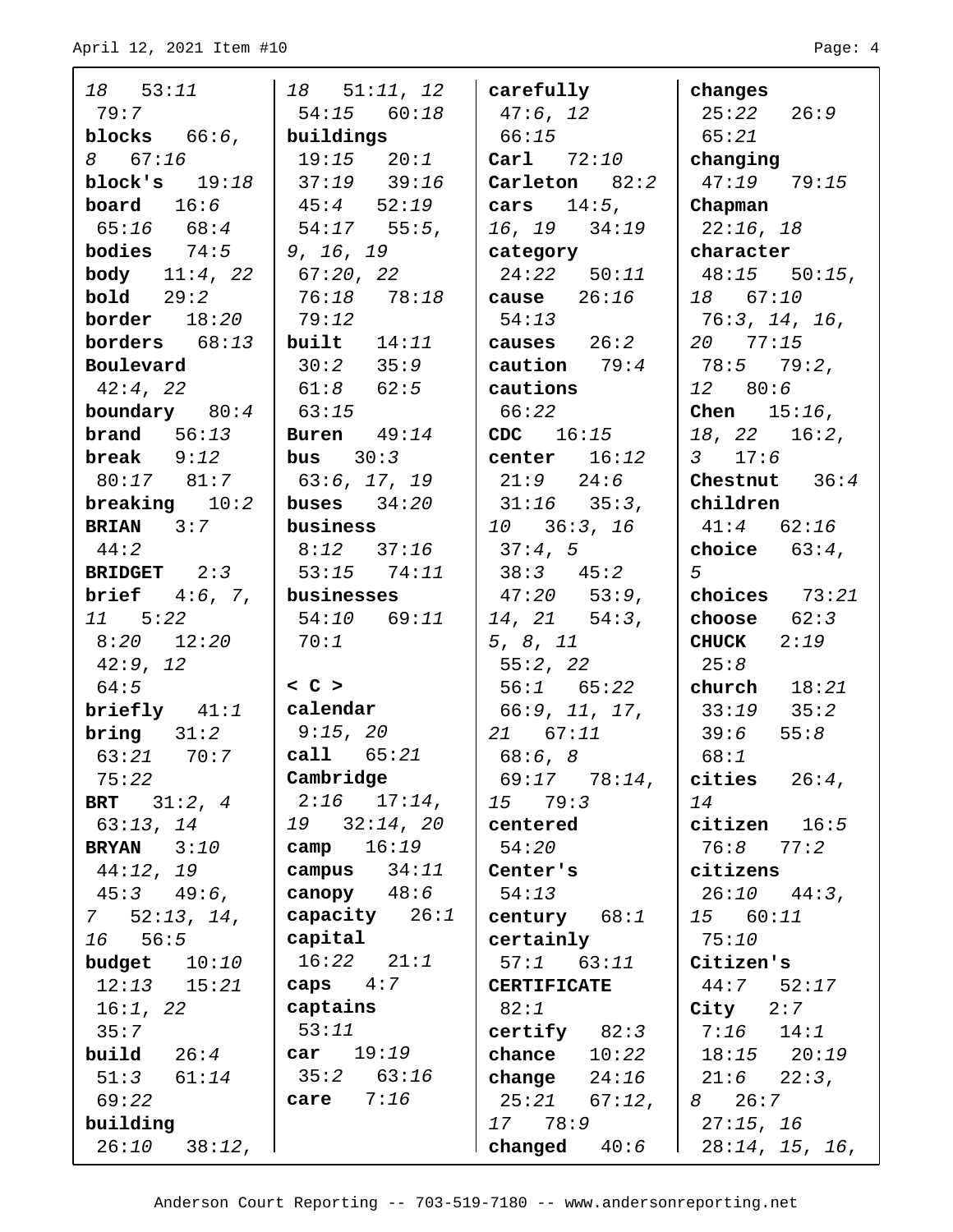| $21 \t 29:3$                        | co-chairs              | 20 40:5                          | commuting                             |
|-------------------------------------|------------------------|----------------------------------|---------------------------------------|
| $31:11$ $32:2$ ,                    | 44:12                  | $43:4$ $82:19$                   | 70:3                                  |
| 11 33:11                            | code $14:2$            | Commission's                     | Comp $25:5$                           |
| 35:7, 11                            | 37:15, 22              | 7:10, 20                         | $37:14$ $42:20$                       |
| $36:4$ $45:19$                      | colleagues             | $23:6$ $33:10$                   | 43:9                                  |
| $47:11$ $49:19$                     | 10:14                  | committed                        | compare $51:22$                       |
| $52:4$ $56:22$                      | collective             | 32:21                            | compete $63:5$                        |
| $57:10$ $59:3$ ,                    | 12:5                   | Committee                        | compile $12:6$                        |
| 5, 7, 8, 19,                        | combined               | $3:12$ $44:13$ ,                 | complex $75:13$                       |
| 21 60:10, 11                        | 25:22                  | 14 45:10, 19                     | compliment                            |
| $61:16$ , $21$                      | $\vert$ come $11:17$   | $47:11$ 55:15                    | 55:19                                 |
| $62:5$ , 13, 21                     | $17:3$ $26:3$          | 56:7, 14                         | composition                           |
| $63:12$ $64:13$                     | 134:581:7              | 59:7 60:3                        | 55:12                                 |
| $65:4$ $66:1$ ,                     | $\vert$ comes $13:22$  | 69:10 71:11                      | <b>COMPREHENSIVE</b>                  |
| $11, 21$ 75:17,                     | $14:3$ $49:6$          | common $30:19$                   | $1:1$ $4:4$ , 13                      |
| 20 77:13, 19                        | $52:2$ 60:7            | 46:22                            | $7:1$ , $21$                          |
| 78:16 80:5,                         | 63:6                   | Commonwealth                     | $12:16$ $18:1$                        |
| $7\overline{ }$                     | coming $5:4$           | 82:18                            | 23:6, 18                              |
| city's $21:1$<br>$23:15$ $29:22$    | $7:2$ 23:14            | communities                      | $25:14$ $28:14$ ,<br>$22 \quad 33:11$ |
|                                     | $59:12$ $62:18$        | $15:3$ $17:19$<br>$20:21$ $22:2$ | $42:13$ $49:18$                       |
| $30:18$ $31:9$ ,<br>$21 \quad 77:6$ | $70:5$ $71:21$<br>73:4 | $70:9$ $78:7$                    | $50:12$ $57:1$                        |
| $\textbf{Civic}$ $2:15$             | comment                | Community                        | 64:7, 10                              |
| $3:15$ $13:10$                      | $21:16$ $35:22$        | $2:21$ $4:21$                    | $69:12$ $71:8$                        |
| 64:3, 6                             | $36:17$ $73:10$ ,      | 5:12, 22                         | $75:19$ $76:9$                        |
| clarification                       | 13                     | $8:10$ $9:1$                     | $77:8$ $78:9$                         |
| 80:19                               | commented              | $16:10$ $17:2$                   | 79:20                                 |
| Clark $5:15$                        | $29:13$ $34:11$        | $18:21$ $19:10$                  | comprising                            |
| class $59:8$                        | comments $6:7$         | $20:22$ $28:3$ ,                 | 24:7                                  |
| classification                      | 8:11, 20               | $7, 11$ $29:5,$                  | concept                               |
| 37:16                               | $9:8$ 13:17,           | 730:9,21                         | 39:12<br>77:21                        |
| clear $36:11$                       | 19 17:3, 7             | 31:15, 17                        | concern                               |
| clearly $51:6$                      | 25:3, 6                | $32:8$ $33:20$                   | 15:7<br>13:20                         |
| Clerk/Director                      | 38:22 42:12            | 35:9, 12, 18                     | 46:11 76:7                            |
| 2:7                                 | 63:10 65:20            | $39:5$ $40:15$                   | 78:4                                  |
| climate $15:9$                      | $75:8$ $81:5$          | $43:10$ 69:20                    | concerned                             |
| close $6:13$                        | commercial             | 70:1 76:6                        | $14:6$ $43:1$                         |
| 8:9, 12                             | 66:10 68:7             | 79:15                            | $64:13$ $78:12$                       |
| $14:3$ $17:3$                       | Commission             | community's                      | concerning                            |
| $39:13$ $72:16$ ,                   | $5:9$ $6:3$            | 30:6                             | 18:8                                  |
| 17 79:8                             | 8:2, 6                 | commuted                         | concerns                              |
| 80:10                               | $10:15$ $18:3$ ,       | 56:16                            | $13:13$ $18:12$ ,                     |
| closed $54:11$                      | 4, 8, 11               | commuter                         | 14 32:15                              |
| closer $20:8$                       | $21:22$ $23:9$ ,       | 70:15, 16                        | 33:16, 19                             |
| closets $24:9$                      | 14 24:17               | commuters                        | 34:7, 12, 15                          |
| cluster                             | $34:10$ $35:11$ ,      | 70:5                             | 41:6, 8                               |
| $34:17$ $35:1$                      |                        |                                  |                                       |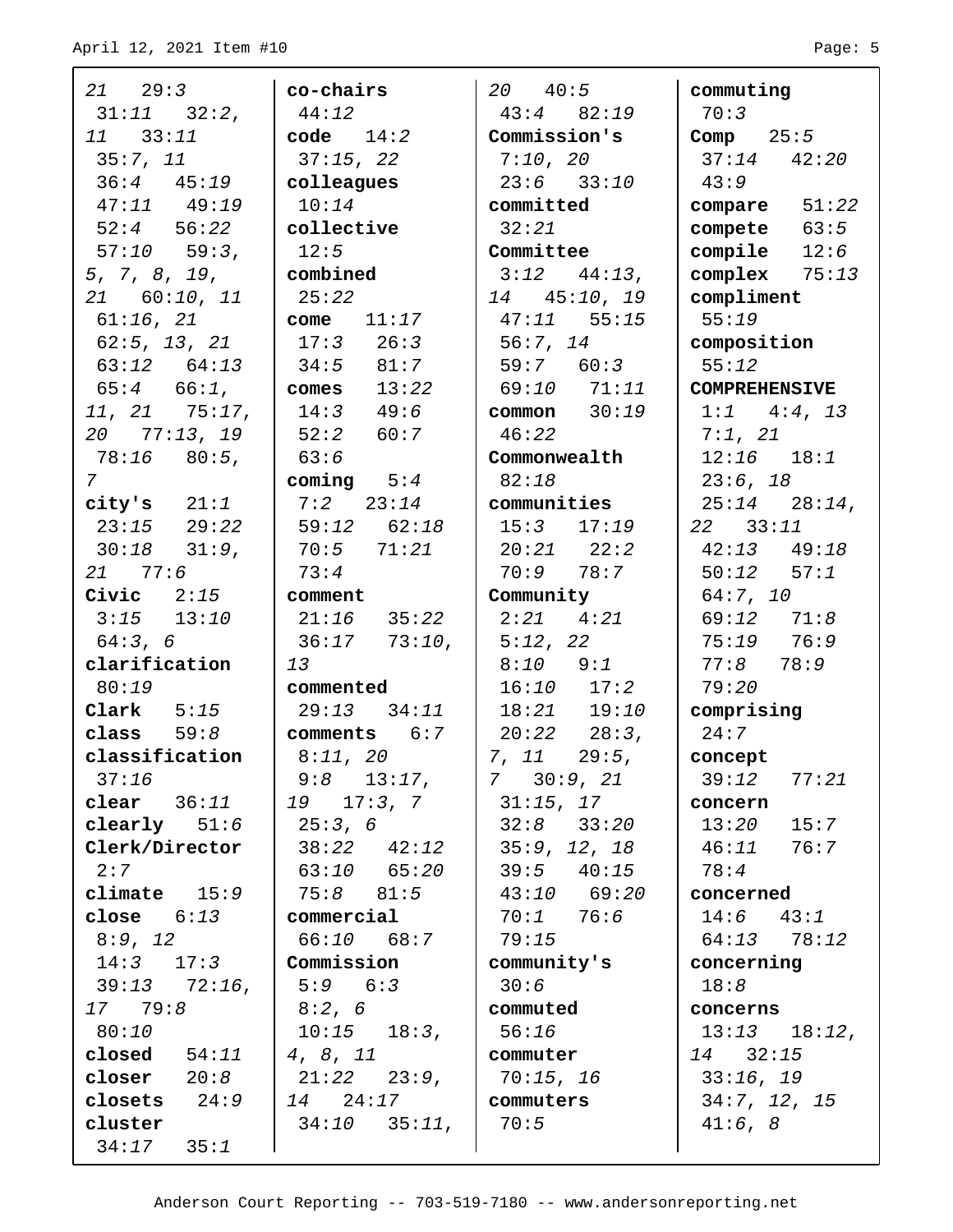| $46:17$ $64:15$  | considering     | 67:4, 13            | coverage             |
|------------------|-----------------|---------------------|----------------------|
| $76:2, 8$ 77:3   | 68:19           | 78:14               | 63:13                |
| conclusion       | consistent      | corridors           | covered $33:2$       |
| $21:17$ $33:9$   | $38:19$ $41:16$ | $26:11$ 79:17       | COVID $64:16$        |
| $52:7$ $63:20$   | 58:11           | couch $38:14$       | create $48:13$       |
| concrete         | consists        | COUNCIL $1:1$       | created $20:1$       |
| 76:13            | $20:10$ 79:6    | 2:2, 12             | creates $76:20$      |
| concurrently     | constructed     | 5:10, 21            | creating             |
| 21:11            | 54:7            | $7:9, 17$ 9:9       | 60:12                |
| condition        | construction    | $10:12$ $13:11$     | creative             |
| 63:14            | 14:20           | $15:20$ $16:7$      | 29:22                |
| condominium      | contact         | $17:13$ $22:8$      | $\text{Create}$ 70:6 |
| 39:10            | $13:16$ $32:20$ | $23:15$ $25:12$     | 72:5, 11, 15,        |
| condominiums     | CONT'D $3:1$    | 28:6, 12, 21        | 16 73:20             |
| 39:21            | contends        | $33:10$ $40:16$ ,   | criteria $57:3$      |
| conform $20:14$  | 78:19           | $18$ $41:14$ , $22$ | critical             |
| confusion        | $context$ $6:1$ | $42:9$ $44:5$       | $48:8$ 58:10         |
| 15:21            | $26:7$ $27:18$  | $46:14$ $49:16$     | 59:2                 |
| congestion       | continue        | $52:15$ $59:19$     | cross $74:6$         |
| $20:6$ $31:3$    | $11:15$ $17:2$  | $60:11$ $64:9$      | crossing             |
| Congressional    | $24:4$ $26:3$   | $66:22$ $68:17$     | 130:1457:10          |
| $36:17$ $38:5$ , | $32:20$ $53:20$ | 74:17               | $73:19$ $74:2$       |
| 7                | 59:5            | Councilmember       | crossroads           |
| connect          | continued       | 2:4, 5, 6, 7        | 66:13                |
| $30:12$ $72:3$   | $16:9$ $17:4$   | 8:15, 17            | crosswalk            |
| connecting       | continues       | $9:16$ $10:18$ ,    | $73:22$ $74:3$       |
| $69:14$ $72:4$   | $5:13$ $59:3$   | 19, 21 11:14        | Croydon $59:20$      |
| connections      | contract $39:5$ | 12:17, 19           | crucial $66:1$       |
| $57:17$ 68:7     | contradictory   | Councilmembers      | current $20:5$ ,     |
| 72:10, 13        | 53:12           | $11:13$ $13:9$      | 19 21:13             |
| connectivity     | contribute      | 34:14, 21           | 34:3<br>55:16        |
| 58:15            | 15:11<br>23:2   | 69:8                | 58:10<br>60:11       |
| connects         | 60:8            | Council's           | 67:10<br>68:10       |
| 30:973:2         | contributes     | 25:4                | 79:2                 |
| consensus        | 76:20           | counsel $82:7$ ,    | currently            |
| 11:17            | conversation    | 11                  | $22:15$ $24:22$      |
| consent $80:13$  | 11:13, 15       | County $15:13$      | 37:10<br>39:9,       |
| conservation     | 12:21           | $19:3$ $58:12$ ,    | $21 \t 42:6$         |
| 76:22            | convincing      | 13, 16<br>69:14     | 52:16<br>77:17       |
| consider         | 27:5            | county's<br>30:1    | 42:2<br>currents     |
| 40:16<br>41:14   | co-owner        | couple $80:15$      | customized           |
| $54:2$ $63:18$   | 69:11           | couples $14:18$     | 70:18                |
| 72:22            | Copenhagen      | 59:5<br>course      | cut 74:8             |
| consideration    | 56:22           | 61:11<br>72:6       | cuts $38:12$         |
| $25:6$ $48:21$   | corridor        | 75:5                | Cycle $69:16$        |
| considered       | $29:18$ $34:13$ | Courthouse          |                      |
| 14:9             |                 | 66:19               |                      |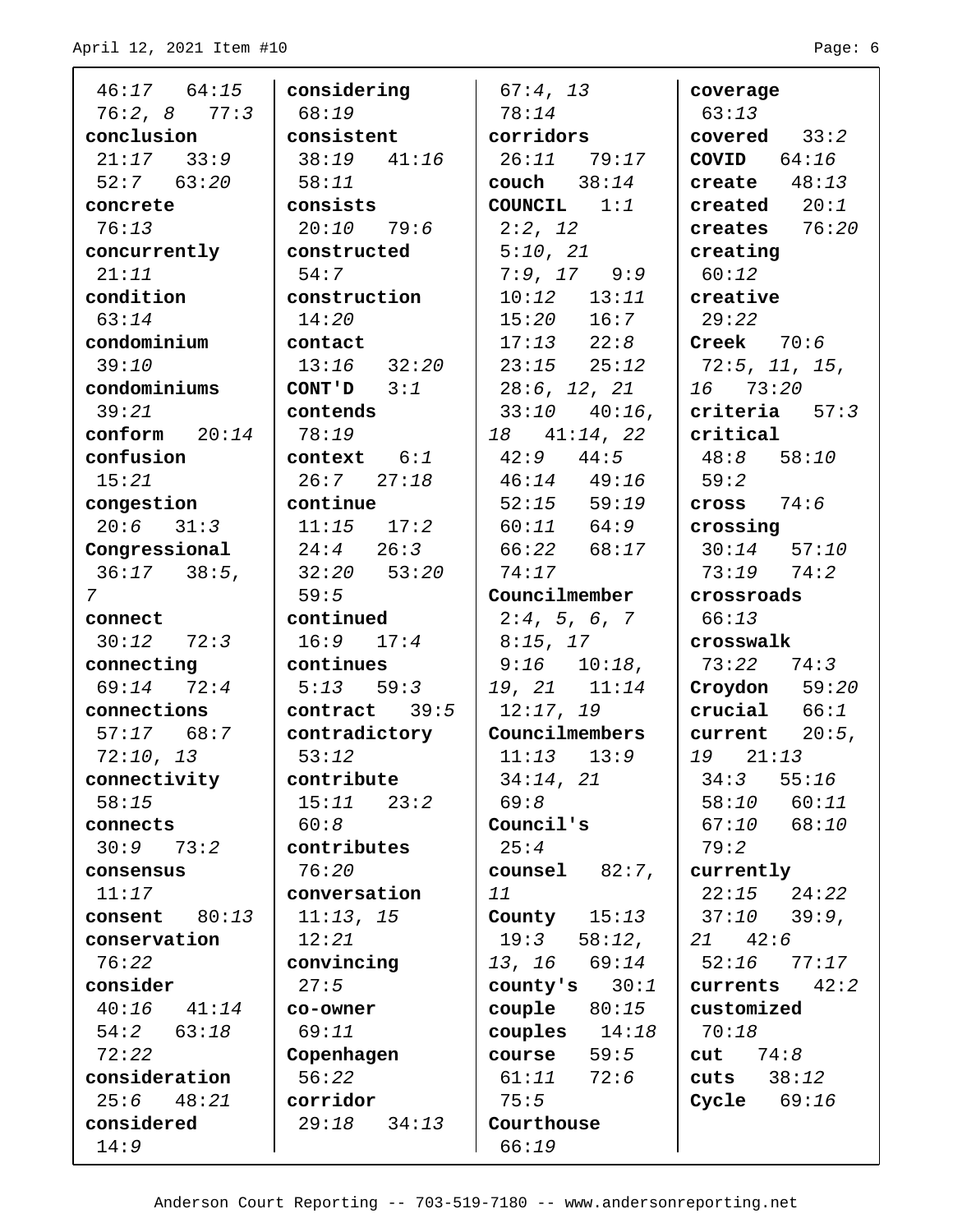| cycling                | dedicated               | designating     | $68:19$ $76:10$ , |
|------------------------|-------------------------|-----------------|-------------------|
| $62:19$ $69:12$        | $60:12$ $63:15$         | 43:8            | 77:19<br>14       |
| 70:2, 14               | 72:21                   | designed        | 78:13, 17         |
| cyclist $70:11$        | delined 20:7            | $19:18$ $75:19$ | 79:10             |
| cyclists               | 35:17                   | desired 20:17   | difference        |
| $58:15$ $71:1$ ,       | defines $48:15$         | desiring        | 46:21             |
| $2, 4$ $73:14$         | definition              | 24:13           | different         |
| $CYNTHIA$ 2:7          | 35:8                    | desperately     | $36:10$ $61:12$   |
|                        | degradation             | $34:1$ $37:5$   | differently       |
| $\langle D \rangle$    | 48:5                    | destinations    | 50:1              |
| $D.C$ 22:14            | degrades $20:2$         | 61:19, 22       | digest $75:14$    |
| Daboltu $54:8$         | degrading               | 62:2            | diminish          |
| <b>DACE</b><br>2:13    | 50:22                   | destroy 50:17   | 26:18             |
| 13:2, 5, 8             | $deliver$ $46:13$       | destroyed       | direct $76:9$     |
| 15:14                  | delivered               | 67:278:18       | directed          |
| daily $15:11$          | 28:9                    | detached        | 44:17             |
| dangerous              | delivering              | $50:17$ $77:16$ | direction         |
| 72:21 74:1             | 28:8                    | detailed        | $8:1$ $82:5$      |
| date 6:8, 20           | demand $43:7$           | 25:378:8        | directives        |
| $7:3$ $8:4,9$          | 62:13                   | details $12:8$  | 77:5              |
| $10:5$ 35:6            | DENITO $2:13$           | 45:20           | directly          |
| dates $9:4$            | 13:2, 5, 8              | determined      | 22:19             |
| DAVID $2:6$            | 15:15                   | 35:6            | director<br>22:9  |
| Dawson $80:4$          | dense $19:8$            | deterrent       | directors         |
| Day $26:13$            | densely                 | 14:10           | 65:16             |
| $27:7$ 29:6            | 20:12, 18               | develop 24:4    | disciplinary      |
| $58:21$ $62:14$        | denser $60:18$          | developed       | 5:7               |
| days $26:8$            | density $20:4$ ,        | $20:12$ $21:11$ | discuss $6:10$    |
| 60:5                   | 60:21<br>8              | 45:11<br>47:17  | 11:1              |
| deadline 8:11          | $1\quad 66:4\quad 67:4$ | developer       | discussed         |
| 59:18<br>Dear          | $68:12$ 75:21           | $22:16$ $51:11$ | 63:13             |
| <b>DEBORAH</b><br>3:13 | 78:13                   | developers      | discussing        |
| 64:2, 5                | Department              | $20:20$ $47:22$ | 5:1               |
| decade $20:21$         | 4:15<br>68:3            | 51:4<br>54:19   | discussion        |
| decades $25:19$        | deprives                | developing      | $8:1, 5$ 25:4     |
| deciding               | 21:14                   | 22:13           | discussions       |
| 11:22                  | depth $9:8$             | Development     | $10:3$ $24:17$    |
| decision               | deserted                | 4:14<br>18:5    | DiSPIRITO 2:7     |
| 35:17<br>49:20         | 20:10                   | 19:6, 12        | disproportionat   |
| decisions              | deserve $66:14$         | $20:14$ $21:14$ | ely $77:18$       |
| 34:22                  | design $37:2$           | $22:17$ $29:16$ | distill<br>18:17  |
| declined               | 48:13, 20               | $30:11$ $31:3$  | district          |
| 54:12                  | 77:4,7                  | $37:2$ $41:16$  | 37:16             |
| decrease               | designated              | 42:1, 7         | districts         |
| 54:16                  | 40:4<br>42:21           | 46:18, 20       | 66:18<br>67:6     |
|                        | designates              | $61:3$ $66:4$ , | $76:22$ $77:1$    |
|                        | 42:15                   | 67:1<br>15      | 79:6, 22          |
|                        |                         |                 |                   |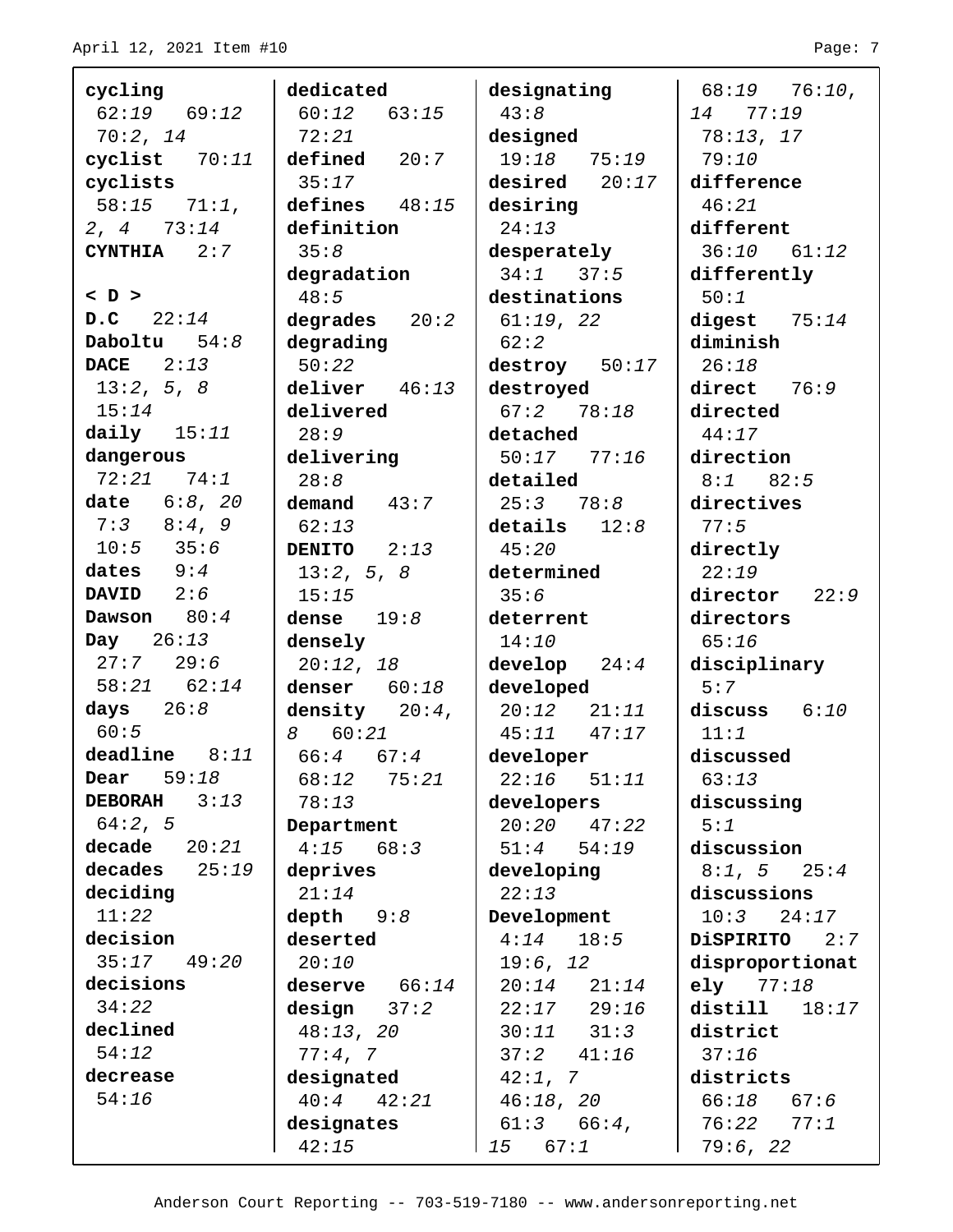| disturbance            | earlier $7:3$   | electronic       | enthusiast             |
|------------------------|-----------------|------------------|------------------------|
| 19:5                   | $26:12$ $27:17$ | 82:3             | 65:18                  |
| diverse $15:3$         | 46:22           | element $33:3,$  | entities $19:3$        |
| diversity              | earliest        | 560:13           | entry $32:9$           |
| 15:1                   | 66:10           | $61:12$ $64:15$  | environment            |
| document               | early $55:12$   | elements         | 26:22                  |
| $60:13$ 75:13          | 68:1            | $6:11$ $24:2$    | environmental          |
| $76:13$ $77:4$         | Earth $27:7$    | 26:19            | $15:12$ $27:14$ ,      |
| documents              | ease $31:3$     | elongate $11:7$  | 19 48:5                |
| 75:12                  | easier $11:19$  | email $7:14$     | envisioned             |
| $\text{dog}$ $20:22$   | East $3:15$     | 49:11            | 31:12                  |
| 21:3                   | 37:3, 19        | emphasizes       | equity $15:1$          |
| $\text{doing}$ $25:14$ | $38:8$ $57:18$  | 76:10            | 57:16, 19              |
| $62:22$ $71:22$        | 64:2, 6, 10     | employed         | errands $57:6$         |
| DONNELL $2:3$          | $65:5$ $68:9$   | 82:7, 11         | e-scooters             |
| door $27:9$            | 69:19, 21       | employee         | 57:14                  |
| downsizing             | $70:9$ $71:15$  | 82:10            | especially             |
| 39:6                   | ecological      | employees        | $32:18$ $33:2$         |
| Dr $11:14$             | 18:22           | 22:12            | $61:8$ $63:19$         |
| $12:17$ $13:2$ ,       | ecology $51:1$  | $empty$ 41:3,    | 73:2                   |
| 5, 8 $15:14$           | economic        | 10               | ESQUIRE $3:2$          |
| draft $7:10$ ,         | $29:15$ $31:2$  | enact $47:9$     | essential              |
| $11, 20$ $11:5$        | 51:3            | enacting $48:9$  | 19:8, 13               |
| $17:22$ $18:13$ ,      | economically    | encode $48:19$   | $26:20$ $48:14$        |
| 15 21:18               | 37:11           | encompasses      | establish              |
| 23:6, 9, 18            | economics       | 66:5             | 77:5                   |
| 25:1, 5                | 52:1            | encourage        | established            |
| $28:13$ $33:10$        | economy $26:21$ | $26:9$ $28:21$   | $67:8$ $78:6$ ,        |
| 40:1, 5                | educating       | $31:15$ $57:20$  | 22                     |
| 42:13, 20              | 57:21           | 63:4             | establishment          |
| 43:4, 9, 16            | education       | encouraged       | 43:15                  |
| $45:12$ $47:4$         | 58:5            | $43:12$ $79:20$  | estate $22:10$ ,       |
| $67:10$ $79:2$         | $effect$ $19:6$ | 80:2             | 11 51:17               |
| 46:2<br>drafts         | effects $18:5$  | ends $6:21$      | 56:20<br><b>Europe</b> |
| $Dirive$ $35:7$        | 67:3            | engaged $65:2$   | 57:12                  |
| $42:4$ 73:15           | efforts         | enhanced $80:1$  | evening $6:2$          |
| dropping               | $28:16$ $31:9$  | enjoy $73:5$     | 7:18, 22               |
| 16:18                  | 32:7<br>37:18   | enjoying $60:1$  | 8:9<br>12:12           |
| duplexes $61:3$        | 48:13           | 51:4<br>enormous | 13:8<br>17:13          |
| dwarf $76:6$           | EILEEN $3:16$   | ensure $29:18$   | 25:6 28:5              |
| dwelling               | 65:11, 15       | ensuring         | $33:15$ $39:4$         |
| $45:3$ $49:19$         | 75:4            | 19:11            | $41:21$ $43:21$        |
| $76:12$ $77:12$        | either $25:15$  | Enterprises      | $44:4$ $49:13$         |
| dwellings              | elected $11:4$  | 42:2             | 52:14<br>75:2          |
| 50:17                  | electric        | entertainment    | evenings               |
|                        | 70:16           | 57:7773:4        | $46:8$ 60:5            |
| $< E$ >                |                 |                  |                        |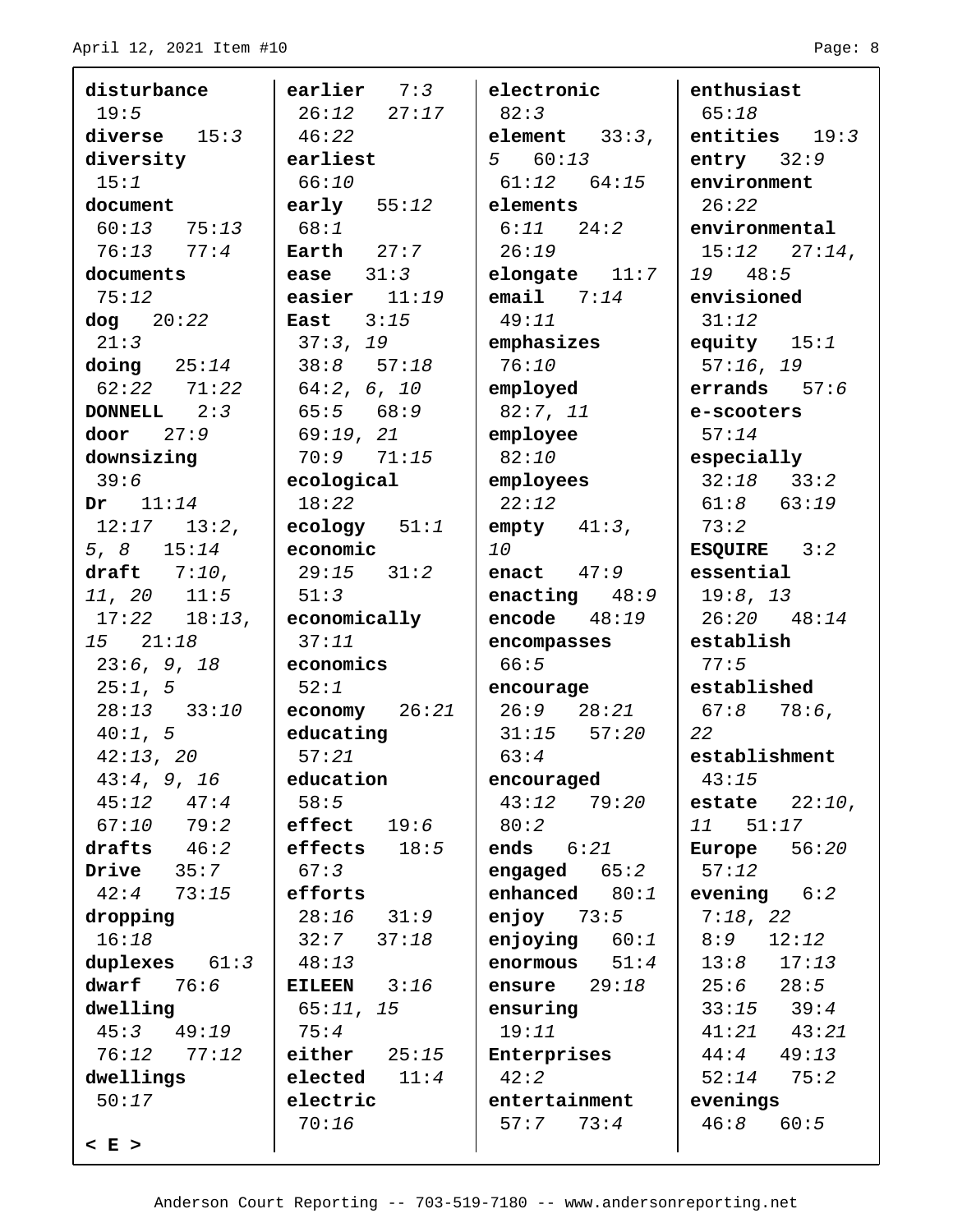| eventually                    | $\langle$ F $\rangle$           | 40:2, 8, 12,              | flexible                     |
|-------------------------------|---------------------------------|---------------------------|------------------------------|
| $19:22$ $26:21$               | fabric $67:2$                   | $16$ $52:22$              | $29:19$ $34:4$               |
| $50:17$ $51:16$               | face $46:20$                    | $53:7$ $55:16$            | $38:1$ 40:5                  |
| everybody                     | 60:20                           | 67:18                     | $fly$ $63:17$                |
| $4:16$ $9:22$                 | facility                        | <b>FEINBERG</b> $2:5$     | focus $33:1$                 |
| $10:18$ 80:16                 | 31:22                           | $11:14$ $34:14$           | 57:3, 16                     |
| 81:3                          | facing $25:22$                  | field $13:22$             | 66:2 68:6                    |
| evidence                      | 77:19                           | 14:17                     | focused $10:9$               |
| 66:10                         | $\texttt{fact}$ 58:17           | figured $65:3$            | $67:11$ $79:3$               |
| $evident$ $62:13$             | 75:9                            | $file \qquad 82:3$        | follow 6:17                  |
| Evo $69:16, 17$               | factors $54:2$                  | fill<br>24:10             | $7:1$ 12:20                  |
| exactly                       | fails $34:19$                   | 48:3                      | following                    |
| $24:15$ $47:12$               | fall 45:9                       | $final$ $4:21$            | $16:14$ $25:4$               |
| 81:6                          | Fallsmead                       | $14:22$ $51:19$           | 55:1                         |
| example $60:21$               | 33:18                           | 69:2                      | foot $41:14$                 |
| excellent                     | families                        | finalize                  | footage                      |
| 59:16                         | $14:14$ 53:22                   | 45:20                     | 14:12, 21, 22                |
| $excited$ 4:19                | family 14:16                    | finally                   | forecast                     |
| $exist$ $34:2$                | 19:16, 19                       | $10:13$ $24:21$           | 40:19                        |
| existing                      | 20:2, 12                        | $33:1$ $58:20$            | Forest $29:10$               |
| $37:19$ $45:12$               | 50:14, 17                       | 79:19                     | 40:7                         |
| 48:2 61:8                     | $68:15$ 76:3                    | financially               | forgoing $82:3$              |
| $69:14$ $79:22$               | 77:16                           | 82:12                     | forgot $12:13$               |
| exists $55:4$                 | far $27:4$                      | $\text{find}$ 29:12       | formally                     |
| expanding                     | 60:1                            | 32:21                     | 28:17                        |
| $31:22$ $64:18$               | Farm $21:10$                    | fine $39:2$               | former $27:14$               |
| expansion                     | 80:3                            | fingertips                | 60:12                        |
| 80:4                          | farther $14:7$                  | 62:2                      | forms<br>18:20               |
| expect $6:9$                  | fast $21:20$                    | firm $22:10$ ,            | forth<br>11:18               |
| expeditiously<br>65:7         | feasible<br>37:11               | 13<br>6:9                 | 16:5<br>forum                |
|                               |                                 | first                     | 8:21<br>forward              |
| expense $51:10$<br>experience | Federal<br>3:4                  | 8:3<br>13:20              | 23:14<br>25:3,               |
| 41:2                          | $25:16$ $36:14$<br>37:7<br>38:9 | 18:19<br>34:3,<br>16 37:1 | 17 27:21<br>$30:22$ $31:1$ , |
| Expires $82:20$               | feedback                        | 45:6, 9                   | 34:6<br>10                   |
| express $78:4$                | $18:16$ $22:1$                  | $56:16$ $69:21$           | $63:20$ $80:5$ ,             |
| expressed                     | $27:21$ $28:13$                 | 73:20                     | 14                           |
| 46:17                         | 65:2<br>75:3                    | Fisher's                  | found 41:10                  |
| expressly                     | 77:14                           | 30:17                     | $67:14$ $69:13$              |
| 50:19                         | feel $9:11$                     | fit<br>52:10              | four<br>14:14                |
| extension                     | 23:1<br>43:19                   | five<br>$44:8$ ,          | $33:16$ $44:16$ ,            |
| 30:17                         | $47:16$ $48:7$                  | 14 47:17                  | 18, 20, 22                   |
| extremely                     | 62:1, 8, 22                     | 71:6                      | 45:8<br>46:3,                |
| 64:14<br>75:13                | 64:13                           | flats<br>51:21            | $5 \t 47:5$                  |
| eye $59:1$                    | feet $14:11$ ,                  | flexibility               | 48:10, 16                    |
|                               | 13 36:21                        | 42:16                     | 50:10, 13, 21                |
|                               | $37:11$ $39:14$                 |                           |                              |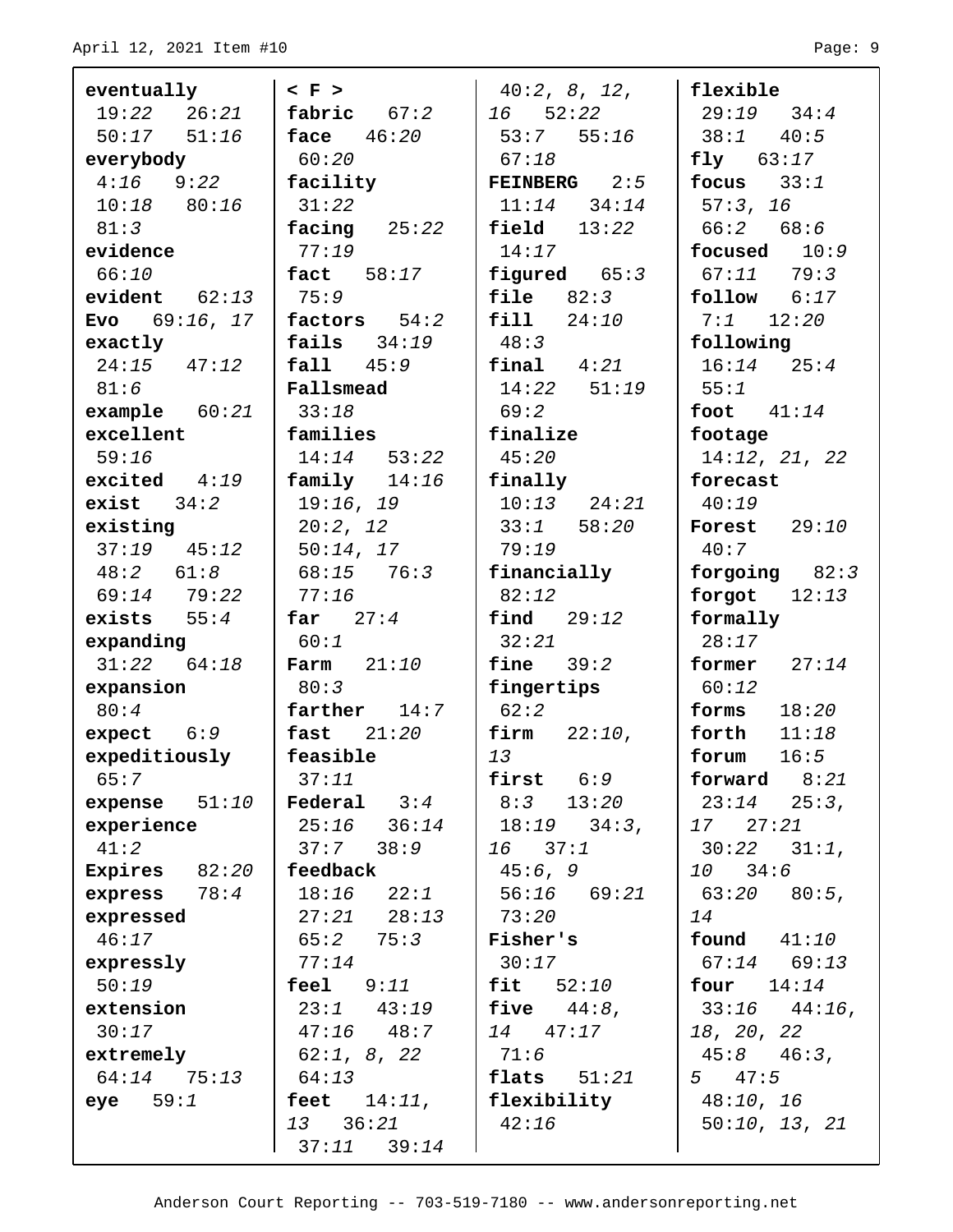| $53:18$ $55:14$<br>$47:7$ $65:19$<br>$65:12$ $73:22$<br>growth $20:7$ ,<br>fourth $22:10$<br>$75:20$ $78:19$<br>goal 57:2<br>$15 \t 22:21$<br>80:2<br>goals $18:15$<br>framework<br>24:2,6<br>57:2<br>23:10, 17<br>$29:20$ $41:15$<br>$FY$ 35:7<br>Frank $72:18$<br>$33:4$ $41:16$<br>$FYI$ 27:6<br>75:20<br><b>free</b> $49:18$ ,<br>$60:10$ 75:16<br>guarantee<br>$<$ G $>$<br>$20 \quad 50:2, 9,$<br>goes $72:18$<br>9:22<br>Gaithersburg<br>16 51:5<br>$going \t9:6$<br>guarantees<br>71:21<br>$11:6$ $15:20$<br>78:3<br>52:10<br>garbled $59:12$<br>frequent $63:3$<br>$16:5$ $26:3$<br>Gude $42:4$ ,<br>gardens<br>Friday $8:12$<br>$38:4$ $49:8$<br>21 43:10<br>$26:20$ $27:10$<br>friendly<br>62:17<br>73:12<br>Gate $70:6$<br>$53:15$ $56:22$<br>guess $59:17$<br>$\mathsf{good}$ $9:21$ , |
|-----------------------------------------------------------------------------------------------------------------------------------------------------------------------------------------------------------------------------------------------------------------------------------------------------------------------------------------------------------------------------------------------------------------------------------------------------------------------------------------------------------------------------------------------------------------------------------------------------------------------------------------------------------------------------------------------------------------------------------------------------------------------------------------------------|
|                                                                                                                                                                                                                                                                                                                                                                                                                                                                                                                                                                                                                                                                                                                                                                                                     |
|                                                                                                                                                                                                                                                                                                                                                                                                                                                                                                                                                                                                                                                                                                                                                                                                     |
|                                                                                                                                                                                                                                                                                                                                                                                                                                                                                                                                                                                                                                                                                                                                                                                                     |
|                                                                                                                                                                                                                                                                                                                                                                                                                                                                                                                                                                                                                                                                                                                                                                                                     |
|                                                                                                                                                                                                                                                                                                                                                                                                                                                                                                                                                                                                                                                                                                                                                                                                     |
|                                                                                                                                                                                                                                                                                                                                                                                                                                                                                                                                                                                                                                                                                                                                                                                                     |
|                                                                                                                                                                                                                                                                                                                                                                                                                                                                                                                                                                                                                                                                                                                                                                                                     |
|                                                                                                                                                                                                                                                                                                                                                                                                                                                                                                                                                                                                                                                                                                                                                                                                     |
|                                                                                                                                                                                                                                                                                                                                                                                                                                                                                                                                                                                                                                                                                                                                                                                                     |
|                                                                                                                                                                                                                                                                                                                                                                                                                                                                                                                                                                                                                                                                                                                                                                                                     |
|                                                                                                                                                                                                                                                                                                                                                                                                                                                                                                                                                                                                                                                                                                                                                                                                     |
|                                                                                                                                                                                                                                                                                                                                                                                                                                                                                                                                                                                                                                                                                                                                                                                                     |
| $72:19$ $73:1$ ,<br>quide $75:20$<br>$59:8$ $72:10$<br>$22 \quad 13:8$                                                                                                                                                                                                                                                                                                                                                                                                                                                                                                                                                                                                                                                                                                                              |
| friends $62:17$<br>3, 12<br>guidelines<br>$17:12$ $22:3$                                                                                                                                                                                                                                                                                                                                                                                                                                                                                                                                                                                                                                                                                                                                            |
| gear $62:19$<br>front $27:9$<br>$25:11$ $28:5$<br>$16:15$ $48:13$ ,                                                                                                                                                                                                                                                                                                                                                                                                                                                                                                                                                                                                                                                                                                                                 |
| general $32:15$<br>46:6<br>$33:15$ $41:21$<br>20 77:4,8                                                                                                                                                                                                                                                                                                                                                                                                                                                                                                                                                                                                                                                                                                                                             |
| generally<br>$44:4$ $47:10$<br>78:8<br>frontage                                                                                                                                                                                                                                                                                                                                                                                                                                                                                                                                                                                                                                                                                                                                                     |
| 60:9<br>42:21<br>$48:18$ $49:13$                                                                                                                                                                                                                                                                                                                                                                                                                                                                                                                                                                                                                                                                                                                                                                    |
| generate $52:5$<br>$$\rmK}$$<br>$52:14$ 69:7,<br>frontages                                                                                                                                                                                                                                                                                                                                                                                                                                                                                                                                                                                                                                                                                                                                          |
| getting 9:9<br>half $42:21$<br>43:5<br>$13 \quad 75:2,7$                                                                                                                                                                                                                                                                                                                                                                                                                                                                                                                                                                                                                                                                                                                                            |
| $20:13$ $62:1$<br>$46:16$ 79:7<br>fronts $64:18$<br>gotten $4:16$                                                                                                                                                                                                                                                                                                                                                                                                                                                                                                                                                                                                                                                                                                                                   |
| 70:13<br>Hall 7:16<br>fruitful<br>government                                                                                                                                                                                                                                                                                                                                                                                                                                                                                                                                                                                                                                                                                                                                                        |
| Gill 2:18<br>Halpine<br>68:11<br>$25:17$ $26:1$                                                                                                                                                                                                                                                                                                                                                                                                                                                                                                                                                                                                                                                                                                                                                     |
| $17:16$ $18:3$<br>fruition $60:7$<br>GILLES $4:8$ ,<br>governments                                                                                                                                                                                                                                                                                                                                                                                                                                                                                                                                                                                                                                                                                                                                  |
| $19:12$ $32:14$ ,<br>9, 11, 13<br>$full$ $62:19$<br>40:18                                                                                                                                                                                                                                                                                                                                                                                                                                                                                                                                                                                                                                                                                                                                           |
| $5:19$ $12:2$ ,<br>16, 17<br>fuller $28:9$<br>Grandin $59:20$                                                                                                                                                                                                                                                                                                                                                                                                                                                                                                                                                                                                                                                                                                                                       |
| hand $10:19$<br>$22 \quad 13:14$<br>$fully$ $23:9$<br>Grandon                                                                                                                                                                                                                                                                                                                                                                                                                                                                                                                                                                                                                                                                                                                                       |
| $80:18$ $81:2$<br>$12:18$ $34:16$<br>46:6 61:1<br>73:19, 22                                                                                                                                                                                                                                                                                                                                                                                                                                                                                                                                                                                                                                                                                                                                         |
| given $9:8$<br>happen $48:18$<br>65:6<br>74:3                                                                                                                                                                                                                                                                                                                                                                                                                                                                                                                                                                                                                                                                                                                                                       |
| $61:17$ $62:9$<br>$22:20$ $24:8$ ,<br><b>fund</b> 48:12<br>granny $51:21$                                                                                                                                                                                                                                                                                                                                                                                                                                                                                                                                                                                                                                                                                                                           |
| $18$ $37:2$ , $17$ ,<br>happening<br>Fundamentally<br>granted $27:1$                                                                                                                                                                                                                                                                                                                                                                                                                                                                                                                                                                                                                                                                                                                                |
| 19 40:9<br>71:16<br>60:17<br>$gravel$ $70:15$<br>46:8                                                                                                                                                                                                                                                                                                                                                                                                                                                                                                                                                                                                                                                                                                                                               |
| hard $35:19$<br><b>Funeral</b> $68:2$<br>great $5:13$<br>36:5<br>65:9                                                                                                                                                                                                                                                                                                                                                                                                                                                                                                                                                                                                                                                                                                                               |
| glad 25:20<br>$21:19$ $44:20$<br>further $31:7$ ,<br>glasses $44:1$<br>75:12                                                                                                                                                                                                                                                                                                                                                                                                                                                                                                                                                                                                                                                                                                                        |
| 11 48:12<br>$47:16$ $53:8$<br>gleaned $46:10$<br><b>HARRIS</b> $3:2$<br>61:6                                                                                                                                                                                                                                                                                                                                                                                                                                                                                                                                                                                                                                                                                                                        |
| 55:3, 18<br>36:7, 8, 13<br>globally<br>74:12 78:19<br>furtherance                                                                                                                                                                                                                                                                                                                                                                                                                                                                                                                                                                                                                                                                                                                                   |
| $22:11$ $27:20$<br>$39:3$ $41:19$<br>40:18<br>greater $22:2$                                                                                                                                                                                                                                                                                                                                                                                                                                                                                                                                                                                                                                                                                                                                        |
| $g$ lobe $22:12$<br>$\textbf{Hay}$ 67:21<br>furthermore<br>greatly $21:9$                                                                                                                                                                                                                                                                                                                                                                                                                                                                                                                                                                                                                                                                                                                           |
| 906:15<br>headset<br>59:17<br>82:9<br>$grew$ $66:13$                                                                                                                                                                                                                                                                                                                                                                                                                                                                                                                                                                                                                                                                                                                                                |
| $8:7$ $9:20$<br>health<br>17:5<br>future 6:10<br>grid 19:20                                                                                                                                                                                                                                                                                                                                                                                                                                                                                                                                                                                                                                                                                                                                         |
| $26:21$ 78:15<br>11:18<br>$13:4$ ,<br>$7:12$ $12:21$<br>grocery $62:18$                                                                                                                                                                                                                                                                                                                                                                                                                                                                                                                                                                                                                                                                                                                             |
| 16:1<br>15:18<br>hear<br>7<br>$15:2$ 19:6,<br>group 5:7                                                                                                                                                                                                                                                                                                                                                                                                                                                                                                                                                                                                                                                                                                                                             |
| 16:5<br>17:11<br>52:3<br>17:9<br>12 21:20<br>55:11                                                                                                                                                                                                                                                                                                                                                                                                                                                                                                                                                                                                                                                                                                                                                  |
| $53:21$ $61:6$<br>$25:9$ $44:1$<br>$25:19$ $29:4$<br>growing $21:20$                                                                                                                                                                                                                                                                                                                                                                                                                                                                                                                                                                                                                                                                                                                                |
| 30:1<br>35:6                                                                                                                                                                                                                                                                                                                                                                                                                                                                                                                                                                                                                                                                                                                                                                                        |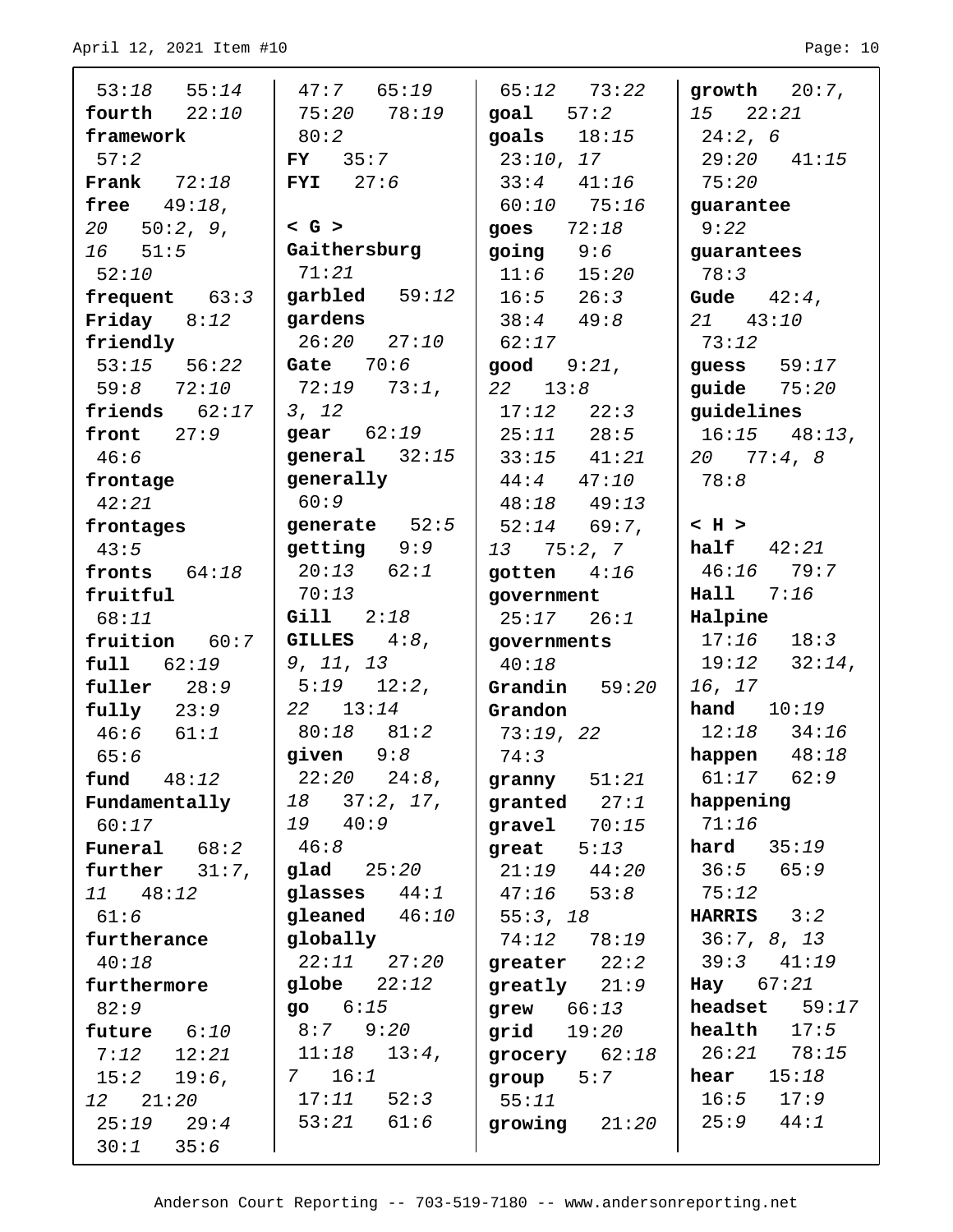| $56:8$ $65:12$                 | <b>HHS</b> 16:15                            | $39:4$ $47:22$                    | identified        |
|--------------------------------|---------------------------------------------|-----------------------------------|-------------------|
| $69:5$ $74:22$                 | Hi 56:8, 10                                 | $48:2$ 53:16                      | $31:10$ $47:12$   |
| <b>heard</b> $18:11$           | $high$ 34:17                                | 76:5 79:9                         | identifies        |
| $32:13$ $40:14$                | $\begin{vmatrix} 67:4 & 80:3 \end{vmatrix}$ | <b>HONBERG</b> $3:10$             | $24:12$ 67:10     |
| 52:9                           | higher $14:13$                              | 56:6, 7, 8,                       | 79:2              |
| HEARING $1:1$                  | 51:9, 17                                    | 10, 11                            | identifying       |
| 4:4, 20                        | 75:21                                       | Honestly $4:12$                   | 24:14             |
| $5:14$ $6:2, 8$ ,              | highest $51:15$                             | hope $12:14$                      | identity          |
| $9, 16$ $7:6,$                 | highlight                                   | $25:1$ $27:15$                    | 76:21 80:7        |
| $19 \quad 8:14, 22$            | $23:21$ $29:12$                             | 39:7, 14                          | $II$ 2:16         |
| 9:13, 18                       | highlighted                                 | $42:10$ 60:7                      | $17:14$ 32:5      |
| 12:12, 15, 16                  | $30:5$ $35:15$                              | hopefully                         | 47:22             |
| $15:21$ $16:1$                 | highly 31:20                                | 30:2 39:6                         | III 82:2, 14      |
| 58:7 69:3                      | highway 79:17                               | 74:15                             | immediately       |
| 80:11, 13                      | highways                                    | hopes $65:6$                      | 20:9              |
| 81:9                           | $57:12$ $67:15$                             | hour $63:7$                       | $impect$ $37:18$  |
| hearings $7:11$   Hines $2:18$ |                                             | house $62:14$                     | $impacts$ $77:20$ |
| heartfelt                      | $22:9$ $24:17$                              | households                        | impervious        |
| 45:7                           | historian                                   | 45:14                             | 48:7              |
| heavily $21:10$                | 65:17                                       | houses $14:10$                    | implement         |
| heavy $15:4$                   | historic                                    | $51:12$ $55:18$                   | 31:11             |
| $Hebrew$ 55:8                  | $32:3$ $54:17$                              | 68:1                              | implementation    |
| height $36:20$                 | 55:2, 4, 7,                                 | housing                           | $30:18$ $47:11$   |
| $37:10$ $40:2$ ,               | 19 66:16, 18                                | 29:15, 21                         | 77:3              |
| $8, 16$ $41:14$                | $\begin{bmatrix} 67:2, 5, 21 \end{bmatrix}$ | $30:1$ $32:18$ ,                  | implemented       |
| 52:19,22                       | 68:18 75:16                                 | 19 37:4                           | $47:9$ $61:13$    |
| $53:7$ $55:16$                 | 76:22 78:5,                                 | $39:11$ $40:19$ ,                 | 65:7              |
| 78:12 79:11                    | $18$ 79:6, 12,                              | $20 \t 41:16$                     | importance        |
| heights $45:4$                 | 22 80:6                                     | 48:5, 15                          | $27:5$ $31:6$     |
| $54:15$ $67:18$                | historical                                  | $51:20$ $54:7$ , $44:20$ $53:9$ , |                   |
| 5:20<br>Hello                  | 69:20                                       | 10 60:18, 20                      | 64:19<br>10 —     |
| 69:5                           | history $32:4$                              | 61:2, 4, 7, 8,                    | important         |
| $help$ $11:17$                 | 48:14                                       | $11, 15$ 68:16                    | 10:16<br>26:6     |
| $29:22$ $35:4$ ,               | <b>HOA</b> $32:21$                          | $76:10$ $77:16$                   | 29:12 30:8        |
| 12 47:14                       | 33:20<br>35:3                               | 78:1, 2                           | 32:6<br>51:19     |
| 48:8, 12, 19                   | 50:3                                        | hubs<br>20:8                      | 56:2<br>53:20     |
| 56:1 61:6                      | <b>HOA's</b> $32:15$                        | <b>human</b> $25:15$              | 64:20<br>57:3     |
| 69:22                          | hold<br>7:19                                | hybrids<br>70:14                  | 69:15, 22         |
| helped<br>45:7                 | 8:2                                         |                                   | 75:13<br>71:3     |
| 48:17                          | Holmes 3:4                                  | < I >                             | 80:7              |
| $helpful$ $5:11$               | home $41:13$                                | ICC<br>72:5                       | importantly       |
| 27:15                          | $51:7$ $68:2$                               | idea<br>10:2                      | 50:8              |
| helping $63:21$                | Homeowners                                  | $ideal$ $61:5$                    | impractical       |
| $helps$ 33:7                   | 2:16<br>17:15                               | $i$ deally $27:8$                 | 50:4              |
| <b>Henson</b> $72:5$           | 51:4                                        | ideas $9:4$                       | impressive        |
| hereto<br>82:11                | homes $19:17$ ,                             | 74:12                             | 53:4              |
|                                | 19<br>20:2, 12                              |                                   | improved<br>21:9  |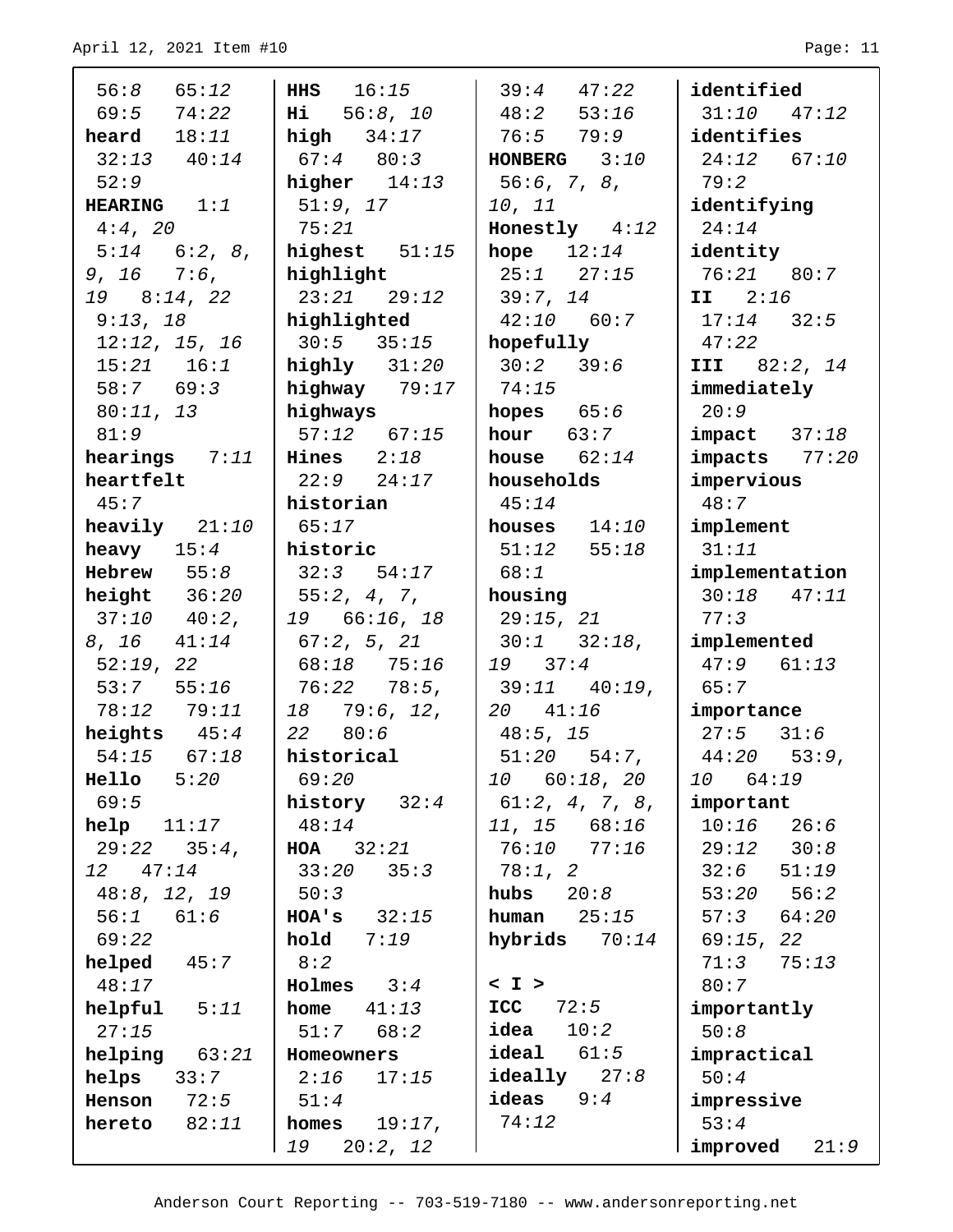| improvement      | individuals             | intersection         | Jake $59:11$ ,        |
|------------------|-------------------------|----------------------|-----------------------|
| $16:22$ $21:1$   | 32:6                    | $42:3$ $43:9$ ,      | 19                    |
| 58:19            | $indulge$ $15:15$       | 17 63:16             | <b>JAKUBE</b> $3:13$  |
| improvements     | industrial              | intersections        | 59:11, 14, 16,        |
| 31:7, 12         | $15:10$ 69:19           | 31:9                 | 19 63:9, 11           |
| Improving        | 72:14, 20               | introduce            | <b>jam</b> $61:17$    |
| $31:22$ $58:15$  | information             | 4:13                 | January 53:11         |
| inaudible        | 46:9                    | introduction         | Jefferson             |
| 13:12, 21        | infrastructure          | $6:22$ 75:5          | 38:9                  |
| 14:1, 4, 13      | 19:14, 18               | invaluable           | Jerusalem             |
| 15:4, 9, 10,     | $20:3$ $21:12$          | 18:22                | $55:8$ $68:1$         |
| 12 16:10         | $41:5$ $57:4$ ,         | invasive             | $jewel$ $19:7$        |
| $20:6$ 29:18     | 15 62:4,8               | 26:17                | $JIM$ $3:4$           |
| 53:3             | 63:1                    | investment           | 41:19,22              |
| include          | $\mathbf{inhabit}$ 39:9 | $16:8$ $22:11$       | 43:22                 |
| $39:12$ $73:4$   | $initial$ $45:12$       | 31:15                | <b>job</b> $35:12$    |
| included         | innovation              | invite $10:14$       | 62:22                 |
| 10:17            | 31:2                    | $11:6$ $12:4$ , 7    | $JOE$ $2:16$          |
| includes         | $input$ $5:14$          | $invited$ 8:3        | 17:7, 13              |
| 79:13            | 29:2 46:2               | 34:16                | joint $22:17$         |
| including        | 59:4                    | inviting             | Judge $49:2$ ,        |
| $6:11$ $29:4$    | insists $62:5$          | $12:1$ 64:20         | 12                    |
| $30:13$ $78:8$   | inspire $27:8$          | involve 29:7         | July $7:1, 2$         |
| inclusion        | inspiring               | involved $5:8$ ,     | $jump$ $15:20$        |
| $29:16$ 75:15    | 27:15                   | 13 11:16             | $36:16$ $38:4$        |
| 77:7             | instance                | 29:5 34:9            | 66:17                 |
| income $52:5$    | 71:17                   | irregular            | <b>June</b> $6:14$ ,  |
| increase         | institute               | 50:5                 | 17, 20 7:12           |
| $16:13$ $51:2$ , | $47:14$ 54:4            | issue $12:1$         | $8:12$ $9:18$         |
| 6 54:9           | instrumental            | $133:22$ 46:22       | 80:12, 14, 21         |
| 63:13<br>67:17   | 5:11                    | 53:10<br>66:21       |                       |
| 78:2<br>79:11    | integrated              | 78:16                | < K >                 |
| increased        | 13:17                   | issues $20:6$        | <b>keep</b> $4:8, 11$ |
| 48:7<br>51:8     | intended                | $60:19$ $61:11$      | 35:14                 |
| $54:10$ $57:13$  | 79:16                   | 1:1<br><b>ITEM</b>   | <b>keeping</b> $65:1$ |
| $66:4$ $68:12$   | intensify               | 4:3<br>8:7           | 80:20                 |
| $76:14$ $78:1$ , | $67:12$ $79:4$          | 35:7                 | $key$ 31:9            |
| 12               | intentions              | items<br>7:4         | 32:9                  |
| increasing       | 80:2                    | its<br>14:1          | 12:8<br>kind          |
| $52:22$ $53:6$   | interest                | 37:6<br>47:11        | 65:470:19             |
| 54:2, 15         | 8:18<br>70:2,           | $51:15$ $54:6$       | 71:7<br>75:18         |
| 60:21            | 20                      | $59:5$ 63:12,        | kinds<br>61:22        |
| increasingly     | interested              | 78:19<br>17          | 62:15                 |
| 19:8             | 72:3, 7                 |                      | King<br>21:9          |
| indicated        | 82:12                   | < J >                | 80:3                  |
| 38:6<br>50:13    | international           | 3:13<br><b>JACKE</b> | 6:3<br>know           |
|                  | 22:10                   |                      | 7:7<br>8:11           |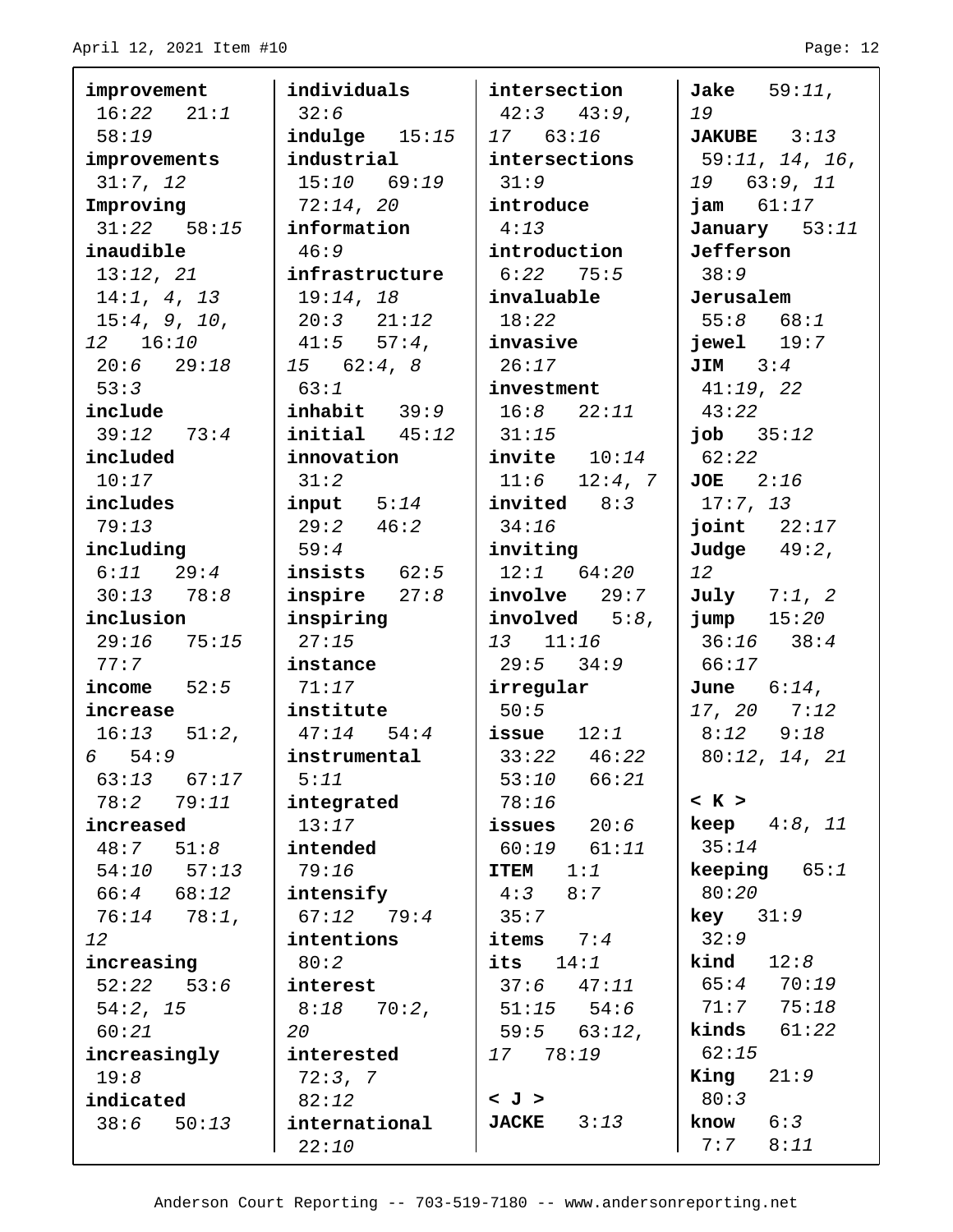| 9:3, 11              | $\mathtt{Larson}$ 4:22               | 10:3, 6                                                              | $1$ ot $4:18$           |
|----------------------|--------------------------------------|----------------------------------------------------------------------|-------------------------|
| $11:9$ $12:13$       | 5:20                                 | $34:9$ $38:13$                                                       | $8:18$ 10:11            |
| $13:2$ $14:10$       | $\texttt{lately}$ 71:10              | 75:6  79:6                                                           | $11:1$ $14:21$          |
| $16:20$ $25:17$ ,    | <b>law</b> $48:20$                   | $livable$ $64:19$                                                    | $38:8$ $41:11$          |
| $21 \quad 26:15$     | 51:14                                | $live$ $14:14$                                                       | 51:6, 12, 16            |
| $27:11$ $35:19$      | ${\tt lawns}$ $21:2$                 | $49:14$ $52:17$                                                      | $70:19$ $71:2$          |
| $43:6$ $49:10$       | $\texttt{lead}$ 51:16                | 53:20 59:19                                                          | $\texttt{lots}$ $14:11$ |
| 55:6, 7              | <b>leading</b> $48:4$                | $1$ ived $70:10$                                                     | $20:22$ $21:3$          |
| 58:3, 4              | $71:14$ $72:2$                       | $1$ iving $14:12$                                                    | $48:3$ 50:5,            |
| $62:19$ $70:17$      | $\verb learn 16:18 $                 | $\begin{array}{ c c c c c } \hline 27:12 & 53:15 \hline \end{array}$ | $ 7, 16$ 61:8           |
| 72:19                | <b>learned</b> $70:21$   $54:3$ 60:6 |                                                                      | 73:4                    |
| <b>knows</b> $39:13$ | $\text{\texttt{led}}$ $44:14$        | local 33:20                                                          | $1$ ove $56:19$         |
| Korean $33:19$       | left  55:12                          | $43:11$ $66:18$                                                      | $1ow$ $47:21$           |
| kudos $26:6$         | <b>Lerner</b> $3:6$                  | 71:15                                                                | $lunch$ $71:17$ ,       |
| 27:22                | 42:2                                 | located                                                              | 19                      |
|                      | $letting$ 7:7                        | $24:15$ 55:9                                                         | $LYNDA$ $3:10$          |
| L >                  | 56:3                                 | location                                                             | 56:6, 11                |
| lack $20:16$         | level 26:5                           | $31:16$ $43:7$ ,                                                     |                         |
| 54:12                | <b>Lewis</b> $30:17$ ,               | $16, 19$ $47:20$                                                     | < M >                   |
| lacks $77:18$        | 20                                   | $48:1$ 53:21                                                         | $ma'am$ 12:19           |
| laid $33:7$          | lies $77:3$                          | 55:18                                                                | 56:9                    |
| Lake $72:18$         | 79:5                                 | <b>Lodge</b> $36:4$                                                  | $\texttt{mad}$ 58:4     |
| land 24:1,           | $left$ 20:2                          | $long$ $15:7$                                                        | Madame $5:21$           |
| 21 29:15             | 26:22 46:19                          | $\begin{vmatrix} 27:11 & 51:2 \end{vmatrix}$                         | $8:14$ 17:13            |
| $35:16$ $44:22$      | 64:16 70:11                          | $52:1, 5$ 78:6                                                       | $28:5$ $36:9$           |
| $47:3$ $51:14$       | lights $74:4$                        | $longer$ 39:8                                                        | $41:21$ $44:4$          |
| 60:13, 15            | $1$ imited $25:22$                   | $43:4$ 63:2                                                          | $49:3$ $52:14$          |
| 77:11                | $Lincoln$ $2:15$                     | longstanding                                                         | 59:18                   |
| LANDAU $3:13$        | 13:9, 13                             | 68:15                                                                | magnet $19:21$          |
| 64:2, 3, 4           | 80:3                                 | longtime                                                             | maintained              |
| landscaping          | <b>line</b> $13:3, 6$                | 65:18                                                                | $13:15$ $15:5$          |
| 76:19                | 38:12, 15, 17                        | <b>look</b> 7:22                                                     | maintaining             |
| <b>Lane</b> $30:17$  | 49:474:20                            | $23:13$ $25:3$                                                       | 50:14                   |
| $63:18$ $66:7$       | $link$ $27:3$                        | $27:21$ $31:1$ ,                                                     | $\texttt{major}$ 21:7   |
| 67:20, 22            | list 71:7                            | 10 51:22                                                             | $24:6$ 57:9             |
| $lanes$ $57:9$       | 74:19                                | 63:20 72:11                                                          | 67:15 79:17             |
| 63:15                | <b>listed</b> $26:13$                | 80:4, 14                                                             | majority $53:6$         |
| language             | listening                            | $\textbf{looked}$ $37:8$                                             | $\texttt{making}$ 31:7  |
| 37:14, 21            | $9:10$ $13:12$                       | 72:9 73:2                                                            | $34:22$ $52:2$          |
| 49:17                | 68:22                                | looking                                                              | Malinda $28:1$          |
| lap 16:19            | lists $33:22$                        | $25:18$ $47:13$                                                      | Manager 2:7             |
| large $20:1$         | 35:4                                 | $\texttt{looks}$ $4:6$                                               | 22:11                   |
| 50:6, 21             | $liter$ $21:3$                       | <b>loom</b> $67:18$ ,                                                | managing $22:9$         |
| $large1y$ 33:4       | literally                            | 21                                                                   | mandatory               |
| 67:14                | 66:12                                | $\textbf{loose}$ $6:21$                                              | 30:21                   |
| largest              | $\text{little}$ $5:14$               | $loss$ $26:16$                                                       | manner $38:2$           |
| $22:11$ $26:16$      | $6:1$ $9:1$                          | $48:4, 6$ 55:3                                                       |                         |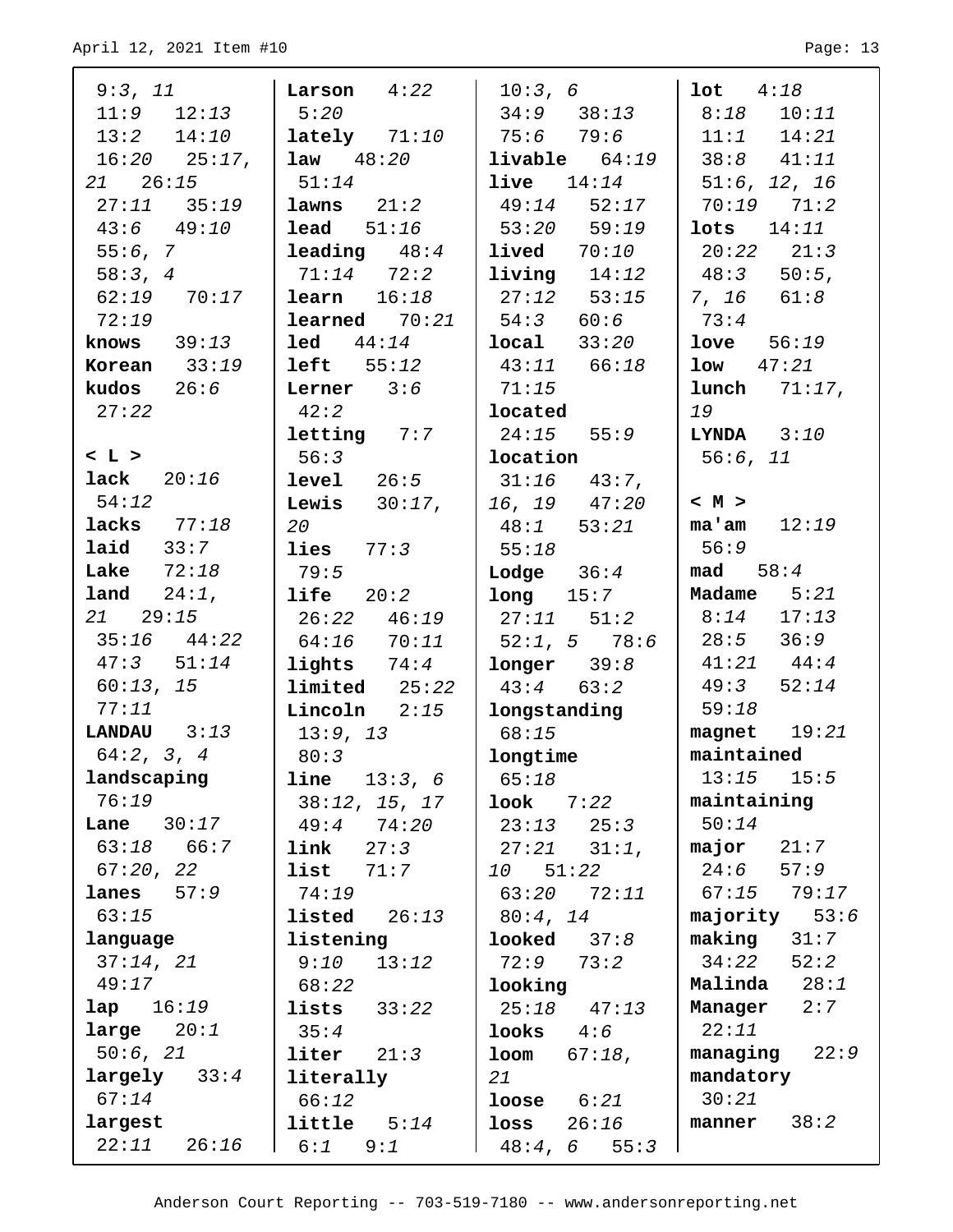$\blacksquare$ 

| Mansionization             | 15:14, 19                              | measures               | MIKE $2:19$          |
|----------------------------|----------------------------------------|------------------------|----------------------|
| 76:4                       | $16:7$ $17:6$ ,                        | 30:19                  | 28:2,6               |
| map $29:18$                | $11, 13$ $22:4,$                       | medley $68:15$         | mile $15:6$          |
| $72:12$ $73:14$            | $7 \quad 23:15$                        | meet $35:1$            | 34:13                |
| maps $72:9$                | 25:4, 7, 10,                           | $57:2$ $71:14$         | Miles $28:1$         |
| March 6:5, 12              | 12 27:22                               | MEETING $1:1$          | <b>Mill</b> 29:17    |
| $MARK$ 2:7                 | 28:1, 5, 12                            | $1\,5:10\,6:5$ ,       | $30:3$ 63:16         |
| 26:12                      | 33:9, 13                               | $19$ $8:6$ $9:3$       | 74:2                 |
| market $43:5$ ,            | 34:14 36:6,                            | $13:22$ $23:13$        | Millennian           |
| 14                         | 9, 12 39:2                             | $31:18$ 60:4           | 72:4, 10, 15         |
| marred $61:16$             | $40:15$ $41:14$ ,                      | meetings               | 73:21                |
| <b>MARTINE</b> 3:16        | 18, 21 42:9                            | $13:12$ $28:20$        | mind 35:14           |
| 69:3, 7                    | $43:22$ $44:4$   $31:17$ $45:20$       |                        | $mindful$ 67:1       |
| Martins 66:7               | $46:14$ $49:1$ ,                       | $\sqrt{m}$ member 22:7 | 78:17                |
| 67:20                      | 3, 5, 7, 10,                           | $1\,56:13\,60:2$       | $minimal$ 41:7       |
| <b>MARYLAND</b> $1:1$      | 16 52:12, 14                           | 65:16                  | $minor$ 38:16        |
| 26:16 27:17                | $1\,56:5,9$                            | $\sim$ members $5:21$  | minute $44:8$        |
| $34:18$ $51:13$            | 59:10, 15, 18                          | $41:22$ $44:5$         | 46:13                |
| mass $61:2, 9$   $64:1, 8$ |                                        | $52:15$ $65:1$         | Minutes $27:3$       |
| $massive$ 19:15            | $65:10$ $66:22$                        | membership             | 63:7                 |
| master $13:18$             | $68:17$ $69:1$ ,                       | 31:18                  | mispronounced        |
| $15:8$ $28:13$             | 6, 8 74:7,                             | mention $41:9$         | 69:4                 |
| $33:21$ $49:18$            | 10, 14, 17, 22                         | 71:9 73:7              | missing              |
| 58:10, 13                  | 80:9, 22                               | mentioned              | $24:11$ $32:19$      |
| masticates                 | 81:6                                   | $13:21$ $31:19$        | 61:7                 |
| 25:15                      | mayorandcouncil                        | 42:17                  | $mix$ 48:15          |
| $match$ 19:13              | @rockvillemd.go                        | message $16:6$         | $mixed$ $24:10$      |
| Matthew 72:5               | $\mathbf{v}$ 7:15                      | $met \t 28:17$         | 68:11                |
| $\texttt{mature}$ 19:7     | MCCLANE $2:16$                         | 45:19                  | MOBLEY $21:15$       |
| $48:6$ $50:22$             | $17:8$ , 9, 12, $\blacksquare$ methods |                        | $35:21$ 49:3         |
| maximize                   | $14$ $21:15$ , $17$                    | 58:15, 18              | 63:973:9             |
| 51:11                      | $22:4$ $32:13$                         | metric 14:3            | $mode$ $57:5$        |
| maximum                    | <b>MCGEORGE</b>                        | 19:22 20:10            | modern $66:9$ ,      |
| $36:20$ $37:10$            | $2:16$ $22:5$ ,                        | $21:7$ $22:20$ ,       | 17                   |
| 40:2, 8                    | 6, 7, 8                                | 21 23:3, 11            | modest $41:6$        |
| $42:16$ $45:4$             | <b>MCGUCKIAN</b>                       | 24:3, 5, 9,            | modestly             |
| 52:19, 22                  | $3:16$ 65:11, $12, 14$ 29:17           |                        | 39:11                |
| 53:7 55:16                 | 12, 13, 15                             | 30:2,8                 | moments $5:15$       |
| $\texttt{MAYOR}$ 1:1       | mcmansions                             | 39:13, 20, 22          | Monday $1:1$         |
| $2:2, 3$ 4:2,              | 48:2                                   | 40:9, 19               | money $52:3$         |
| $9 \quad 5:10, 19,$        | mean $25:15$                           | 63:11                  | 70:8                 |
| $21$ 7:9, 16               | 54:9                                   | $metros$ 72:7          | <b>MONIQUE</b> $2:4$ |
| 8:14, 15                   | meaningful<br>30:13                    | $middle$ 32:19         | monitor $23:7$       |
| 9:9, 16                    | $\sqrt{means}$ 62:6                    | 57:18 61:7             | Montgomery           |
| $10:12$ $11:12$            | 63:1                                   | mid-rise               | $15:13$ $54:21$      |
| $12:9$ $13:1$ ,            |                                        | 39:10                  | 58:12, 13, 16        |
| 7, 9, 10                   |                                        |                        |                      |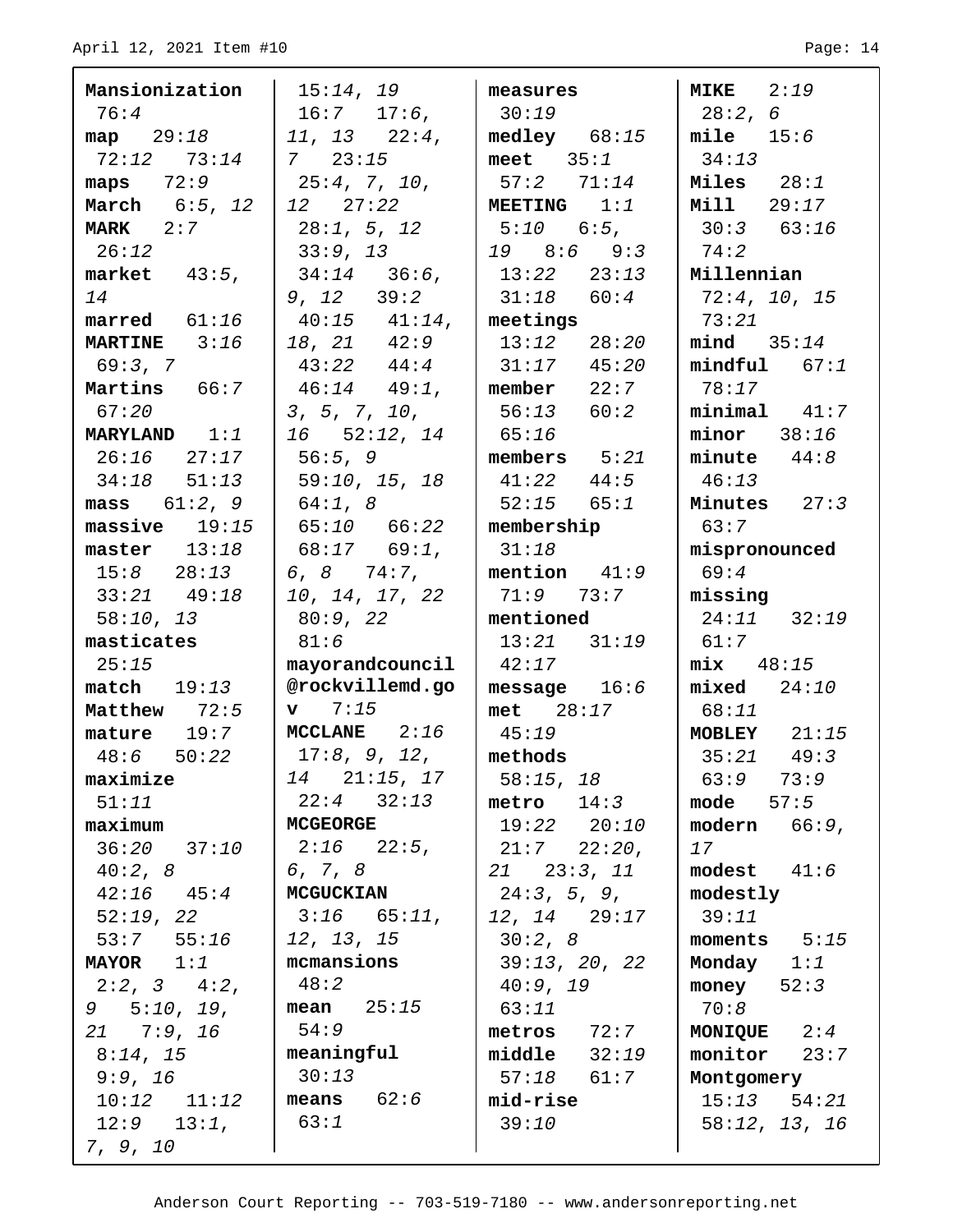| 66:6, 19            | nationally                                                                       | 44:11, 13, 16,                                | $12 \quad 39:2$                                                     |
|---------------------|----------------------------------------------------------------------------------|-----------------------------------------------|---------------------------------------------------------------------|
| 67:20 79:13         | 27:19                                                                            | 18 45:8, 10,                                  | $41:18$ $43:22$                                                     |
| month $42:11$       | nationwide                                                                       | $14, 18$ $46:1,$                              | 149:1, 5, 10                                                        |
| monthly $13:12$     | 55:1                                                                             | 3, 5, 10, 19                                  | $\begin{vmatrix} 52:12 & 56:5 \end{vmatrix}$                        |
| months $5:4$        | $\texttt{native}$ 19:7                                                           | $47:6$ , 18                                   | 9 59:10, 15                                                         |
| 80:15               | 26:11, 17, 19                                                                    | 148:149:21                                    | $\begin{array}{ c c c c c } \hline 64:1 & 65:10 \hline \end{array}$ |
| monumental          | natural $19:4$                                                                   | $22$ 50:1, 15,                                | 69:1, 6                                                             |
| 78:9                | $near$ 21:7                                                                      | $18$ $51:1$                                   | 74:7, 10, 14,                                                       |
| motorists           | $24:3$ $40:19$                                                                   | 52:9, 21                                      | $17, 22$ 80:9,                                                      |
| $57:22$ $58:4$      | 147:2054:3,                                                                      | $\begin{vmatrix} 53:22 & 55:14 \end{vmatrix}$ | 22 81:6                                                             |
| Mount $27:18$       | 17 61:2, 9                                                                       | 20 56:2, 16                                   | Nice $44:1$                                                         |
| $28:1$ 55:8         | 72:18                                                                            | $60:20$ $65:1$                                | $night$ $71:12$                                                     |
| move $8:21$         | $nearby$ 14:9                                                                    | 76:14, 21                                     | $nine$ $76:1$                                                       |
| $23:15$ $29:3$      | $nearly$ $17:1$                                                                  | 77:479:8                                      | $\texttt{nip}$ 51:20                                                |
| 58:9 59:7           | 129:145:19                                                                       | neighborhoods                                 | $node$ $43:11$                                                      |
| moved $59:21$       | $46:16$ 53:4                                                                     | 50:3, 4, 6, 9                                 | $nodes$ $30:5$                                                      |
| moves $30:22$       | necessarily                                                                      | $61:18$ $67:9$                                | <b>non</b> $26:17$                                                  |
| $multi$ $5:7$       | 7:21                                                                             | $68:14$ $70:8$                                | Norbeck $73:7$ ,                                                    |
| multifamily         | necessary                                                                        | 76:4 77:6                                     | 11, 14, 18                                                          |
| 39:16, 19           | $10:22$ $11:9$                                                                   | 78:6 79:1                                     | <b>NOREEN</b> $3:10$                                                |
| $42:7$ $61:4$       | 29:2                                                                             | neighboring                                   | $44:11$ $45:3$                                                      |
| 76:10               | necessity                                                                        | 67:5                                          | $49:5$ $52:13$ ,                                                    |
| multiple 66:6       | 60:18                                                                            | neighbors                                     | 15                                                                  |
| multitude           | $need \qquad 9:12,$                                                              | $18:6$ 29:13                                  | $north$ $18:6$                                                      |
| 50:7                | $15 \t 10:3,6$                                                                   | $45:11$ $46:8$                                | 36:15, 18                                                           |
| $MXCD$ 36:19        | 14:17,19                                                                         | $48:17$ 53:13                                 | 37:3, 9, 20,                                                        |
| $38:7$ 67:13        | $16:4$ $17:1$                                                                    | $neither$ $82:7$ ,                            | $22 \quad 45:5$                                                     |
| 79:16               | $24:13$ $26:20$                                                                  | 10                                            | $49:14$ $52:20$                                                     |
| MXCT 38:9, 20       | $31:20$ $34:1$                                                                   | nesters $41:3$ ,                              | $54:17$ 55:10,                                                      |
| $MXMC$ 67:13        | $39:8$ $40:21$                                                                   | 10                                            | 1766:5                                                              |
| <b>MXNC</b> 79:16   | 46:18 48:19                                                                      | $never$ $26:6$                                | 67:7, 22                                                            |
| MYLES $2:6$         | $\begin{array}{ c c c c c } \hline \text{58:5} & \text{60:4} \hline \end{array}$ | $new$ $21:4$                                  | 68:9, 20                                                            |
| $11:14$ $12:17$ ,   | 71:3 72:9                                                                        | 54:6 56:13                                    | 72:18 78:13,                                                        |
| 19 34:21            | 77:22                                                                            | 59:22 64:15                                   | 21                                                                  |
|                     | $\bm{{\small \textsf{needed}}}$ 38:2                                             | 66:3 71:1,                                    | northern                                                            |
| $\langle N \rangle$ | $47:13$ $48:13$                                                                  | 2, 4 72:19                                    | 42:21                                                               |
| name $17:13$        | 75:5                                                                             | $NEWTON$ 2:3                                  | <b>NOTARY</b> $82:1$ ,                                              |
| $22:8$ $28:6$       | Needless                                                                         | $4:2, 9$ $5:19$                               | 17                                                                  |
| $41:22$ $49:13$     | 61:14                                                                            | $8:15$ $9:16$                                 | note $37:7$ ,                                                       |
| $52:15$ $56:10$     | $\bf{needs}$ $30:1$                                                              | $11:12$ $12:9$                                | 13 40:17                                                            |
| 59:19 69:4          | $37:6$ $61:18$                                                                   | 13:1, 7, 9                                    | $41:1$ 53:12                                                        |
| $naming$ $32:5$     | 64:14                                                                            | 15:14, 19                                     | $\textbf{noted}$ $40:11$                                            |
| $NANCY$ 3:19        | neighborhood                                                                     | $17:6$ , $11$                                 | noticed $75:19$                                                     |
| 74:18               | $14:9$ $18:14$                                                                   | 22:4,7                                        | notification                                                        |
| $narrow$ $11:21$    | $22:22$ $29:2$                                                                   | 25:7, 10                                      | 7:6                                                                 |
| national            | 30:7, 15                                                                         | $27:22$ $33:13$                               | November                                                            |
| $26:1$ $66:18$      | $31:10$ $32:8$                                                                   | $34:14$ $36:6$ ,                              | $1\quad 59:22\quad 82:20$                                           |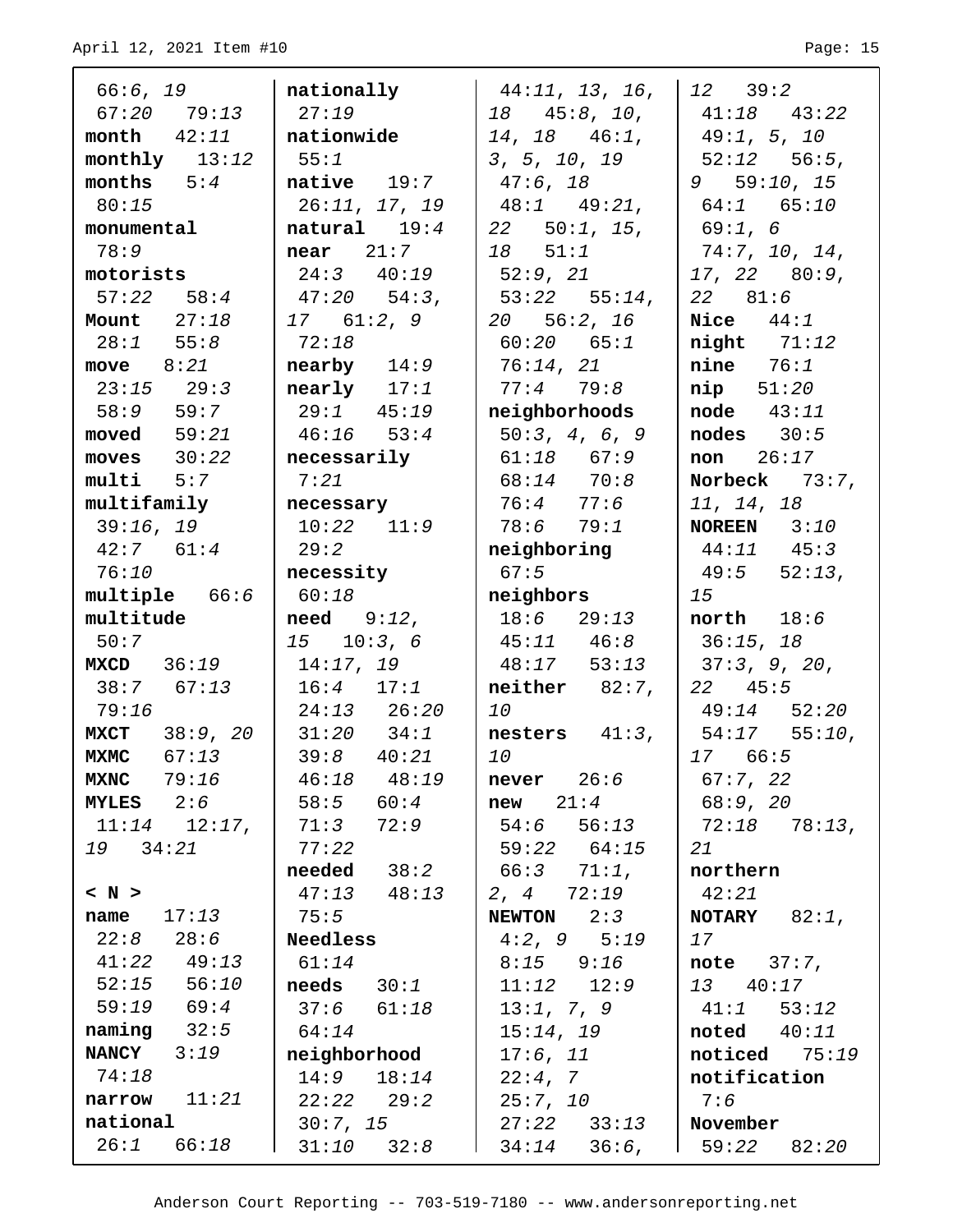| $number$ 18:7    | 74:1              | outlined                             | $70:6$ $72:5$ ,        |
|------------------|-------------------|--------------------------------------|------------------------|
| $41:7$ 53:4,     | $older$ $77:19$   | 23:18, 22                            | $16, 19$ $73:3,$       |
| 10 54:2, 9       | oldest $54:20$    | outlines                             | 20 80:4                |
| numbers $14:2$   | 67:19             | 38:17                                | $parking$ 14:2,        |
| numerous         | Olney $72:18$     | $outreach$ $9:1$                     | $6, 19$ $20:6,$        |
| 19:2 23:19       | open $9:13$       | 29:14                                | $11$ $33:18$ , $22$    |
| 64:8             | 12:12, 14, 16     | outright $27:9$                      | 34:5, 8                |
|                  | 43:16, 18         | outside                              | $38:8$ $51:3$          |
| $<$ 0 >          | 80:11             | $44:21$ $64:17$                      | 57:11                  |
| Oaks $21:10$     | opening $54:6$    | outstanding                          | parks $16:8$           |
| 39:15            | opens $16:12$     | 46:11                                | 21:1, 3                |
| objective        | Operations        | overall                              | 26:11, 18              |
| 38:20            | 2:12              | $18:15$ $33:7$                       | $31:14$ 73:5           |
| observing        | opportunities     | overarching                          | parsonage              |
| $25:16$ 76:16    | $10:1$ $16:14$    | 33:4                                 | 68:2                   |
| obstacle         | 46:1              | $overflow$ $34:8$                    | part $15:9$            |
| 19:21            | opportunity       | overwhelming                         | $16:10$ $21:1$         |
| obvious $61:3$   | $4:16$ $7:8$      | 53:6                                 | $23:5$ $29:13$         |
| obviously        | $21:19$ $22:1$    | owner $39:1$                         | $41:12$ 67:19          |
| $5:12$ $61:9$    | 25:2 28:12        | $51:7$ $74:11$                       | 71:8                   |
| occasion         | $39:18$ $46:13$   | owners $36:10$                       | <b>PARTICIPANTS</b>    |
| 63:19            | 56:375:3          | 42:2                                 | $2:1$ $3:1$            |
| occupancy        | 77:2              | ownership                            | participate            |
| 63:6             | oppose $53:6$     | 39:19                                | 26:10                  |
| occupied         | opposes $52:21$   |                                      | participating          |
| $14:17$ $54:8$   | $optional$ $6:18$ | $\langle$ P $\rangle$                | $13:11$ 63:21          |
| occur $44:21$ ,  | options           | 25:21<br>pace                        | particular             |
| 22               | $29:21$ $39:11$   | 18:4<br>page                         | $30:4$ 69:13           |
| occurred 6:5     | oral $18:7$       | 66:3                                 | 71:3                   |
| OCRM $24:21$     | order $10:6$      | pages $17:21$                        | Particularly           |
| 42:15            | ordinance         | <b>PALMITER</b>                      | 78:12<br>77:14         |
| $offer$ $71:6$   | 26:9              | $3:16$ 69:3,                         |                        |
| $offered 58:17$  | orientation       | $5, 7, 8$ $73:9,$                    | 79:10 80:2             |
| offers $42:16$   |                   | $11$ 74:7, 9,                        | parties $82:8$ ,       |
| 68:10 78:3       | 40:10             | 13, 16                               | 11                     |
| office<br>55:7   | oriented          | <b>PAM</b> $23:13$                   | parts $35:15$          |
|                  | $30:11$ $41:3$    |                                      | 57:18                  |
| 68:3             | original          | pandemic                             | pass 5:17              |
| <b>Oh</b> $69:7$ | $19:20$ $53:13$   | $16:12$ 58:6,                        | 27:17                  |
| Okay $9:21$      | 76:5              | 20 71:2                              | passed $27:18$         |
| $12:10$ $13:1$   | originally        | paper 58:22                          | 65:4, 7                |
| $17:12$ $39:3$   | 40:12 82:4        | $\boldsymbol{\texttt{parcell}}$ 42:3 | passing $20:13$        |
| $49:5$ 56:10     | ought $15:4$      | 51:14                                | <b>path</b> 73:17      |
| $59:16$ $65:13$  | 60:15             | <b>Park</b> $2:15$                   | $paths$ $57:9$         |
| 81:2             | outcome 82:12     | 13:9, 13                             | patience<br>16:2       |
| old 17:1         | outdoor           | 24:13, 19                            | <b>PATRICIA</b><br>3:2 |
| $18:22$ 55:7     | $16:12$ $21:4$    | $35:2$ $51:1$                        | 36:7                   |
|                  | 70:2              | 59:20<br>60:22                       |                        |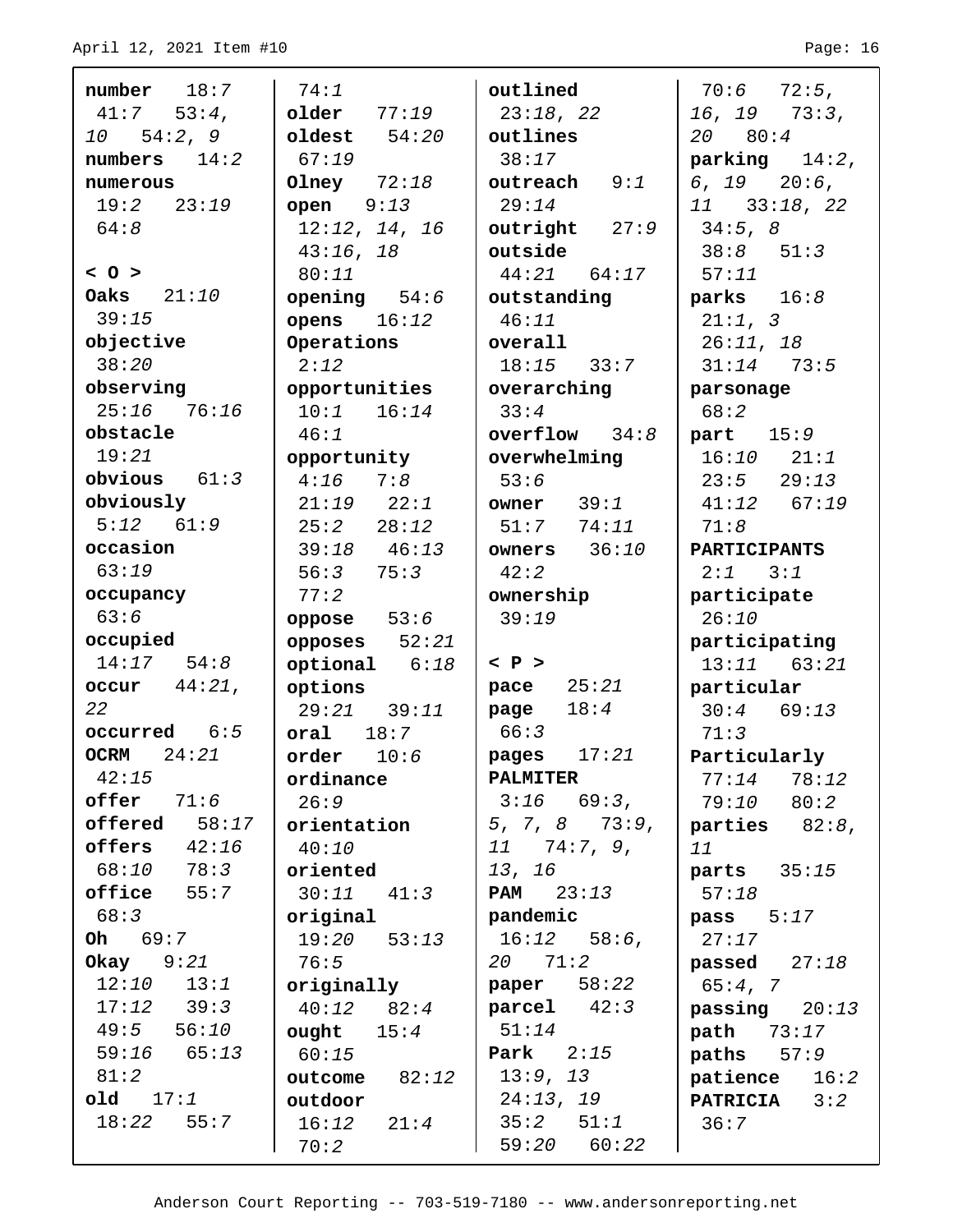$\Gamma$ 

| <b>PATRICK</b> 3:7   | permitting              | 8, 11, 21                                    | 75:11 76:1             |
|----------------------|-------------------------|----------------------------------------------|------------------------|
| $44:12$ $45:2$       | $49:18$ $78:1$          | 34:7, 8                                      | $78:14$ 79:5           |
| 49:2, 7, 14          | <b>person</b> $63:15$ , | 135:436:20                                   | plans<br>18:15         |
| pattern 20:14        | 18                      | $37:15$ $40:1$                               | 67:7<br>75:16          |
| paved $73:12$ ,      | pertains 66:3           | 142:6, 11, 14,                               | 76:11 78:21            |
| 17                   | petition                | $17, 20$ $43:9,$                             | Plan's $36:19$         |
| $\texttt{pays}$ 51:9 | $18:6$ $36:2$           | $16 \quad 44:16, 18,$                        | $37:12$ $42:13$        |
| peak $63:7$          | phase 4:20              | $21 \quad 45:8, 12,$                         | 79:20                  |
| pedestrian           | 23:13                   | $15, 21$ $46:2,$                             | plantings              |
| $31:8$ $53:14$       | phones $65:14$          | $4, 5$ $47:4, 6$ ,                           | 76:19                  |
|                      | physical 66:9           | $10, 17$ $48:18$                             | plants $19:8$          |
| pedestrian/bike      | PICCARD 3:19            | $49:18$ 57:1                                 | plates $10:11$         |
| 30:14                | 74:18, 20, 21           | $\vert$ 58:10, 13                            | <b>Plaza</b> $36:17$   |
| pedestrians          | 75:1 80:9               | $\begin{bmatrix} 60:6, 7, 10, \end{bmatrix}$ | 38:5, 7                |
| $57:22$ $58:5$       | picking $59:18$         | 21 61:12                                     | <b>Pleas</b> $35:13$   |
| Peerless             | piecemeal               | 63:21 64:7,                                  | Pleasant $55:8$        |
| 3:16, 19             | 21:13                   | $10 \t 65:2, 6,$                             | $\n  please\n  4:7\n$  |
| $19:1$ 65:16         | pieces $23:4$           | 20 69:12                                     | $13:7$ $17:11$         |
| $66:21$ $68:4$       | 24:11                   | $71:8$ $73:3$                                | $21:15$ 63:10          |
| 77:20 78:11,         | <b>PIERZCHALA</b>       | 75:19 76:9                                   | $73:10$ $81:7$         |
| 16 79:19             | $2:7$ $10:19$ ,         | $77:8$ $78:10$                               | pleased                |
| $people$ $9:1$       | $20, 21$ $34:15$        | $plane$ d $21:11$                            | $18:10$ $23:8$         |
| $11:19$ $12:11$ ,    | Pierzchala's            | Planning                                     | $43:3$ $75:15$         |
| $14$ 14:5, 18        | 26:12                   | $4:14$ $5:8$                                 | pleasure $44:5$        |
| $44:9$ 58:4          | <b>Pike</b> $24:5$      | $6:3$ $7:10$ ,                               | $\n  plenty\n 62:12\n$ |
| 61:15, 17, 21        | 30:10, 13               | $19 \t 8:2,5$                                | $plus$ 9:7             |
| $62:1$ , 7, 10,      | $63:17$ $67:14$         | $9:7$ 10:15                                  | $18:5$ $45:16$         |
| 13, 15, 16, 18,      | pivot 21:19             | $13:16$ $15:2,$                              | point $4:17$           |
| 19, 21 63:4          | place 26:4              | 8 17:22                                      | $6:8$ $7:22$           |
| 64:16 70:7,          | 55:4                    | $18:4$ , $10$ , $11$                         | $11:15$ $13:20$        |
| 13 71:1, 12,         | placed 53:8             | $20:19$ $21:21$ ,                            | $51:19$ $69:15$        |
| 18 72:1              | placemaking             | $22 \quad 23:5, 9,$                          | points $32:9$          |
| $73:4$ $74:4$        | 32:4,7                  | 14 24:16                                     | <b>POLICARO</b> $3:4$  |
| $77:9$ $81:4$        | places $60:19$          | $28:15$ $29:11$                              | 41:19, 20, 21          |
| percent              | $67:21$ $80:6$          | 33:10, 17                                    | 42:1                   |
| $45:18$ $46:17$      | <b>PLAN</b> $1:1$       | $34:10$ $35:11$ ,                            | $p$ olice $68:3$       |
| $47:1$ 52:5          | $4:4$ , 21 5:5          | $20 \t 40:4,5,$                              | polices $44:20$        |
| 53:5                 | $6:4$ , 11 $7:1$ ,      | 6, 7 $42:5$                                  | policies               |
| percentage           | $11, 21$ $12:17$        | $43:3$ $44:16$ ,                             | 23:22<br>25:17         |
| 50:21                | $13:18$ $15:8$          | 17, 20, 21                                   | 27:14<br>33:5          |
| perimeter            | 18:1, 9                 | 45:1, 8                                      | 44:22 47:9             |
| 73:1                 | $21:18$ $23:7$ ,        | 46:3, 5                                      | 76:13 77:10            |
| permit 76:11         |                         |                                              |                        |
|                      | 18, 19, 22              | $47:5$ $48:10$ ,                             | 78: <i>8</i> 80:1      |
| 77:12                | $24:2$ $25:1$ ,         | $16$ 50:10, 12,                              | policy 24:1,           |
| permits $14:8$       | 5, 14 $28:14$ ,         | 20 53:18                                     | 12 29:18               |
| permitted            | $22$ $29:1, 6,$         | 55:14 65:22                                  | $31:13$ $35:16$        |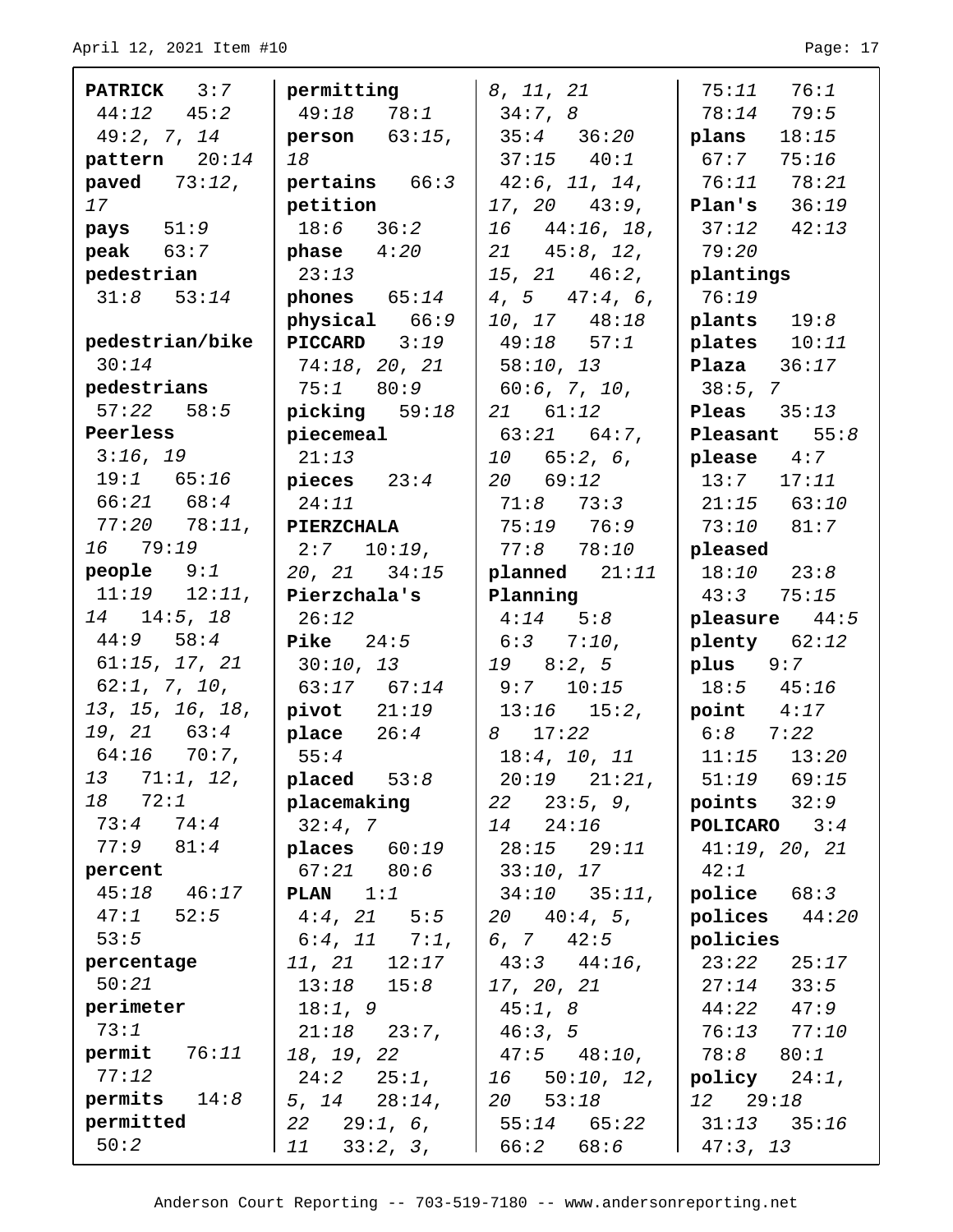48:19 49:17 77:11, 17 **pollinators** 26:19 **pollution** 15:10 **pools** 16:13, 16, 21 **popped** 44:1 **popularity** 57:13 **populated** 20:18 21:10 **population** 19:9 **portion** 22:18 29:11 38:8, 20 79:5 80:10 **portions** 54:20 **position** 53:1 66:17 **positive** 42:16 **positively** 23:2 **possibilities** 31:1 39:19 **possible** 6:22 21:20 46:9 47:15 57:21 **possibly** 12:4 70:8 73:1 **post** 47:21 55:7 68:2 **potential** 32:15 43:10 51:5 67:12 79:4 **potentially** 68:10 **practical** 14:15 **practice** 16:20 **practices** 80:1 **preapplication**  $23:13$ **precursor** 30:21 **preference** 50:14 77:15 **prepared** 47:6 60:14 **Presbyterian** 33:19 **Preseason** 16:19 **present** 9:2 65:18 **presentation** 4:7, 22 26:12 **preservation** 32:3 68:21 **preserve** 19:4 46:18 48:14 53:13 55:11, 15 77:15 80:5 **preserved** 50:19 **Preserving** 19:6 76:3, 13 **president** 17:14 28:2, 6 42:1 44:2, 7 52:16 64:2, 5 **pressing** 66:21 78:16 **pressure** 51:3 76:15 **pressures** 77:20 **prevent** 15:3 **previously** 40:11 **price** 51:10 **prices** 47:21 **primary** 36:22 76:2 **prime** 48:1 **principles**  $20:15$ **Print** 55:9 **priorities** 18:18 **prioritizing** 17:4 **priority** 18:19 19:11 20:16 30:15 48:9 68:21 **private** 21:2 **proactive** 20:20 **proactively** 9:14 **probably** 16:5 56:15 **problem** 15:11 **problems** 54:14 **proceedings** 82:6, 9 **process** 4:19 5:2, 8, 11, 16 11:7 13:16 23:16 29:8 45:9 **product** 11:10 39:15 41:2, 11 **professional** 61:16 **profits** 51:12 **program** 15:9 16:18 31:20, 22 **programs** 21:2 31:17 **prohibited**  $15:6$   $50:2$ **project** 16:9, 11, 22 23:4, 12, 20 24:10 30:14, 22 31:5, 12, 19  $32:11$   $42:6$ , 10, 11, 18 **projects** 35:5 36:14 **promote** 37:6 38:2 **proper** 68:11 **properties** 32:14, 16, 18 51:9 66:14 75:17 **property** 18:22 24:22 36:10 37:8, 13 38:22 39:8, 11 40:3, 10 42:14, 15, 18 54:16, 18 76:12 77:13 **proposal** 14:20 23:16 61:1, 20 **proposals** 20:20 **propose** 37:21 62:5 **proposed** 16:21 23:19 24:10 49:17 60:13, 16 65:21 78:21 80:21 **proposing** 39:10 **protect** 80:6 **protected** 19:5 57:9 63:1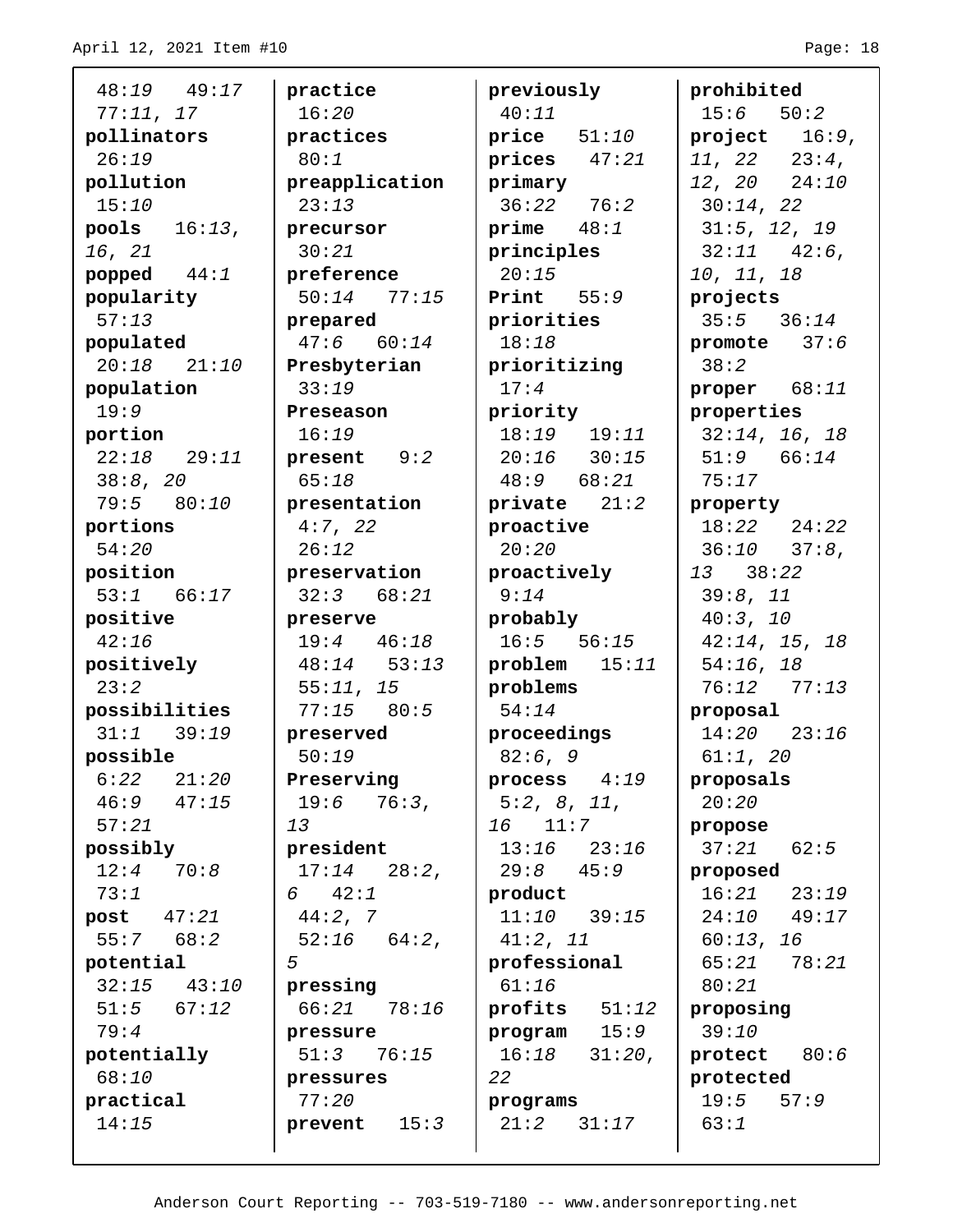| protection                   | purposes                      | <b>reading</b> $10:11$   $37:13$ $43:1$ , |                            |
|------------------------------|-------------------------------|-------------------------------------------|----------------------------|
| $18:20$ $62:10$              | 56:18                         | $\bf {ready}$ $4:2$                       | 18                         |
| 68:21                        | pursuing $42:6$               | real 22:10,                               |                            |
| provide $6:1$                | push $10:6$                   | 11 51:17                                  | recommendations            |
| $7:8$ $8:10$ ,               | put $4:6$                     | realities                                 | $29:10$ $31:13$            |
| $11 \quad 22:1$              | $48:9$ 74:3                   | 20:21                                     | $33:6$ $42:14$ ,           |
| $28:13$ $39:19$              |                               | reality $18:14$                           | 17 48:22                   |
| $46:2$ $62:10$               | < Q >                         | realize                                   | recommended                |
| $66:9$ $75:3$                | quality $20:2$                | $11:22$ $12:14$                           | $6:4$ $7:11$ ,             |
| provided $7:9$               | $46:19$ $51:1$                | realized                                  | $20 \quad 32:11$           |
| $24:19$ $27:4$               | question                      | 38:11                                     | $33:5$ $40:1$ ,            |
| $30:10$ 78:7                 | 46:21                         | $\texttt{really}$ 4:12,                   | $8, 12$ $54:3$             |
| provides                     | questionable                  | 19 9:9                                    | recommends                 |
| 37:4,9                       | 54:4                          | $10:16$ $25:19$                           | $36:20$ $43:9$ ,           |
| $39:18$ 47:7                 | guestions                     | $27:15$ $41:3$                            | 16 58:18                   |
| 57:1                         | $12:5$ $28:19$                | $53:4$ 60:4                               | record $6:6$ ,             |
| providing                    | 33:16                         | 70:77:74:1                                | 13 8:9                     |
| $5:13$ $7:13$                | $quick$ $8:20$                | 75:18                                     | 80:11, 20                  |
| $43:18$ $44:10$              | $63:3$ $70:17$                | Realty $3:4$                              | 82:5                       |
| $51:19$ $63:2$               | 80:16 81:7                    | $36:14$ $37:7$                            | $recoup$ $51:10$           |
| proximity                    | quickly $10:7$                | 38:10                                     | recreation                 |
| $22:20$ 79:8                 | $11:18$ $36:16$               | reason $11:16$                            | 16:8, 16, 18,              |
| <b>PRU</b> $34:3$            | $38:4$ $48:8$                 | 53:20                                     | $20$ $31:14$ , $21$        |
| <b>PUBLIC</b> $1:1$          | Quite $66:12$                 | reasons                                   | 70:3                       |
| $4:4$ 6:2, 6,                |                               | $14:16$ $36:22$                           | recreational               |
| 7, 9, 13, 16                 | $<$ R $>$                     | recall 42:8                               | $21:5$ 56:17               |
| 7:6, 11, 19                  | $racial$ $15:1$               | $\texttt{receive}$ $6:7$                  | recreations                |
| 8:9, 14, 22                  | racially $15:3$<br>Rainier    | received                                  | 16:13                      |
| $9:18$ $12:12$ ,             |                               | $6:12$ $19:2$                             | <b>Red</b> 69:18           |
| $14, 16$ $14:5$              | 27:18 28:1<br>raised<br>46:22 | $45:17$ $53:3$                            | $70:6$ $72:19$             |
| 21:6<br>16:1                 | 47:2                          | receiving                                 | 73:1, 3, 12                |
| $32:10$ 69:2                 | 74:4                          | 8:18                                      | redeveloping               |
| 80:11, 13, 20                | ran<br><b>RANDY</b><br>3:2    | recognition                               | 37:8                       |
| 82:1, 17                     | 33:14                         | 19:2<br>57:13                             | redevelopment              |
| publicity                    | 15:7<br>range                 | recognize                                 | $24:9$ ,<br>23:2           |
| 79:22                        | rapid $30:3$                  | 57:5<br>67:3                              | 11 32:16<br>$37:18$ $38:2$ |
| pulse $70:13$<br>Pulte $3:4$ | 48:4                          | recognized<br>19:1                        | $60:16$ $67:7$             |
|                              | rapidly $47:19$               |                                           | 68:5<br>76:11              |
| 39:4, 10                     | 19:7<br>rare                  | recognizing<br>$40:14$ $47:10$            | 78:21                      |
| Pulte's<br>39:14<br>41:2     | razed $55:2$                  |                                           | reduced<br>82:4            |
|                              | 60:3, 4<br><b>RBAC</b>        | recommend<br>12:3<br>38:16                | reducing                   |
| purchaser<br>22:15<br>39:5   | reactive                      | 74:2                                      | 58:16                      |
| 51:9                         | 20:19                         | recommendation                            | referenced                 |
| 47:8<br>purpose              | read $7:4$                    | 8:8<br>7:18                               | 82:6                       |
| 49:15                        | $55:6$ $69:12$                | $34:4$ $36:19$                            | refers<br>76:16            |
|                              |                               |                                           |                            |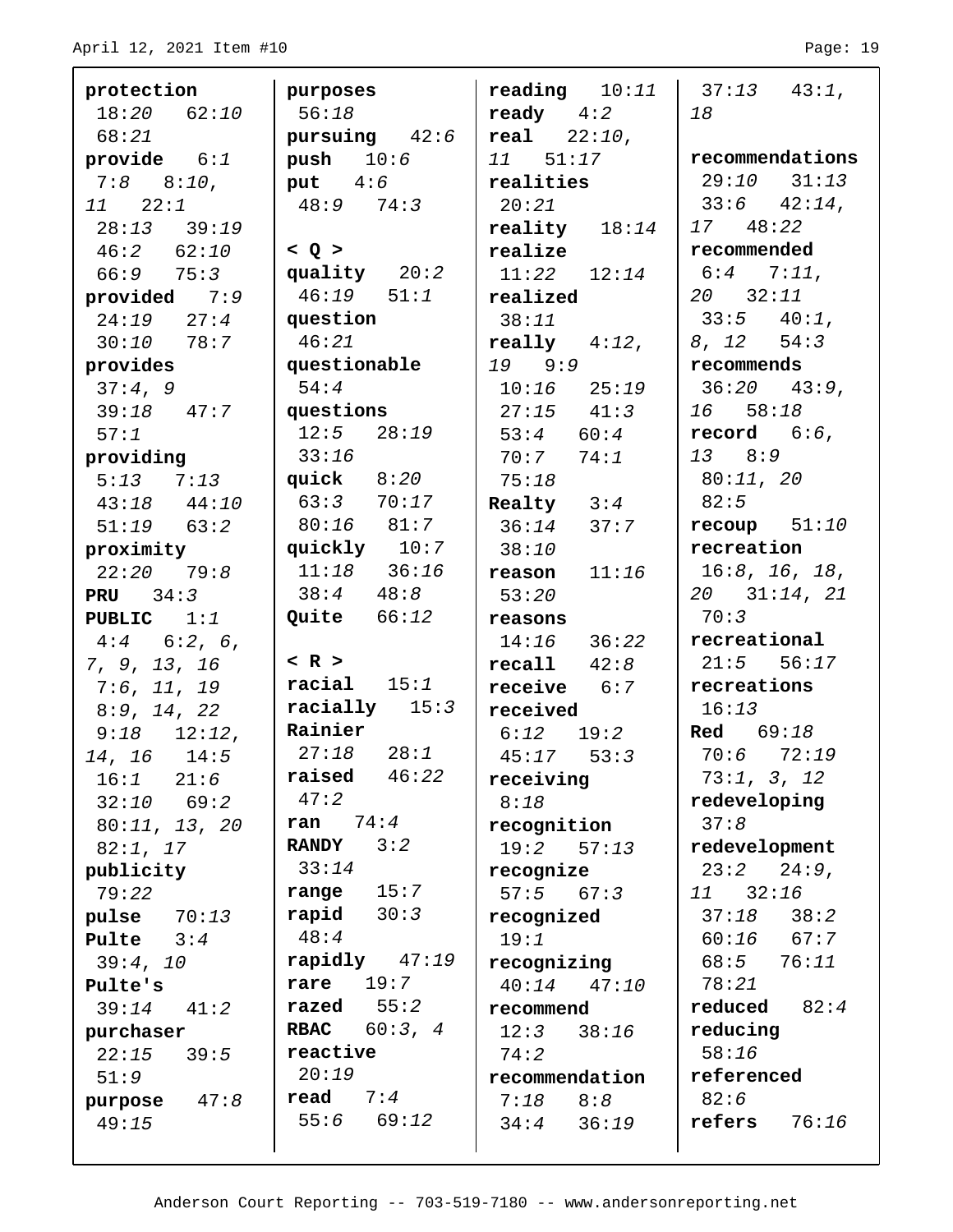| reflect                           | replacing                        | 21:4, 18                          | 43:4, 5, 7, 8,                  |
|-----------------------------------|----------------------------------|-----------------------------------|---------------------------------|
| $18:13$ $45:15$                   | 48:2                             | $28:17$ $29:19$                   | 15 68:7, 10                     |
| 47:4                              | replicate                        | $30:18$ $41:12$                   | $retired$ $56:17$               |
| $reflects$ 29:7                   | 39:14                            | 45:11, 17, 22                     | reveals $34:11$                 |
| regard $23:8$                     | report $76:1$                    | 46:12, 16                         | review $4:20$                   |
| regarded                          |                                  | 50:8, 13, 19                      | 23:6, 16                        |
| 31:21                             | representatives                  | $52:8$ $53:2$ ,                   | 25:2 46:1                       |
| regarding                         | 35:1                             | $8, 19$ $54:3,$                   | reviewing                       |
| $37:15$ $41:6$                    | represents                       | 13, 17, 19                        | $6:11$ $60:5$                   |
| $42:13$ 78:3                      | 29:1                             | $57:20$ $59:22$                   | revise $58:10$                  |
| region $41:17$                    | request $27:2$                   | 75:21 78:20                       | revised $40:6$                  |
| regular $50:6$                    | $30:6$ $32:10$                   | resident's                        | revisions                       |
| regularly                         | $44:8$ $49:16$                   | $45:16$ $76:2$                    | $45:15$ $47:9$ ,                |
| 13:11                             | $52:7$ $55:15$                   | resilience                        | $12, 14$ $48:9$                 |
| reiterate                         | require $57:8$ ,                 | 26:5                              | revisiting                      |
| $13:20$ $43:13$                   | 17, 21                           | resolution                        | 15:2                            |
| 65:5                              | required                         | $26:8$ $27:8$ ,                   | revitalize                      |
| reject $34:4$                     | 51:14                            | 1735:6                            | $54:5$ $56:1$                   |
| $relate$ $66:2$                   | requirement                      | resources                         | rezoning                        |
| related 82:7                      | 43:14                            | 68:19 79:15                       | 38:20 60:16                     |
| relationship                      | requires                         | respect                           | $RFC$ 16:6                      |
| 76:18                             | $43:4$ 76:21                     | $60:14$ $68:17$                   | $rich$ $32:4$                   |
| relative                          | requiring                        | respectfully                      | $\texttt{ride}$ $61:18$ ,       |
| 82:10                             | 42:22                            | $44:8$ 52:7                       | $22$ 62:3, 21                   |
| relatively                        | Research                         | respond 77:2                      | 71:1, 5                         |
| 47:21                             | 42:4, 22                         | responded                         | 73:14                           |
| $reliable$ $63:3$                 | $43:10$ $79:21$                  | 45:18                             | $\texttt{rider}$ 59:2           |
| $remain = 55:5$                   | reservations                     | respondents                       | rides<br>$71:12$ ,              |
| 60:15                             | 77:10                            | $46:17$ $47:2$                    | $14, 15$ $72:2$                 |
| remains                           | Resident                         | $53:5$ $54:1$                     | $\texttt{riding}$ $62:11,$      |
| $30:14$ $78:16$                   | $2:19$ $3:2$ ,                   | responses                         | 14, 17                          |
| remarkable                        | 13, 18 13:13                     | $46:21$ $53:3$                    | right<br>15:19                  |
| 55:10                             | $17:17$ 56:11                    | responsive                        | 23:1<br>24:11                   |
| $remarks$ $66:2$                  | 77:14                            | $30:6$ $64:14$                    | 49:8<br>57:4                    |
| remember                          | residential                      | rest $33:8$                       | $72:12$ $81:2$ ,                |
| $10:8$ 49:11                      | $15:6$ $19:16$                   | restaurants                       | $7\degree$                      |
| $remove 49:17$                    | 30:4, 12                         | $43:11$ $64:17$                   | RMDX<br>13:22                   |
| re moved 50:22                    | $40:4$ $42:7$ ,                  | restoring                         | 14:17                           |
| $renewal$ 55:1                    | $18$ 50:15                       | 27:7                              | 16:19<br><b>RMSC</b>            |
| renovation                        | $51:16$ $53:16$<br>$67:5$ $68:6$ | restrictions                      | $\texttt{road}$ $12:8$          |
| 16:11, 21                         | 76:4 77:13                       | 50:3                              | $17:16$ $18:3$                  |
| 17:1 76:5                         | residents                        | result $46:4$                     | $19:13$ $30:3$                  |
| $rental$ $52:1$<br>$rentals$ 52:6 | $9:10$ $16:14$ ,                 | $resulted$ 20:5<br>results $46:3$ | 32:14, 16, 17<br>37:15, 16, 17, |
| $renting$ $14:4$                  | $17 \quad 17:5$                  | $\text{retail}$ $30:4,$           | 22 70:19                        |
| replacement                       | 18:2, 12                         | $9 \quad 34:4$                    | 72:14, 17                       |
| 76:5                              | $19:16$ $20:3$                   | $37:5$ $42:22$                    |                                 |
|                                   |                                  |                                   |                                 |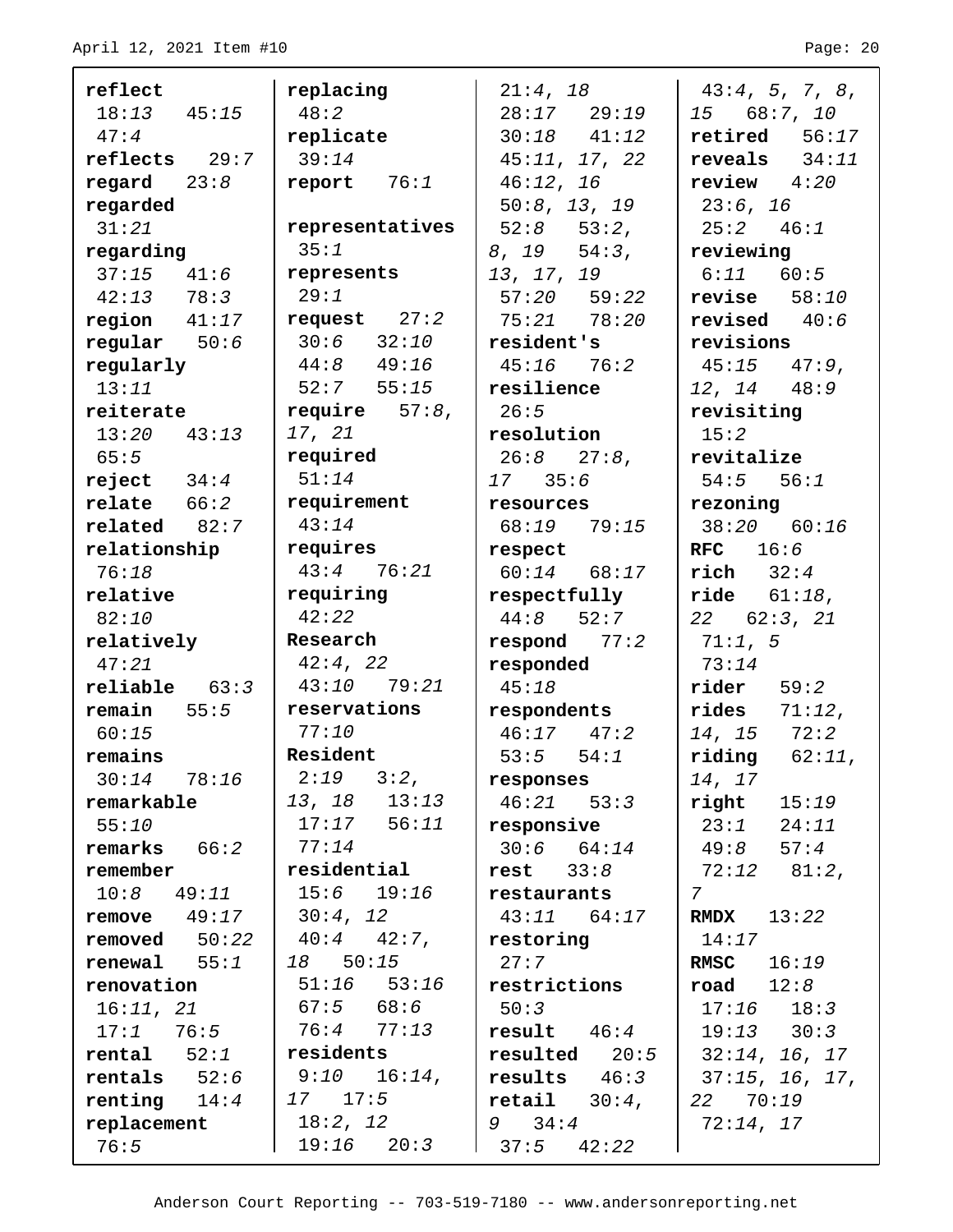| 73:8, 11                 | Rockville's                   | schedule                                | selected                     |
|--------------------------|-------------------------------|-----------------------------------------|------------------------------|
| 74:2                     | $31:20$ $40:20$               | $6:19$ $48:10$                          | 24:22                        |
| $\texttt{roads}$ 58:18   | 55:2, 19                      | scheduled                               | $\texttt{selling}$ $51:8$    |
| $\texttt{roadway}$ 58:14 | 168:473:5                     | $6:15$ , 17                             | send 6:4                     |
| ROBERT 2:7               | 78:5                          | scheduling                              | 45:6                         |
| Rock $70:6$              | $\texttt{rode}$ 58:21         | 5:16                                    | sending $7:15$               |
| 72:4, 11, 15,            | 71:18                         | $\texttt{school}$ 33:20                 | Senior $42:1$                |
| 16 73:20                 | $room$ $11:20$                | 34:11, 17                               | sense $37:1$                 |
| Rockcress                | root $19:5$                   | $41:4$ 80:3                             | $55:4$ $58:22$               |
| 31:15                    | $26:2$ $54:13$                | schools $41:6$                          | sensitive                    |
| Rockshire                | route $67:15$                 | scooters                                | 66:1 67:9                    |
| $33:17$ $35:3$ ,         | 73:14                         | 57:14                                   | 79:1                         |
| 9, 10                    | routes $61:5$                 | Scott 35:7                              | sensitivity                  |
| <b>ROCKVILLE</b>         | row $55:18$                   | $\mid$ seamless                         | 76:22                        |
| $1:1$ $3:12$ ,           | run $5:16$                    | 57:19                                   | $\vert$ sent $45:13$         |
| 15, 16, 19               | 69:16                         | Seattle $52:4$                          | 53:1                         |
| $4:4$ 5:22               | running 65:14                 | $ $ second $6:16$                       | separate                     |
| $7:16$ , 20              | runs $71:11$                  | $8:21$ $9:5$ ,                          | 34:19                        |
| $8:10$ 15:12             |                               | 18    19:11                             | serious                      |
| 16:8, 17                 | $<$ S $>$                     | 26:16 27:16                             | $20:16$ $34:12$              |
| 19:1 21:21               | s/Carleton                    | $37:3$ $41:13$                          | $\vert$ serve $31:16$        |
| $24:5$ $26:9$            | 82:14                         | $53:19$ $54:15$                         | 47:8                         |
| 27:12, 16                | safe $57:11$                  | 73:6 80:13                              | Service                      |
| 28:14, 21, 22            | 62:1, 6, 8, 22                | section                                 | 69:16 70:17                  |
| $30:10$ $33:12$          | safeguarding                  | $17:22$ $21:21$                         | Services                     |
| $34:10$ $40:3$           | 18:19                         | $32:11$ $33:3$ ,                        | $4:15$ $30:10$               |
| $46:14$ $54:20$ ,        | $\texttt{safely}$ $62:1$      | 535:16                                  | 43:11                        |
| 22 55:13                 | 73:16                         | 45:1                                    | $\vert$ serving $\vert$ 17:2 |
| 56:6, 12, 13,            | $ $ safety $31:8$             | $ $ sections                            | 52:16                        |
| $15, 21$ $57:2,$         | 34:7, 12                      | 37:17                                   | session $6:18$               |
| 18, 19 58:18             | $35:5$ $71:3$                 | <b>see</b> $9:21$                       | $8:3$ 10:4                   |
| 59:6 60:3,               | Sales $69:18$                 | $10:13$ $11:13$                         | $11:2$ $12:4, 7$             |
| 6 61:21                  | $SARA$ 2:7                    | $12:17$ $21:18$                         | sessions                     |
| $62:16$ $63:17$ ,        | satisfied                     | $30:18$ $34:15$                         | 6:10, 15, 18                 |
| $22$ 64:3, 6,            | 13:17                         | $38:14$ $43:3$                          | $9:1, 6$ 10:16               |
| 7, 11, 20                | Saturday                      | 47:22 49:3,                             | set 6:7                      |
| 65:6, 17, 18             | 13:21                         | 650:7                                   | $8:8$ 28:9                   |
| 66:13, 20, 22            | Saturday's                    | $58:21$ $62:12$ ,                       | 48:10                        |
| 67:14, 19                | 71:15                         | 14, 15, 16                              | setting $75:4$               |
| 68:8 69:10,              | saves $63:19$                 | 63:12 72:12                             | 76:17                        |
| $11, 21$ $70:4,$         | saying $17:3$                 | 73:3 75:15                              | settlement                   |
| 9, 10, 11, 14,           | says $73:14$<br>scale $55:11$ | 80:2                                    | 66:11                        |
| $22$ $71:11, 13,$        | 67:10, 19                     | seeing $10:17$<br>$\texttt{seek}$ 51:10 | $s$ even $9:6$<br>severely   |
| 16, 18 72:6<br>77:13, 21 | 68:18 79:1,                   | 59:3                                    | 37:18                        |
| 78:11, 15, 17            | 11                            | sees $63:17$                            | <b>SGA</b> $34:17$           |
| 79:19                    | scaled $19:13$                |                                         |                              |
|                          |                               |                                         |                              |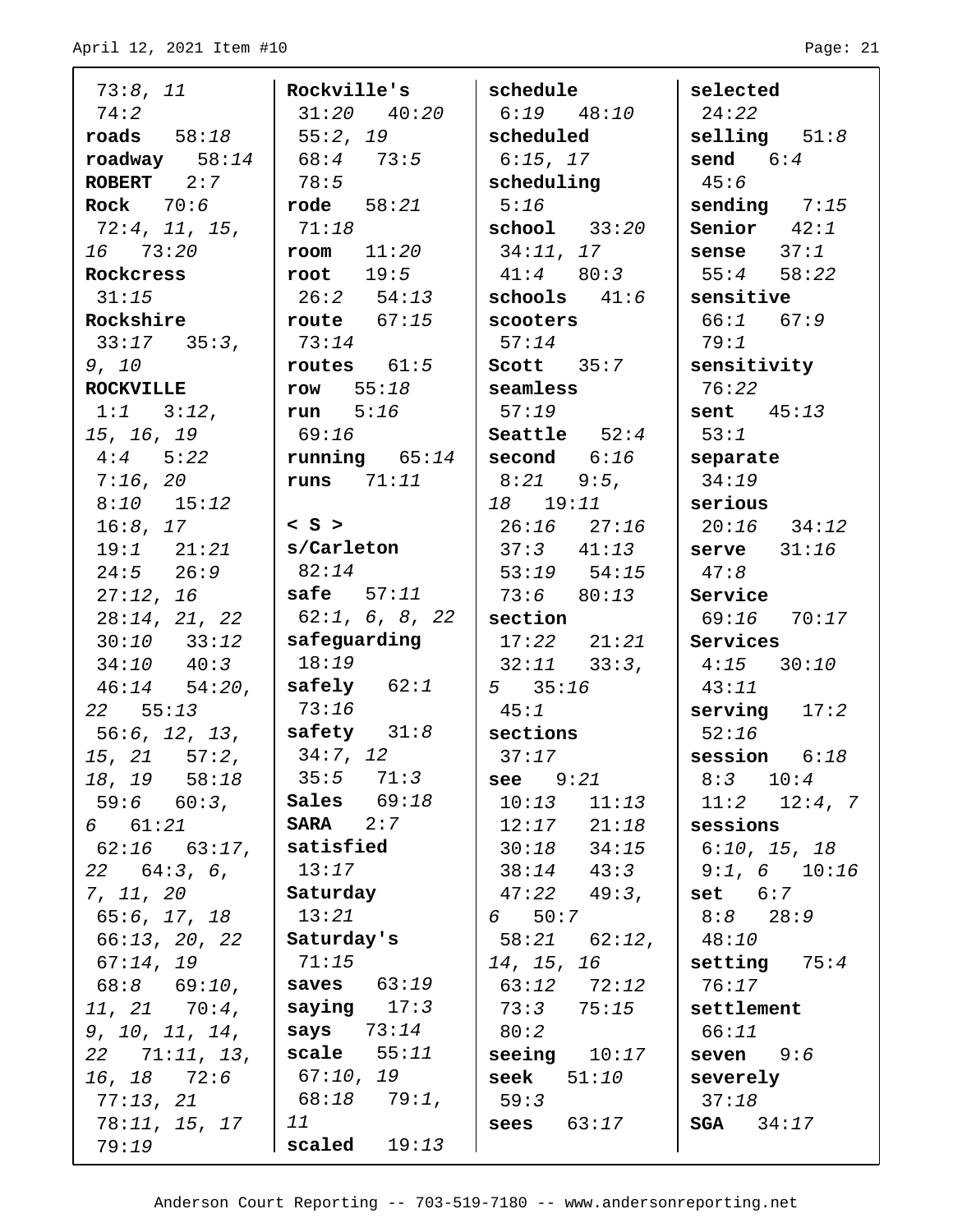$\blacksquare$ 

L

| shade $19:5$            | $63:5$ $68:15$           | solution               | specifics         |
|-------------------------|--------------------------|------------------------|-------------------|
| shape $50:5$            | 76:377:16                | $32:22$ $36:2$         | 77:18             |
| shaped $50:6$           | singling                 | solutions              | speculative       |
| share $32:14$           | 24:20                    | $33:22$ $34:5$         | 47:22             |
| 46:11                   | $\sin$ 17:11             | someplace              | speech $46:13$    |
| sharing $57:14$         | 25:10                    | 41:13                  | spending          |
| SHIPLEY 3:7             | $\texttt{site}$ 22:19    | somewhat $28:8$        | 64:16             |
| $44:2, 4$ $49:1$        | $23:1$ $24:7$ ,          | soon $30:2$            | spent $60:5$      |
| Shop $55:9$             | 15, 20 38:21             | $47:15$ $81:8$         | spoken $38:5$     |
| shops $43:11$           | $39:17$ $40:4$ ,         | sorry $17:9$           | 64:7              |
| short $72:20$           | $11, 17$ $41:5,$         | $43:22$ 59:11,         | sports $31:18$    |
| shoulder                | $15 \t 42:8$             | 12 74:7                | Spring $71:20$    |
| 73:15                   | 43:8                     | 80:17                  | square $14:11$ ,  |
| show $72:2$             | sites $24:9$             | sort $5:3$             | 12, 13, 21, 22    |
| side $18:6$             | $41:11$ $52:4$           | 6:17                   | 66:19             |
| $30:12$ $37:3$ ,        | $sitting$ $9:7$          | sound $47:7$           | Staff 2:7         |
| $20 \quad 38:14, 15$    | 49:8                     | South $24:5$           | $4:7$ 5:7         |
| $45:5$ $52:20$          | situation                | $52:18$ $60:22$        | $7:18$ $8:21$     |
| $55:17$ 66:4            | $38:14$ 61:7             | Southlawn              | $10:8$ $12:6$     |
| 68:9, 13, 20            | situations               | 69:18, 20              | $18:11$ $21:22$   |
| $70:9$ $71:15$          | $14:15$ $58:22$          | 72:14, 19              | 28:15, 16         |
| 73:18                   | $\textbf{six}$ 28:16     | 73:6                   | $34:19$ $35:11$ , |
| sidewalk                | $29:1$ $30:14$           | southwest              | $20 \quad 38:5$   |
| 72:20                   | size 50:5                | 42:3                   | 40:1, 12          |
| sidewalks               | $52:10$ 67:9             | space $14:12$          | $42:20$ $45:19$   |
| 76:19                   | 68:18 79:1               | $21:5$ 43:17,          | $46:7$ $47:11$    |
| signed $12:11$          | $sized$ 39:12            | 18 68:10               | 48:17 60:11       |
| 36:974:19               | 61:10                    | speak $12:11$          | 68:4 75:11        |
| significance            | skills $71:4$            | $16:4$ 56:3            | stage $4:21$      |
| $66:16$ $68:18$         | skip 361)                | $\vert$ speaker 69:2   | stakeholders      |
| 78:20                   | 49:5<br>76:12            | 74:18                  | 34:1              |
| significant             | 79:15                    | Speakers               | standard          |
| 62:10<br>35:13          | $\texttt{slide}$ $38:18$ | $2:13$ $4:5$           | 58:14, 18         |
| 75:17                   | $s$ mall<br>19:4         | $speaking 5:9$         | standards         |
| signs<br>32:9           | 50:5<br>$67:19$ ,        | 17:18<br>65:15         | 58:12<br>77:5     |
| $\texttt{silver}$ 71:20 | 21 79:7, 11              | 69:9                   | standing          |
| similar                 | smaller                  | special 66:12          | 49:18, 21         |
| 31:16<br>36:3           | $14:17$ $47:21$          | species<br>26:17       | 50:2, 9, 16       |
| simple<br>27:2          | 61:4                     | specific               | 51:5<br>52:10     |
| simply<br>37:21         | $20:7$ ,<br>Smart        | 13:20<br>71:6          | standpoint        |
| 67:15<br>76:17          | 14 29:21                 | specifically           | 37:2              |
| 79:17                   | 41:15                    | $23:12$ $24:1$ ,       | stark $46:20$     |
| single $14:18$          | smile<br>62:15           | 29:9<br>$\overline{4}$ | start $36:11$ ,   |
| 19:16, 19               | smooth<br>53:15          | $31:19$ $43:8$         | 75:9<br>13        |
| 20:1, 12                | Snowden $68:2$           | $65:21$ 73:7           | started $6:6$     |
| $43:15$ $50:14$ ,       | social<br>56:17          | specifications         | 34:9<br>36:2      |
| 16 51:6                 |                          | 37:22                  | 70:12             |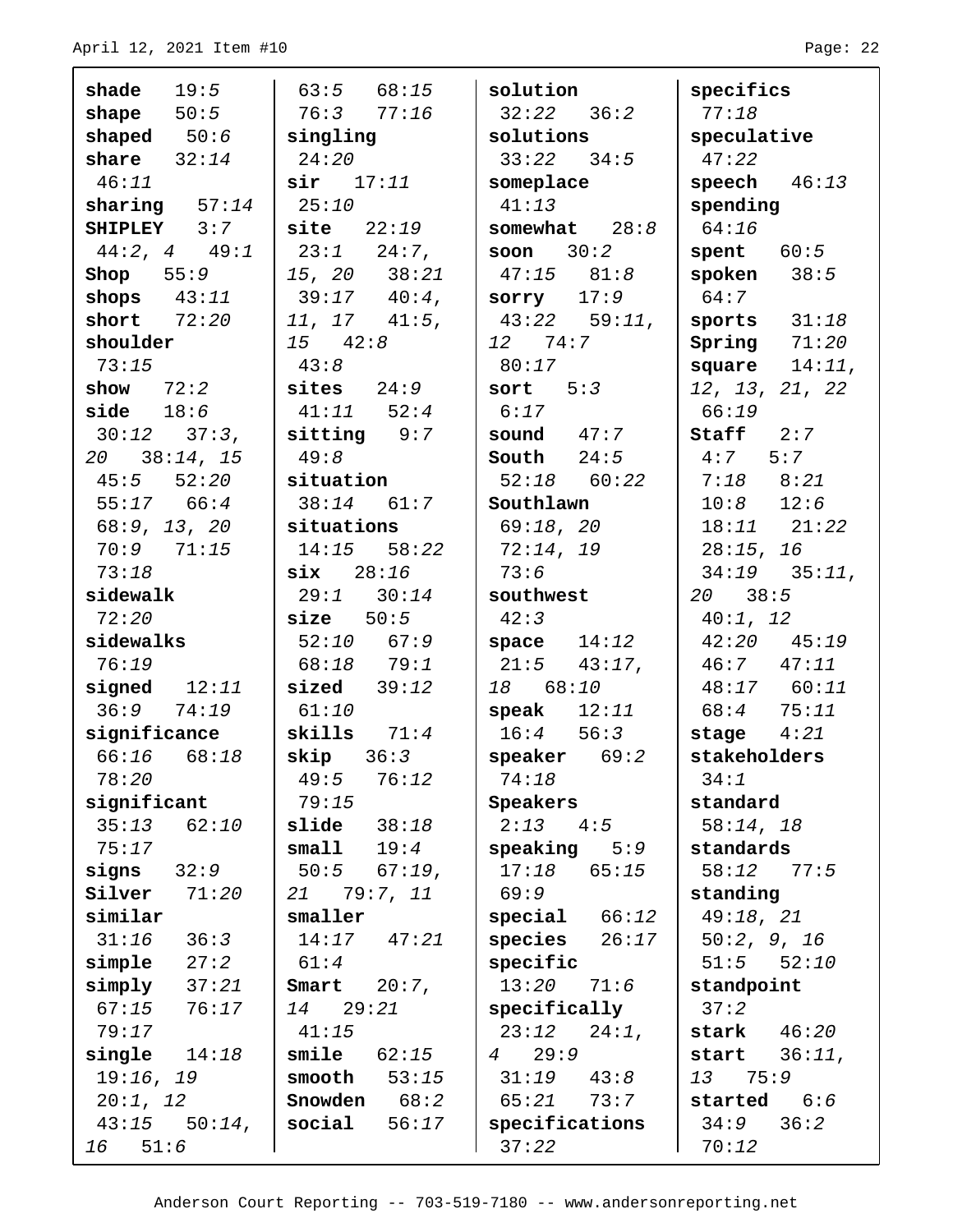| $state$ $26:17$     | streets $14:8$  | support 9:17     | 14, 18, 19, 20        |
|---------------------|-----------------|------------------|-----------------------|
| $34:18$ $51:13$     | $30:20$ $32:5$  | 10:2, 14         | switch $38:22$        |
| 67:14               | $57:10$ $76:18$ | 17:4, 19         | $system$ $58:2$       |
| States $24:2$       | strength        | $20:4$ $24:1$ ,  | systems $26:22$       |
| 77:15               | 31:21           | $21 \quad 26:22$ |                       |
| stating $37:22$     | stress $31:6$   | 30:2, 16, 21     | $< T$ >               |
| station             | 58:14, 16, 17   | 31:4, 19         | <b>Taft</b> $69:17$ , |
| 19:22 20:10         | strong $50:13$  | 32:7, 17         | 21                    |
| $22:20$ $23:3$ ,    | 59:5 77:10      | $33:7$ $36:19$   | take $4:15$           |
| $11 \quad 24:3, 5,$ | 78:4            | $38:6$ 42:17,    | $12:21$ $27:1$        |
| $12, 14$ $29:17$    | stronger        | 19 46:6          | $51:7$ $61:19$        |
| $31:4$ $39:20$ ,    | 30:19           | $48:20$ 59:6     | $62:8$ $70:4$         |
| $22 \t 40:9$        | strongly        | $61:1$ $63:14$   | 74:14 80:16           |
| stations            | 31:4, 14        | $64:9$ $77:7$    | 81:7                  |
| $14:4$ 63:12        | $54:12$ 68:5    | supported        | taken 6:3             |
| stay $5:13$         | 77:7, 14, 22    | 38:10            | $21:8$ $25:14$ ,      |
| 39:7 80:11          | structures      | supportive       | 20 56:19              |
| STEIN $2:19$        | $61:4$ 76:6     | 23:10, 17        | 82:9                  |
| 28:2, 4, 5, 6       | struggling      | $24:18$ $36:21$  | $\texttt{talk}$ 6:20  |
| stepping            | 43:6            | $37:12$ $43:17$  | 12:5, 9               |
| 36:21               | stuck $63:16$   | supports         | $34:22$ $35:2$        |
| steps $5:1$         | student $34:8$  | $16:9$ $23:19$   | talks $34:8$          |
| 6:3                 | students        | $65:6$ $69:14$   | targets $75:21$       |
| Stone $60:22$       | $34:19$ $35:2$  | 77:22            | task $25:20$          |
| stopped             | study $40:20$   | sure 9:10        | taxes $51:18$         |
| $71:19$ $74:5$      | style $39:20$   | $21:17$ $38:17$  | TAYLOR-FERRELL        |
| stops $72:20$       | submit $26:7$   | $39:2$ $45:14$   | 2:7                   |
| 73:13               | 81:5            | 81:3, 4          | $TCA$ 29:9            |
| store $62:18$       | submitted       | surface 20:11    | $31:18$ $32:17$       |
| 64:18               | $17:20$ $18:3$  | $surfaces$ 48:7  | 33:3, 9               |
| stores $64:17$      | substantial     | surrounding      | $TCRC$ 31:17          |
| 69:19 70:12,        | 50:20           | 22:21<br>30:20   | 16:20<br>team         |
| 22                  | suggest $15:2$  | 66:14            | tearing $48:1$        |
| street $19:20$      | $26:8$ $37:14$  | survey $45:11$ , | $tell1$ $11:20$       |
| $21:12$ $36:15$ ,   | suggesting      | 13, 17 46:10     | $tells$ $62:20$       |
| 18 38:1             | 54:12           | 53:1,<br>50:12   | 52:1, 6<br>term       |
| $45:5$ $49:15$      | suggestion      | $10, 18$ $54:1$  | terms $35:8$          |
| $51:2$ $52:18$ ,    | 12:10           | surviving        | 59:1 67:9             |
| 20 54:18, 21        | suggestions     | 79:14            | testified             |
| 55:10, 17           | $33:17$ $71:7$  | sustainability   | 43:2                  |
| $60:22$ $66:5$ ,    | 72:8            | 27:19            | testify $44:13$       |
| $14$ 67:8, 22       | suggests        | sustainable      | testifying            |
| 68:9, 13, 20        | $60:21$ $67:12$ | 21:20            | 44:6                  |
| 69:17 73:20         | summer $16:18$  | sustained        | testimony             |
| 78:14, 22           | super $13:1$    | 61:12            | $6:12$ 7:8, 9,        |
|                     | $19:21$ $25:15$ | swim $16:12$ ,   | 13 17:20, 21          |
|                     |                 |                  | $18:8$ , $17$         |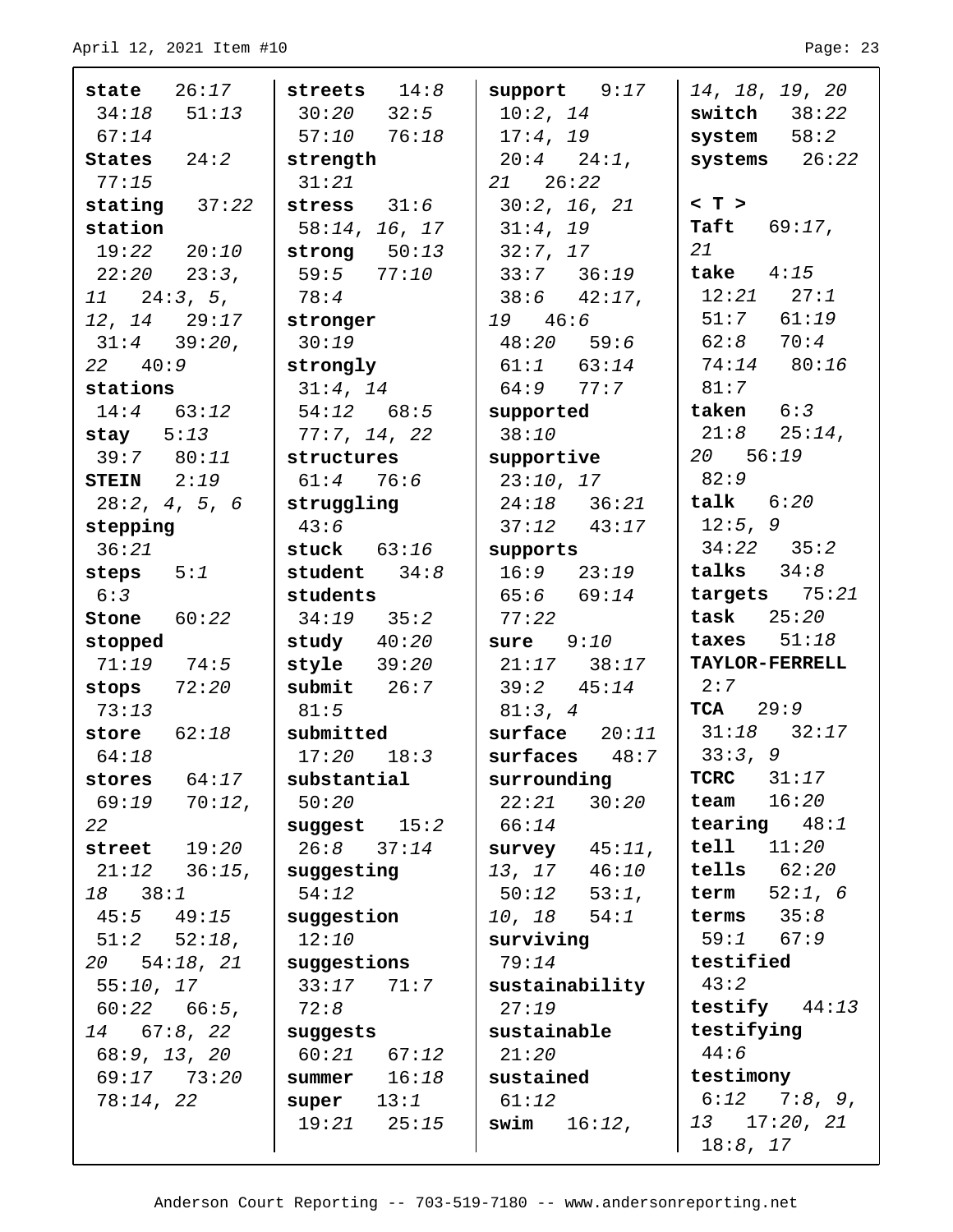| 25:2 27:4                              | thing $12:2$             | time $9:2$                                    | townhouses                 |
|----------------------------------------|--------------------------|-----------------------------------------------|----------------------------|
| $28:9$ $33:1$                          | 70:21 71:13              | $15:13$ $33:12$                               | $14:10$ 39:17              |
| 44:10, 17, 18                          | 75:18 80:18              | $37:10$ $40:3$                                | tracks $30:12$             |
| $45:6$ $49:16$                         | things $10:6$            | $41:12$ $43:20$                               | trading $54:18$            |
| 52:18                                  | $\texttt{think}$ 8:7     | $44:8$ $47:1$                                 | traffic                    |
| text $82:4$                            | $9:14$ 10:7,             | $48:21$ $53:8$                                | $19:21$ $20:5$             |
| <b>Thank</b> $4:9$ ,                   | $16, 22$ $11:3,$         | $59:9$ $60:2$ ,                               | $30:19$ $31:3$             |
| $10, 16$ $5:6,$                        | 6, 9 $15:16$             | $12$ 63:20, 22                                | $41:8$ $47:1$ ,            |
| 12, 17, 20                             | $29:21$ $36:2$           | $64:16$ $65:8$                                | $3 \quad 51:2$             |
| 8:15, 17, 19                           | $38:19$ $48:18$          | 74:8                                          | 58:14, 16, 17              |
| 9:15, 17                               | $56:14$ $59:2$           | times $28:18$                                 | $61:17$ $74:5$             |
| $12:10$ $13:1$ ,                       | $61:5$ $64:8$            | 64:8, 13                                      | $\texttt{trail}$ 70:14     |
| 5, 10, 14                              | 69:15, 22                | $\sim$ today $60:20$                          | 72:4, 11, 15,              |
| 15:13, 14, 15                          | 70:371:8                 | 64:21                                         | $21$ 73:1, 21              |
| 16:2, 3                                | 72:1, 8                  | tonight $4:5$ ,                               | trails $72:3$ ,            |
| 17:4, 6, 12                            | 80:20, 22                | $22$ 5:3, 15                                  | 4, 5, 11                   |
| $21:21$ $22:3$ ,                       | thinking                 | $6:8$ 7:12                                    | train $70:18$              |
| $4\quad 25:5, 7,$                      | 25:18                    | $17:18$ $32:13$                               | transcript                 |
| $12$ $27:11, 20,$                      | third $20:16$            | $44:11$ 65:15,                                | 82:5                       |
| $22 \t 28:15$                          | thorough 9:11            | 20 69:9                                       | transit $30:3$ ,           |
| 33:12, 13                              | thoroughfare             | 75:8 80:12                                    | 11 61:2,9                  |
| 36:4, 6, 8                             | 66:10                    | $top$ 30:15                                   | 63:3, 5, 13                |
| $38:21$ $39:3$                         | thought                  | topics $8:1$                                  | transition                 |
| 41:17, 18                              | $11:20$ $16:4$           | tot $20:22$                                   | $19:14$ $20:11$            |
| $43:20$ $45:7$                         | $40:11$ $60:14$          | 21:3                                          | $40:10$ $53:16$            |
| $46:7$ $48:16$ ,                       | 75:4                     | $\mathtt{total}$ $14:12$                      | transitioning              |
| 21 49:1                                | thoughts 9:13            | 79:7                                          | 55:21                      |
| 52:11, 12                              | thousands                | totally $10:8$ ,                              | transits                   |
| 56:2 59:8                              | 21:4                     | 9                                             | 61:19                      |
| 10, 15, 18                             |                          | threaten $78:5$   touch $33:15$   transmitted |                            |
| $63:22$ $64:1$ ,                       | threatens                | Tower $21:10$                                 | 82:4                       |
| $4, 15$ 65:8,                          | 79:11                    | 39:15                                         | transportation             |
| 10 68:21                               | threats $26:2$           | <b>Town</b> $21:9$                            | 14:5, 7                    |
| 69:1, 8                                | three 9:12               | $36:16$ $37:4$ ,                              | $20:8$ $30:16$             |
| 74:10, 11, 13,                         | $18:18$ $28:18$          | $5 \quad 38:3$                                | $57:6$ $58:1$              |
| $16, 17$ $75:1,$                       | 30:5<br>34:1             | $45:2$ $47:20$                                | 61:14                      |
| 2 80:7, 15                             | $36:22$ $37:6$           | 53:9, 14, 21                                  | <b>trash</b> $21:6, 8$     |
| 81:2, 5, 6, 8                          | 44:9 73:21<br>three-fold | 54:3, 5, 8,                                   | traveling                  |
| thanking                               |                          | $11, 13$ 55:22                                | 20:7                       |
| 75:10                                  | 54:9                     | $56:1$ $65:22$                                | tree<br>18:20              |
| <b>Thanks</b> $5:19$<br>$16:7$ $28:12$ | three-quarters<br>53:5   | 66:9, 17, 20                                  | 26:16 48:6<br>trees $19:7$ |
| $43:22$ 56:5                           | thriving                 | $67:11$ $68:5$ ,<br>8 78:14, 15               | $26:13$ 50:22              |
| 80:9                                   | 68:14                    | 79:3                                          | 76:19                      |
| theme $27:6$                           | thumbs $9:21$            | townhomes                                     | trend<br>55:1              |
|                                        | 10:18                    | 32:18                                         | trips<br>56:20             |
|                                        | <b>Tie</b> $67:21$       |                                               |                            |
|                                        |                          |                                               |                            |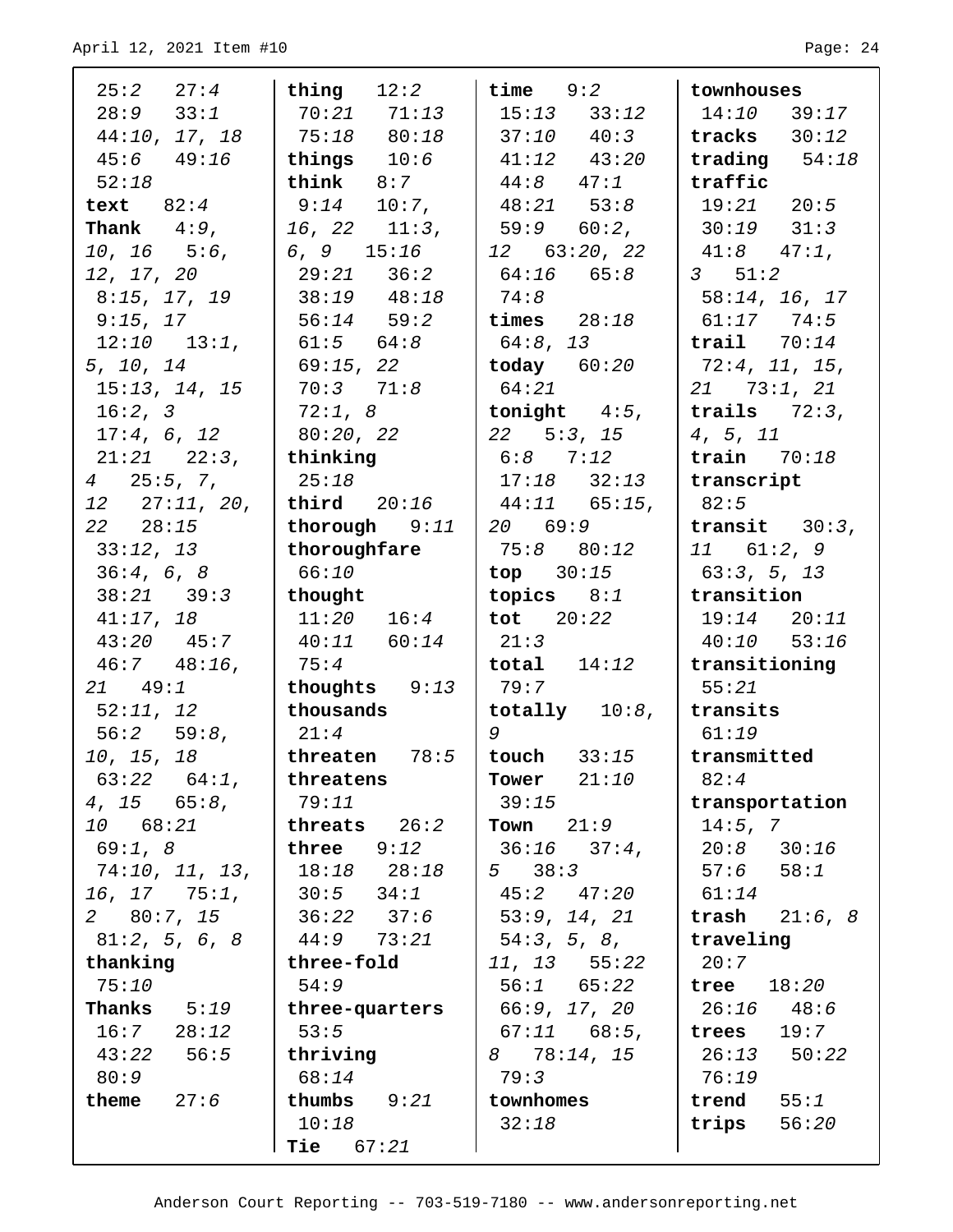| 63:2                      |                                     | 15 66:16               | visions              |
|---------------------------|-------------------------------------|------------------------|----------------------|
| $\texttt{trouble}$ $65:1$ | $<$ U $>$                           | 68:11, 17              | 23:10, 17            |
| true $73:16$              | unamerican                          | 70:19 77:11            | $visit 35:3$         |
| 82:5                      | 25:18                               | uses $68:14$           | visits $16:19$       |
| truly $57:5$              | unclear $77:17$                     | $\text{usual}$ 75:5    | $vital$ $16:10$      |
| 59:7                      | understand                          |                        | $25:19$ $26:13$      |
| trying $35:12$            | $58:1$ $64:9$                       | < V >                  | 66:8                 |
| 75:14                     | understands                         | $value$ $11:3$         | vitality             |
| Tuesday 71:11             | 77:22                               | <b>value</b> $51:6, 8$ | $53:9$ $54:11$       |
| turn $4:5$                | underutilized                       | values $45:16$         | 66:20 78:15          |
| $8:13$ $49:9$             | 24:8                                | $53:12$ $54:16$ ,      | $vitally$ $75:13$    |
| Twinbrook                 | undisputed                          | 19                     | voices $52:8$        |
| $2:21$ $17:16$            | 49:22                               | Van $49:14$            | volume $45:1$        |
| $18:21$ $19:9$ ,          | $unique$ 39:18                      | various $6:11$         | 66:3                 |
| $22 \quad 20:9$           | 77:6                                | 23:4                   | voluntarily          |
| $21:14$ $22:20$           | unit $14:22$                        | vastly $24:8$          | 26:10                |
| 23:3, 11                  | 77:12, 16                           | Veers $63:16$          | volunteer            |
| 24:3, 4, 14               | units $14:18$                       | 74:2                   | 69:9                 |
| $27:13$ $28:3$ ,          | $15:6$ $39:12$                      | vehicle $63:6$         | vulnerable           |
| 7, 11, 17                 | $40:21$ $41:7$                      | Veirs $29:17$          | 55:11                |
| 29:3, 4, 5,               | $45:3$ $49:19$                      | 30:3                   |                      |
| 10, 17, 19                | $51:16$ $54:7$ ,                    | version $28:8$         | < W >                |
| $30:8$ $32:1$ ,           | 10 76:12                            | $versus$ 9:13          | waiver $14:20$       |
|                           |                                     |                        |                      |
| $4\quad 33:6$             | unmuted $74:21$                     | vestiges               | waiving $14:2$       |
| 39:5, 7, 20               | upcoming                            | 79:14                  | Walk $2:16$          |
| 40:777:72:6               | 16:11                               | viability              | 17:14, 19            |
| Two $8:20$                | update $44:15$                      | 37:6                   | 32:15, 20            |
| $9:13$ $10:1$             | 45:8, 12                            | $vibrancy$ 68:7        | 61:18, 21            |
| $13:19$ $20:1$            | updated $47:5$ ,                    | $\sqrt{vice}$ 42:1     | $62:3$ $73:22$       |
| $25:16$ 30:5              | 18                                  | 52:16                  | walkability          |
| $35:4$ $36:10$ ,          | uptick $70:16$                      | vicinity               | 53:19                |
| 14 38:18                  | $urban 20:17$                       | 24:13                  | walkable             |
| $39:16$ $44:19$           | $37:1$ $54:4$                       | $video$ $27:3,$        | $30:7$ $64:19$       |
| 45:10, 19                 | 55:1                                | 21                     | walkers $53:21$      |
| 51:12, 15                 | urbanity                            | view<br>15:5           | $wallling$ 58:7      |
| $63:12$ $65:13$           | 55:21                               | $47:4$ 50:16           | walkway $21:7$       |
| 66:3, 18                  | $urge 14:1$                         | $\vert$ views $45:16$  | <b>WALTERS</b> $2:7$ |
| 69:11, 18                 | $34:2$ , 22                         | 54:1                   | want $5:6$           |
| $70:22$ $79:5$            | 41:13                               | village                | 8:18, 19             |
| $type$ $37:17$            | $urgency$ 47:16                     | $22:19$ $35:3$ ,       | 9:1, 14              |
| $39:20$ $41:3$ ,          | urges $33:9$                        | $10 \t 36:3$           | $28:15$ $35:18$      |
| 11 67:13                  | use $24:1, 10,$                     | Virginia               | $43:13$ $45:6$       |
| 79:16                     | $21 \quad 29:15$                    | 82:18                  | 50:9, 19             |
| types $57:4$              | 32:8, 10                            | $vision 29:3$          | 53:12, 13            |
| 60:15                     | $35:16$ $43:19$                     | $33:7$ $47:7$          | $55:22$ $65:4$       |
| typical $52:2$            | $44:22$ $47:3$<br>$51:15$ $60:13$ , | $53:14$ $56:20$        | 70:13, 14, 15        |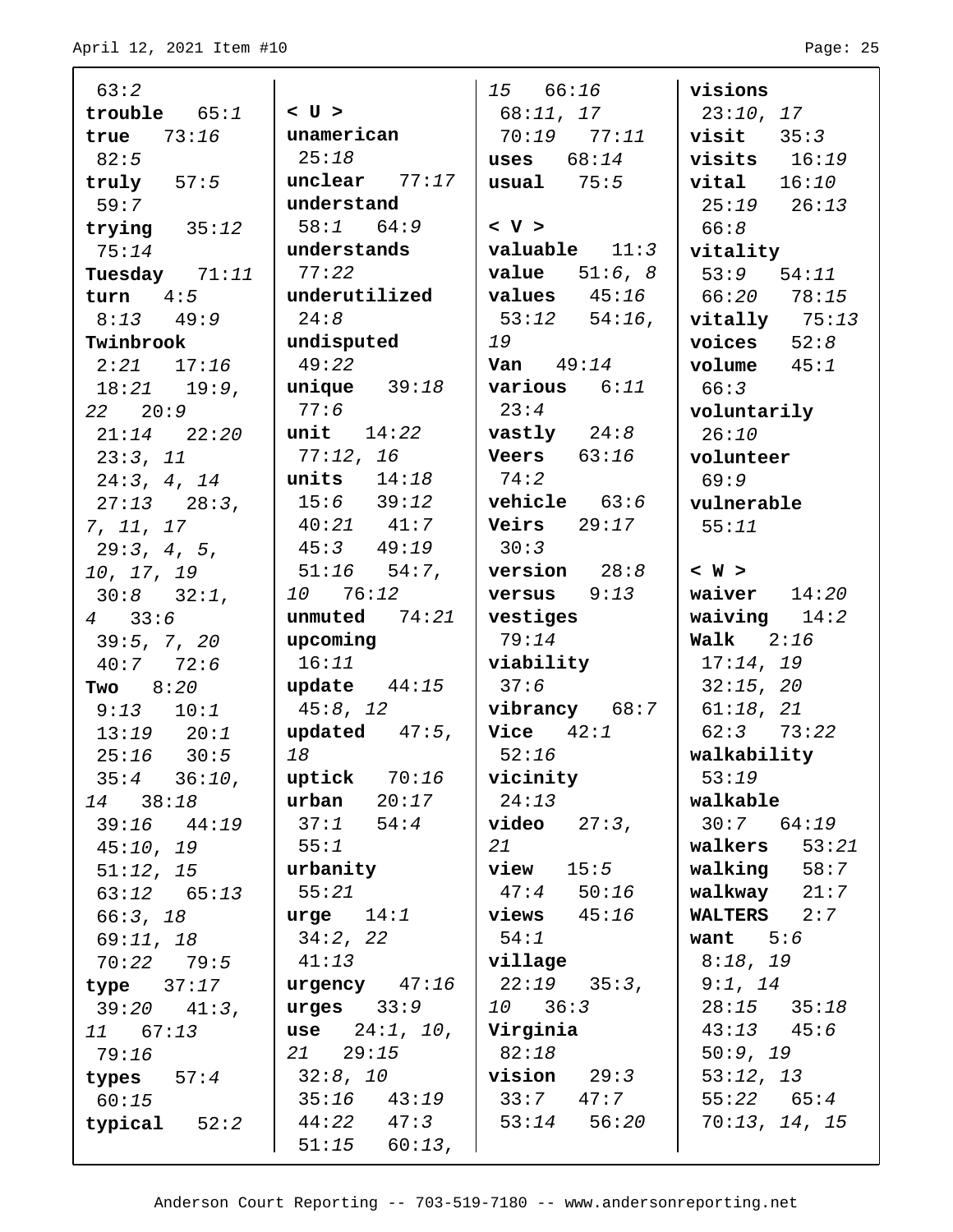| 71:5, 19                      | weekend                                               | we've $40:14$                                     | working                  |
|-------------------------------|-------------------------------------------------------|---------------------------------------------------|--------------------------|
| 75:9                          | 71:17, 22                                             | $70:21$ $75:18$                                   | $11:10$ $22:17$          |
| wanted $4:12$ ,               | 74:4                                                  | 80:12                                             | $23:11$ $31:11$          |
| $15 \quad 5:15$               | weigh $35:13$                                         | $\mid$ wholeheartedly                             | $32:21$ $44:15$          |
| $6:1$ 7:5                     | Welcome $22:5$                                        | 61:20                                             | 46:2 59:4                |
| 13:2 23:21                    | $25:8$ $28:3$                                         | wider $19:9$                                      | 80:5, 14                 |
| $36:10$ $71:6$ ,              | $30:11$ $32:9$                                        | widths $37:17$                                    | works $32:22$            |
| 10 73:7                       | $33:14$ $36:7$ ,                                      | wife $59:20$                                      | 69:16                    |
| 75:22 80:19                   | 8 41:19                                               | wildlife                                          | World $32:5$             |
| 81:3                          | 49:2, 6, 7,                                           | 26:11, 19                                         | $47:22$ 59:7             |
| wanting $9:9$                 | 12 56:7                                               | Wire $2:18$                                       | worse $58:6$             |
| War $32:5$                    | $59:11$ $64:3$                                        | wish $71:7$                                       | worth $32:6$             |
| 47:22                         | $65:11$ $69:6$                                        | wishes $13:13$                                    | WPA $68:2$               |
| warrant $66:11$               | $\sqrt{$ well $5:22$                                  | 29:7                                              | $wrap$ 6:21              |
| Washington                    | $7:7, 13$ 8:8                                         | <b>WMATA</b> $10:10$                              | $12:8$ $21:16$           |
| $22:13$ $36:15$ ,             | $9:11$ 12:9                                           | 22:17                                             | $35:21$ 63:9             |
| $18$ $37:3, 9,$               | 19:9 30:1                                             | wonderful                                         | 73:9                     |
| $20 \quad 38:1$               | $32:6$ $40:20$                                        | $35:11$ $71:13$                                   | wrapped $12:22$          |
| $45:5$ $52:18$ ,              | $\begin{array}{cccc} \n & 58:5 & 60:13\n \end{array}$ | 72:22                                             | written $6:7$            |
| 20 54:18, 21                  | 61:13 64:9                                            | wondering $9:8$                                   | 7:8, 13                  |
| 55:10, 17                     | 71:9                                                  | Wood 67:22                                        | 17:20, 21                |
| 66:5, 13                      | well-designed                                         | $WOODWARD$ 3:7                                    | 18:7, 17                 |
| $67:8$ $68:9$ ,               | 64:19                                                 | 44:12, 19                                         | 25:2 27:4                |
| $13, 20$ $78:13,$             | wellness $17:5$                                       | 45:2 49:2,                                        | 28:9                     |
| 22                            | went $75:12$                                          | 4, 8, 13, 14                                      | $ <\Upsilon>$            |
| Wasilak 13:15<br>watch $27:3$ | we're $4:19$<br>10:4, 9                               | $WOOERY$ 2:19                                     | $\sqrt{q}$ yards $26:18$ |
| watching $5:3$                | 11:6, 10                                              | Woolery $25:8$ ,<br>9, 11                         | $27:10$ 53:16            |
| way $29:22$                   | $15:20$ $22:15$ ,                                     | Wooten $34:16$ ,   Yeah $9:16$                    |                          |
| $30:13$ $52:3$                | $16$ $23:8,9$                                         | 17335:1                                           | $10:21$ $11:12$          |
| $54:4$ $55:22$                | 25:22<br>34:22                                        | word $35:13$ ,                                    | $59:16$ 69:7             |
| 63:3                          | $37:12$ $70:13$                                       | 14                                                | 81:1                     |
| ways $24:19$                  | 71:22 75:6,                                           | work $4:18$                                       | <b>year</b> 18:22        |
| webcam $59:17$                | 14, 15                                                | $5:4$ 6:10,                                       | $20:13$ $27:18$          |
| website $52:2$ ,              | west $37:19$                                          | $15, 18$ $8:3,$                                   | $40:21$ $42:9$           |
| $\mathcal{S}$                 | 42:4, 21                                              | $20 \t 9:6$                                       | $48:11$ 53:11            |
| websites                      | $43:10$ $44:3$ ,                                      | 10:4, 15                                          | 69:17 70:12              |
| 51:22                         | 7, 9 45:5                                             | $11:4$ $12:4$ ,                                   | $years$ $16:16$          |
| <b>WECA</b> $3:7, 9,$         | 49:15 52:17,                                          | $\begin{array}{ccc} \mid & 7 & 25:13 \end{array}$ | 17:1, 2, 17              |
| 10 53:2, 11                   | 20, 21 53:13,                                         | $27:20$ $35:19$                                   | $22:14$ $27:13$          |
| 55:15                         | 17 54:16                                              | $36:5$ $55:22$                                    | $28:16$ $29:1$           |
| Wednesday $8:6$               | 55:17, 20                                             | $56:16$ $57:6$                                    | $37:7$ $44:14$           |
| week $11:3$                   | $57:18$ $66:4$ ,                                      | $62:17$ $65:9$                                    | 45:10, 19                |
| $28:10$ $49:11$               | 6, 18 67:20                                           | 75:12                                             | $46:22$ $47:17$          |
| 53:2                          | 68:12, 19                                             | worked $45:11$                                    | 56:12                    |
|                               | $73:17$ $79:12$                                       | 70:10                                             | $\texttt{year's}$ 27:6   |
|                               | western $38:8$                                        |                                                   |                          |